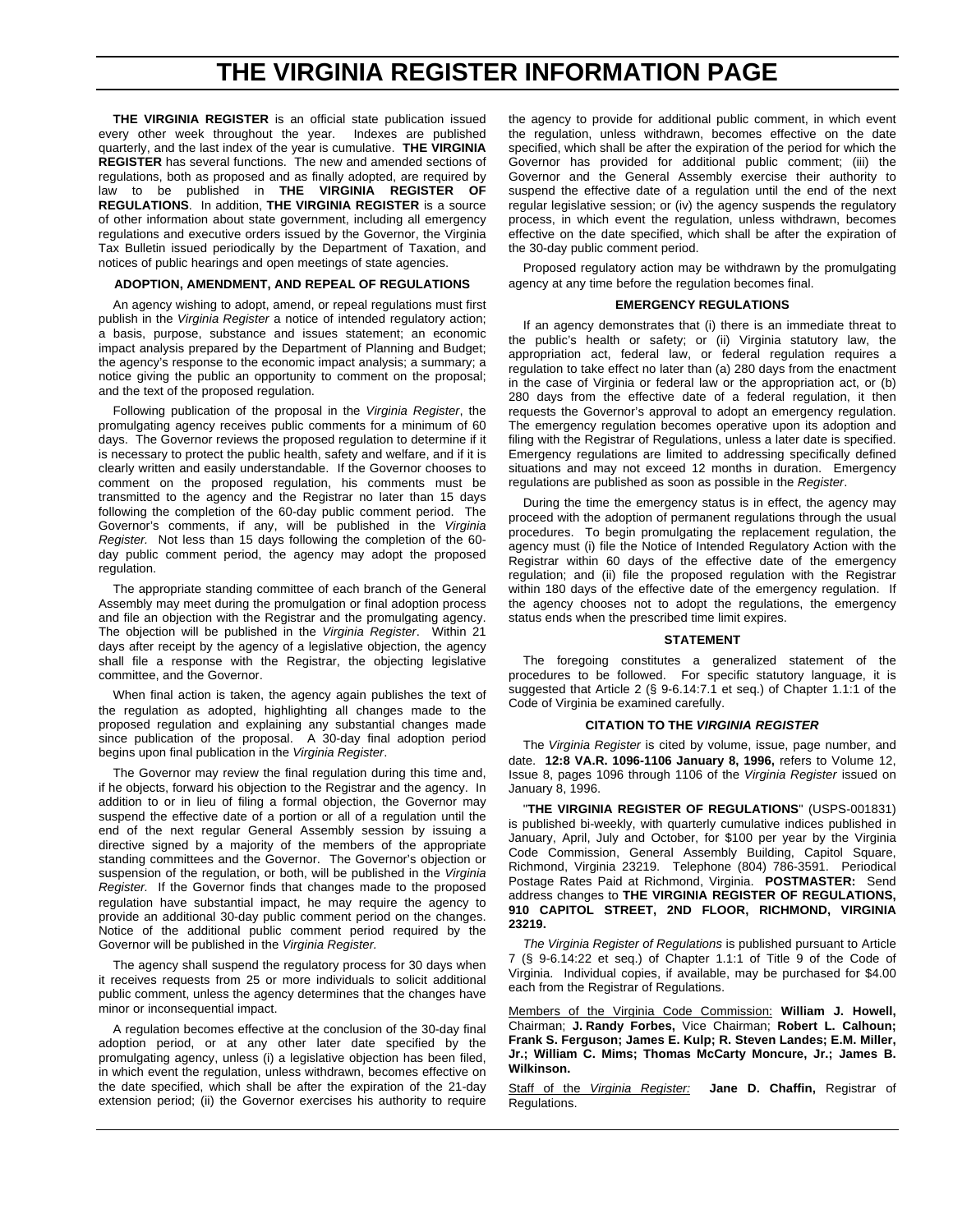# **PUBLICATION SCHEDULE AND DEADLINES**

This schedule is available on the *Register*'s Internet home page (http://legis.state.va.us/codecomm/register/regindex.htm).

# **July 2000 through June 2001**

| Volume: Issue                  | Material Submitted By Noon* | Will Be Published On |
|--------------------------------|-----------------------------|----------------------|
| 16:22                          | June 28, 2000               | July 17, 2000        |
| 16:23                          | July 12, 2000               | July 31, 2000        |
| 16:24                          | July 26, 2000               | August 14, 2000      |
| 16:25                          | August 9, 2000              | August 28, 2000      |
| 16:26                          | August 23, 2000             | September 11, 2000   |
| <b>FINAL INDEX - Volume 16</b> |                             | October 2000         |
| 17:1                           | September 6, 2000           | September 25, 2000   |
| 17:2                           | September 20, 2000          | October 9, 2000      |
| 17:3                           | October 4, 2000             | October 23, 2000     |
| 17:4                           | October 18, 2000            | November 6, 2000     |
| 17:5                           | November 1, 2000            | November 20, 2000    |
| 17:6                           | November 14, 2000 (Tuesday) | December 4, 2000     |
| 17:7                           | November 29, 2000           | December 18, 2000    |
| <b>INDEX 1 - Volume 17</b>     |                             | January 2001         |
| 17:8                           | December 12, 2000 (Tuesday) | January 1, 2001      |
| 17:9                           | December 27, 2000           | January 15, 2001     |
| 17:10                          | January 10, 2001            | January 29, 2001     |
| 17:11                          | January 24, 2001            | February 12, 2001    |
| 17:12                          | February 7, 2001            | February 26, 2001    |
| 17:13                          | February 21, 2001           | March 12, 2001       |
| 17:14                          | March 7, 2001               | March 26, 2001       |
| <b>INDEX 2 - Volume 17</b>     |                             | April 2001           |
| 17:15                          | March 21, 2001              | April 9, 2001        |
| 17:16                          | April 4, 2001               | April 23, 2001       |
| 17:17                          | April 18, 2001              | May 7, 2001          |
| 17:18                          | May 2, 2001                 | May 21, 2001         |
| 17:19                          | May 16, 2001                | June 4, 2001         |
| 17:20                          | May 30, 2001                | June 18, 2001        |
| <b>INDEX 3 - Volume 17</b>     |                             | <b>July 2001</b>     |

\*Filing deadlines are Wednesdays unless otherwise specified.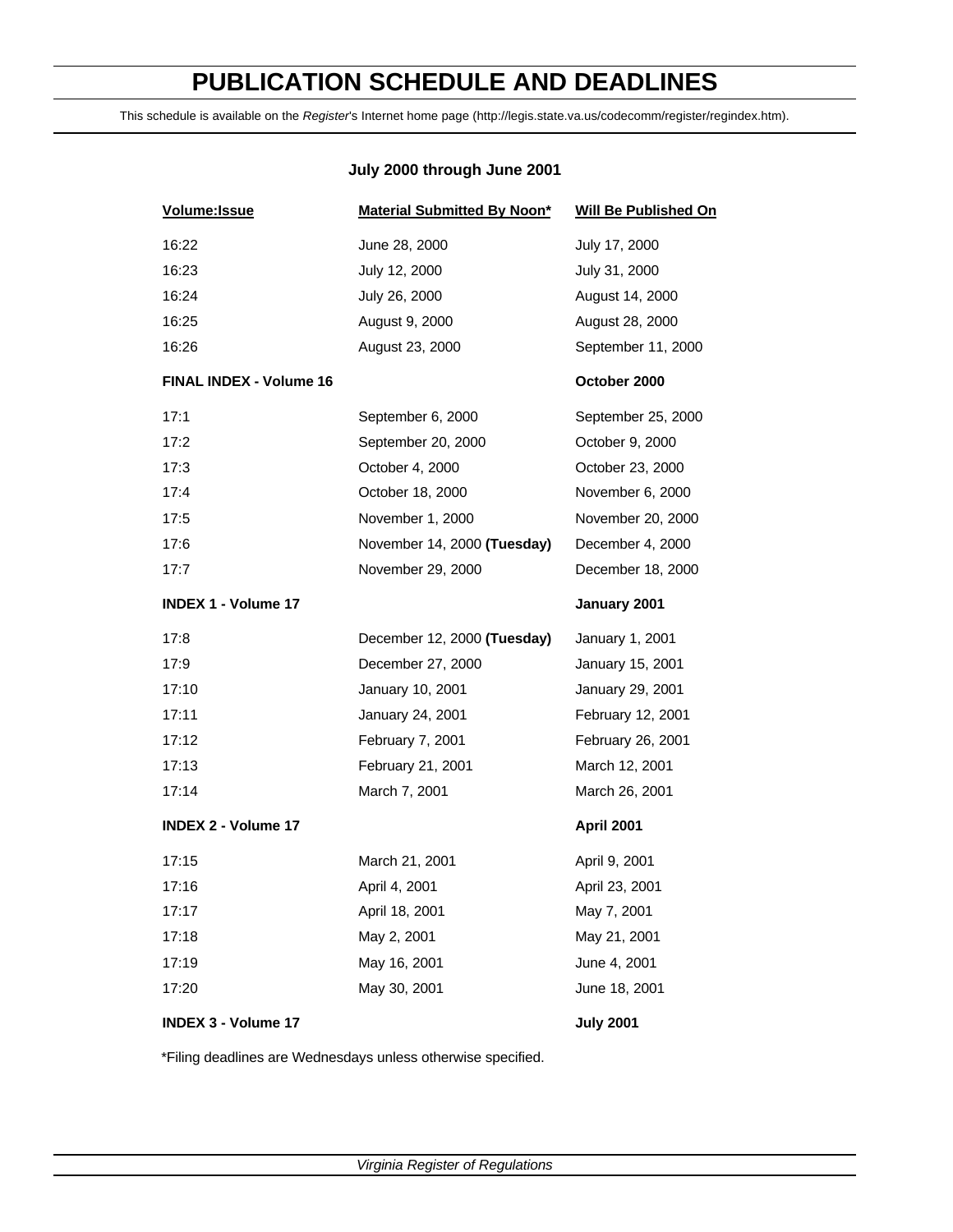# **TABLE OF CONTENTS**

# **CUMULATIVE TABLE OF VIRGINIA ADMINISTRATIVE CODE SECTIONS ADOPTED, AMENDED, OR REPEALED**

Cumulative Table.........................................................[..2727](#page-4-0)

# **NOTICES OF INTENDED REGULATORY ACTION**

# TITLE 9. ENVIRONMENT

State Water Control Board ............................................[.2738](#page-15-0)

TITLE 12. HEALTH

State Board of Health...................................................[..2739](#page-16-0)

## TITLE 16. LABOR AND EMPLOYMENT

Virginia Workers' Compensation Commission.................2739

TITLE 18. PROFESSIONAL AND OCCUPATIONAL LICENSING

|--|

Board of Psychology....................................................[..2741](#page-18-0)

TITLE 22. SOCIAL SERVICES

State Board of Social Services .......................................2741

# **PROPOSED REGULATIONS**

## TITLE 14. INSURANCE

## **STATE CORPORATION COMMISSION**

Rules Governing Group Self-Insurers of Liability under the Virginia Workers' Compensation Act (amending 14 VAC 5- 370-20 and 14 VAC 5-370-100)....................................[..2742](#page-19-0)

# **FINAL REGULATIONS**

TITLE 22. SOCIAL SERVICES

## **STATE BOARD OF SOCIAL SERVICES**

Minimum Standards for Licensed Child-Placing Agencies (amending 22 VAC 40-130-10, 22 VAC 40-130-30 through 22 VAC 40-130-140, 22 VAC 40-130-170 through 22 VAC 40- 130-450, 22 VAC 40-130-470 through 22 VAC 40-130-500, 22 VAC 40-130-510 and 22 VAC 40-130-520 through 22 VAC

40-130-550; adding 22 VAC 40-130-25, 22 VAC 40-130-155, 22 VAC 40-130-195, 22 VAC 40-130-198, 22 VAC 40-130- 202, 22 VAC 40-130-211, 22 VAC 40-130-212, 22 VAC 40- 130-213, 22 VAC 40-130-221, 22 VAC 40-130-223, 22 VAC 40-130-251, 22 VAC 40-130-261, 22 VAC 40-130-271, 22 VAC 40-130-272, 22 VAC 40-130-289, 22 VAC 40-130- 301, 22 VAC 40-130-312, 22 VAC 40-130-314, 22 VAC 40- 130-365, 22 VAC 40-130-401, 22 VAC 40-130-402, 22 VAC 40-130-403, 22 VAC 40-130-404, 22 VAC 40-130-406, 22 VAC 40-130-424, 22 VAC 40-130-452 through 22 VAC 40- 130-459, and 22 VAC 40-130-600 through 22 VAC 40-130- 820; repealing 22 VAC 40-130-160)............................... [2745](#page-22-0)

Fraud Reduction/Elimination Effort. (22 VAC 40-325-10 et seq.) ............................................................................. [2796](#page-73-0)

# **GENERAL NOTICES/ERRATA**

## **STATE CORPORATION COMMISSION**

In the Matter of Adopting Rules Governing the Filing of Applications for Approval Pursuant to Chapter 4 of Title 56 of the Code of Virginia ................................................... [2799](#page-76-0)

# **DEPARTMENT OF ENVIRONMENTAL QUALITY**

Notice of Public Meeting and Public Comment Regarding Fecal Coliform Bacteria TMDL in Big Otter River Watershed ..................................................................................... [2800](#page-77-0)

Notice of Public Meeting and Public Comment Regarding Fecal Coliform Bacteria TMDL for Holmans Creek.......... 2800

Notice of Public Meeting and Public Comment Regarding the Water Quality Assessment Guidance Manual.................2800

Public Notice and Announcement of Public Comment Period Regarding Preliminary Prioritization and Closure Schedule for HB 1205 Landfills under §§ 10.1-1408.1 N and 10.1-1413.2 of the Code of Virginia....................................................... [2801](#page-78-0)

# **BOARD OF GAME AND INLAND FISHERIES**

Notice of Biennial Review of Fish, Fishing and Wildlife Diversity Regulations..................................................... [2802](#page-79-0)

#### **DEPARTMENT OF MENTAL HEALTH, MENTAL RETARDATION AND SUBSTANCE ABUSE SERVICES**

Commonwealth of Virginia (1999) Policies & Procedures for the Implementation of Part C of the Individuals with Disabilities Education Act (IDEA) (Extension of Public Comment Period).......................................................... [2803](#page-80-0)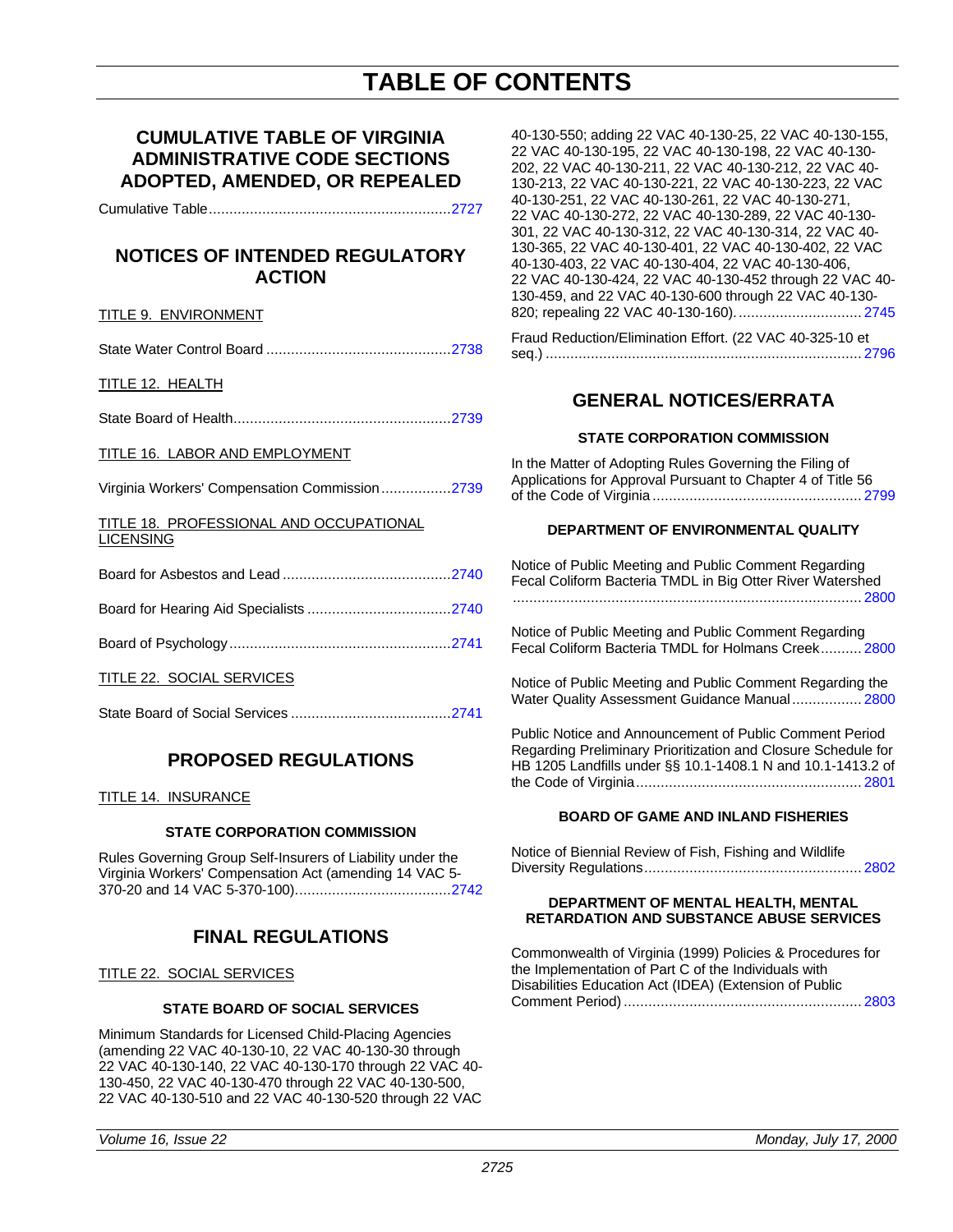# Table of Contents

# **DEPARTMENT OF MINES, MINERALS AND ENERGY**

| Petition to Designate an Area Unsuitable for Coal |  |
|---------------------------------------------------|--|
|                                                   |  |

# **VIRGINIA CODE COMMISSION**

|--|--|

Forms for Filing Material for Publication in *The Virginia Register of Regulations* ................................................. 2804

# **CALENDAR OF EVENTS**

# **EXECUTIVE**

| Open Meetings and Public Hearings 2805 |  |
|----------------------------------------|--|
| <b>INDEPENDENT</b>                     |  |
|                                        |  |
| <b>LEGISLATIVE</b>                     |  |
|                                        |  |
| CHRONOLOGICAL LIST                     |  |
|                                        |  |
|                                        |  |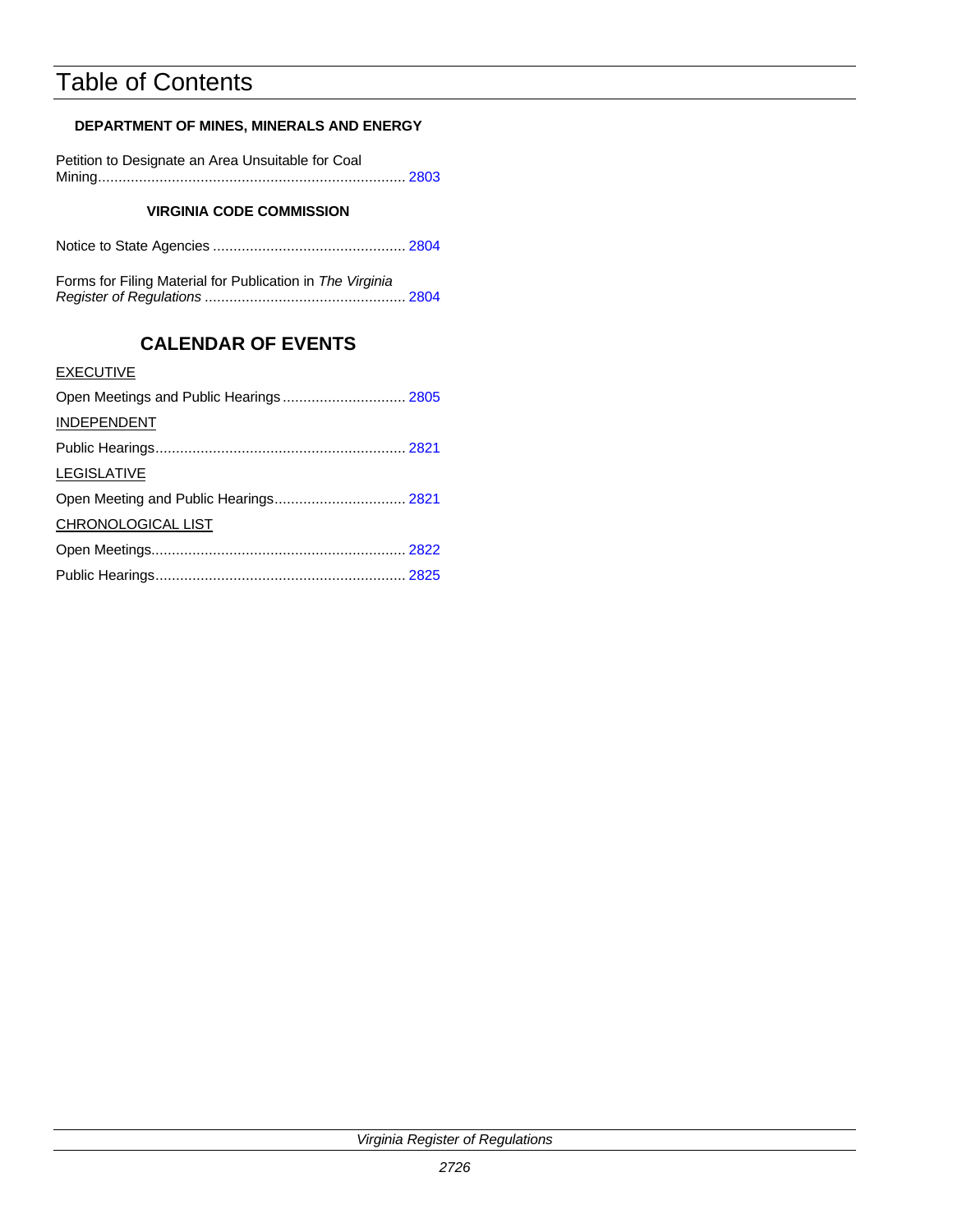# **CUMULATIVE TABLE OF VIRGINIA ADMINISTRATIVE CODE SECTIONS ADOPTED, AMENDED, OR REPEALED**

<span id="page-4-0"></span>The table printed below lists regulation sections, by Virginia Administrative Code (VAC) title, that have been amended, added or repealed in the *Virginia Register* since the regulations were originally published or last supplemented in VAC (the Spring 2000 VAC Supplement includes final regulations published through *Virginia Register* Volume 16, Issue 11, dated February 14, 2000). Emergency regulations, if any, are listed, followed by the designation "emer," and errata pertaining to final regulations are listed. Proposed regulations are not listed here. The table lists the sections in numerical order and shows action taken, the volume, issue and page number where the section appeared, and the effective date of the section.

| <b>SECTION NUMBER</b>                              | <b>ACTION</b> | <b>CITE</b>      | EFFECTIVE DATE  |
|----------------------------------------------------|---------------|------------------|-----------------|
| Title 2. Agriculture                               |               |                  |                 |
| 2 VAC 5-600-10                                     | Amended       | 16:20 VA.R. 2458 | 5/31/00         |
| <b>Title 4. Conservation and Natural Resources</b> |               |                  |                 |
| 4 VAC 20-252-120                                   | Amended       | 16:14 VA.R. 1860 | 3/1/00          |
| 4 VAC 20-270-40 emer                               | Amended       | 16:14 VA.R. 1885 | 3/1/00-3/30/00  |
| 4 VAC 20-270-40                                    | Amended       | 16:16 VA.R. 2041 | 3/30/00         |
| 4 VAC 20-310-30                                    | Amended       | 16:19 VA.R. 2378 | 5/15/00         |
| 4 VAC 20-310-35                                    | Added         | 16:19 VA.R. 2378 | 5/15/00         |
| 4 VAC 20-310-40                                    | Amended       | 16:19 VA.R. 2378 | 5/15/00         |
| 4 VAC 20-310-50                                    | Amended       | 16:19 VA.R. 2379 | 5/15/00         |
| 4 VAC 20-430-55                                    | Added         | 16:14 VA.R. 1860 | 3/1/00          |
| 4 VAC 20-430-70                                    | Amended       | 16:14 VA.R. 1860 | 3/1/00          |
| 4 VAC 20-500-55                                    | Added         | 16:14 VA.R. 1861 | 3/1/00          |
| 4 VAC 20-561-10 through 4 VAC 20-561-30 emer       | Added         | 16:12 VA.R. 1710 | 2/2/00-2/22/00  |
| 4 VAC 20-620-10 emer                               | Amended       | 16:18 VA.R. 2292 | 4/26/00-5/25/00 |
| 4 VAC 20-620-20                                    | Amended       | 16:20 VA.R. 2463 | 5/25/00         |
| 4 VAC 20-620-20 emer                               | Amended       | 16:18 VA.R. 2292 | 4/26/00-5/25/00 |
| 4 VAC 20-620-30                                    | Amended       | 16:20 VA.R. 2463 | 5/25/00         |
| 4 VAC 20-620-30 emer                               | Amended       | 16:18 VA.R. 2292 | 4/26/00-5/25/00 |
| 4 VAC 20-620-40                                    | Amended       | 16:20 VA.R. 2463 | 5/25/00         |
| 4 VAC 20-620-40 emer                               | Amended       | 16:18 VA.R. 2292 | 4/26/00-5/25/00 |
| 4 VAC 20-620-50                                    | Amended       | 16:14 VA.R. 1861 | 3/1/00          |
| 4 VAC 20-620-50                                    | Amended       | 16:20 VA.R. 2464 | 5/25/00         |
| 4 VAC 20-620-50 emer                               | Amended       | 16:18 VA.R. 2293 | 4/26/00-5/25/00 |
| 4 VAC 20-620-70                                    | Amended       | 16:14 VA.R. 1861 | 3/1/00          |
| 4 VAC 20-620-70                                    | Amended       | 16:20 VA.R. 2465 | 5/25/00         |
| 4 VAC 20-620-70 emer                               | Amended       | 16:18 VA.R. 2294 | 4/26/00-5/25/00 |
| 4 VAC 20-700-20                                    | Amended       | 16:16 VA.R. 2041 | 4/1/00          |
| 4 VAC 20-720-20                                    | Amended       | 16:12 VA.R. 1671 | 2/4/00          |
| 4 VAC 20-720-40                                    | Amended       | 16:12 VA.R. 1671 | 2/4/00          |
| 4 VAC 20-720-50                                    | Amended       | 16:12 VA.R. 1672 | $2\sqrt{4/00}$  |
| 4 VAC 20-720-60                                    | Amended       | 16:12 VA.R. 1672 | 2/4/00          |
| 4 VAC 20-720-70                                    | Amended       | 16:12 VA.R. 1673 | 2/4/00          |
| 4 VAC 20-720-80                                    | Amended       | 16:12 VA.R. 1673 | 2/4/00          |
| 4 VAC 20-890-25                                    | Amended       | 16:12 VA.R. 1674 | 2/2/00          |
| 4 VAC 20-910-45                                    | Amended       | 16:14 VA.R. 1862 | 3/1/00          |
| 4 VAC 20-950-45                                    | Amended       | 16:14 VA.R. 1862 | 3/1/00          |
| 4 VAC 20-1040-10                                   | Amended       | 16:20 VA.R. 2465 | 5/26/00         |
| 4 VAC 20-1040-20                                   | Amended       | 16:20 VA.R. 2465 | 5/26/00         |
| 4 VAC 20-1040-30                                   | Repealed      | 16:20 VA.R. 2465 | 5/26/00         |
| 4 VAC 25-130-700.5                                 | Amended       | 16:15 VA.R. 1956 | 5/10/00         |
| 4 VAC 25-130-795.1                                 | Amended       | 16:15 VA.R. 1968 | 5/10/00         |
| 4 VAC 25-130-795.6                                 | Amended       | 16:15 VA.R. 1968 | 5/10/00         |
| 4 VAC 25-130-795.7                                 | Amended       | 16:15 VA.R. 1968 | 5/10/00         |
| 4 VAC 25-130-795.8                                 | Amended       | 16:15 VA.R. 1969 | 5/10/00         |

*Volume 16, Issue 22 Monday, July 17, 2000*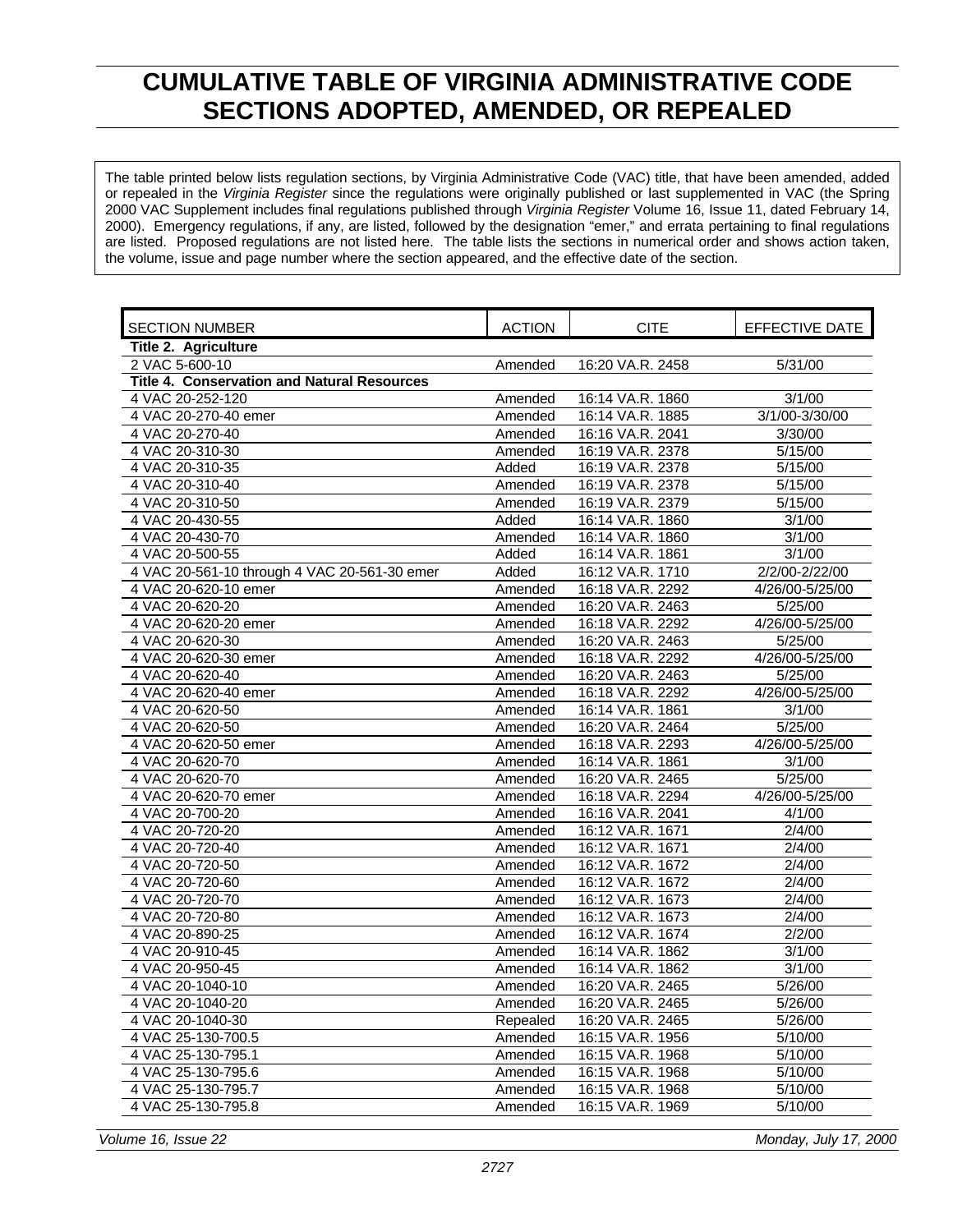| <b>SECTION NUMBER</b>                     | <b>ACTION</b>       | <b>CITE</b>                          | EFFECTIVE DATE   |
|-------------------------------------------|---------------------|--------------------------------------|------------------|
| 4 VAC 25-130-795.9                        | Amended             | 16:15 VA.R. 1969                     | 5/10/00          |
| 4 VAC 25-130-795.10                       | Amended             | 16:15 VA.R. 1969                     | 5/10/00          |
| 4 VAC 25-130-795.11                       | Amended             | 16:15 VA.R. 1970                     | 5/10/00          |
| 4 VAC 25-130-795.12                       | Amended             | 16:15 VA.R. 1970                     | 5/10/00          |
| Title 6. Criminal Justice and Corrections |                     |                                      |                  |
| 6 VAC 20-171-420                          | Erratum             | 16:14 VA.R. 1911                     |                  |
| <b>Title 9. Environment</b>               |                     |                                      |                  |
| 9 VAC 5-10-20*                            | Amended             | 16:17 VA.R. 2135                     | $\star$          |
| 9 VAC 5-20-21                             | Amended             | 16:17 VA.R. 2161                     | 7/1/00           |
| 9 VAC 5-20-180*                           | Amended             | 16:17 VA.R. 2142                     |                  |
| 9 VAC 5-20-202                            | Amended             | 16:17 VA.R. 2163                     | 7/1/00           |
| 9 VAC 5-40-10*                            | Amended             | 16:17 VA.R. 2144                     |                  |
| 9 VAC 5-40-20*                            | Amended             | 16:17 VA.R. 2145                     | $\star$          |
| 9 VAC 5-40-30*                            | Amended             | 16:17 VA.R. 2149                     | $\star$          |
| 9 VAC 5-40-40*                            | Amended             | 16:17 VA.R. 2150                     | $\ast$           |
| 9 VAC 5-40-50*                            | Amended             | 16:17 VA.R. 2151                     | $\ast$           |
| 9 VAC 5-40-6000 through 9 VAC 5-40-6230   | Added               | 16:17 VA.R. 2164-2178                | 7/1/00           |
| 9 VAC 5-40-6180                           | Erratum             | 16:19 VA.R. 2399                     |                  |
| 9 VAC 5-50-10*                            | Amended             | 16:17 VA.R. 2152                     | $\star$          |
| 9 VAC 5-50-20*                            | Amended             | 16:17 VA.R. 2152                     | $\ast$           |
| 9 VAC 5-50-30*                            | Amended             | 16:17 VA.R. 2155                     | $\star$          |
| 9 VAC 5-50-40*                            | Amended             | 16:17 VA.R. 2156                     | $^{\ast}$        |
| 9 VAC 5-50-50*                            | Amended             | 16:17 VA.R. 2157                     | $\star$          |
| 9 VAC 5-50-400                            | Amended             | 16:14 VA.R. 1863                     | 5/1/00           |
| 9 VAC 5-60-10*                            | Amended             | 16:17 VA.R. 2158                     | $\ast$           |
| 9 VAC 5-60-20*                            | Amended             | 16:17 VA.R. 2158                     | $\ast$           |
| 9 VAC 5-60-30*                            | Amended             | 16:17 VA.R. 2159                     | $\star$          |
| 9 VAC 5-60-60                             | Amended             | 16:14 VA.R. 1864                     | 5/1/00           |
| 9 VAC 5-60-90                             | Amended             | 16:14 VA.R. 1864                     | 5/1/00           |
| 9 VAC 5-60-100                            | Amended             | 16:14 VA.R. 1864                     | 5/1/00           |
| 9 VAC 25-210 (Forms)                      | Amended             | 16:12 VA.R. 1711-1714                | Ξ.               |
| 9 VAC 25-220-60                           | Amended             | 16:15 VA.R. 1971                     | 5/10/00          |
| 9 VAC 25-220-70                           | Amended             | 16:15 VA.R. 1971                     | 5/10/00          |
| 9 VAC 25-260-350                          | Amended             | 16:17 VA.R. 2178                     | 6/7/00           |
| 9 VAC 25-260-400                          | Amended             | 16:17 VA.R. 2179                     | 6/7/00           |
| Title 11. Gaming                          |                     |                                      |                  |
| 11 VAC 10-60-10                           | Amended             | 16:21 VA.R. 2623                     | 8/4/00           |
| 11 VAC 10-60-15                           | Added               | 16:21 VA.R. 2627                     | 8/4/00           |
| 11 VAC 10-60-20                           | Amended             | 16:21 VA.R. 2628                     | 8/4/00           |
| 11 VAC 10-60-30                           | Repealed            | 16:21 VA.R. 2628<br>16:21 VA.R. 2629 | 8/4/00           |
| 11 VAC 10-60-40<br>11 VAC 10-60-60        | Amended             |                                      | 8/4/00           |
| 11 VAC 10-60-70                           | Repealed<br>Amended | 16:21 VA.R. 2631<br>16:21 VA.R. 2631 | 8/4/00<br>8/4/00 |
|                                           |                     |                                      |                  |
| 11 VAC 10-60-120<br>11 VAC 10-60-130      | Amended<br>Amended  | 16:21 VA.R. 2633<br>16:21 VA.R. 2636 | 8/4/00<br>8/4/00 |
| 11 VAC 10-60-140                          | Amended             | 16:21 VA.R. 2637                     | 8/4/00           |
| 11 VAC 10-60-150                          | Amended             | 16:21 VA.R. 2637                     | 8/4/00           |
| 11 VAC 10-60-290                          | Added               | 16:21 VA.R. 2637                     | 8/4/00           |
| 11 VAC 10-60-300                          | Added               | 16:21 VA.R. 2637                     | 8/4/00           |
| 11 VAC 10-60-310                          | Added               | 16:21 VA.R. 2637                     | 8/4/00           |
| 11 VAC 10-60-320                          | Added               | 16:21 VA.R. 2637                     | 8/4/00           |
| Title 12. Health                          |                     |                                      |                  |
| 12 VAC 5-80-10                            | Amended             | 16:16 VA.R. 2042                     | 7/1/00           |

\* Effective date suspended.

l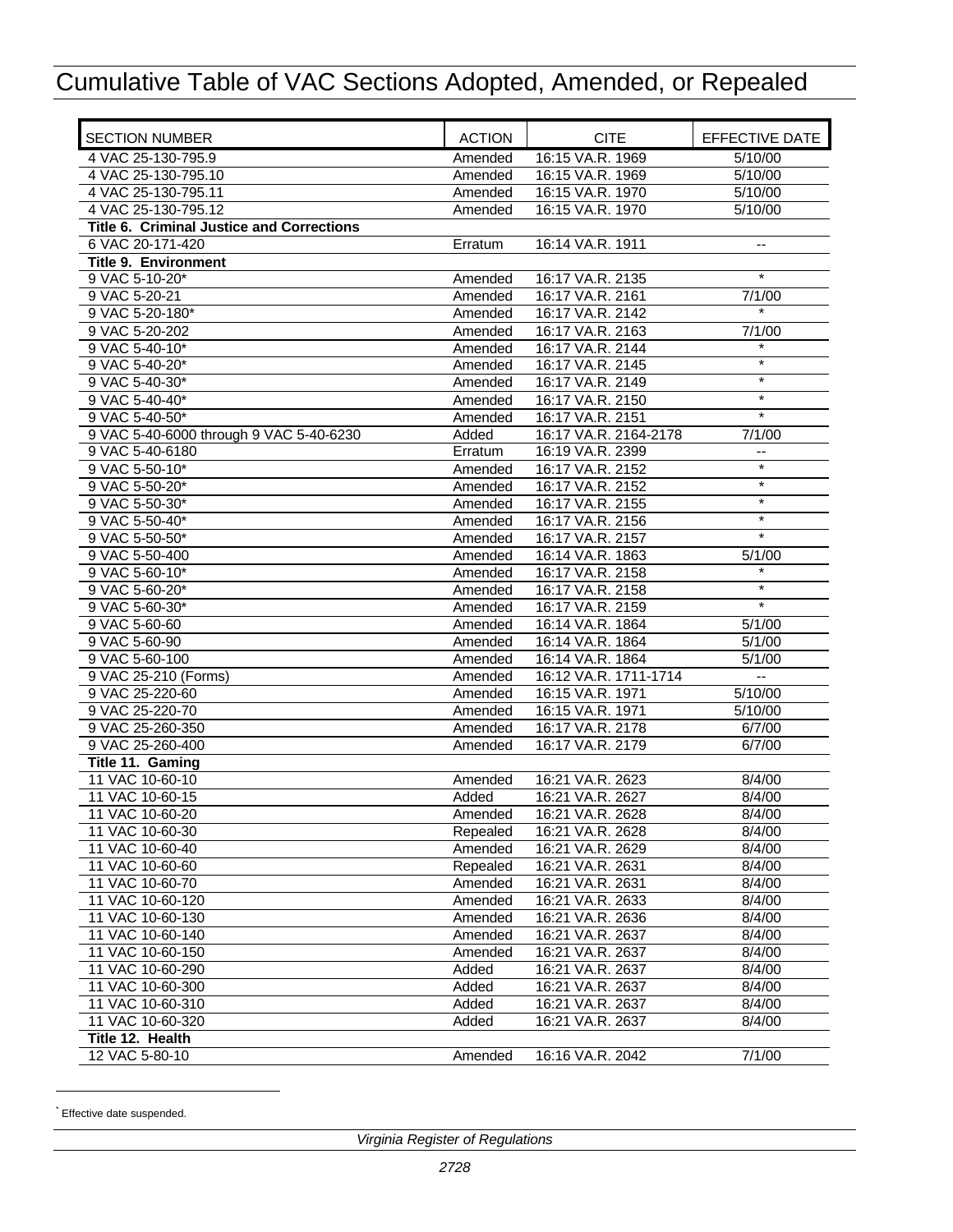| <b>SECTION NUMBER</b>                     | <b>ACTION</b> | <b>CITE</b>           | EFFECTIVE DATE |
|-------------------------------------------|---------------|-----------------------|----------------|
| 12 VAC 5-80-20                            | Amended       | 16:16 VA.R. 2043      | 7/1/00         |
| 12 VAC 5-80-30                            | Amended       | 16:16 VA.R. 2043      | 7/1/00         |
| 12 VAC 5-80-40                            | Amended       | 16:16 VA.R. 2043      | 7/1/00         |
| 12 VAC 5-80-50                            | Repealed      | 16:16 VA.R. 2043      | 7/1/00         |
| 12 VAC 5-80-80                            | Amended       | 16:16 VA.R. 2043      | 7/1/00         |
| 12 VAC 5-80-90                            | Amended       | 16:16 VA.R. 2045      | 7/1/00         |
| 12 VAC 5-80-95                            | Added         | 16:16 VA.R. 2045      | 7/1/00         |
| 12 VAC 5-80-100                           | Repealed      | 16:16 VA.R. 2046      | 7/1/00         |
| 12 VAC 5-80-110                           | Repealed      | 16:16 VA.R. 2046      | 7/1/00         |
| 12 VAC 5-80-120                           | Repealed      | 16:16 VA.R. 2046      | 7/1/00         |
| 12 VAC 5-165-10 through 12 VAC 5-165-310  | Added         | 16:16 VA.R. 2048-2051 | 5/24/00        |
| 12 VAC 5-165-100                          | Erratum       | 16:19 VA.R. 2399      | ۰.             |
| 12 VAC 5-590-370                          | Amended       | 16:21 VA.R. 2647      | 8/3/00         |
| 12 VAC 5-590-545                          | Added         | 16:21 VA.R. 2662      | 8/3/00         |
| 12 VAC 5-590 Appendix O                   | Added         | 16:21 VA.R. 2667      | 8/3/00         |
| 12 VAC 5-610-10                           | Repealed      | 16:16 VA.R. 2051      | 7/1/00         |
| 12 VAC 5-610-20                           | Amended       | 16:16 VA.R. 2051      | 7/1/00         |
| 12 VAC 5-610-30                           | Amended       | 16:16 VA.R. 2051      | 7/1/00         |
| 12 VAC 5-610-40                           | Amended       | 16:16 VA.R. 2051      | 7/1/00         |
| 12 VAC 5-610-50                           | Amended       | 16:16 VA.R. 2051      | 7/1/00         |
| 12 VAC 5-610-70                           | Amended       | 16:16 VA.R. 2052      | 7/1/00         |
| 12 VAC 5-610-75                           | Added         | 16:16 VA.R. 2053      | 7/1/00         |
| 12 VAC 5-610-80                           | Amended       | 16:16 VA.R. 2051      | 7/1/00         |
| 12 VAC 5-610-90                           | Repealed      | 16:16 VA.R. 2051      | 7/1/00         |
| 12 VAC 5-610-100                          | Amended       | 16:16 VA.R. 2051      | 7/1/00         |
| 12 VAC 5-610-110                          | Repealed      | 16:16 VA.R. 2051      | 7/1/00         |
| 12 VAC 5-610-120                          | Amended       | 16:16 VA.R. 2053      | 7/1/00         |
| 12 VAC 5-610-130                          | Amended       | 16:16 VA.R. 2051      | 7/1/00         |
| 12 VAC 5-610-140                          | Repealed      | 16:16 VA.R. 2051      | 7/1/00         |
| 12 VAC 5-610-150                          | Repealed      | 16:16 VA.R. 2051      | 7/1/00         |
| 12 VAC 5-610-170                          | Amended       | 16:16 VA.R. 2051      | 7/1/00         |
| 12 VAC 5-610-180                          | Repealed      | 16:16 VA.R. 2051      | 7/1/00         |
| 12 VAC 5-610-190                          | Amended       | 16:16 VA.R. 2051      | 7/1/00         |
| 12 VAC 5-610-200                          | Amended       | 16:16 VA.R. 2051      | 7/1/00         |
| 12 VAC 5-610-230                          | Amended       | 16:16 VA.R. 2051      | 7/1/00         |
| 12 VAC 5-610-250                          | Amended       | 16:16 VA.R. 2055      | 7/1/00         |
| 12 VAC 5-610-255                          | Added         | 16:16 VA.R. 2057      | 7/1/00         |
| 12 VAC 5-610-260                          | Amended       | 16:16 VA.R. 2051      | 7/1/00         |
| 12 VAC 5-610-270                          | Amended       | 16:16 VA.R. 2051      | 7/1/00         |
| 12 VAC 5-610-280                          | Amended       | 16:16 VA.R. 2051      | 7/1/00         |
| 12 VAC 5-610-290                          | Amended       | 16:16 VA.R. 2051      | 7/1/00         |
| 12 VAC 5-610-300                          | Amended       | 16:16 VA.R. 2051      | 7/1/00         |
| 12 VAC 5-610-330                          | Amended       | 16:16 VA.R. 2051      | 7/1/00         |
| 12 VAC 5-610-340                          | Amended       | 16:16 VA.R. 2051      | 7/1/00         |
| 12 VAC 5-610-360                          | Amended       | 16:16 VA.R. 2051      | 7/1/00         |
| 12 VAC 5-610-370                          | Repealed      | 16:16 VA.R. 2051      | 7/1/00         |
| 12 VAC 5-610-380                          | Amended       | 16:16 VA.R. 2051      | 7/1/00         |
| 12 VAC 5-610-390                          | Amended       | 16:16 VA.R. 2058      | 7/1/00         |
| 12 VAC 5-610-420                          | Amended       | 16:16 VA.R. 2058      | 7/1/00         |
| 12 VAC 5-610-430                          | Amended       | 16:16 VA.R. 2051      | 7/1/00         |
| 12 VAC 5-610-440                          | Amended       | 16:16 VA.R. 2058      | 7/1/00         |
| 12 VAC 5-610-441 through 12 VAC 5-610-448 | Added         | 16:16 VA.R. 2051      | 7/1/00         |
| 12 VAC 5-610-450                          | Amended       | 16:16 VA.R. 2051      | 7/1/00         |
| 12 VAC 5-610-470                          | Amended       | 16:16 VA.R. 2051      | 7/1/00         |
| 12 VAC 5-610-480                          | Amended       | 16:16 VA.R. 2051      | 7/1/00         |
| 12 VAC 5-610-490                          | Amended       | 16:16 VA.R. 2061      | 7/1/00         |
|                                           |               |                       |                |

*Volume 16, Issue 22 Monday, July 17, 2000*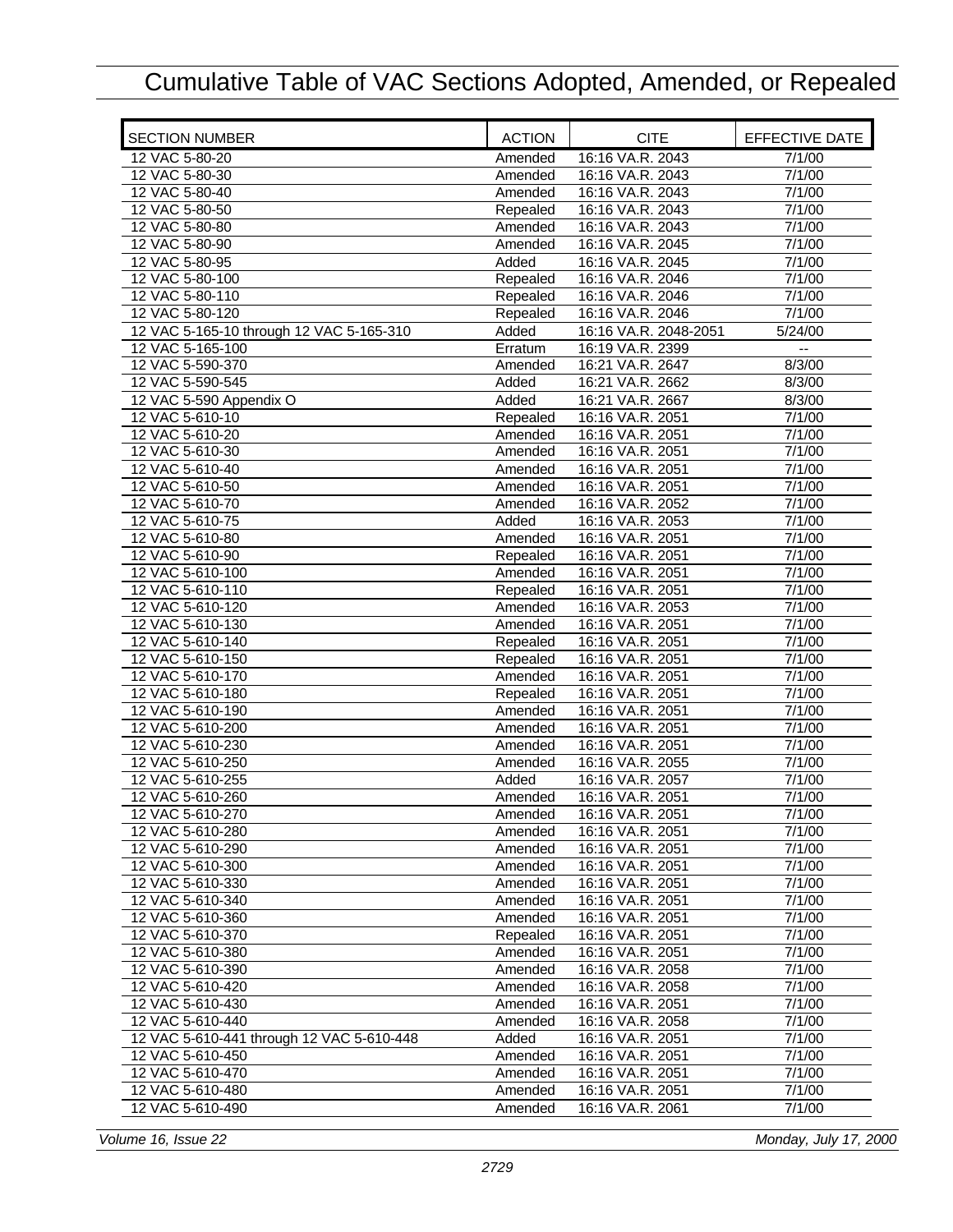| <b>SECTION NUMBER</b>                         | <b>ACTION</b>      | <b>CITE</b>                          | EFFECTIVE DATE |
|-----------------------------------------------|--------------------|--------------------------------------|----------------|
| 12 VAC 5-610-500                              | Amended            | 16:16 VA.R. 2051                     | 7/1/00         |
| 12 VAC 5-610-510 through 12 VAC 5-610-550     | Repealed           | 16:16 VA.R. 2051                     | 7/1/00         |
| 12 VAC 5-610-560                              | Amended            | 16:16 VA.R. 2051                     | 7/1/00         |
| 12 VAC 5-610-570                              | Repealed           | 16:16 VA.R. 2051                     | 7/1/00         |
| 12 VAC 5-610-580                              | Amended            | 16:16 VA.R. 2051                     | 7/1/00         |
| 12 VAC 5-610-591                              | Added              | 16:16 VA.R. 2051                     | 7/1/00         |
| 12 VAC 5-610-592                              | Added              | 16:16 VA.R. 2051                     | 7/1/00         |
| 12 VAC 5-610-593                              | Added              | 16:16 VA.R. 2063                     | 7/1/00         |
| 12 VAC 5-610-594                              | Added              | 16:16 VA.R. 2063                     | 7/1/00         |
| 12 VAC 5-610-596                              | Added              | 16:16 VA.R. 2063                     | 7/1/00         |
| 12 VAC 5-610-597                              | Added              | 16:16 VA.R. 2064                     | 7/1/00         |
| 12 VAC 5-610-598                              | Added              | 16:16 VA.R. 2051                     | 7/1/00         |
| 12 VAC 5-610-599                              | Added              | 16:16 VA.R. 2051                     | 7/1/00         |
| 12 VAC 5-610-599.1 through 12 VAC 5-610-599.3 | Added              | 16:16 VA.R. 2051                     | 7/1/00         |
| 12 VAC 5-610-620                              | Amended            | 16:16 VA.R. 2051                     | 7/1/00         |
| 12 VAC 5-610-650                              | Amended            | 16:16 VA.R. 2051                     | 7/1/00         |
| 12 VAC 5-610-670                              | Amended            | 16:16 VA.R. 2051                     | 7/1/00         |
| 12 VAC 5-610-690                              | Amended            | 16:16 VA.R. 2051                     | 7/1/00         |
| 12 VAC 5-610-700                              | Amended            | 16:16 VA.R. 2051                     | 7/1/00         |
| 12 VAC 5-610-740                              | Amended            | 16:16 VA.R. 2068                     | 7/1/00         |
| 12 VAC 5-610-800                              |                    | 16:16 VA.R. 2051                     | 7/1/00         |
| 12 VAC 5-610-810                              | Amended<br>Amended | 16:16 VA.R. 2051                     | 7/1/00         |
|                                               |                    | 16:16 VA.R. 2068                     |                |
| 12 VAC 5-610-815                              | Added              |                                      | 7/1/00         |
| 12 VAC 5-610-817                              | Added              | 16:16 VA.R. 2069<br>16:16 VA.R. 2051 | 7/1/00         |
| 12 VAC 5-610-820                              | Amended            |                                      | 7/1/00         |
| 12 VAC 5-610-830                              | Repealed           | 16:16 VA.R. 2051                     | 7/1/00         |
| 12 VAC 5-610-840                              | Repealed           | 16:16 VA.R. 2051                     | 7/1/00         |
| 12 VAC 5-610-880                              | Amended            | 16:16 VA.R. 2051                     | 7/1/00         |
| 12 VAC 5-610-890                              | Amended            | 16:16 VA.R. 2051                     | 7/1/00         |
| 12 VAC 5-610-930                              | Amended            | 16:16 VA.R. 2051                     | 7/1/00         |
| 12 VAC 5-610-940                              | Amended            | 16:16 VA.R. 2051                     | 7/1/00         |
| 12 VAC 5-610-950                              | Amended            | 16:16 VA.R. 2051                     | 7/1/00         |
| 12 VAC 5-610-960                              | Amended            | 16:16 VA.R. 2051                     | 7/1/00         |
| 12 VAC 5-610-965                              | Added              | 16:16 VA.R. 2051                     | 7/1/00         |
| 12 VAC 5-610-980                              | Amended            | 16:16 VA.R. 2051                     | 7/1/00         |
| 12 VAC 5-610-1080                             | Amended            | 16:16 VA.R. 2051                     | 7/1/00         |
| 12 VAC 5-610-1140                             | Amended            | 16:16 VA.R. 2051                     | 7/1/00         |
| 12 VAC 5-610-1150                             | Repealed           | 16:16 VA.R. 2051                     | 7/1/00         |
| 12 VAC 30-10-140                              | Amended            | 16:18 VA.R. 2239                     | 7/1/00         |
| 12 VAC 30-40-345                              | Added              | 16:15 VA.R. 1973                     | 5/10/00        |
| 12 VAC 30-50-10                               | Amended            | 16:18 VA.R. 2240                     | 7/1/00         |
| 12 VAC 30-50-100                              | Amended            | 16:18 VA.R. 2244                     | 7/1/00         |
| 12 VAC 30-50-105                              | Amended            | 16:18 VA.R. 2246                     | 7/1/00         |
| 12 VAC 30-50-140                              | Amended            | 16:18 VA.R. 2247                     | 7/1/00         |
| 12 VAC 30-50-180                              | Amended            | 16:19 VA.R. 2380                     | 7/5/00         |
| 12 VAC 30-50-220                              | Amended            | 16:18 VA.R. 2248                     | 7/1/00         |
| 12 VAC 30-50-320                              | Added              | 16:18 VA.R. 2240                     | 7/1/00         |
| 12 VAC 30-50-560                              | Amended            | 16:18 VA.R. 2249                     | 7/1/00         |
| 12 VAC 30-50-570                              | Amended            | 16:18 VA.R. 2250                     | 7/1/00         |
| 12 VAC 30-50-580                              | Added              | 16:18 VA.R. 2251                     | 7/1/00         |
| 12 VAC 30-70-200                              | Repealed           | 16:18 VA.R. 2253                     | 7/1/00         |
| 12 VAC 30-70-201                              | Added              | 16:18 VA.R. 2261                     | 7/1/00         |
| 12 VAC 30-70-210                              | Repealed           | 16:18 VA.R. 2253                     | 7/1/00         |
| 12 VAC 30-70-211                              | Added              | 16:18 VA.R. 2261                     | 7/1/00         |
| 12 VAC 30-70-220                              | Repealed           | 16:18 VA.R. 2256                     | 7/1/00         |
| 12 VAC 30-70-221                              | Added              | 16:18 VA.R. 2261                     | 7/1/00         |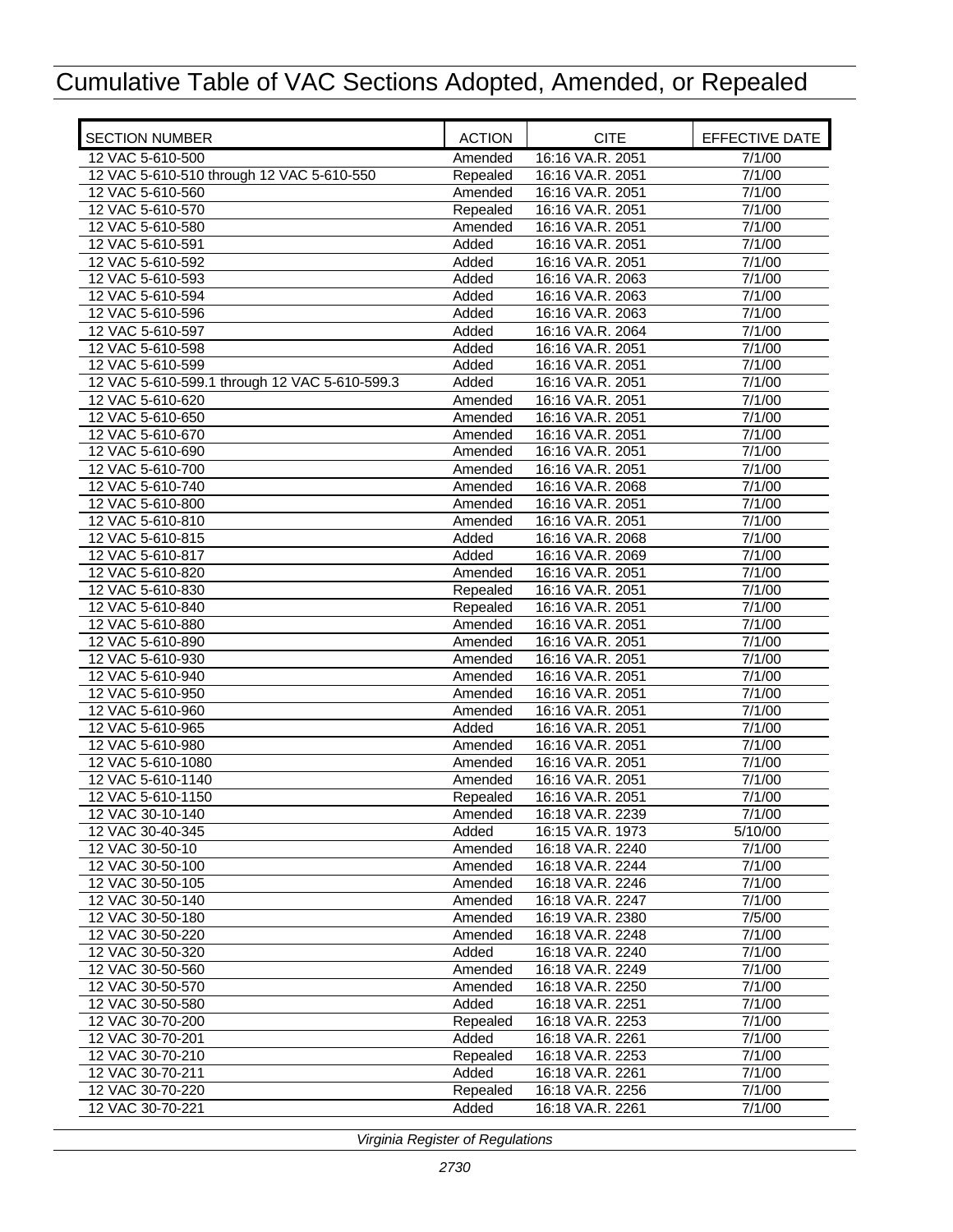| <b>SECTION NUMBER</b>                     | <b>ACTION</b> | <b>CITE</b>           | EFFECTIVE DATE |
|-------------------------------------------|---------------|-----------------------|----------------|
| 12 VAC 30-70-230                          | Repealed      | 16:18 VA.R. 2256      | 7/1/00         |
| 12 VAC 30-70-231                          | Added         | 16:18 VA.R. 2263      | 7/1/00         |
| 12 VAC 30-70-240                          | Repealed      | 16:18 VA.R. 2257      | 7/1/00         |
| 12 VAC 30-70-241                          | Added         | 16:18 VA.R. 2264      | 7/1/00         |
| 12 VAC 30-70-250                          | Repealed      | 16:18 VA.R. 2257      | 7/1/00         |
| 12 VAC 30-70-251                          | Added         | 16:18 VA.R. 2264      | 7/1/00         |
| 12 VAC 30-70-260                          | Repealed      | 16:18 VA.R. 2258      | 7/1/00         |
| 12 VAC 30-70-261                          | Added         | 16:18 VA.R. 2264      | 7/1/00         |
| 12 VAC 30-70-270                          | Repealed      | 16:18 VA.R. 2258      | 7/1/00         |
| 12 VAC 30-70-271                          | Added         | 16:18 VA.R. 2264      | 7/1/00         |
| 12 VAC 30-70-280                          | Repealed      | 16:18 VA.R. 2258      | 7/1/00         |
| 12 VAC 30-70-281                          | Added         | 16:18 VA.R. 2265      | 7/1/00         |
| 12 VAC 30-70-290                          | Repealed      | 16:18 VA.R. 2258      | 7/1/00         |
| 12 VAC 30-70-291                          | Added         | 16:18 VA.R. 2265      | 7/1/00         |
| 12 VAC 30-70-300                          | Repealed      | 16:18 VA.R. 2258      | 7/1/00         |
| 12 VAC 30-70-301                          | Added         | 16:18 VA.R. 2265      | 7/1/00         |
| 12 VAC 30-70-310                          | Repealed      | 16:18 VA.R. 2259      | 7/1/00         |
| 12 VAC 30-70-311                          | Added         | 16:18 VA.R. 2266      | 7/1/00         |
| 12 VAC 30-70-320                          | Repealed      | 16:18 VA.R. 2259      | 7/1/00         |
| 12 VAC 30-70-321                          | Added         | 16:18 VA.R. 2266      | 7/1/00         |
|                                           |               |                       |                |
| 12 VAC 30-70-330                          | Repealed      | 16:18 VA.R. 2260      | 7/1/00         |
| 12 VAC 30-70-331                          | Added         | 16:18 VA.R. 2266      | 7/1/00         |
| 12 VAC 30-70-340                          | Repealed      | 16:18 VA.R. 2260      | 7/1/00         |
| 12 VAC 30-70-341                          | Added         | 16:18 VA.R. 2267      | 7/1/00         |
| 12 VAC 30-70-350                          | Repealed      | 16:18 VA.R. 2260      | 7/1/00         |
| 12 VAC 30-70-351                          | Added         | 16:18 VA.R. 2267      | 7/1/00         |
| 12 VAC 30-70-360                          | Repealed      | 16:18 VA.R. 2260      | 7/1/00         |
| 12 VAC 30-70-361                          | Added         | 16:18 VA.R. 2267      | 7/1/00         |
| 12 VAC 30-70-370                          | Repealed      | 16:18 VA.R. 2260      | 7/1/00         |
| 12 VAC 30-70-371                          | Added         | 16:18 VA.R. 2267      | 7/1/00         |
| 12 VAC 30-70-380                          | Repealed      | 16:18 VA.R. 2260      | 7/1/00         |
| 12 VAC 30-70-381                          | Added         | 16:18 VA.R. 2268      | 7/1/00         |
| 12 VAC 30-70-390                          | Repealed      | 16:18 VA.R. 2261      | 7/1/00         |
| 12 VAC 30-70-391                          | Added         | 16:18 VA.R. 2268      | 7/1/00         |
| 12 VAC 30-70-400                          | Amended       | 16:18 VA.R. 2269      | 7/1/00         |
| 12 VAC 30-70-410                          | Amended       | 16:18 VA.R. 2269      | 7/1/00         |
| 12 VAC 30-70-420                          | Amended       | 16:18 VA.R. 2269      | 7/1/00         |
| 12 VAC 30-70-435                          | Added         | 16:18 VA.R. 2269      | 7/1/00         |
| 12 VAC 30-70-450                          | Amended       | 16:18 VA.R. 2270      | 7/1/00         |
| 12 VAC 30-70-460                          | Amended       | 16:18 VA.R. 2270      | 7/1/00         |
| 12 VAC 30-80-160                          | Repealed      | 16:19 VA.R. 2380      | 7/5/00         |
| 12 VAC 30-100-260                         | Amended       | 16:18 VA.R. 2252      | 7/1/00         |
| 12 VAC 30-120-61 through 12 VAC 30-120-68 | Added         | 16:18 VA.R. 2240-2243 | 7/1/00         |
| Title 13. Housing                         |               |                       |                |
| 13 VAC 5-21-10                            | Amended       | 16:20 VA.R. 2468      | 8/15/00        |
| 13 VAC 5-21-20                            | Amended       | 16:20 VA.R. 2468      | 8/15/00        |
| 13 VAC 5-21-30                            | Repealed      | 16:20 VA.R. 2468      | 8/15/00        |
| 13 VAC 5-21-31                            | Added         | 16:20 VA.R. 2470      | 8/15/00        |
| 13 VAC 5-21-40                            | Repealed      | 16:20 VA.R. 2469      | 8/15/00        |
| 13 VAC 5-21-41                            | Added         | 16:20 VA.R. 2470      | 8/15/00        |
| 13 VAC 5-21-50                            | Repealed      | 16:20 VA.R. 2470      | 8/15/00        |
| 13 VAC 5-21-51                            | Added         | 16:20 VA.R. 2471      | 8/15/00        |
| 13 VAC 5-21-60                            | Repealed      | 16:20 VA.R. 2470      | 8/15/00        |
| 13 VAC 5-21-61                            | Added         | 16:20 VA.R. 2471      | 8/15/00        |
|                                           |               |                       |                |
| 13 VAC 5-21-71                            | Added         | 16:20 VA.R. 2472      | 8/15/00        |
| 13 VAC 5-51-10 through 13 VAC 5-51-120    | Repealed      | 16:20 VA.R. 2473-2476 | 8/15/00        |

*Volume 16, Issue 22 Monday, July 17, 2000*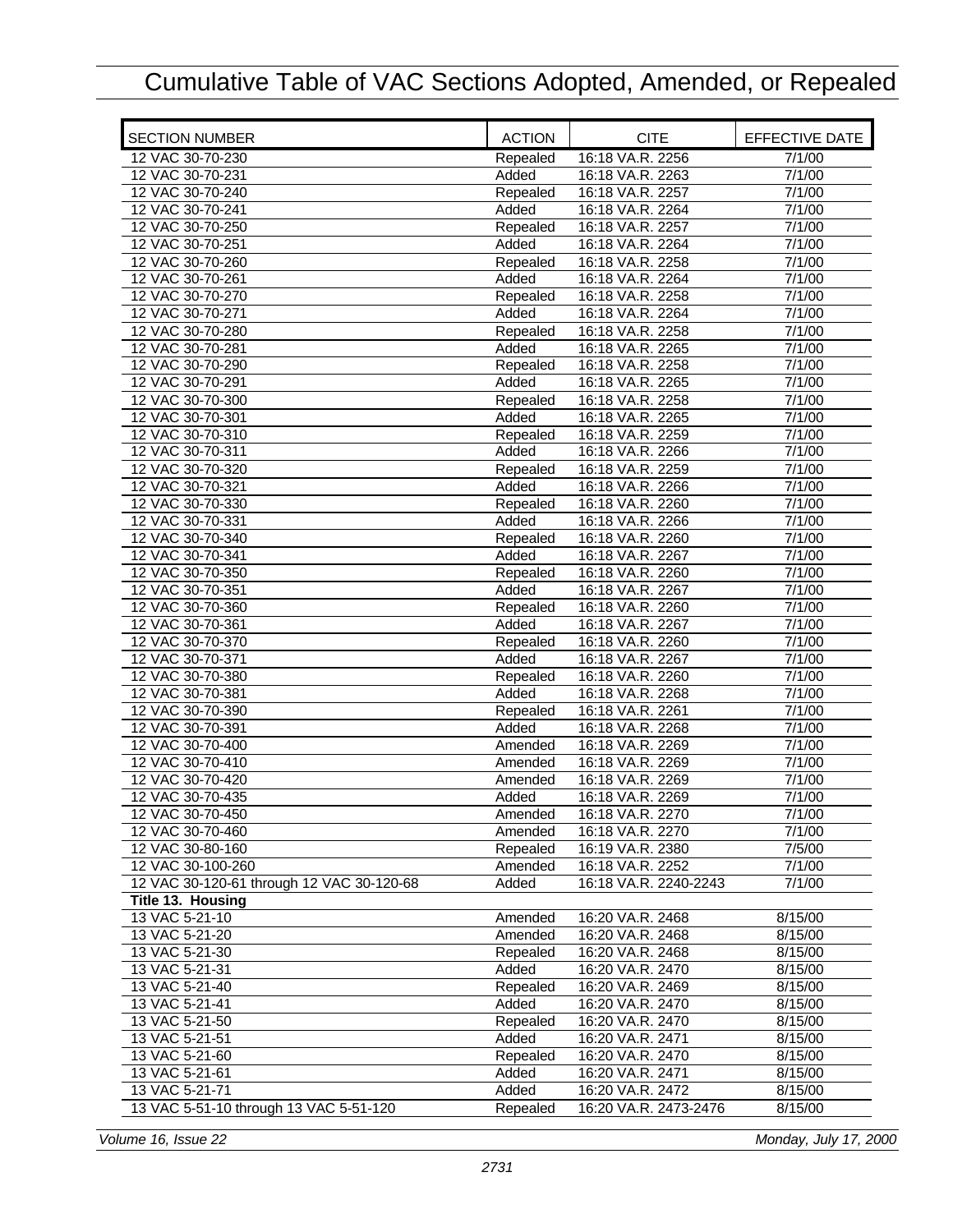| <b>SECTION NUMBER</b>                  | <b>ACTION</b>  | <b>CITE</b>                          | EFFECTIVE DATE     |
|----------------------------------------|----------------|--------------------------------------|--------------------|
| 13 VAC 5-51-11 through 13 VAC 5-51-121 | Added          | 16:20 VA.R. 2477-2484                | 8/15/00            |
| 13 VAC 5-51-130                        | Amended        | 16:20 VA.R. 2484                     | 8/15/00            |
| 13 VAC 5-51-131                        | Added          | 16:20 VA.R. 2484                     | 8/15/00            |
| 13 VAC 5-51-133                        | Added          | 16:20 VA.R. 2484                     | 8/15/00            |
| 13 VAC 5-51-135                        | Added          | 16:20 VA.R. 2485                     | 8/15/00            |
| 13 VAC 5-51-136                        | Added          | 16:20 VA.R. 2485                     | 8/15/00            |
| 13 VAC 5-51-150                        | Amended        | 16:20 VA.R. 2485                     | 8/15/00            |
| 13 VAC 5-51-170                        | Amended        | 16:20 VA.R. 2485                     | 8/15/00            |
| 13 VAC 5-51-181                        | Added          | 16:20 VA.R. 2486                     | 8/15/00            |
| 13 VAC 5-51-182                        | Added          | 16:20 VA.R. 2487                     | 8/15/00            |
| 13 VAC 5-51-190                        | Added          | 16:20 VA.R. 2487                     | 8/15/00            |
| 13 VAC 5-51-200                        | Added          | 16:20 VA.R. 2487                     | 8/15/00            |
| 13 VAC 5-61-10 through 13 VAC 5-61-190 | Repealed       | 16:20 VA.R. 2488-2495                | 8/15/00            |
| 13 VAC 5-61-11                         | Added          | 16:20 VA.R. 2495                     | 8/15/00            |
| 13 VAC 5-61-15                         | Added          | 16:20 VA.R. 2496                     | 8/15/00            |
| 13 VAC 5-61-21                         | Added          | 16:20 VA.R. 2496                     | 8/15/00            |
| 13 VAC 5-61-25                         | Added          | 16:20 VA.R. 2497                     | 8/15/00            |
| 13 VAC 5-61-31                         | Added          | 16:20 VA.R. 2497                     | 8/15/00            |
| 13 VAC 5-61-35                         | Added          | 16:20 VA.R. 2498                     | 8/15/00            |
| 13 VAC 5-61-41                         | Added          | 16:20 VA.R. 2498                     | 8/15/00            |
| 13 VAC 5-61-45                         | Added          | 16:20 VA.R. 2499                     | 8/15/00            |
| 13 VAC 5-61-51                         | Added          | 16:20 VA.R. 2499                     | 8/15/00            |
| 13 VAC 5-61-55                         | Added          | 16:20 VA.R. 2501                     | 8/15/00            |
| 13 VAC 5-61-61                         | Added          | 16:20 VA.R. 2502                     | 8/15/00            |
| 13 VAC 5-61-65<br>13 VAC 5-61-71       | Added          | 16:20 VA.R. 2503<br>16:20 VA.R. 2503 | 8/15/00            |
| 13 VAC 5-61-75                         | Added<br>Added | 16:20 VA.R. 2503                     | 8/15/00<br>8/15/00 |
| 13 VAC 5-61-81                         | Added          | 16:20 VA.R. 2504                     | 8/15/00            |
| 13 VAC 5-61-85                         | Added          | 16:20 VA.R. 2504                     | 8/15/00            |
| 13 VAC 5-61-91                         | Added          | 16:20 VA.R. 2504                     | 8/15/00            |
| 13 VAC 5-61-95                         | Added          | 16:20 VA.R. 2504                     | 8/15/00            |
| 13 VAC 5-61-101                        | Added          | 16:20 VA.R. 2505                     | 8/15/00            |
| 13 VAC 5-61-105                        | Added          | 16:20 VA.R. 2505                     | 8/15/00            |
| 13 VAC 5-61-111                        | Added          | 16:20 VA.R. 2506                     | 8/15/00            |
| 13 VAC 5-61-115                        | Added          | 16:20 VA.R. 2507                     | 8/15/00            |
| 13 VAC 5-61-121                        | Added          | 16:20 VA.R. 2508                     | 8/15/00            |
| 13 VAC 5-61-125                        | Added          | 16:20 VA.R. 2508                     | 8/15/00            |
| 13 VAC 5-61-131                        | Added          | 16:20 VA.R. 2508                     | 8/15/00            |
| 13 VAC 5-61-135                        | Added          | 16:20 VA.R. 2509                     | 8/15/00            |
| 13 VAC 5-61-141                        | Added          | 16:20 VA.R. 2509                     | 8/15/00            |
| 13 VAC 5-61-145                        | Added          | 16:20 VA.R. 2510                     | 8/15/00            |
| 13 VAC 5-61-151                        | Added          | 16:20 VA.R. 2510                     | 8/15/00            |
| 13 VAC 5-61-155                        | Added          | 16:20 VA.R. 2511                     | 8/15/00            |
| 13 VAC 5-61-165                        | Added          | 16:20 VA.R. 2511                     | 8/15/00            |
| 13 VAC 5-61-171                        | Added          | 16:20 VA.R. 2512                     | 8/15/00            |
| 13 VAC 5-61-200                        | Amended        | 16:20 VA.R. 2512                     | 8/15/00            |
| 13 VAC 5-61-220                        | Amended        | 16:20 VA.R. 2513                     | 8/15/00            |
| 13 VAC 5-61-225                        | Added          | 16:20 VA.R. 2515                     | 8/15/00            |
| 13 VAC 5-61-245                        | Added          | 16:20 VA.R. 2515                     | 8/15/00            |
| 13 VAC 5-61-290                        | Amended        | 16:20 VA.R. 2516                     | 8/15/00            |
| 13 VAC 5-61-310                        | Amended        | 16:20 VA.R. 2516                     | 8/15/00            |
| 13 VAC 5-61-315                        | Added          | 16:20 VA.R. 2516                     | 8/15/00            |
| 13 VAC 5-61-317                        | Added          | 16:20 VA.R. 2516                     | 8/15/00            |
| 13 VAC 5-61-340                        | Amended        | 16:20 VA.R. 2516                     | 8/15/00            |
| 13 VAC 5-61-345                        | Added          | 16:20 VA.R. 2517                     | 8/15/00            |
| 13 VAC 5-61-360                        | Amended        | 16:20 VA.R. 2517                     | 8/15/00            |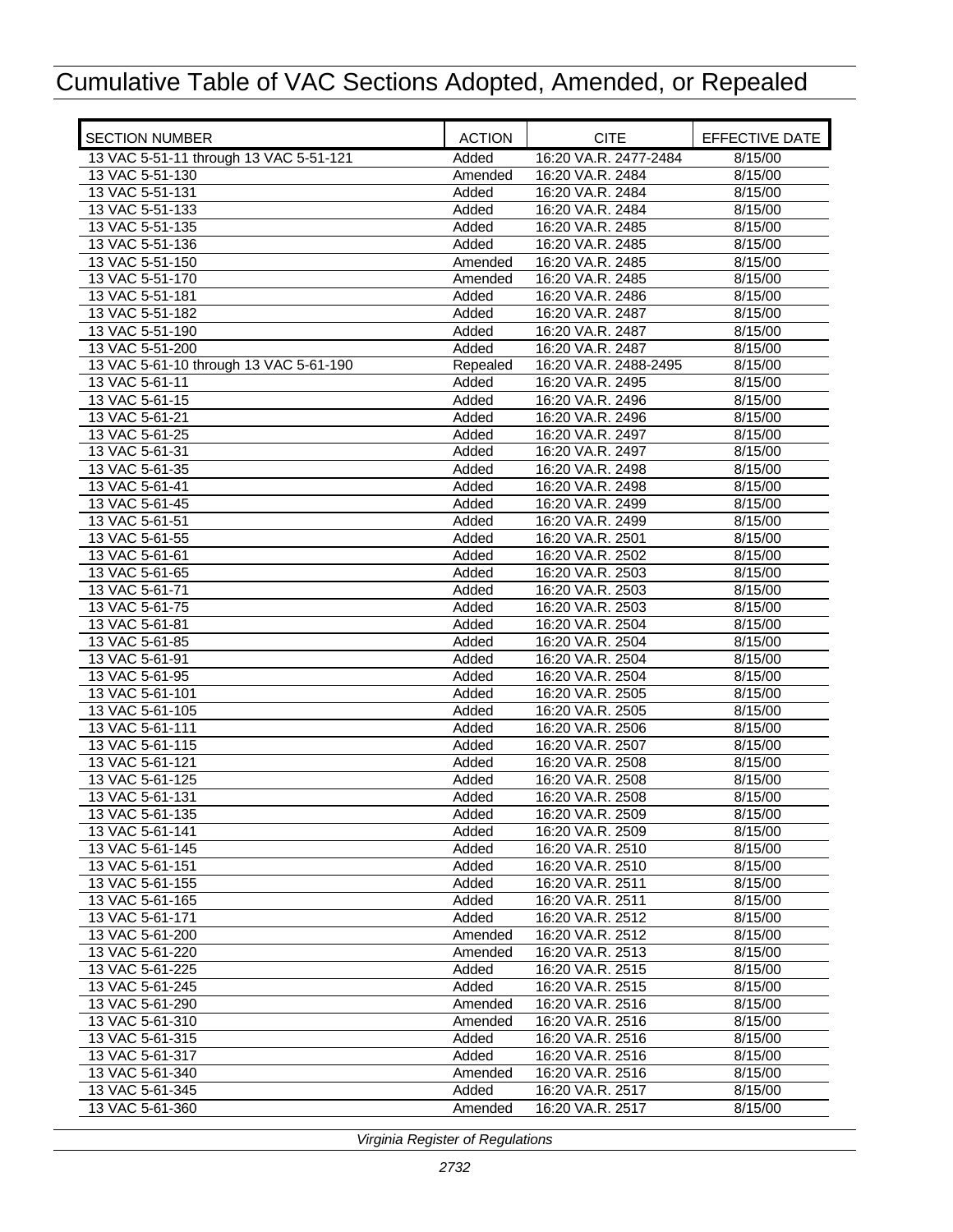| <b>SECTION NUMBER</b>                             | <b>ACTION</b> | <b>CITE</b>           | EFFECTIVE DATE           |
|---------------------------------------------------|---------------|-----------------------|--------------------------|
| 13 VAC 5-61-390                                   | Amended       | 16:20 VA.R. 2517      | 8/15/00                  |
| 13 VAC 5-61-395                                   | Added         | 16:20 VA.R. 2517      | 8/15/00                  |
| 13 VAC 5-61-400                                   | Amended       | 16:20 VA.R. 2517      | 8/15/00                  |
| 13 VAC 5-61-410                                   | Amended       | 16:20 VA.R. 2518      | 8/15/00                  |
| 13 VAC 5-61-415                                   | Added         | 16:20 VA.R. 2518      | 8/15/00                  |
| 13 VAC 5-61-430                                   | Amended       | 16:20 VA.R. 2518      | 8/15/00                  |
| 13 VAC 5-61-440                                   | Amended       | 16:20 VA.R. 2520      | 8/15/00                  |
| 13 VAC 5-61-447                                   | Added         | 16:20 VA.R. 2522      | 8/15/00                  |
| 13 VAC 5-61-450                                   | Amended       | 16:20 VA.R. 2522      | 8/15/00                  |
| 13 VAC 5-61-460                                   | Added         | 16:20 VA.R. 2522      | 8/15/00                  |
| 13 VAC 5-100-10 through 13 VAC 5-100-20           | Added         | 16:20 VA.R. 2523      | 5/31/00                  |
| 13 VAC 5-111-10                                   | Amended       | 16:17 VA.R. 2189      | 6/8/00                   |
| 13 VAC 5-111-100                                  | Amended       | 16:17 VA.R. 2193      | 6/8/00                   |
| 13 VAC 5-111-120                                  | Amended       | 16:17 VA.R. 2193      | 6/8/00                   |
| 13 VAC 5-111-130                                  | Amended       | 16:17 VA.R. 2194      | 6/8/00                   |
| 13 VAC 5-111-160                                  | Amended       | 16:17 VA.R. 2194      | 6/8/00                   |
| 13 VAC 5-111-165                                  | Added         | 16:17 VA.R. 2194      | 6/8/00                   |
| 13 VAC 5-111-170                                  | Amended       | 16:17 VA.R. 2194      | 6/8/00                   |
| 13 VAC 5-111-180                                  | Amended       | 16:17 VA.R. 2195      | 6/8/00                   |
| 13 VAC 5-111-190                                  | Amended       | 16:17 VA.R. 2195      | 6/8/00                   |
|                                                   |               |                       |                          |
| 13 VAC 5-111-240                                  | Amended       | 16:17 VA.R. 2196      | 6/8/00                   |
| 13 VAC 5-111-280                                  | Amended       | 16:17 VA.R. 2196      | 6/8/00                   |
| 13 VAC 5-111-300                                  | Amended       | 16:17 VA.R. 2196      | 6/8/00                   |
| 13 VAC 5-111-310                                  | Amended       | 16:17 VA.R. 2197      | 6/8/00                   |
| 13 VAC 5-111-390                                  | Amended       | 16:17 VA.R. 2197      | 6/8/00                   |
| 13 VAC 10-40-20                                   | Amended       | 16:19 VA.R. 2384      | 5/17/00                  |
| 13 VAC 10-40-120                                  | Amended       | 16:19 VA.R. 2386      | 5/17/00                  |
| 13 VAC 10-40-160                                  | Amended       | 16:19 VA.R. 2386      | 5/17/00                  |
| 13 VAC 10-40-170                                  | Amended       | 16:19 VA.R. 2387      | 5/17/00                  |
| 13 VAC 10-40-230                                  | Amended       | 16:19 VA.R. 2387      | 5/17/00                  |
| Title 14. Insurance                               |               |                       |                          |
| 14 VAC 5-215-20                                   | Erratum       | 16:14 VA.R. 1912      | $\overline{\phantom{a}}$ |
| 14 VAC 5-215-30                                   | Erratum       | 16:14 VA.R. 1912      | $\overline{a}$           |
| 14 VAC 5-215-30 through 14 VAC 5-215-70           | Amended       | 16:21 VA.R. 2675-2677 | 7/1/00                   |
| 14 VAC 5-215-110                                  | Amended       | 16:21 VA.R. 2678      | 7/1/00                   |
| Title 15. Judicial                                |               |                       |                          |
| 15 VAC 5-80-10 through 15 VAC 5-80-50             | Added         | 16:20 VA.R. 2524-2526 | 5/24/00                  |
| 15 VAC 10-10-10                                   | Amended       | 16:16 VA.R. 2069      | 3/24/00                  |
| Title 16. Labor and Employment                    |               |                       |                          |
| 16 VAC 15-40-10                                   | Amended       | 16:18 VA.R. 2272      | 6/22/00                  |
| 16 VAC 15-40-50                                   | Amended       | 16:18 VA.R. 2272      | 6/22/00                  |
| Title 18. Professional and Occupational Licensing |               |                       |                          |
| 18 VAC 30-20-10                                   | Amended       | 16:18 VA.R. 2273      | 6/21/00                  |
| 18 VAC 30-20-80                                   | Amended       | 16:18 VA.R. 2273      | 6/21/00                  |
| 18 VAC 30-20-170                                  | Amended       | 16:18 VA.R. 2273      | 6/21/00                  |
| 18 VAC 30-20-180                                  | Amended       | 16:18 VA.R. 2274      | 6/21/00                  |
| 18 VAC 30-20-230                                  | Amended       | 16:18 VA.R. 2274      | 6/21/00                  |
| 18 VAC 47-10-10 through 18 VAC 47-10-90           | Added         | 16:12 VA.R. 1675-1676 | 3/29/00                  |
| 18 VAC 47-20-10 through 18 VAC 47-20-240          | Added         | 16:13 VA.R. 1776-1782 | 4/12/00                  |
| 18 VAC 60-20-30                                   | Amended       | 16:18 VA.R. 2278      | 6/21/00                  |
| 18 VAC 60-20-110                                  | Amended       | 16:18 VA.R. 2281      | 6/21/00                  |
| 18 VAC 60-20-120                                  | Amended       | 16:18 VA.R. 2281      | 6/21/00                  |
| 18 VAC 76-10-65                                   | Added         | 16:17 VA.R. 2198      | 4/19/00                  |
| 18 VAC 85-20-22                                   | Amended       | 16:13 VA.R. 1766      | 4/12/00                  |
| 18 VAC 85-20-22                                   | Amended       | 16:21 VA.R. 2679      | 8/2/00                   |
|                                                   |               |                       |                          |
| 18 VAC 85-20-131                                  | Amended       | 16:21 VA.R. 2680      | 8/2/00                   |

*Volume 16, Issue 22 Monday, July 17, 2000*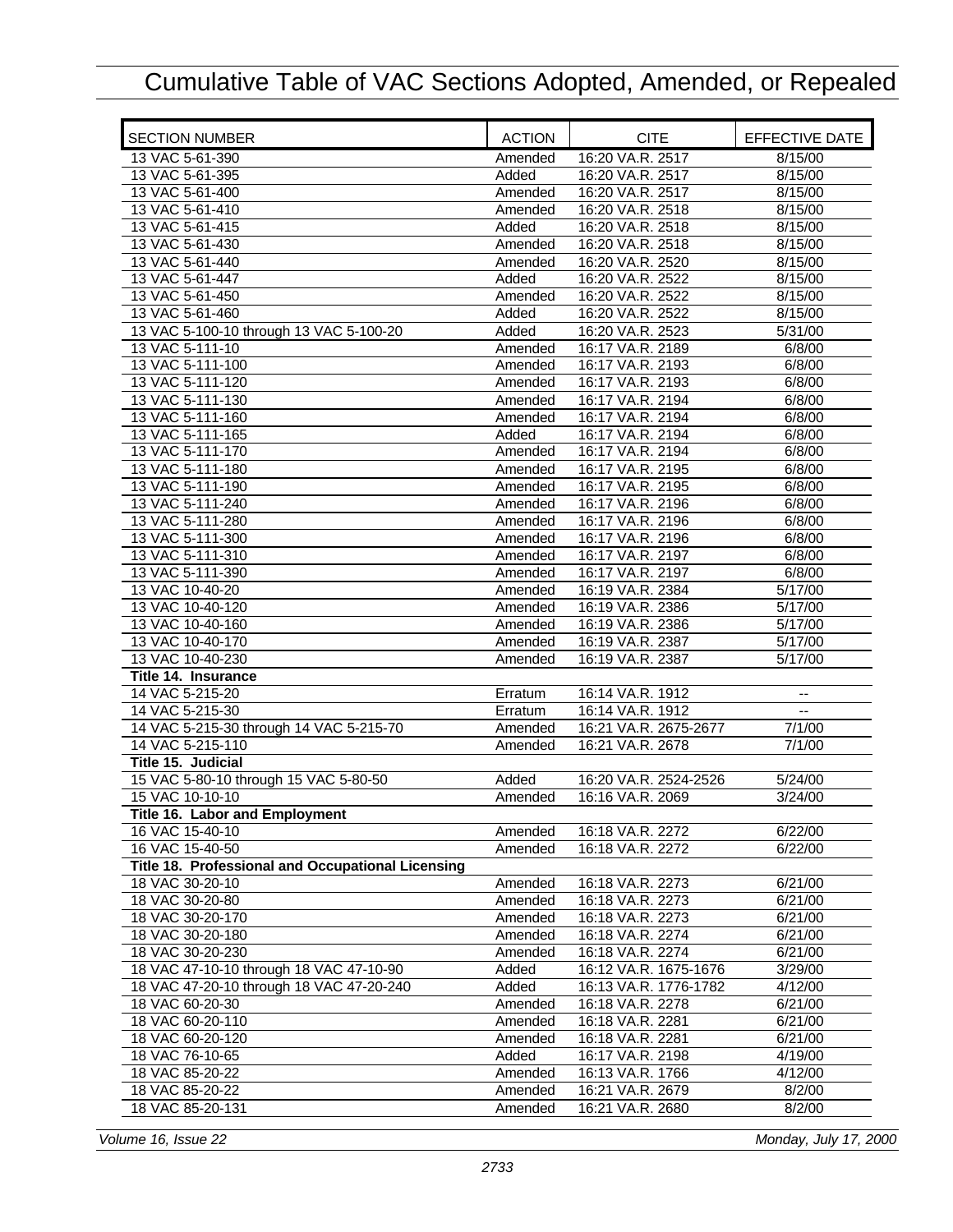| <b>SECTION NUMBER</b>                | <b>ACTION</b>       | <b>CITE</b>                          | EFFECTIVE DATE     |
|--------------------------------------|---------------------|--------------------------------------|--------------------|
| 18 VAC 85-20-240                     | Amended             | 16:13 VA.R. 1767                     | 4/12/00            |
| 18 VAC 85-20-280                     | Amended             | 16:21 VA.R. 2680                     | 8/2/00             |
| 18 VAC 85-31-10                      | Amended             | 16:13 VA.R. 1772                     | 4/13/00            |
| 18 VAC 85-31-25                      | Added               | 16:13 VA.R. 1773                     | 4/13/00            |
| 18 VAC 85-31-40                      | Amended             | 16:13 VA.R. 1773                     | 4/13/00            |
| 18 VAC 85-31-50                      | Amended             | 16:13 VA.R. 1773                     | 4/13/00            |
| 18 VAC 85-31-60                      | Amended             | 16:13 VA.R. 1774                     | 4/13/00            |
| 18 VAC 85-31-65                      | Added               | 16:13 VA.R. 1774                     | 4/13/00            |
| 18 VAC 85-31-80                      | Amended             | 16:13 VA.R. 1774                     | 4/13/00            |
| 18 VAC 85-31-90                      | Amended             | 16:13 VA.R. 1774                     | 4/13/00            |
| 18 VAC 85-31-100                     | Amended             | 16:13 VA.R. 1774                     | 4/13/00            |
| 18 VAC 85-31-120                     | Amended             | 16:13 VA.R. 1775                     | 4/13/00            |
| 18 VAC 85-31-130                     | Amended             | 16:13 VA.R. 1775                     | 4/13/00            |
| 18 VAC 85-31-135                     | Added               | 16:13 VA.R. 1775                     | 4/13/00            |
| 18 VAC 85-31-140                     | Amended             | 16:13 VA.R. 1775                     | 4/13/00            |
| 18 VAC 85-31-160                     | Amended             | 16:13 VA.R. 1768                     | 4/12/00            |
| 18 VAC 85-40-80                      | Amended             | 16:13 VA.R. 1769                     | 4/12/00            |
| 18 VAC 85-50-115                     | Amended             | 16:21 VA.R. 2682                     | 8/2/00             |
| 18 VAC 85-50-170                     | Amended             | 16:13 VA.R. 1770                     | 4/12/00            |
| 18 VAC 85-80-120                     | Amended             | 16:13 VA.R. 1770                     | 4/12/00            |
| 18 VAC 85-101-160                    | Amended             | 16:13 VA.R. 1771                     | 4/12/00            |
| 18 VAC 85-110-10                     | Amended             | 16:21 VA.R. 2683                     | 8/2/00             |
| 18 VAC 85-110-30                     | Amended             | 16:21 VA.R. 2683                     | 8/2/00             |
| 18 VAC 85-110-35                     | Amended             | 16:13 VA.R. 1771                     | 4/12/00            |
| 18 VAC 85-110-90                     | Amended             | 16:21 VA.R. 2683                     | 8/2/00             |
| 18 VAC 85-110-100                    | Amended             | 16:21 VA.R. 2683                     | 8/2/00             |
| 18 VAC 90-20-30                      | Amended             | 16:13 VA.R. 1782                     | 4/12/00            |
| 18 VAC 90-20-190                     | Amended             | 16:13 VA.R. 1782                     | 4/12/00            |
| 18 VAC 90-20-230                     | Amended             | 16:13 VA.R. 1783                     | 4/12/00            |
| 18 VAC 90-20-350                     | Amended             | 16:13 VA.R. 1783                     | 4/12/00            |
| 18 VAC 90-40-10                      | Amended             | 16:21 VA.R. 2683                     | 8/2/00             |
| 18 VAC 90-40-80                      | Repealed            | 16:21 VA.R. 2684                     | 8/2/00             |
| 18 VAC 90-40-90                      | Amended             | 16:21 VA.R. 2684                     | 8/2/00             |
| 18 VAC 90-40-120                     | Amended             | 16:21 VA.R. 2684                     | 8/2/00             |
| 18 VAC 105-30-70                     | Amended             | 16:20 VA.R. 2534                     | 7/19/00            |
| 18 VAC 110-20-10                     | Amended             | 16:21 VA.R. 2685                     | 8/2/00             |
| 18 VAC 110-20-220                    | Amended             | 16:21 VA.R. 2687                     | 8/2/00             |
| 18 VAC 115-20-10                     | Amended             | 16:13 VA.R. 1786                     | 4/12/00            |
| 18 VAC 115-20-20                     | Amended             | 16:13 VA.R. 1785                     | 4/12/00            |
| 18 VAC 115-20-30                     | Repealed            | 16:13 VA.R. 1787                     | 4/12/00            |
| 18 VAC 115-20-35                     | Added               | 16:13 VA.R. 1787                     | 4/12/00            |
| 18 VAC 115-20-40                     | Amended             | 16:13 VA.R. 1787                     | 4/12/00            |
| 18 VAC 115-20-40                     | Erratum             | 16:16 VA.R. 2081                     | $\overline{a}$     |
| 18 VAC 115-20-45                     | Added               | 16:13 VA.R. 1787                     | 4/12/00            |
| 18 VAC 115-20-49<br>18 VAC 115-20-49 | Added               | 16:13 VA.R. 1788                     | 4/12/00            |
|                                      | Erratum             | 16:16 VA.R. 2081                     |                    |
| 18 VAC 115-20-50<br>18 VAC 115-20-51 | Amended             | 16:13 VA.R. 1788<br>16:13 VA.R. 1788 | 4/12/00            |
| 18 VAC 115-20-52                     | Added               | 16:13 VA.R. 1788                     | 4/12/00<br>4/12/00 |
|                                      | Added               | 16:13 VA.R. 1790                     | 4/12/00            |
| 18 VAC 115-20-60<br>18 VAC 115-20-70 | Repealed            | 16:13 VA.R. 1790                     | 4/12/00            |
| 18 VAC 115-20-80                     | Amended             | 16:13 VA.R. 1791                     | 4/12/00            |
| 18 VAC 115-20-100                    | Repealed<br>Amended | 16:13 VA.R. 1785                     | 4/12/00            |
| 18 VAC 115-20-110                    | Amended             | 16:13 VA.R. 1785                     | 4/12/00            |
| 18 VAC 115-20-130                    | Amended             | 16:13 VA.R. 1791                     | 4/12/00            |
| 18 VAC 115-20-140                    | Amended             | 16:13 VA.R. 1792                     | 4/12/00            |
|                                      |                     |                                      |                    |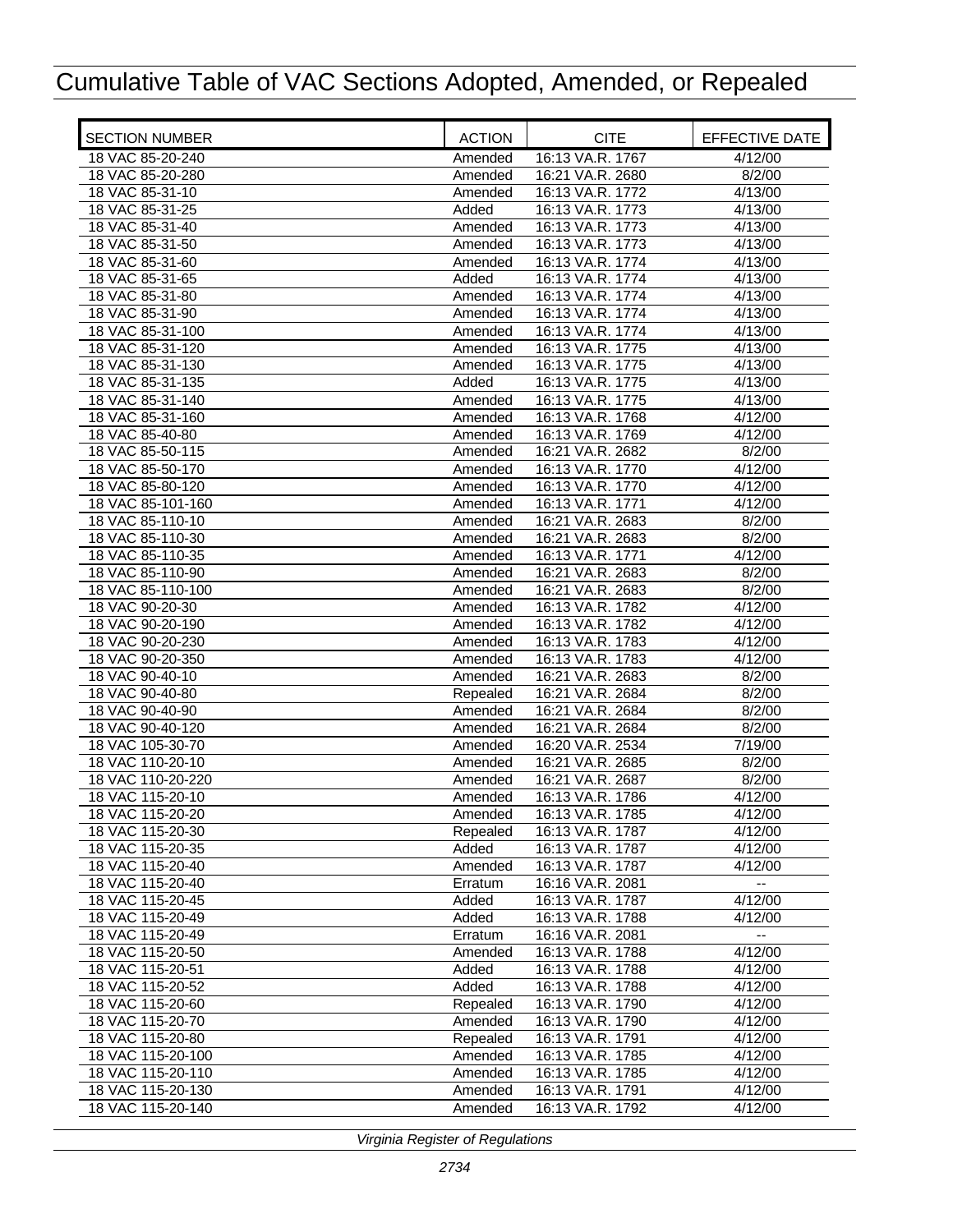| <b>SECTION NUMBER</b>                             | <b>ACTION</b> | <b>CITE</b>           | EFFECTIVE DATE |
|---------------------------------------------------|---------------|-----------------------|----------------|
| 18 VAC 115-20-150                                 | Amended       | 16:13 VA.R. 1785      | 4/12/00        |
| 18 VAC 115-30-30                                  | Amended       | 16:13 VA.R. 1793      | 4/12/00        |
| 18 VAC 115-30-40                                  | Amended       | 16:13 VA.R. 1793      | 4/12/00        |
| 18 VAC 115-30-110                                 | Amended       | 16:13 VA.R. 1793      | 4/12/00        |
| 18 VAC 115-30-120                                 | Amended       | 16:13 VA.R. 1793      | 4/12/00        |
| 18 VAC 115-30-160                                 | Amended       | 16:13 VA.R. 1794      | 4/12/00        |
| 18 VAC 115-40-20                                  | Amended       | 16:13 VA.R. 1794      | 4/12/00        |
| 18 VAC 115-40-35                                  | Amended       | 16:13 VA.R. 1794      | 4/12/00        |
| 18 VAC 115-40-61                                  | Added         | 16:13 VA.R. 1794      | 4/12/00        |
| 18 VAC 115-50-20                                  | Amended       | 16:13 VA.R. 1795      | 4/12/00        |
| 18 VAC 115-50-30                                  | Amended       | 16:13 VA.R. 1795      | 4/12/00        |
| 18 VAC 115-50-40                                  | Amended       | 16:13 VA.R. 1796      | 4/12/00        |
| 18 VAC 115-50-90                                  | Amended       | 16:13 VA.R. 1796      | 4/12/00        |
| 18 VAC 115-50-100                                 | Amended       | 16:13 VA.R. 1796      | 4/12/00        |
| 18 VAC 115-50-130                                 | Added         | 16:13 VA.R. 1796      | 4/12/00        |
| 18 VAC 120-10-10 through 18 VAC 120-10-90         | Repealed      | 16:14 VA.R. 1867-1868 | 5/1/00         |
| 18 VAC 120-10-170                                 | Amended       | 16:14 VA.R. 1868      | 5/1/00         |
| 18 VAC 125-20-30                                  | Amended       | 16:13 VA.R. 1797      | 4/12/00        |
| 18 VAC 125-20-130                                 | Amended       | 16:13 VA.R. 1797      | 4/12/00        |
| 18 VAC 125-20-170                                 | Amended       | 16:13 VA.R. 1797      | 4/12/00        |
| 18 VAC 155-20-10 through 18 VAC 155-20-50         | Amended       | 16:14 VA.R. 1869-1871 | 5/1/00         |
| 18 VAC 155-20-60 through 18 VAC 155-20-90         | Repealed      | 16:14 VA.R. 1871-1872 | 5/1/00         |
| 18 VAC 155-20-100 through 18 VAC 155-20-160       | Amended       | 16:14 VA.R. 1872-1874 | 5/1/00         |
| 18 VAC 155-20-170                                 | Repealed      | 16:14 VA.R. 1874      | 5/1/00         |
| 18 VAC 155-20-175                                 | Added         | 16:14 VA.R. 1874      | 5/1/00         |
| 18 VAC 155-20-180 through 18 VAC 155-20-230       | Amended       | 16:14 VA.R. 1875-1877 | 5/1/00         |
| 18 VAC 155-20-240 through 18 VAC 155-20-270       | Repealed      | 16:14 VA.R. 1879-1880 | 5/1/00         |
| 18 VAC 155-20-280                                 | Amended       | 16:14 VA.R. 1880      | 5/1/00         |
| 18 VAC 155-20-290                                 | Repealed      | 16:14 VA.R. 1880      | 5/1/00         |
| Title 20. Public Utilities and Telecommunications |               |                       |                |
| 20 VAC 5-311-10 through 20 VAC 5-311-60           | Added         | 16:20 VA.R. 2541-2553 | 5/26/00        |
| 20 VAC 5-315-10 through 20 VAC 5-315-90           | Added         | 16:20 VA.R. 2555-2558 | 5/25/00        |
| <b>Title 22. Social Services</b>                  |               |                       |                |
| 22 VAC 15-30-10                                   | Amended       | 16:18 VA.R. 2282      | 6/21/00        |
| 22 VAC 40-30-10 et seq.                           | Repealed      | 16:18 VA.R. 2284      | 6/21/00        |
| 22 VAC 40-60-10 through 22 VAC 40-60-60           | Amended       | 16:12 VA.R. 1676-1679 | 7/1/00         |
| 22 VAC 40-60-70                                   | Repealed      | 16:12 VA.R. 1679      | 7/1/00         |
| 22 VAC 40-60-80                                   | Amended       | 16:12 VA.R. 1679      | 7/1/00         |
| 22 VAC 40-60-90                                   | Amended       | 16:12 VA.R. 1679      | 7/1/00         |
| 22 VAC 40-60-100                                  | Repealed      | 16:12 VA.R. 1680      | 7/1/00         |
| 22 VAC 40-60-110 through 22 VAC 40-60-150         | Amended       | 16:12 VA.R. 1680      | 7/1/00         |
| 22 VAC 40-60-180                                  | Amended       | 16:12 VA.R. 1680      | 7/1/00         |
| 22 VAC 40-60-190                                  | Amended       | 16:12 VA.R. 1680      | 7/1/00         |
| 22 VAC 40-60-200                                  | Amended       | 16:12 VA.R. 1681      | 7/1/00         |
| 22 VAC 40-60-210                                  | Repealed      | 16:12 VA.R. 1681      | 7/1/00         |
| 22 VAC 40-60-220                                  | Repealed      | 16:12 VA.R. 1681      | 7/1/00         |
| 22 VAC 40-60-230                                  | Repealed      | 16:12 VA.R. 1681      | 7/1/00         |
| 22 VAC 40-60-235                                  | Added         | 16:12 VA.R. 1681      | 7/1/00         |
| 22 VAC 40-60-240                                  | Repealed      | 16:12 VA.R. 1682      | 7/1/00         |
| 22 VAC 40-60-250                                  | Repealed      | 16:12 VA.R. 1682      | 7/1/00         |
| 22 VAC 40-60-260                                  | Amended       | 16:12 VA.R. 1683      | 7/1/00         |
| 22 VAC 40-60-270                                  | Amended       | 16:12 VA.R. 1683      | 7/1/00         |
| 22 VAC 40-60-280                                  | Amended       | 16:12 VA.R. 1683      | 7/1/00         |
| 22 VAC 40-60-290                                  | Repealed      | 16:12 VA.R. 1683      | 7/1/00         |
| 22 VAC 40-60-300                                  | Amended       | 16:12 VA.R. 1683      | 7/1/00         |
| 22 VAC 40-60-310                                  | Repealed      | 16:12 VA.R. 1683      | 7/1/00         |

*Volume 16, Issue 22 Monday, July 17, 2000*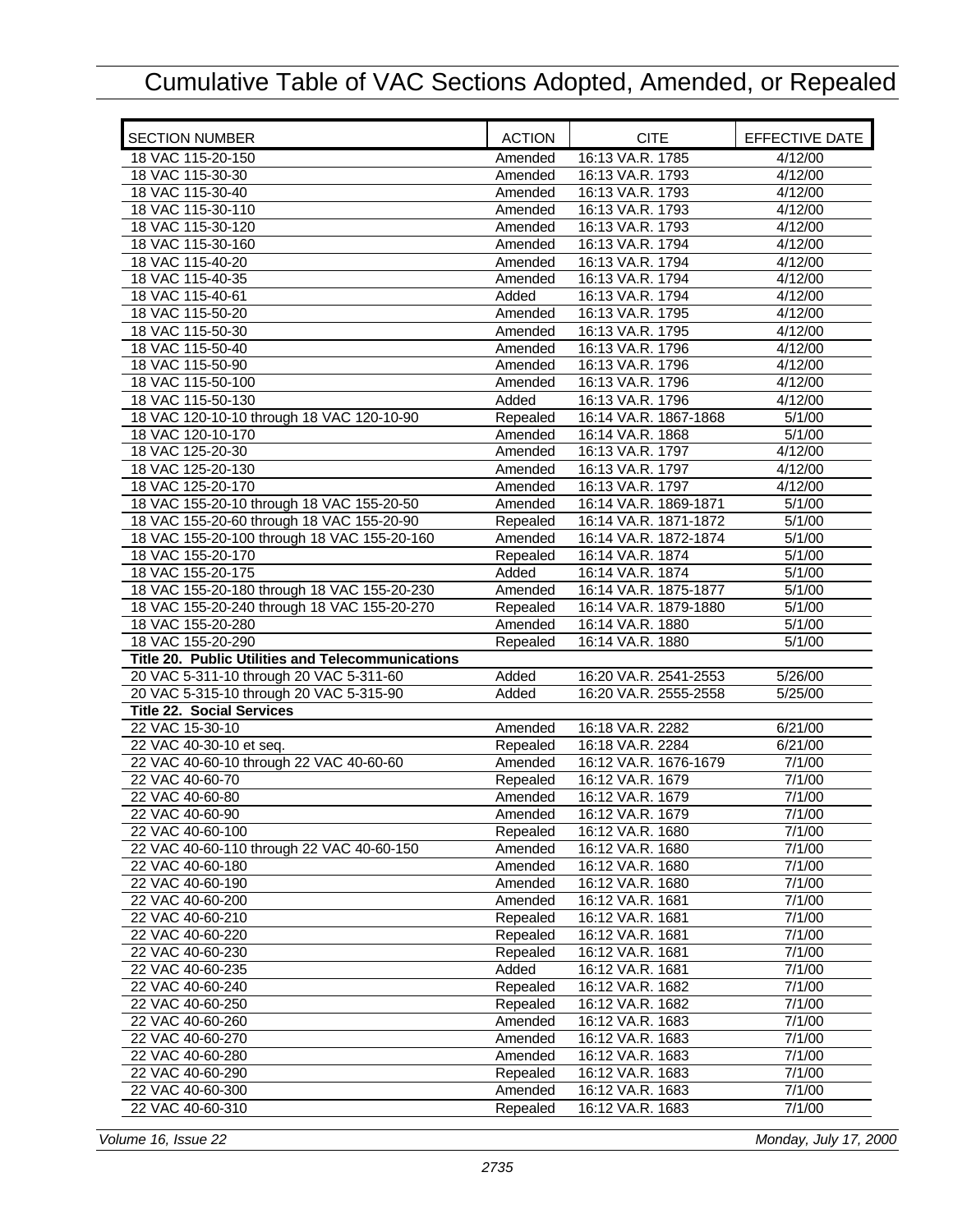| <b>SECTION NUMBER</b>                       | <b>ACTION</b> | <b>CITE</b>           | EFFECTIVE DATE |
|---------------------------------------------|---------------|-----------------------|----------------|
| 22 VAC 40-60-320                            | Amended       | 16:12 VA.R. 1684      | 7/1/00         |
| 22 VAC 40-60-330                            | Amended       | 16:12 VA.R. 1684      | 7/1/00         |
| 22 VAC 40-60-340                            | Amended       | 16:12 VA.R. 1684      | 7/1/00         |
| 22 VAC 40-60-350                            | Repealed      | 16:12 VA.R. 1685      | 7/1/00         |
| 22 VAC 40-60-360                            | Repealed      | 16:12 VA.R. 1685      | 7/1/00         |
| 22 VAC 40-60-370 through 22 VAC 40-60-420   | Amended       | 16:12 VA.R. 1685      | 7/1/00         |
| 22 VAC 40-60-425                            | Added         | 16:12 VA.R. 1686      | 7/1/00         |
| 22 VAC 40-60-430 through 22 VAC 40-60-470   | Amended       | 16:12 VA.R. 1686-1687 | 7/1/00         |
| 22 VAC 40-60-480                            | Repealed      | 16:12 VA.R. 1687      | 7/1/00         |
| 22 VAC 40-60-490                            | Amended       | 16:12 VA.R. 1687      | 7/1/00         |
| 22 VAC 40-60-510                            | Amended       | 16:12 VA.R. 1688      | 7/1/00         |
| 22 VAC 40-60-520                            | Amended       | 16:12 VA.R. 1688      | 7/1/00         |
| 22 VAC 40-60-530                            | Repealed      | 16:12 VA.R. 1688      | 7/1/00         |
| 22 VAC 40-60-540                            | Repealed      | 16:12 VA.R. 1688      | 7/1/00         |
| 22 VAC 40-60-550                            | Amended       | 16:12 VA.R. 1688      | 7/1/00         |
| 22 VAC 40-60-554                            | Added         | 16:12 VA.R. 1689      | 7/1/00         |
| 22 VAC 40-60-556                            | Added         | 16:12 VA.R. 1689      | 7/1/00         |
| 22 VAC 40-60-560                            | Amended       | 16:12 VA.R. 1689      | 7/1/00         |
| 22 VAC 40-60-564                            | Added         | 16:12 VA.R. 1689      | 7/1/00         |
| 22 VAC 40-60-570 through 22 VAC 40-60-610   | Amended       | 16:12 VA.R. 1689-1691 | 7/1/00         |
| 22 VAC 40-60-620 through 22 VAC 40-60-650   | Repealed      | 16:12 VA.R. 1691-1692 | 7/1/00         |
| 22 VAC 40-60-670                            | Repealed      | 16:12 VA.R. 1692      | 7/1/00         |
| 22 VAC 40-60-680                            | Amended       | 16:12 VA.R. 1692      | 7/1/00         |
| 22 VAC 40-60-690                            | Amended       | 16:12 VA.R. 1692      | 7/1/00         |
| 22 VAC 40-60-691                            | Added         | 16:12 VA.R. 1692      | 7/1/00         |
| 22 VAC 40-60-692                            | Added         | 16:12 VA.R. 1692      | 7/1/00         |
| 22 VAC 40-60-694                            | Added         | 16:12 VA.R. 1693      | 7/1/00         |
| 22 VAC 40-60-695                            | Added         | 16:12 VA.R. 1693      | 7/1/00         |
| 22 VAC 40-60-697                            | Added         | 16:12 VA.R. 1693      | 7/1/00         |
| 22 VAC 40-60-698                            | Added         | 16:12 VA.R. 1693      | 7/1/00         |
| 22 VAC 40-60-699                            | Added         | 16:12 VA.R. 1695      | 7/1/00         |
| 22 VAC 40-60-700                            | Amended       | 16:12 VA.R. 1696      | 7/1/00         |
| 22 VAC 40-60-705                            | Added         | 16:12 VA.R. 1696      | 7/1/00         |
| 22 VAC 40-60-710 through 22 VAC 40-60-760   | Repealed      | 16:12 VA.R. 1697      | 7/1/00         |
| 22 VAC 40-60-770                            | Amended       | 16:12 VA.R. 1697      | 7/1/00         |
| 22 VAC 40-60-780                            | Amended       | 16:12 VA.R. 1697      | 7/1/00         |
| 22 VAC 40-60-790                            | Repealed      | 16:12 VA.R. 1697      | 7/1/00         |
| 22 VAC 40-60-800                            | Amended       | 16:12 VA.R. 1697      | 7/1/00         |
| 22 VAC 40-60-810 through 22 VAC 40-60-840   | Repealed      | 16:12 VA.R. 1697-1698 | 7/1/00         |
| 22 VAC 40-60-850                            | Amended       | 16:12 VA.R. 1698      | 7/1/00         |
| 22 VAC 40-60-860                            | Amended       | 16:12 VA.R. 1698      | 7/1/00         |
| 22 VAC 40-60-870                            | Repealed      | 16:12 VA.R. 1698      | 7/1/00         |
| 22 VAC 40-60-880                            | Amended       | 16:12 VA.R. 1698      | 7/1/00         |
| 22 VAC 40-60-885                            | Added         | 16:12 VA.R. 1699      | 7/1/00         |
| 22 VAC 40-60-890 through 22 VAC 40-60-950   | Repealed      | 16:12 VA.R. 1699      | 7/1/00         |
| 22 VAC 40-60-960                            | Amended       | 16:12 VA.R. 1699      | 7/1/00         |
| 22 VAC 40-60-970                            | Repealed      | 16:12 VA.R. 1700      | 7/1/00         |
| 22 VAC 40-60-980                            | Amended       | 16:12 VA.R. 1700      | 7/1/00         |
| 22 VAC 40-60-990                            | Repealed      | 16:12 VA.R. 1700      | 7/1/00         |
| 22 VAC 40-60-1000                           | Repealed      | 16:12 VA.R. 1700      | 7/1/00         |
| 22 VAC 40-60-1010                           | Amended       | 16:12 VA.R. 1700      | 7/1/00         |
| 22 VAC 40-60-1020                           | Amended       | 16:12 VA.R. 1700      | 7/1/00         |
| 22 VAC 40-60-1030 through 22 VAC 40-60-1060 | Repealed      | 16:12 VA.R. 1701-1702 | 7/1/00         |
| 22 VAC 40-705-10                            | Amended       | 16:12 VA.R. 1705      | 3/29/00        |
| 22 VAC 40-705-40                            | Amended       | 16:12 VA.R. 1707      | 3/29/00        |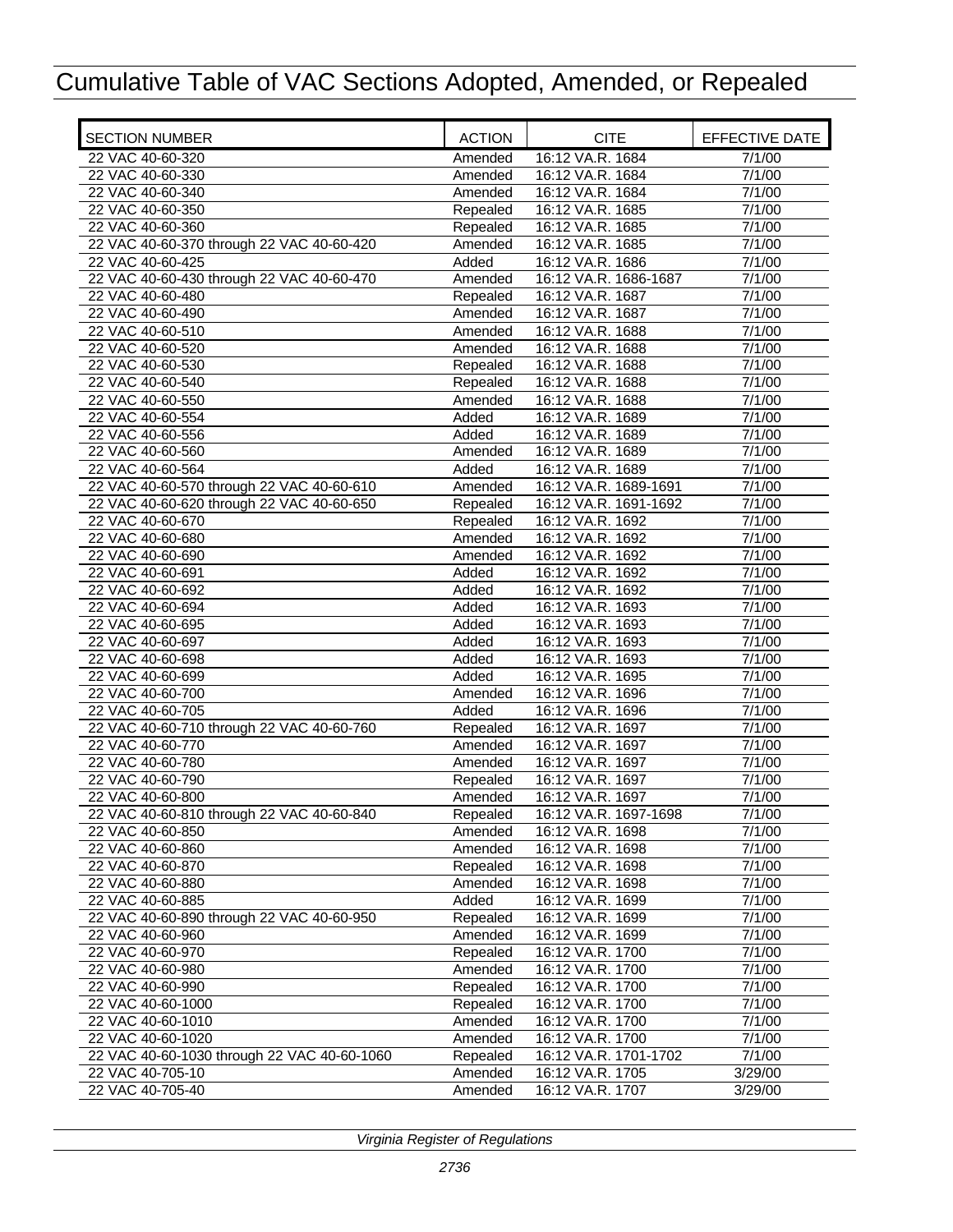| <b>I</b> SECTION NUMBER                            | <b>ACTION</b> | CITE                  | EFFECTIVE DATE |
|----------------------------------------------------|---------------|-----------------------|----------------|
| <b>Title 24. Transportation and Motor Vehicles</b> |               |                       |                |
| 24 VAC 30-40-30                                    | Amended       | 16:18 VA.R. 2285      | 7/1/00         |
| 24 VAC 30-40-580                                   | Amended       | 16:18 VA.R. 2287      | 7/1/00         |
| 24 VAC 30-40-600 through 24 VAC 30-40-640          | Amended       | 16:18 VA.R. 2288-2290 | 7/1/00         |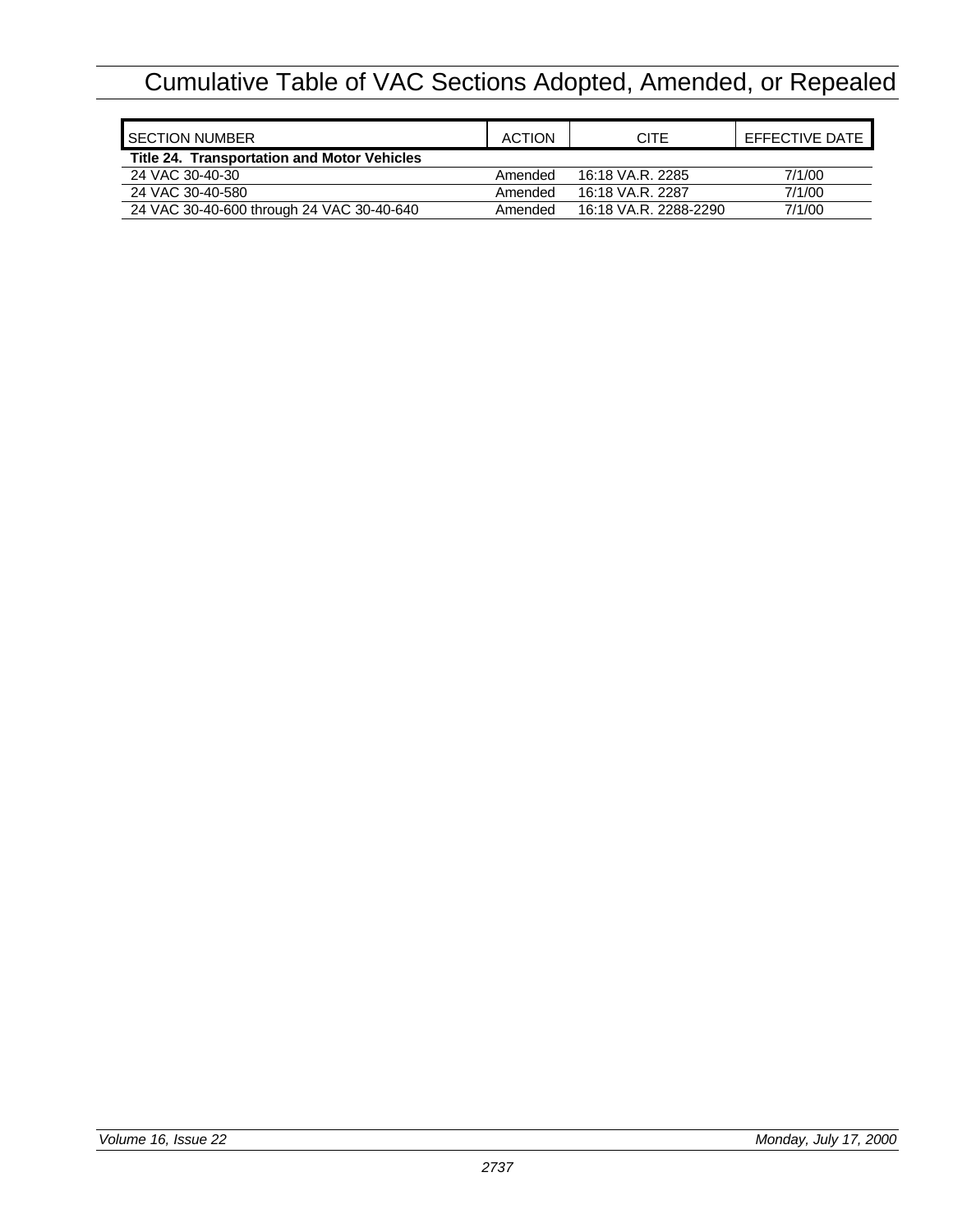# <span id="page-15-0"></span>**NOTICES OF INTENDED REGULATORY ACTION**

**Symbol Key**

† Indicates entries since last publication of the *Virginia Register*

# **TITLE 9. ENVIRONMENT**

# **STATE WATER CONTROL BOARD**

# **Notice of Intended Regulatory Action**

Notice is hereby given in accordance with § 9-6.14:7.1 of the Code of Virginia that the State Water Control Board intends to consider amending regulations entitled: **9 VAC 25-210-10 et seq. Virginia Water Protection Permit Regulation.** The purpose of the proposed action is to amend the regulation to incorporate changes to §§ 62.1-44.3, 62.1-44.5, 62.1-44.15, 62.1-44.15:5 and 62.1-44.29 of the Code of Virginia relating to wetlands as mandated by the 2000 General Assembly in Senate Bill 648 and House Bill 1170 and other changes that the department or the public deems necessary and are warranted. These changes are designed to clarify and streamline the permitting process and to establish and implement policies and programs to protect and enhance the Commonwealth's wetland resources, using a regulatory approach to achieve no net loss of wetlands and a voluntary approach to achieve a net resource gain.

The board is seeking comments on the intended regulatory action, including ideas to assist in the revisions to the regulation. An informational public meeting will be held and notice of the meeting will be posted in the Calendar of Events section of the Virginia Register of Regulations. In addition, a Technical Advisory Committee has been formed to assist in the development of the regulation; notice of the meeting dates will be posted in the Calendar of Events section of the Virginia Register of Regulations. The board is using the participatory approach to assist the agency in the revisions to the regulation. The agency intends to hold a public hearing on the proposed regulation after publication.

Statutory Authority: §§ 62.1-44.15(10) and 62.1-44.15:5 of the Code of Virginia.

Public comments may be submitted until August 16, 2000.

**Contact:** Ellen Gilinsky, Virginia Water Protection Permit Program Manager, Department of Environmental Quality, P.O. Box 10009, Richmond, VA 23240, telephone (804) 698- 4375 or FAX (804) 698-4032.

VA.R. Doc. No. R00-201; Filed May 31, 2000, 11:41 a.m.

## **Notice of Intended Regulatory Action**

Notice is hereby given in accordance with § 9-6.14:7.1 of the Code of Virginia that the State Water Control Board intends to consider amending regulations entitled:

### **1. 9 VAC 25-660-10 et seq. General Virginia Water Protection Permit for Wetland Impacts Less than One-Half Acre;**

**2. 9 VAC 25-670-10 et seq. General Virginia Water Permit for Wetland Impacts Related to Facilities and Activities of Utility and Public Service Companies Regulated by FERC and SCC;**

**3. 9 VAC 25-680-10 et seq. General Virginia Water Permit for Wetland Impacts from Linear Transportation Projects;**

**4. 9 VAC 25-690-10 et seq. General Virginia Water Permit for Wetland Impacts from Development Activities;**

**5. 9 VAC 25-700-10 et seq. General Virginia Water Permit for Wetland Impacts from Mining Activities; and**

### **6. 9 VAC 25-710-10 et seq. General Virginia Water Permit for Wetland Restoration and Creation Activities.**

The purpose of the proposed action is to develop general permits for activities in wetlands as specified in changes to § 62.1-44.15:5 of the Code of Virginia relating to wetlands as mandated by the General Assembly in Senate Bill 648 and House Bill 1170. The new regulations are needed to expedite and streamline the wetland permitting process in Virginia.

Need: Pursuant to the actions of the 2000 General Assembly, Virginia Water Protection Permit General Permits are to be developed in accordance with changes to § 62.1-44.15:5 of the Code of Virginia relating to wetlands. General permits are to be developed for such activities in wetlands as the board deems appropriate, and are to include such terms and conditions as the board deems necessary to protect state resources and fish and wildlife resources from significant impairment. The adoption of general permits for wetland impacts is essential to protect the health, safety and welfare of citizens because they will streamline the permitting process, allowing agencies and applicants to save time and money.

Substance: The proposed regulatory action is to develop a series of Virginia Water Protection Permit General Permits in response to the requirements of new legislation. These general permits are for classes of similar activities with minimal environmental consequence. The board shall develop general permits for:

1. Activities causing wetland impacts of less than onehalf of an acre;

2. Facilities and activities of utilities and public service companies regulated by the Federal Energy Regulatory Commission or State Corporation Commission;

3. Coal, natural gas, and coal bed methane gas mining activities authorized by the Department of Mines, Minerals and Energy, and for sand mining activities;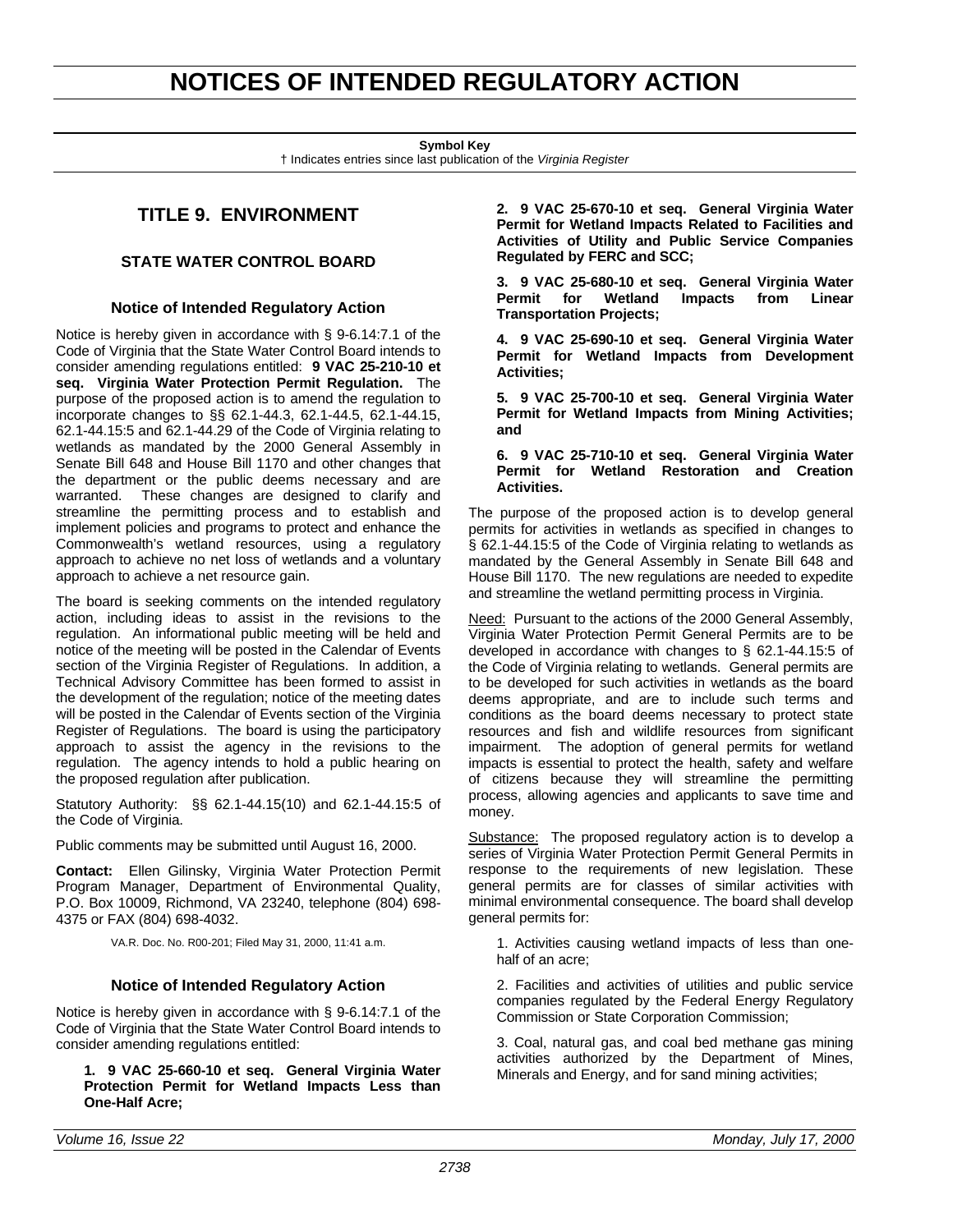4. Virginia Department of Transportation or other linear transportation projects; and

<span id="page-16-0"></span>5. Activities governed by nationwide or regional permits approved by the board and issued by the U.S. Army Corps of Engineers. Conditions contained in the general permits shall include, but not be limited to, filing with the board copies of any preconstruction notification, postconstruction report and certificate of compliance required by the U.S. Army Corps of Engineers. The permits will contain specific thresholds for use and mitigation ratios for compensation for unavoidable wetland impacts.

Alternatives: The alternative of not developing these general permits is not feasible as the proposed changes are mandated by action of the General Assembly. The alternative of developing these permits will clarify and streamline the permitting process and help alleviate duplicative requirements of state and federal programs.

Public Participation: The board is seeking comments on the intended regulatory action, including ideas to assist in the development of general permits. An informational public meeting will be held and notice of the meeting posted in the Calendar of Events section of the Virginia Register of Regulations. In addition, a Technical Advisory Committee has been formed to assist in the development of the general permits; notice of the meeting dates will be posted in the Calendar of Events section of the Virginia Register of Regulations.

The board is using the participatory approach in the development of these regulations.

Statutory Authority: §§ 62.1-44.15(10) and 62.1-44.15:5 of the Code of Virginia.

Public comments may be submitted until August 16, 2000.

**Contact:** Ellen Gilinsky, Virginia Water Protection Permit Program Manager, Department of Environmental Quality, P.O. Box 10009, Richmond, VA 23240, telephone (804) 698- 4375 or FAX (804) 698-4032.

VA.R. Doc. Nos. R00-195 through R00-200; Filed May 31, 2000, 11:41 a.m.

w **––––––––––––––––––** w

# **TITLE 12. HEALTH**

# **STATE BOARD OF HEALTH**

# **† Notice of Intended Regulatory Action**

Notice is hereby given in accordance with § 9-6.14:7.1 of the Code of Virginia that the State Board of Health intends to consider amending regulations entitled: **12 VAC 5-65-10 et seq. Rules and Regulations Governing Emergency Medical Services Do Not Resuscitate Program.** The purpose of the proposed action is to amend existing emergency medical services regulations governing do not resuscitate orders in accordance with legislation of the 1999

Session of the General Assembly. The agency does not intend to hold a public hearing on the proposed regulation after publication.

Statutory Authority: §§ 32.1-111.1, 54.1-2987.1 and 54.1- 2991 of the Code of Virginia.

Public comments may be submitted until August 17, 2000.

**Contact:** Dave Cullen, Regulatory and Compliance Manager, Department of Health, 158 East Parham Road, Richmond, Virginia 23228, telephone (804) 371-3500, FAX (804) 371- 3543.

VA.R. Doc. No. R00-213; Filed June 22, 2000, 3:48 p.m.

# **Notice of Intended Regulatory Action**

Notice is hereby given in accordance with § 9-6.14:7.1 of the Code of Virginia that the State Board of Health intends to consider amending regulations entitled: **12 VAC 5-610-10 et seq. Sewage Handling and Disposal Regulations.** The purpose of the proposed action is to incorporate standards to regulate the amount or percentage of rock allowed in the soil around and below a soil absorption system and develop standards for mass sewage disposal systems. The agency intends to hold a public hearing on the proposed regulation after publication.

Statutory Authority: §§ 32.1-12 and 32.1-164 of the Code of Virginia.

Public comments may be submitted until August 2, 2000.

**Contact:** Donald J. Alexander, Director, Division Onsite Sewage/Water Services, Department of Health, P.O. Box 2448, Room 117, Richmond, Virginia 23218, telephone (804) 786-1620, FAX (804) 225-4003.

VA.R. Doc. No. R00-207; Filed June 14, 2000, 12:06 p.m.

w **––––––––––––––––––** w

# **TITLE 16. LABOR AND EMPLOYMENT**

# **VIRGINIA WORKERS' COMPENSATION COMMISSION**

# **Notice of Intended Regulatory Action**

Notice is hereby given in accordance with § 9-6.14:7.1 of the Code of Virginia that the Virginia Workers' Compensation Commission intends to consider promulgating regulations entitled: 16 VAC 30-100-10 et seq. Regulations For entitled: **16 VAC 30-100-10 et seq. Professional Employer Organizations.** The purpose of the proposed action is to promulgate regulations governing the registration of and periodic reporting by professional employer organizations as provided in § 65.2-803.1 of the Code of Virginia and to address insuring for workers' compensation liability by such organizations as provided in § 65.2-801 of the Code of Virginia. The agency intends to hold a public hearing on the proposed regulation after publication.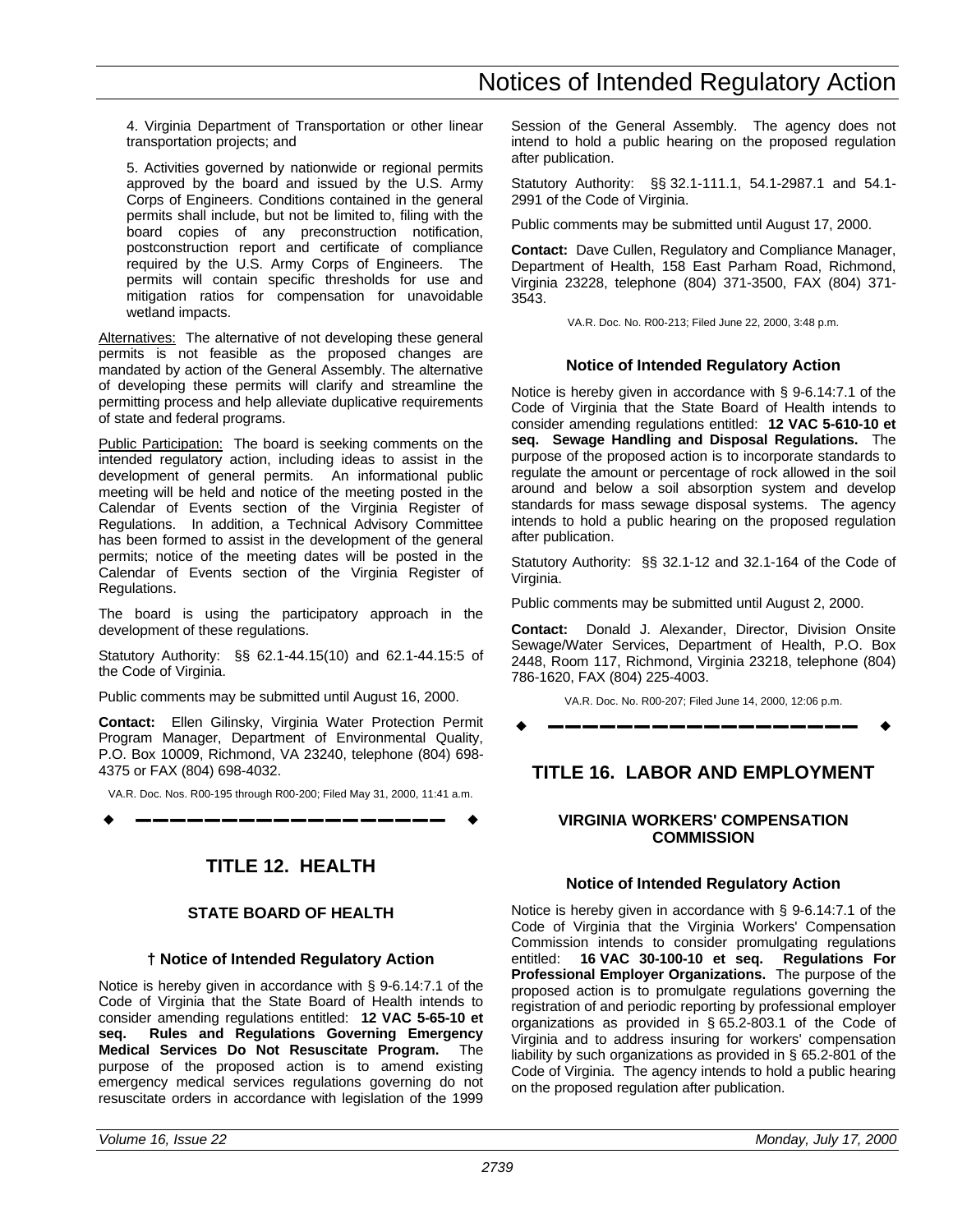# Notices of Intended Regulatory Action

Statutory Authority: §§ 65.2-201, 65.2-801, and 65.2-803.1 of the Code of Virginia.

Public comments may be submitted until August 7, 2000.

<span id="page-17-0"></span>**Contact:** Sam Lupica, Virginia Workers' Compensation Ombudsman, 1000 DMV Drive, Richmond, Virginia 23220, telephone (804) 367-8269, toll-free 1-877-664-2566, FAX (804) 367-9740 or (804) 367-8600/TTY (

VA.R. Doc. No. R00-206; Filed June 14, 2000, 10:37 a.m.

w **––––––––––––––––––** w

# **TITLE 18. PROFESSIONAL AND OCCUPATIONAL LICENSING**

# **BOARD FOR ASBESTOS AND LEAD**

# **Notice of Intended Regulatory Action**

Notice is hereby given in accordance with § 9-6.14:7.1 of the Code of Virginia that the Board for Asbestos and Lead intends to consider amending regulations entitled: **18 VAC 15-20-10 et seq. Virginia Asbestos Licensing Regulations.** The purpose of the proposed action is to continue to establish procedures and requirements for the approval of accredited asbestos training programs, for licensure of individuals and firms to engage in asbestos abatement work, and for the establishment of standards for performing the various aspects of asbestos related work. The intent of the amendments is to ensure that no person is exposed to asbestos fibers. The planned regulatory action will implement House Bill 951, which was passed during the 1996 Session of the Virginia General Assembly, by deleting all references to roofing, flooring and siding contractors, inspectors and training providers. In addition, the board will carefully evaluate its existing regulations for effectiveness and continued need and will propose any amendments necessary to protect the public health, safety, and welfare or to further the efficient and economical performance of important government functions. The agency intends to hold a public hearing on the proposed regulation after publication.

Statutory Authority: § 54.1-501 of the Code of Virginia.

Public comments may be submitted until July 19, 2000.

**Contact:** Joseph C. Kossan, Regulatory Boards Administrator, Department of Professional and Occupational Regulation, 3600 W. Broad St., Richmond, VA 23230-4917, telephone (804) 367-2648, FAX (804) 367-6128 or (804) 367- 9753/TTY <sup>2</sup>

VA.R. Doc. No. R00-185; Filed May 23, 2000, 1:14 p.m.

## **Notice of Intended Regulatory Action**

Notice is hereby given in accordance with § 9-6.14:7.1 of the Code of Virginia that the Board for Asbestos and Lead intends to consider amending regulations entitled: **18 VAC 15-30-10 et seq. Virginia Lead-Based Paint Activities Regulations.** The purpose of the proposed action is to continue to establish procedures and requirements for the approval of accredited lead-based paint training programs, for licensure of individuals and firms to engage in lead-based paint abatement work, and for the establishment of standards for performing the various aspects of lead-based paint related work. Virginia statute requires that the board's regulations be no more stringent than EPA's regulations. The planned regulatory action will ensure that Virginia maintains its authority from EPA to operate the Lead-Based Paint Activities program in the Commonwealth. The board is proposing modifications that will implement final EPA regulations by deleting the current Virginia regulations' provisions concerning public buildings and superstructures, and by adding the provisions to implement the final EPA regulations' requirements for target housing and child-occupied facilities. In addition, the board will carefully evaluate its existing regulations for effectiveness and continued need, and will propose any amendments necessary to protect the public health, safety, and welfare or to further the efficient and economical performance of important government functions. The agency intends to hold a public hearing on the proposed regulation after publication.

Statutory Authority: § 54.1-501 of the Code of Virginia.

Public comments may be submitted until July 19, 2000.

**Contact:** Thomas K. Perry, Regulatory Boards Administrator, Department of Professional and Occupational Regulation, 3600 W. Broad St., Richmond, VA 23230-4917, telephone (804) 367-2648, FAX (804) 367-6128 or (804) 367-9753/TTY  $\mathbf{r}$ 

VA.R. Doc. No. R00-186; Filed May 23, 2000, 1:13 p.m.

# **BOARD FOR HEARING AID SPECIALISTS**

## **Notice of Intended Regulatory Action**

Notice is hereby given in accordance with § 9-6.14:7.1 of the Code of Virginia that the Board for Hearing Aid Specialists intends to consider amending regulations entitled: **18 VAC 80-20-10 et seq. Board for Hearing Aid Specialists Regulations.** The purpose of the proposed action is to clarify entry requirements for licensure, modify the procedures and provisions regarding renewal and reinstatement, and ensure that the standards of practice and conduct meet all current laws and statutes. The board proposes to review several provisions of the regulations and simplify them thereby ensuring that the board is meeting its statutory mandate to ensure minimal competence of all licensees without burdensome requirements. The agency does not intend to hold a public hearing on the proposed regulation after publication.

Statutory Authority: §§ 54.1-201 of the Code of Virginia.

Public comments may be submitted until August 2, 2000.

**Contact:** Nancy T. Feldman, Assistant Director, Department of Professional and Occupational Regulation, 3600 West Broad Street, Richmond, VA 23230-4917, e-mail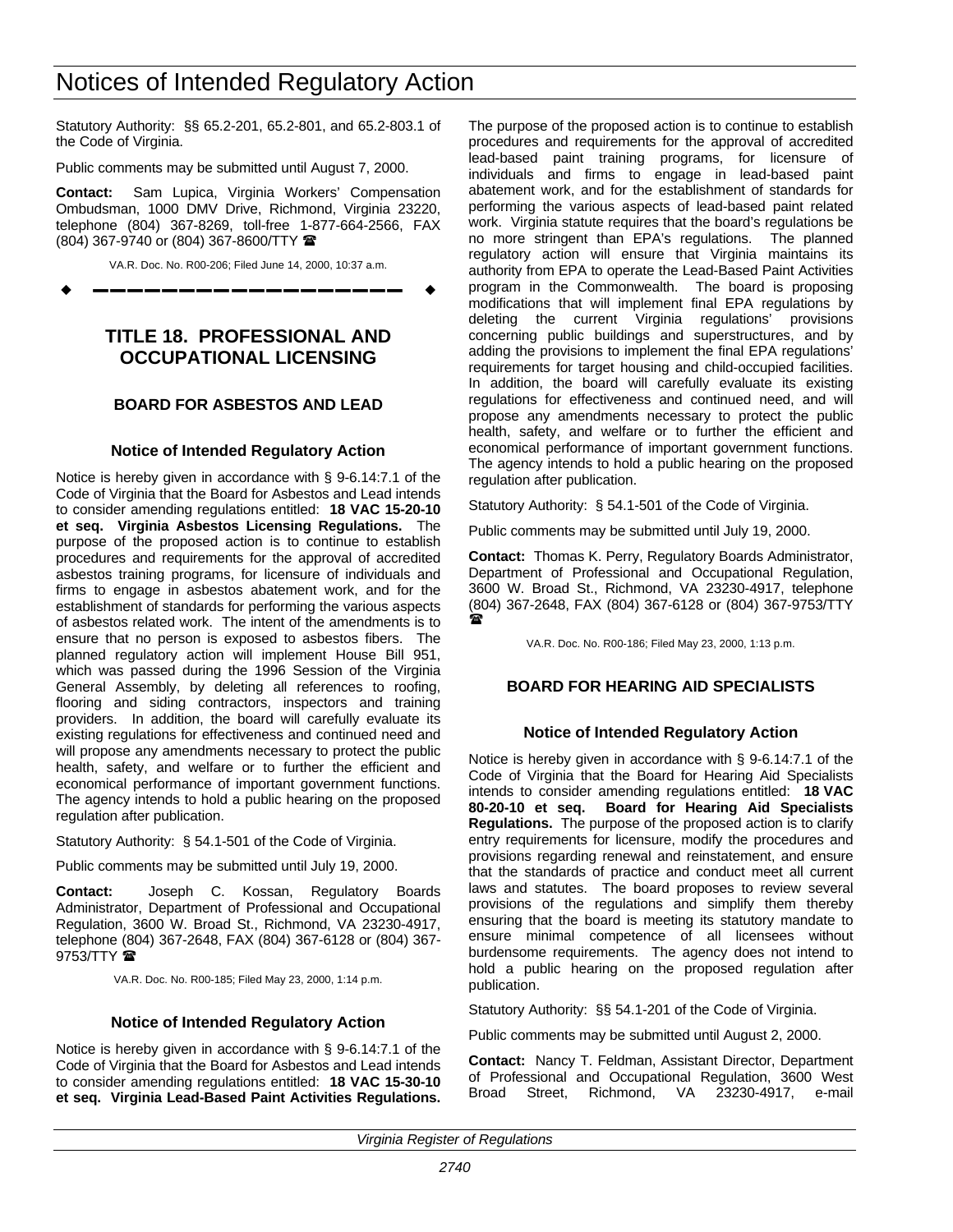<span id="page-18-0"></span>hearingaidspec@dpor.state.va.us, telephone (804) 367-8590, FAX (804) 367-6295 or (804) 367-9753/TTY  $\blacksquare$ 

VA.R. Doc. No. R00-202; Filed June 8, 2000, 1:47 p.m.

# **BOARD OF PSYCHOLOGY**

# **Notice of Intended Regulatory Action**

Notice is hereby given in accordance with § 9-6.14:7.1 of the Code of Virginia that the Board of Psychology intends to consider amending regulations entitled: **18 VAC 125-20-10 et seq. Regulations Governing the Practice of Psychology.** The purpose of the proposed action is to develop continuing education for licensure renewal in compliance with legislation enacted by the 2000 Session of the General Assembly. The board also intends to promulgate a provision for inactive licensure for individuals who are not practicing due to illness, retirement or relocation to another jurisdiction. Otherwise, these individuals would be forced to let their licenses lapse if they are unable to meet the continuing education requirement for renewal. The agency intends to hold a public hearing on the proposed regulation after publication.

Statutory Authority: §§ 54.1-2400 and 54.1-3606.1 of the Code of Virginia.

Public comments may be submitted until August 2, 2000.

**Contact:** Evelyn B. Brown, Executive Director, Board of Psychology, 6606 West Broad Street, 4th Floor, Richmond, VA 23230-1717, telephone (804) 662-9913 or FAX (804) 662- 9943.

VA.R. Doc. No. R00-212; Filed June 22, 2000, 3:41 p.m. w **––––––––––––––––––** w

# **TITLE 22. SOCIAL SERVICES**

# **STATE BOARD OF SOCIAL SERVICES**

# **Notice of Intended Regulatory Action**

Notice is hereby given in accordance with § 9-6.14:7.1 of the Code of Virginia that the State Board of Social Services intends to consider repealing regulations entitled: **22 VAC 40-560-10 et seq. Monthly Reporting in the Food Stamp Program.** The purpose of the proposed action is to repeal the regulation that defines which food stamp households must submit monthly reports as an eligibility requirement. The agency does not intend to hold a public hearing on the proposed regulation after publication.

Statutory Authority: § 63.1-25 of the Code of Virginia.

Public comments may be submitted until July 19, 2000.

**Contact:** Patricia Duva, Food Stamp Program Manager, Department of Social Services, Division of Temporary Assistance Programs, 730 E. Broad St., Richmond, VA 23219, telephone (804) 692-1712 or FAX (804) 692-1704.

VA.R. Doc. No. R00-187; Filed May 24, 2000, 10:02 a.m.

# **STATE BOARD OF SOCIAL SERVICES**

# **† Withdrawal of Notice of Intended Regulatory Action**

Notice is hereby given in accordance with § 9-6.14:7.1 of the Code of Virginia that the State Board of Social Services has WITHDRAWN the Notice of Intended Regulatory Action for **22 VAC 40-35-5 et seq. Virginia Independence Program**, which was published in 15:24 VA.R. 3087 August 16, 1999.

**Contact:** L. Richard Martin, Jr., Division of Management and Customer Services, Department of Social Services, 730 E. Broad Street, Richmond, VA 23219, telephone (804) 692- 1825, 1-800-828-1120/TTY or FAX (804) 692-1814.

VA.R. Doc. No. R99-233; Filed June 27, 2000, 11:31 a.m.

w **––––––––––––––––––** w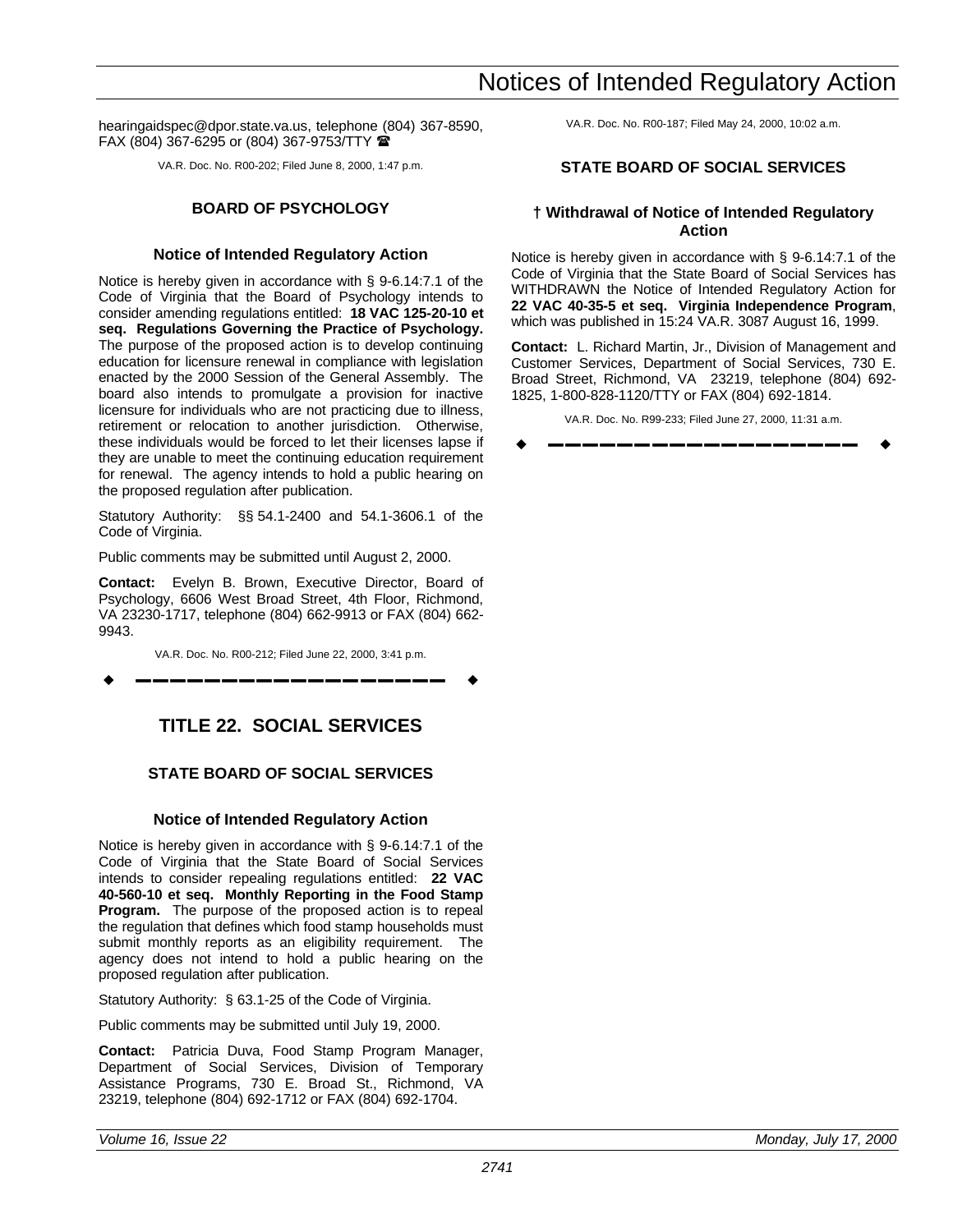# **PROPOSED REGULATIONS**

For information concerning Proposed Regulations, see Information Page.

#### **Symbol Key**

Roman type indicates existing text of regulations. *Italic type* indicates proposed new text. Language which has been stricken indicates proposed text for deletion.

# **TITLE 14. INSURANCE**

# **STATE CORPORATION COMMISSION**

<span id="page-19-0"></span>REGISTRAR'S NOTICE: The State Corporation Commission is exempt from the Administrative Process Act in accordance with § 9-6.14:4.1 A 2 of the Code of Virginia, which exempts courts, any agency of the Supreme Court, and any agency which by the Constitution is expressly granted any of the powers of a court of record.

Title of Regulation: **14 VAC 5-370-10 et seq. Rules Governing Group Self-Insurers of Liability under the Virginia Workers' Compensation Act (amending 14 VAC 5-370-20 and 14 VAC 5-370-100).**

Statutory Authority: §§ 12.1-13 and 65.2-802 of the Code of Virginia.

### Summary:

*This chapter establishes rules for the licensure, including oversight of solvency, of the workers' compensation group self-insurance associations authorized by § 65.2- 802 of the Code of Virginia. Proposed revisions at 14 VAC 5-370-20 redefine the "common interest" required for licensure to mean employers engaged in the same or substantially similar industry, trade, commerce or profession, including political subdivision, of the Commonwealth. Revisions proposed for 14 VAC 5-370- 100 provide that the members' supervisory board shall assure that payroll verifications currently required by the rules are completed within 180 days after the close of a plan year.*

Contact: Jarrett D. Goodwin, Bureau of Insurance, State Corporation Commission, 1300 East Main Street, Richmond, VA 23219; P.O. Box 1157, Richmond, VA 23218; telephone (804) 371-9365 or e-mail jgoodwin@scc.state.va.us.

AT RICHMOND, JUNE 23, 2000

# COMMONWEALTH OF VIRGINIA, ex rel.

STATE CORPORATION COMMISSION

CASE NO. INS000129

Ex Parte: In the matter of Adopting Revisions to the Rules Governing Group Self-Insurers of Liability Under the Virginia Workers' Compensation Act

## ORDER TO TAKE NOTICE

WHEREAS, § 12.1-13 of the Code of Virginia provides that the Commission shall have the power to promulgate rules and

regulations in the enforcement and administration of all laws within its jurisdiction;

WHEREAS, § 65.2-802 of the Code of Virginia provides that the Commission may establish regulations for the administration of group self-insurance associations;

WHEREAS, the rules and regulations issued by the Commission pursuant to § 65.2-802 of the Code of Virginia are set forth in Title 14 of the Virginia Administrative Code;

WHEREAS, the Bureau of Insurance has submitted to the Commission proposed revisions to Chapter 370 of Title 14 of the Virginia Administrative Code entitled "Rules Governing Group Self-Insurers of Liability Under the Virginia Workers' Compensation Act," which amend the rules at 14 VAC 5-370- 20 and 14 VAC 5-370-100; and

WHEREAS, the Commission is of the opinion that the proposed revisions should be adopted with an effective date of September 30, 2000.

## THEREFORE, IT IS ORDERED THAT:

(1) The proposed revisions to the "Rules Governing Group Self-Insurers of Liability Under the Virginia Workers' Compensation Act," which amend 14 VAC 5-370-20 and 14 VAC 5-370-100, be attached hereto and made a part hereof;

(2) All interested persons TAKE NOTICE that the Commission shall enter an order subsequent to August 4, 2000, adopting the revisions proposed by the Bureau of Insurance unless on or before August 4, 2000, any person objecting to the proposed revisions files a request for a hearing to oppose the adoption of the proposed revisions, with an effective date of September 30, 2000, with the Clerk of the Commission, Document Control Center, P.O. Box 2118, Richmond, Virginia 23218;

(3) All interested persons TAKE NOTICE that on or before August 4, 2000, any person desiring to comment in support of, or in opposition to, the proposed revisions shall file such comments in writing with the Clerk of the Commission at the above address;

(4) All filings made under paragraphs (2) or (3) above shall contain a reference to Case No. INS000129.

(5) AN ATTESTED COPY hereof, together with a copy of the proposed revisions, be sent by the Clerk of the Commission to the Bureau of Insurance in care of Deputy Commissioner Douglas C. Stolte who forthwith shall give further notice of the proposed adoption of the revisions to the rules by mailing a copy of this Order, together with a draft of the proposed revisions, to all group self-insurance associations licensed by the Commission; and

(6) The Bureau of Insurance shall file with the Clerk of the Commission an affidavit of compliance with the notice requirements of paragraph (5) above.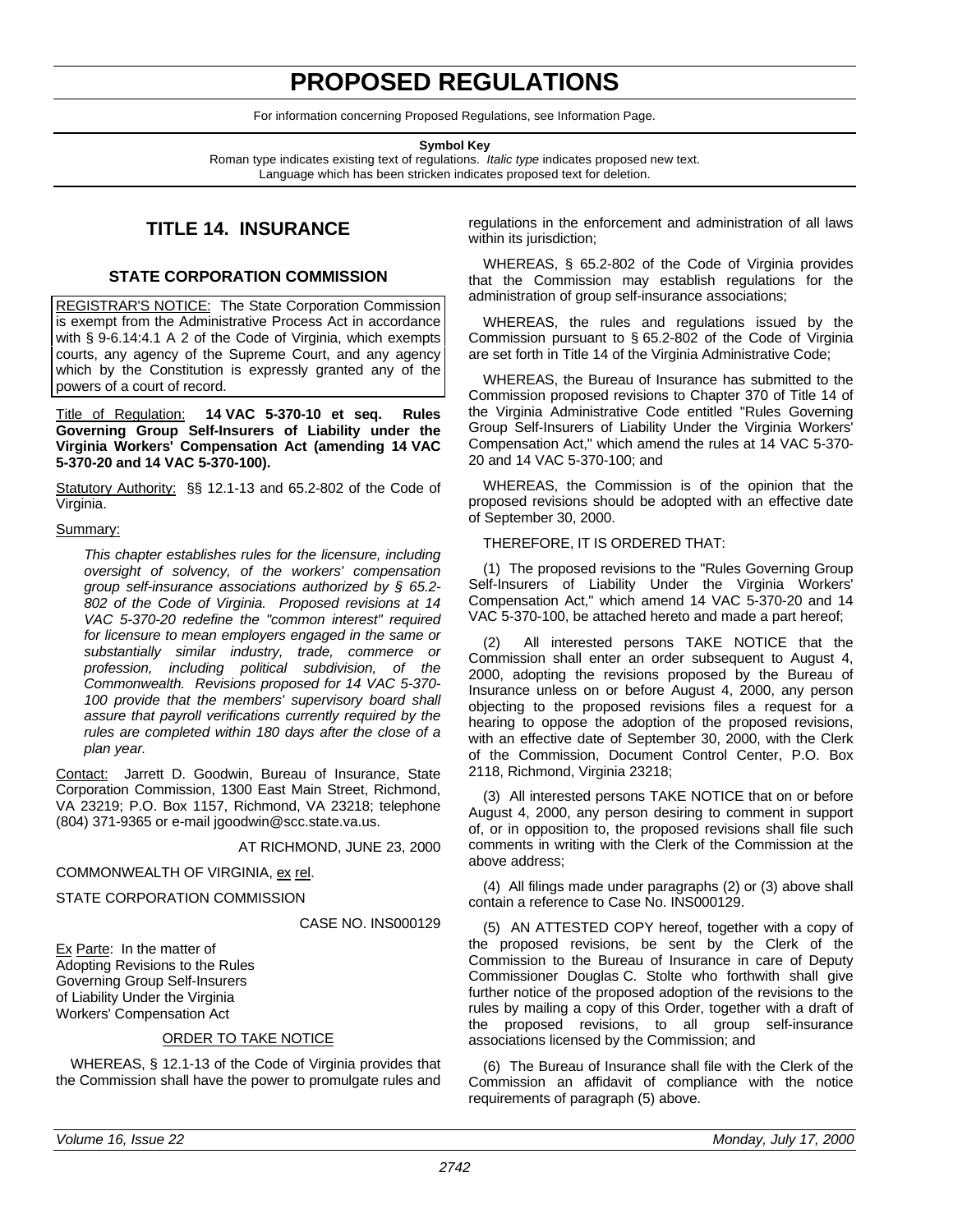# **14 VAC 5-370-20. Definitions.**

*"Act"* means the Virginia Workers' Compensation Act as provided by Title 65.2 of the Code of Virginia.

*"Administrator"* means the individual, partnership or corporation authorized to serve as a representative of an association and its members in carrying out the policies of the board and managing the association's activities.

*"Commission"* means State Corporation Commission.

*"Common interest"* means employers engaged in *the same or substantially* similar types of activities *industry, trade, commerce or profession*, including political subdivisions of this Commonwealth. *Notwithstanding the foregoing, an employer seeking membership in an association licensed on and before July 1, 2000, has a common interest if the industry, trade, commerce, profession or other business activity of such employer is the same or substantially similar to the business activity of an employer that was a member of the association on and before July 1, 2000.* If an association is licensed by the Commission, different businesses which are owned or controlled by a member of the association are eligible for membership in such association.

*"Contributions"* means the amount of payments required of each member in order to fund the association's obligations under the Act.

*"Employer"* shall have the definition provided by § 65.2-101 of the Code of Virginia.

*"Group self-insurance association"* or *"association"* means an association organized by two or more employers having a common interest that have entered into agreements to pool their liabilities under the Virginia Workers' Compensation Act.

*"Indemnity agreement and power of attorney"* means the written agreement executed by each member of the association in which each member (i) agrees to assume and discharge, jointly and severally, any liability under the Act of any and all members party to such agreement and (ii) grants the administrator power of attorney to act for and bind the members in all transactions relating to or arising out of the operations of the association.

*"Member"* or *"member in good standing"* means an employer party to an indemnity agreement for membership in a group self-insurance association who has been approved in accordance with the requirements of 14 VAC 5-370-50 of this chapter.

*"Members' supervisory board,"* or *"board,"* means the representative body selected by the members to be responsible for holding and managing the assets and directing the affairs of the association and for assuring that the association, through its members, is financially sound and able to meet its obligations under the Act.

*"Service agent"* means any individual, partnership or corporation that may provide services including, but not limited to, claims adjustment, safety engineering, compilation of statistics and the preparation of contribution payment and loss reports, preparation of other required self-insurance reports and the administration of a claims fund.

# **14 VAC 5-370-100. Responsibilities of members' supervisory board.**

The members' supervisory board shall be responsible for holding and managing the assets and directing the affairs of the association and shall be elected in the manner prescribed by the association's governing instruments. At least 3/4 of the board must be members of the association, but a supervisory board member shall not be an owner, officer or employee of any service organization, its parent or any of its affiliated companies, under contract with the association. The board shall supervise the finances of the association and the association's operations to the extent necessary to assure conformity with law, this chapter, the members' indemnity agreement and power of attorney, and the association's governing instruments. The members' supervisory board shall take all necessary precautions to safeguard the assets of the association, including, but not limited to, the following:

1. Monitoring the financial condition of each member of the association (unless proof of financial condition is not required under 14 VAC 5-370-40 A 3 of this chapter), and doing all other acts necessary to assure that. each member continues to be able to fulfill the obligations of membership; and also reporting promptly to the Commission any grounds for believing that a change in any member's financial condition, withdrawal of a member, or any other circumstances affecting the association's ability to meet its obligations;

2. Designating an administrator to administer the affairs of the association, who shall furnish a fidelity bond with the association as obligee, in an amount sufficient to protect the association against the misappropriation or misuse of any monies or securities. The amount of the bond shall be determined by the Commission and evidence of the bond shall be filed with the Commission, said bond being one of the conditions required for licensing of the association. The administrator shall not be an owner, officer or employee of any service agent, its parent or any of its affiliated companies, any of which are under contract with the association;

3. Retaining control of all monies collected for the association and the disbursement of such monies by the association. All assets of the association shall remain in the custody of the board or the authorized administrator. However, a claims fund for payment of benefits due and other related expenses may be established for the use of any authorized service agent;

4. Active efforts to collect delinquent accounts resulting from any past due contributions by members. The board shall terminate in the manner provided by § 65.2-804 B of the Code of Virginia any member delinquent for more than 30 days in the payment of any subscription charge or assessment billed to such member;

5. The members' supervisory board or the administrator shall not use any of the monies collected for any purpose unrelated to securing the members' liability under the Act. Further, they shall be prohibited from borrowing any monies from the association or in the name of the association without advising the Commission of the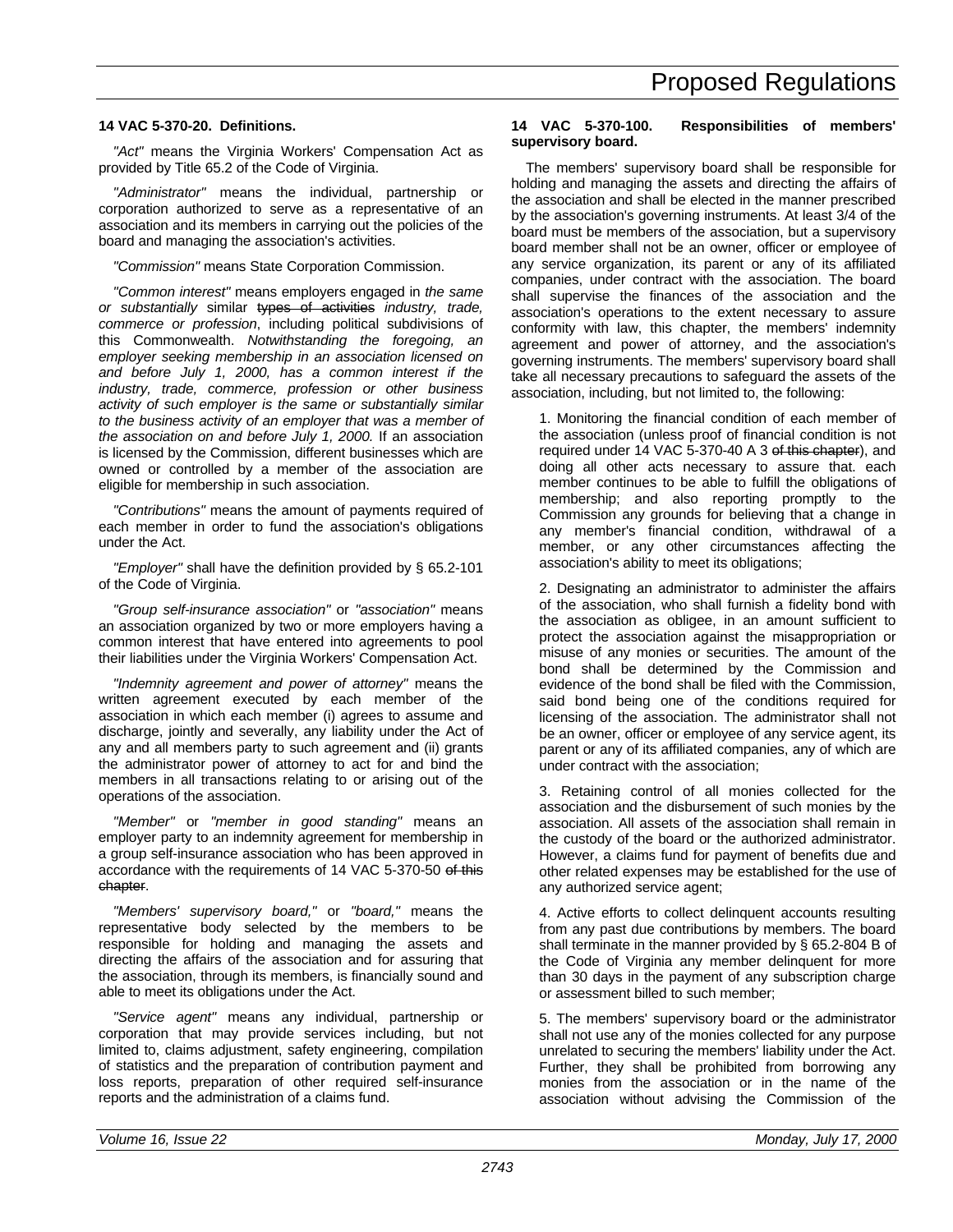# Proposed Regulations

nature and purpose of the loan and obtaining Commission approval;

6. The members' supervisory board shall assure that the office of the administrator of the association and all pertinent records necessary to verify the accuracy and completeness of all reports submitted to the Commission are maintained within this Commonwealth;

7. The members' supervisory board shall require *assure* that payroll verifications of all members of the associations are conducted *completed* within 180 days after the close of a plan year and the board shall require that efforts are made to collect any additional amounts due within 30 days of the completion of each audit; and

8. The members' supervisory board may adopt its own rules and procedures as considered necessary for the operation of the association provided these rules and procedures are not inconsistent with § 65.2-802 of the Code of Virginia and this chapter.

VA.R. Doc. No. R00-214; Filed June 26, 2000, 8:44 a.m.

w **––––––––––––––––––** w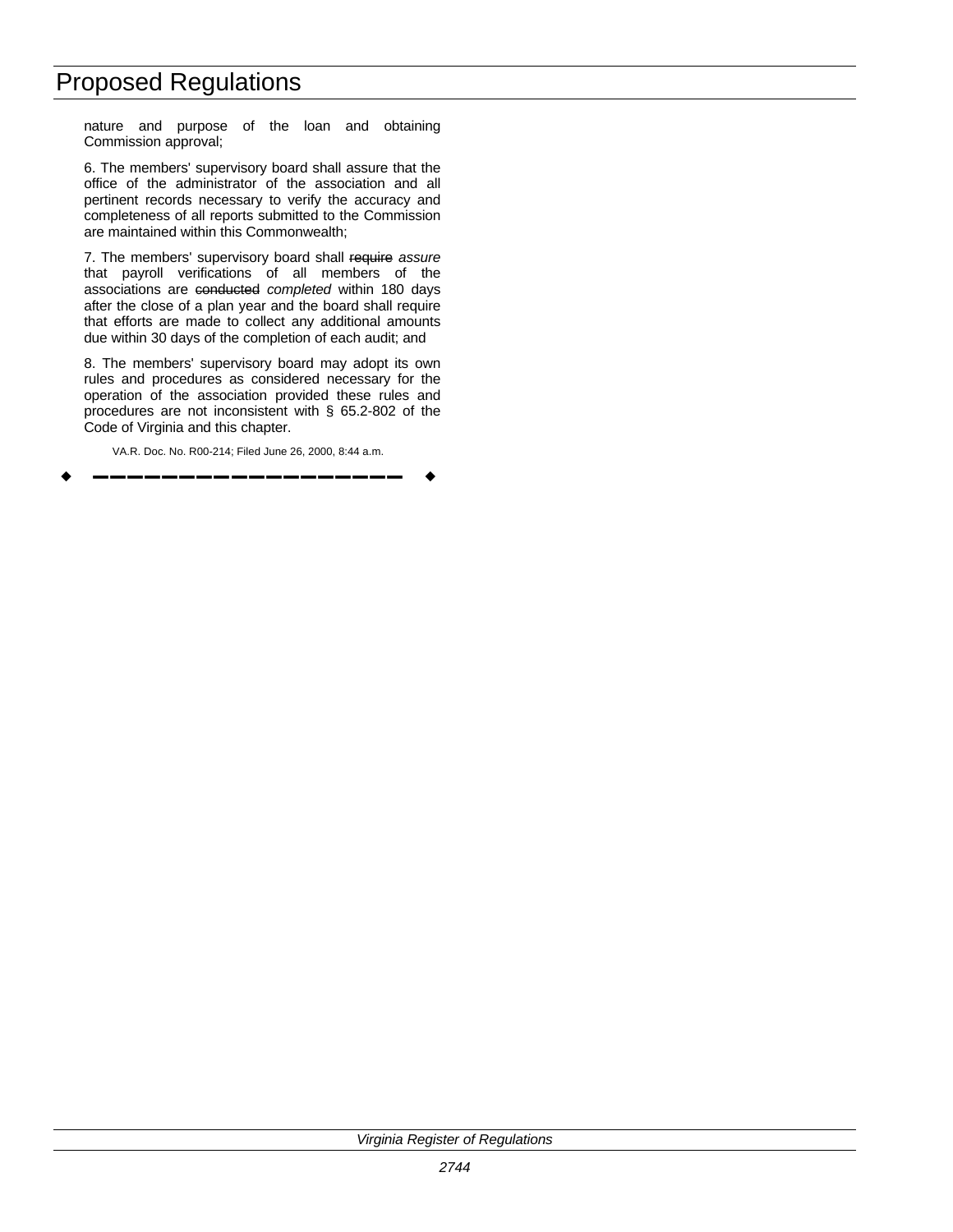# **FINAL REGULATIONS**

For information concerning Final Regulations, see Information Page.

**Symbol Key**

<span id="page-22-0"></span>Roman type indicates existing text of regulations. *Italic type* indicates new text. Language which has been stricken indicates text to be deleted. [Bracketed language] indicates a change from the proposed text of the regulation.

# **STATE BOARD OF SOCIAL SERVICES**

Title of Regulations: **22 VAC 40-130-10 et seq. Minimum Standards for Licensed Child-Placing Agencies (amending 22 VAC 40-130-10, 22 VAC 40-130-30 through [ 22 VAC 40-130-60, 22 VAC 40-130-80 ] through 22 VAC 40-130-140, 22 VAC 40-130-170 through [ 22 VAC 40-130- 240, 22 VAC 40-130-260 through ] 22 VAC 40-130-450, 22 VAC 40-130-470 through 22 VAC 40-130-500, [** *22 VAC 40-130-510* **] and 22 VAC 40-130-520 through 22 VAC 40- 130-550; adding [ 22 VAC 40-130-162** *22 VAC 40-130-25, 22 VAC 40-130-155* **] , 22 VAC 40-130-195, 22 VAC 40-130- 198, 22 VAC 40-130-202, 22 VAC 40-130-211, 22 VAC 40- 130-212, 22 VAC 40-130-213, 22 VAC 40-130-221, 22 VAC 40-130-223, 22 VAC 40-130-251, 22 VAC 40-130-261, 22 VAC 40-130-271, 22 VAC 40-130-272, 22 VAC 40-130- 289, 22 VAC 40-130-301, 22 VAC 40-130-312, 22 VAC 40- 130-314, 22 VAC 40-130-365, 22 VAC 40-130-401, 22 VAC 40-130-402, 22 VAC 40-130-403, 22 VAC 40-130-404, 22 VAC 40-130-406, 22 VAC 40-130-424, 22 VAC 40-130- 452 through 22 VAC 40-130-459, and 22 VAC 40-130-600 through 22 VAC 40-130-820; repealing 22 VAC 40-130- 160).**

Statutory Authority: § 63.1-202 of the Code of Virginia.

Effective Date: November 1, 2000.

# Summary:

*This regulatory action addresses multiple programs offered by child-placing agencies by combining requirements into one set of standards. The standards consolidate requirements related to organization, staff qualifications, caseloads, staff training, required reports to the department, and recordkeeping requirements in order to streamline the department's regulatory oversight of these agencies. However, standards specific to the different services offered are divided into parts to make the regulation easier to follow. The final regulation is divided into parts based on the following topical areas: definitions and authority; organization and administration; personnel; foster care services; adoption services to include domestic, international and parental placement adoptions; independent living placement services; services related to the status of children of assisted conception; reports; case record requirements; and treatment foster care services.*

*The final regulation has several substantive changes from the proposed regulation. Revisions were made to the definition of corporal punishment to more clearly identify the intent and actions that are covered by this definition. New standards were added to Part II, Organization and Administration, that require policies to cover the discipline and behavior management methods,* *including a requirement that agencies will develop an agreed upon plan of discipline with the adoptive and foster parents. During home studies, agencies will be required to be sensitive to the adoptive and foster parent applicants' racial, ethnic, and religious differences when the agencies evaluate the discipline the applicants will use. New standards were added to cover staff training; smaller caseloads in independent living placement agencies; foster and adoptive home placement agreement forms, which are now included as part of the regulation; and covering the scope and applicability of this regulation. Part IV, Foster Care Services, has been revised to require certain information prior to admission of the child, changes in the service plan and progress reports for the child, additional training topics for foster parents, a required foster home agreement, and additional items to evaluate during the foster home study.*

*Through regulation of the Department of Medical Assistance Services, certain sections of this regulation will apply to local departments of social services that apply for Medicaid certification of their treatment foster care case management services. The following parts will apply to certified local departments of social services: Part I, Definitions and Authority; Part II, Organization and Administration; Part III, Personnel; Part IX, Reports; Part X, Case Record Requirements; and Part XI, Treatment Foster Care. The final regulation exempts local departments of social services from the requirement to submit financial statements with their application, changes the time frames for the treatment and service plan and progress reports in treatment foster care, exempts short-term foster care placements from some of the requirements, and updates the requirements of several standards due to changes in law.*

Summary of Public Comment and Agency Response: A summary of comments made by the public and the agency's response may be obtained from the promulgating agency or viewed at the Office of the Registrar of Regulations.

Agency Contact: Copies of the regulation may be obtained from Doris Jenkins, Child Welfare Licensing, Department of Social Services, 730 E. Broad Street, Richmond, VA 23219, telephone (804) 692-1773 or e-mail dtj7@email1.dss.state.va.us.

## CHAPTER 130.

### MINIMUM STANDARDS FOR LICENSED PRIVATE CHILD-PLACING AGENCIES.

PART I.

INTRODUCTION *DEFINITIONS AND AUTHORITY*.

## **22 VAC 40-130-10. Definitions.**

The following words and terms, when used in this chapter, shall have the following meanings, unless the context indicates otherwise: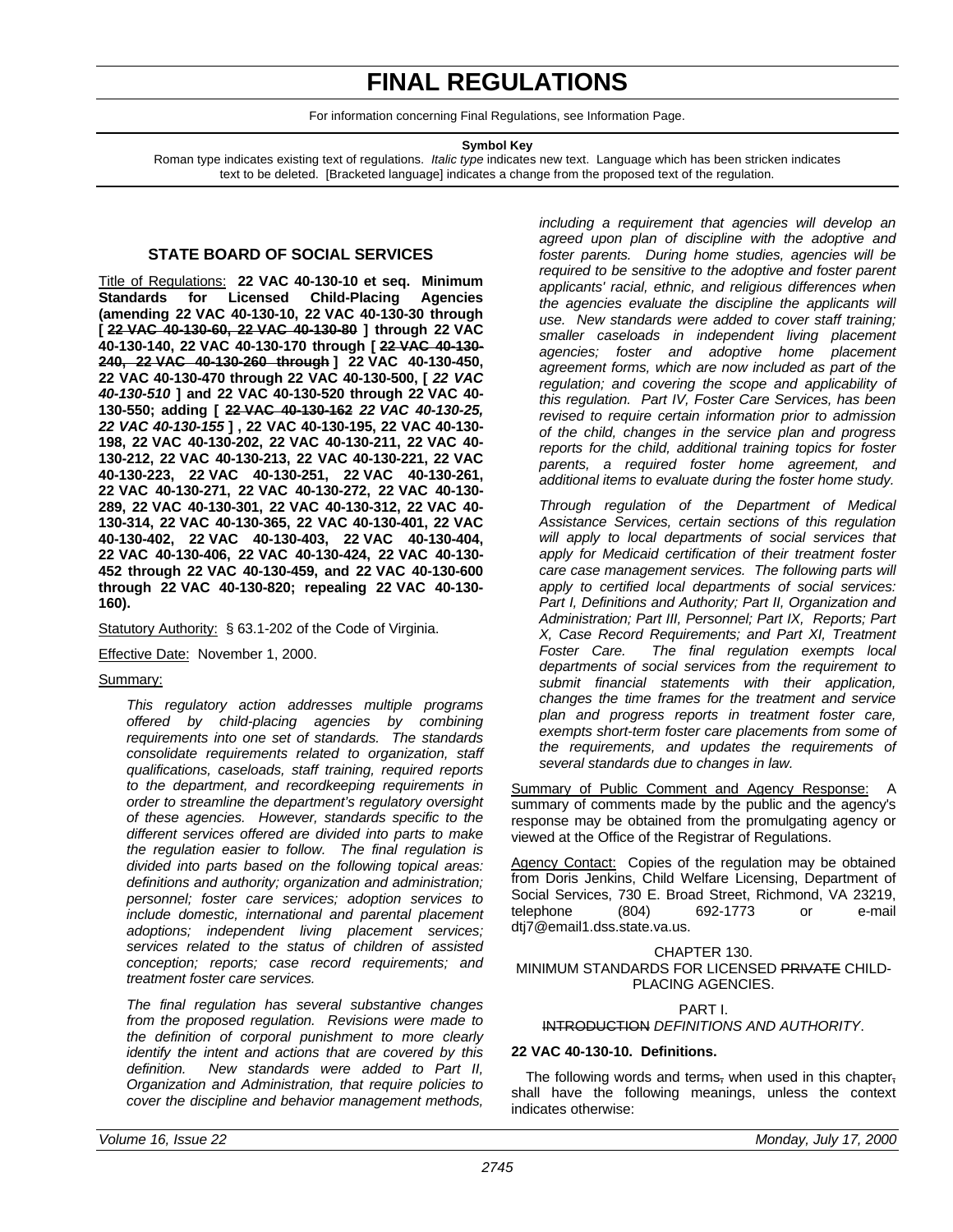*"Adoptive home"* means any family home selected and approved by a parent, local board of public welfare or social services, or a licensed child-placing agency for the placement of a child with the intent of adoption.

[ *"Adoptive placement" means arranging for the care of a child who is in custody of a child-placing agency in an approved home for the purpose of adoption.* ]

*"Assisted conception" means a pregnancy resulting from any intervening medical technology,* [ *other than the pregnancy of a woman resulting from the insemination of her ovum using her husband's sperm, whether in vivo or in vitro, which completely or partially replaces sexual intercourse as the means of conception whether in vivo or in vitro, which completely or partially replaces sexual intercourse as the means of conception. Such intervening medical technology includes, but is not limited to, conventional medical and surgical treatment as well as noncoital reproductive technology such as artificial insemination by donor, cryopreservation of gametes and embryos, in vitro fertilization, uterine embryo lavage, embryo transfer, gamete intrafallopian tube transfer, and low tubal ovum transfer* ]*. (§ 20-156 of the Code of Virginia)*

[ *"Birth parent" means the child's biological parent and, for purposes of adoptive placement, means parent or parents by previous adoption.* ]

*"Casework"* means both direct treatment with an individual or several individuals, and intervention in the situation on the client's behalf. The objectives of casework include: meeting the client's needs, helping the client deal with the problem with which he is confronted, strengthening the client's capacity to function productively, lessening distress, and enhancing opportunities and capacities for fulfillment.

*"Certification" means the process of review by representatives of the commissioner, the application of an established set of standards, and the granting of permission to operate a specific service or services when found to be in compliance with those standards.*

*"Child"* means any individual under 18 years of age *or under 21 years of age if placed by either a local department of social services or through referral from a Family Assessment and Planning Team*.

*"Child's family" means the birth or adoptive parents, legal guardians or family to whom the child may return.*

*"Child-placing activities" means the activities involved in the placement of children in foster or adoptive homes, childcaring institutions or independent living arrangements. Activities include those specified in these standards. Individuals or agencies must be licensed or authorized by the Code of Virginia to conduct child-placing activities in Virginia.*

*"Child-placing agency"* means any individual or agency licensed to place *person who places* children in foster homes, adoptive homes, child-caring institutions or independent living arrangements *pursuant to §* [ *§ 63.1-204,* ] *63.1-205* [ *and 63.1-219.28* ] *of the Code of Virginia or a local board of public welfare or social services that places children in foster homes or adoptive homes pursuant to §§ 63.1-56, 63.1-204, and* [ *63.1-220.2 63.1-219.28* ] *of the Code of Virginia*. Local departments of social services are child-placing agencies also. *Officers, employees, or agents of the Commonwealth, or of any county, city, or town, who serve as or maintain a child-placing agency shall not be required to be licensed, if authorized by the Code of Virginia to provide the services of a child-placing agency.*

*"Commissioner"* means the Commissioner of the Virginia Department of Social Services.

*"Complaint"* means an accusation received either orally or in writing that: a licensed child-placing agency is not in compliance with one or more of these standards or one or more statutory requirements; or an agency foster or adoptive home is not in compliance with one or more applicable requirements of this chapter *these standards*; or a child placed in a home or institution by a child-placing agency is being abused or neglected *as defined by § 63.1-248.2 of the Code of Virginia or subjected to unwholesome influences or to neglect or mistreatment as stated in § 63.1-211 of the Code of Virginia*.

*"Corporal punishment"* means [ the inflicting of pain or discomfort ] . Prohibited actions include but are [ *through actions such as but* not limited to *spanking,* hitting with any part of the body or with an implement, pinching, pulling, shaking, binding a child, forcing him to assume an uncomfortable position, or locking him in a room or closet *or any similar action which normally inflicts pain or discomfort.* ]

The prohibition is in effect whether punishment is spontaneous or a deliberate technique for effecting behavioral change or part of a behavior management program. *the use of physical force that is abusive which causes a child to experience pain, but not necessarily injury, for the purpose of correction or control of the child's behavior. Prohibited punishment includes all actions when abusive, such as hitting with any part of the body or with an implement; pinching; jerking; harsh shaking; binding a child; forcing him to assume a bodily painful position; or locking him in a room or closet.* ]

*"Department"* means the Virginia Department of Social Services.

*"Discipline" refers to acceptable techniques used to teach appropriate behavior* [ *and secondarily, to discourage inappropriate behavior* ]*.*

[ *"Emergency placement" means the placement of a child where the local department of social services placing the child has within the past 72 hours removed the child from his home or previous placement due to abuse or neglect or other emergency discharge.* ]

*"Foster care"* means the provision of substitute care and supervision, for a child committed or entrusted to a child welfare agency or one for whom the agency has accepted supervision. The child may be placed in a foster or adoptive home, group home, residential facility, institution or independent living arrangement.

*"Foster care services" means the provision of a full range of casework, treatment and community services for a planned period of time to a child who is abused or neglected as defined in § 63.1-248.2 of the Code of Virginia or in need of services as defined in § 16.1-228 of the Code of Virginia and*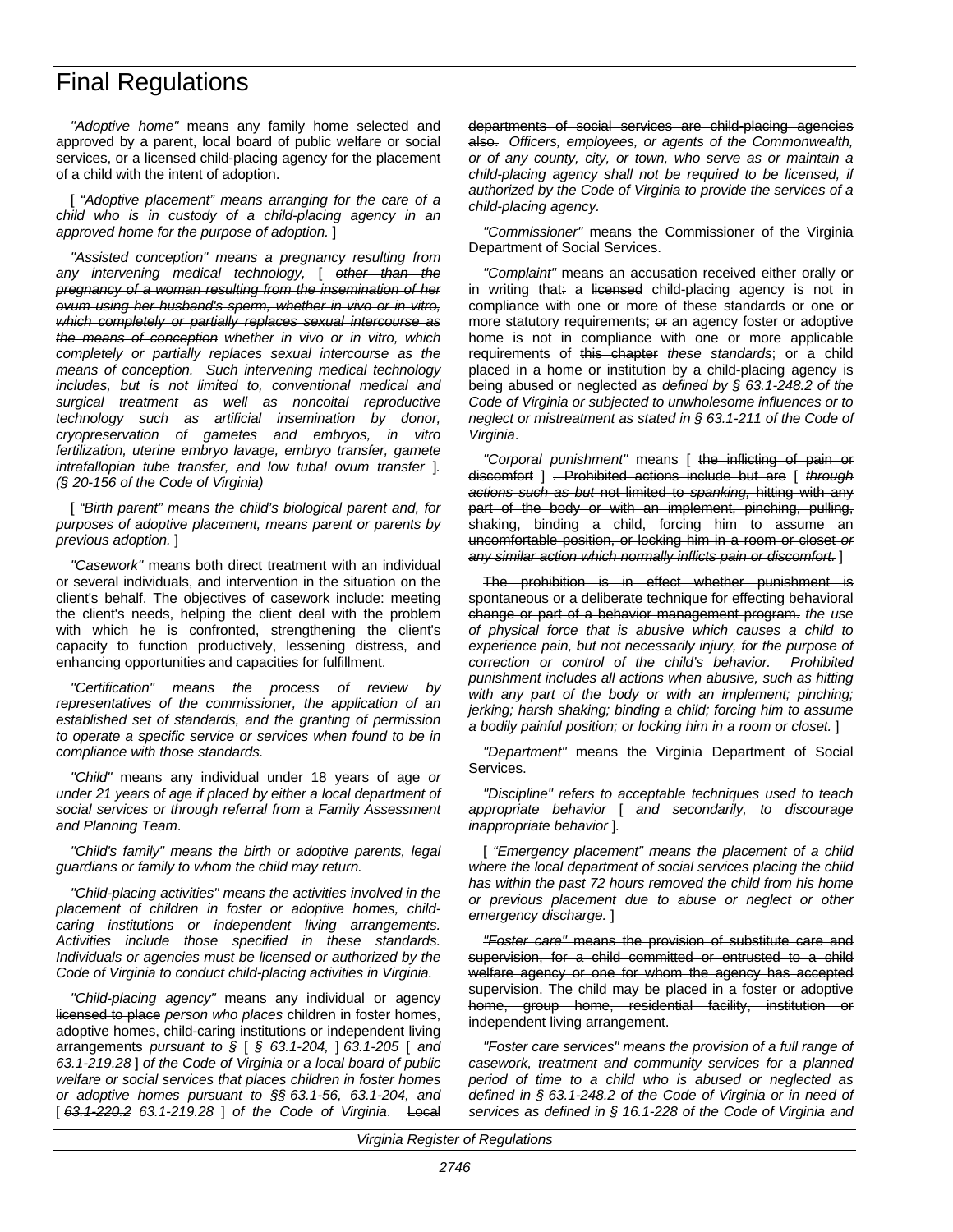*his family when the child (i) has been identified as needing services to prevent or eliminate the need for foster care placement, (ii) has been placed through an agreement between the local board of social services or the public agency designated by the community policy and management team and the parents or guardians, (iii) has been committed or entrusted to a local board of social services or child-placing agency, or (iv) has been placed under the supervisory responsibility of a local board pursuant to § 16.1-293 of the Code of Virginia.*

*"Foster care placement" means placement of a child through (i) an agreement between the parents or guardians and the local board or the public agency designated by the community policy and management team where legal custody remains with the parents or guardians or (ii) an entrustment or commitment of the child to the local board or child-placing agency.*

*"Foster home"* means the place of residence of any individual or individuals [ *approved by a local department of social services or licensed child-placing agency* ] in which any child, other than a child by birth or adoption, resides as a member of the household.

*"Independent living arrangement"* means the placing of a youth at least 16 years of age, whose custody is held by the child-placing agency or a local department of social services, in a living arrangement in which there is no daily parental supervision.

*"Interstate placement"* means the placing of a child outside the Commonwealth by a Virginia agency or the placing of a child in Virginia by an individual or agency outside the Commonwealth pursuant to the "Interstate Compact on the Placement of Children," Chapter 10 *10.1* (§ 62.1-219 *63.1- 219.1* et seq.) of Title 63.1 and §§ 63.1-207 and 63.1-207.1 of the Code of Virginia.

#### [ *"Legal parents" means the birth or adoptive parents of the child.* ]

*"Licensee"* means any individual, association, partnership or corporation to whom the license is issued.

*"Licensing representative"* means an employee or officially designated agent of the Department of Social Services, acting as the authorized agent of the commissioner in carrying *authorized to carry* out the responsibilities and duties specified in Chapter 10 (§ 63.1-195 et seq.) of Title 63.1 of the Code of Virginia.

*"Permanent foster care"* means the placement of a child in a foster home where he is expected to stay until he is aged 18. Both the placement and a removal, if any, must be approved by the court. Under certain circumstances, the youth may stay in permanent foster care beyond age 18 but not beyond age 21.

*"Life book" means a picture and narrative story of a child's life written by the child and case worker using the child's own words, photos, drawings, and memorabilia to tell the child's story.*

[ *"Mental abuse" means that which occurs when a caretaker creates or inflicts, threatens to create or inflict, or* *allows to be created or inflicted upon such a child a mental injury by other than accidental means, or creates a substantial risk of impairment of mental function. (See 22 VAC 40-705- 30 D.)* ]

*"Noncustodial agreement" means the agreement which specifies the conditions for care and control of the child that the local department of social services or public agency designated by the community policy and management team enters into with the parent(s) or guardians to place a child in foster care when the parent(s) or guardians retain custody.*

*"Parental placement adoption" means an adoption where the birth parents or legal guardians place the child with a family of their choice for the purpose of adoption.* [ *Section 63.1-220.3 Sections 63.1-219.37 through 63.1-219.47* ] *of the Code of Virginia* [ *stipulates stipulate* ] *the requirements for parental placement adoptions.*

*"Permanent entrustment agreement" means an agreement in which the parents relinquish all parental rights to the child and free the child to be placed for adoption.*

*"Permanent foster care placement" means the place of residence in which a child resides and in which he has been placed pursuant to the provisions of §§ 63.1-56 and 63.1-206.1 of the Code of Virginia with the expectation and agreement between the child-placing agency and the place of permanent foster care that the child shall remain in the placement until he reaches the age of majority unless modified by court order or unless removed pursuant to § 16.1-251 or § 63.1-248.9 of the Code of Virginia. A permanent foster care placement may be a place of residence of any natural person or persons deemed appropriate to meet a child's needs on a long-term basis.* [ *The permanent foster care placement must be in a foster home approved by the local department of social services or a licensed child-placing agency.* ]

[ *"Person" means any natural person or association, partnership or corporation.* ]

[ *"Physical abuse" means abuse that occurs when a caretaker creates or inflicts, threatens to create or inflict, or allows to be created or inflicted upon a child a physical injury by other than accidental means, or creates a substantial risk of death, disfigurement, or impairment of bodily functions. (See 22 VAC 40-705-30 A.)* ]

[ *"Physical neglect" means the failure to provide food, clothing, shelter, or supervision for a child to the extent that the child's health or safety is endangered. This also includes abandonment and situations where the parent or caretaker's own incapacitating behavior or absence prevents or severely limits the performing of child-caring tasks, pursuant to § 63.1- 248.2 of the Code of Virginia. (See 22 VAC 40-705-30 B.)* ]

*"Physical restraint" means* [ *the restriction of a therapeutic intervention where* ] *a child's body movements* [ *are restricted* ] *by means of physical contact in order to manage out of control and unsafe behavior.* [ *NOTE: This definition does not necessarily include holding a child to control actingout behavior.* ]

[ *"Placing agency" means the agency that placed the child with the licensed child-placing agency. Placing agencies may*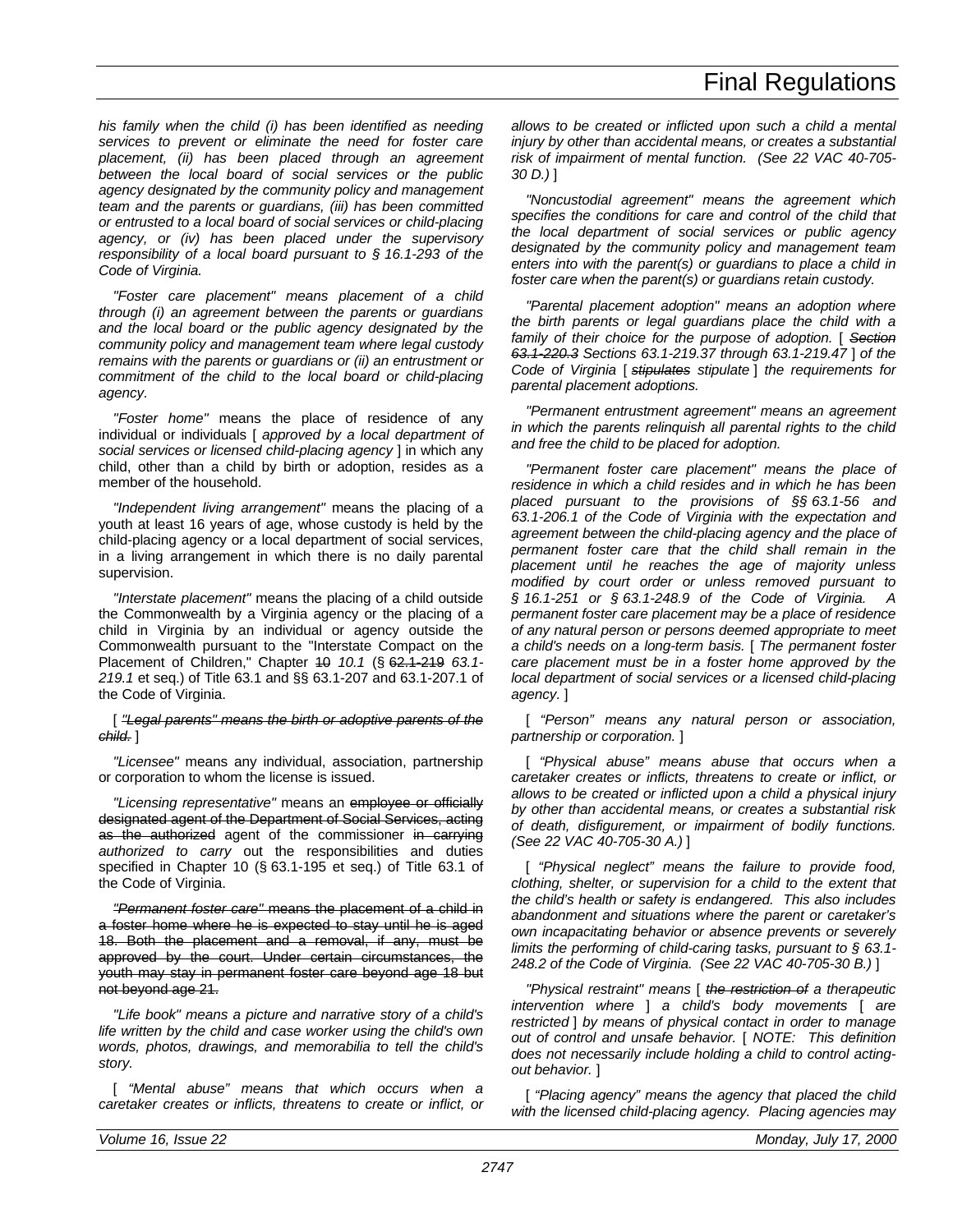*be other licensed child-placing agencies or local departments of social services.* ]

*"Professional staff" means an individual who possesses the required qualifications and fills the job descriptions of executive director, program director, director of social services, child-placing supervisor, case supervisor, case worker, or case worker trainee.*

*"Records" means the written information assembled in a file relating to the agency, staff, volunteers, the child,* [ *and* ] *the child's* [ *legal* ] *family, foster family, treatment foster family, and adoptive family.*

*"Respite care" means care provided to the child by approved foster families for the express purpose of providing 24 hours or more of rest or relief to the primary foster parents or* [ *legal birth* ] *parents.*

*"Service plan" means a written plan of care for the child, based on an assessment of the medical, emotional, social, behavioral and developmental aspects of the child's situation, containing measurable goals and objectives, the criteria for achieving them and the target dates, the services, activities and experiences designed to meet the objectives, coordination with community services, and permanency planning, including discharge plans.*

[ *"Sexual abuse" means any act of sexual exploitation or any sexual act upon a child in violation of the law which is committed or allowed to be committed by the child's parents or other persons responsible for the care of the child pursuant to § 63.1-248.2 of the Code of Virginia. (See 22 VAC 40-705- 30 E.)* ]

[ *"Short-term placement" means a placement for less than 30 days.* ]

*"Special needs" means any diagnosed physical, mental or emotional disability.*

*"State board"* means the State Board of Social Services.

*"Surrogacy contract" means an agreement between intended parents, a surrogate, and her husband, if any, in which the surrogate agrees to be impregnated through the use of assisted conception, to carry any resulting fetus, and to relinquish to the intended parents the custody of and parental rights to any resulting child. (§ 20-156 of the Code of Virginia)*

*"Treatment" is the coordinated provision of services and use of professionally developed and supervised interventions designed to produce a planned outcome in a person's behavior, attitude, emotional functioning or general condition.*

*"Treatment foster care (TFC)" is a community-based program where services are designed to address the special needs of children and families. Services to the children are delivered primarily by treatment foster parents who are trained, supervised and supported by agency staff. Treatment is primarily foster family based, and is planned and delivered by a treatment team. Treatment foster care focuses on a continuity of services, is goal directed, results oriented, and emphasizes permanency planning for the child in care.*

*"Treatment foster parents" means the individual or couple approved by the licensed or certified child-placing agency and trained to provide treatment foster care services.*

*"Treatment and service plan" means a written comprehensive plan of care, based on an assessment of the medical, psychological, social, behavioral and developmental aspects of the child's situation, containing measurable goals, procedures and interventions for achieving them, and a process for assessing the results. The treatment and service plan must state the treatment objectives, prescribe an integrated program of therapies, activities and experiences designed to meet the objectives and must include coordination with related community services to ensure continuity of care with the child's family, school and community.*

*"Treatment team" means the group* [ *which that provides mutual support, evaluates treatment, and designs, implements and revises the treatment and service plan. Treatment team members are persons directly involved with the child and* ] *may consist of the child, professional agency staff, other professionals, the child's family members (where appropriate), the child-placing agency and* [ *the* ] *treatment foster parents* [ *who provide mutual support, evaluate treatment, and design, implement and revise the treatment and service plan* ]*.*

## **[** *22 VAC 40-130-25. Scope and applicability.*

*This chapter shall apply to all licensed private child-placing agencies. It shall specifically apply to the following:*

*1. Private child-placing agencies that provide foster care services as stipulated in Part IV (22 VAC 40-130-198 et seq.) of this chapter. Specific sections of Part IV also apply to or impact the foster parents approved by them.*

*2. Private child-placing agencies that provide adoption services as stipulated in Part V (22 VAC 40-130-289 et seq.) of this chapter. Specific sections of Part V also apply to or impact the adoptive applicants.*

*3. Private child-placing agencies that provide intercountry adoption services as stipulated in Part VI (22 VAC 40- 130-430 et seq.) of this chapter.*

*4. Private child-placing agencies that provide home studies related to the status of children of assisted conception as stipulated in Part VII (22 VAC 40-130-453) of this chapter.*

*5. Private child-placing agencies that provide independent living services as stipulated in Part VIII (22 VAC 40-130-454 et seq.) of this chapter.*

*6. Private child-placing agencies that provide treatment foster care case management services as stipulated in Part XI (22 VAC 40-130-600 et seq.) of this chapter. Specific sections also apply to or impact the treatment foster parents approved by them.*

*7. Local departments of social services that apply for Medicaid certification to provide treatment foster care case management services as stipulated in Part XI of this*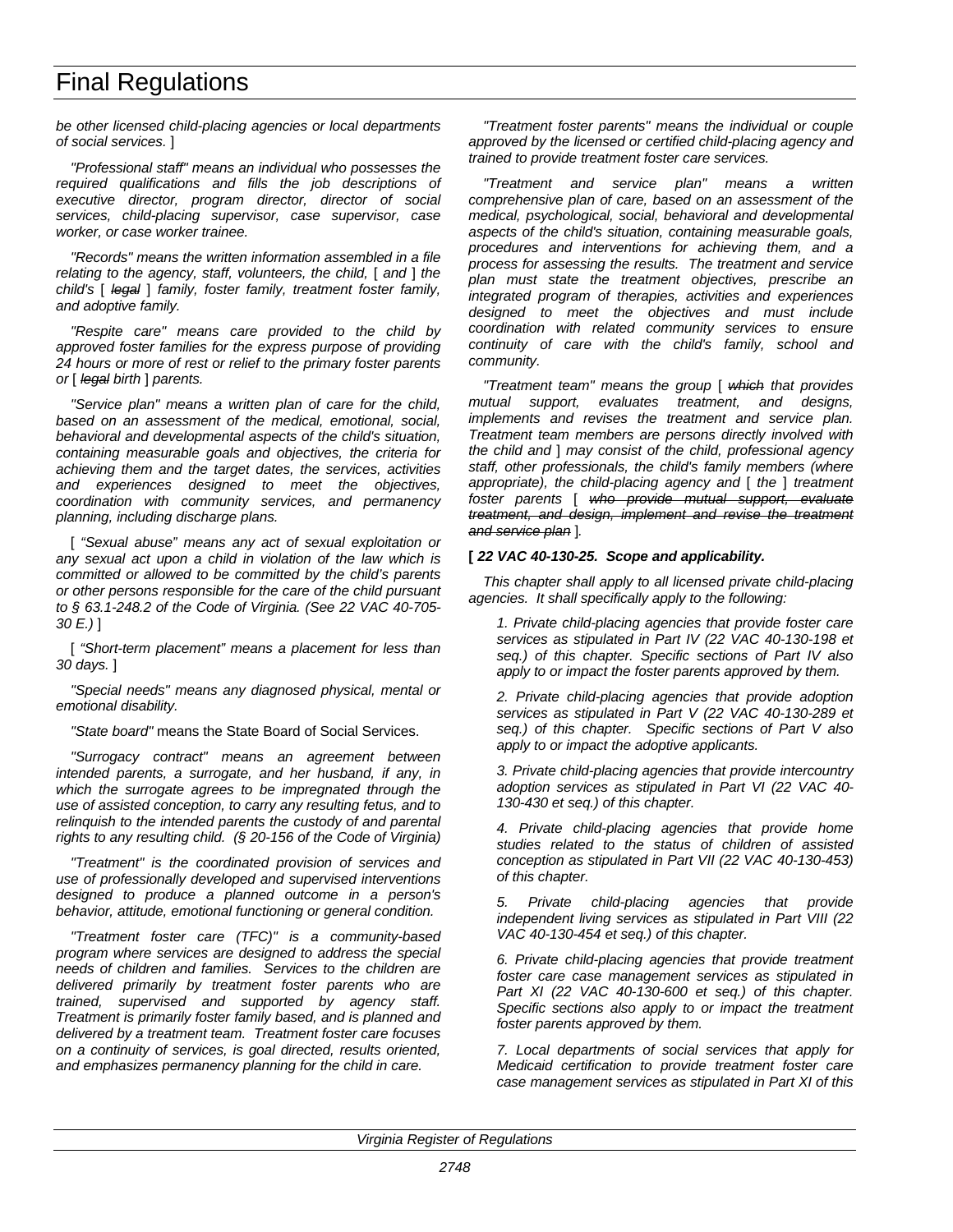*chapter. Specific sections of Part XI apply to or impact the treatment foster parents approved by them.* ]

## **22 VAC 40-130-30. Sponsorship.**

Each agency shall have a clearly identified sponsor. An individual, partnership, association, or corporation, may operate a child-placing agency.

1. When an agency is sponsored by an individual, the individual is the licensee. [ *The individual shall have knowledge of and experience in the program and services the agency offers.* ]

2. When an agency is sponsored by a partnership, the partnership shall serve as the licensee and have a written agreement (articles of partnership) which allows operation and maintenance of a child-placing agency [ *where at least one of the members has knowledge of and experience in the programs and services the agency offers* ].

3. When an agency is sponsored by an unincorporated association, the association shall have:

a. A governing board [ which *that* ] serves as a licensee [ *where at least one of the members has knowledge of and experience in the programs and services the agency offers* ]; and

b. A written constitution or by-laws [ which *that* ] includes the operation and maintenance of a child-placing agency.

4. When an agency is sponsored by a corporation, it shall have:

a. A governing board [ which *that* ] serves as the licensee [ *and is made up of three or more members,* ] *where at least one of the members has knowledge of and experience in the programs and services the agency offers*;

b. A certificate of corporate status issued by the State Corporation Commission or, for corporations based out of state, a certificate of authority to transact business in the Commonwealth; and

c. A charter [ which *that* ] specifies that the purpose of the corporation includes the operation of a child-placing agency.

[ *5. When the child-placing agency is operated by local government, the treatment foster care program shall be approved by the board of public welfare or social services in the locality.* ]

## **22 VAC 40-130-40. Maintaining standards.**

The licensee *or* [ *enrolled Medicaid provider certified agency* ] shall be responsible for meeting and maintaining these standards and for complying with other relevant federal, state and local laws and regulations.

#### **22 VAC 40-130-50. Financing plan.**

The applicant for a license shall have a plan of financing [ which *that* ] provides evidence of income and other financial resources that will ensure operation in compliance with this chapter for a period of 12 months. [ *This shall not apply to* ] *local departments of social services* [ *shall submit a financing plan for the operation of the treatment foster care programs* ]*.*

#### **22 VAC 40-130-60. Process** *Initial and renewal application***.**

*A.* The plan of financing shall be provided to the licensing representative with the initial application and with each renewal.

A. Initial applications shall include:

1. A balance sheet showing current assets and liabilities; and

2. The agency's projected budget detailing the expected income and expenses for the year.

B. Renewal applications shall include:

1. A statement for the last complete fiscal year showing actual income and expenditures;

2. A balance sheet showing current assets and liabilities;

3. A budget detailing income and expenses:

a. For the current fiscal year if the agency is less than six months into its current year; or

b. For the next fiscal year if the agency is more than six months into its current year.

NOTE: If the agency is more than three months into its current fiscal year, the latest quarterly statement of income and expenditures is requested. This applies to both 3 a and 3 b.

*B. Initial applications shall include a balance sheet showing current assets and liabilities, the agency's projected budget detailing the expected income and expenses for the year, and documentation that it has cash on hand or a line of credit to cover the first 90 days of operating expenses. EXCEPTION:* [ *This shall not apply to* ] *local departments of social services* [ *shall submit this information related to the treatment foster care program* ]*.*

*C. Renewal applications shall include a statement for the last complete fiscal year showing actual income and expenditures, a balance sheet showing current assets and liabilities, and a budget detailing income and expenses for the current fiscal year if the agency is less than six months into its current year. EXCEPTION:* [ *This shall not apply to* ] *local departments of social services* [ *shall submit this information for the treatment foster care program* ]*.*

*If the agency does not have an approved budget for the next fiscal year at the time of the renewal application, it shall submit a statement indicating the current status of its finances and the status of the projected budget for the next fiscal year. The agency shall submit the next fiscal year's budget to the licensing representative as soon as it is completed and approved.*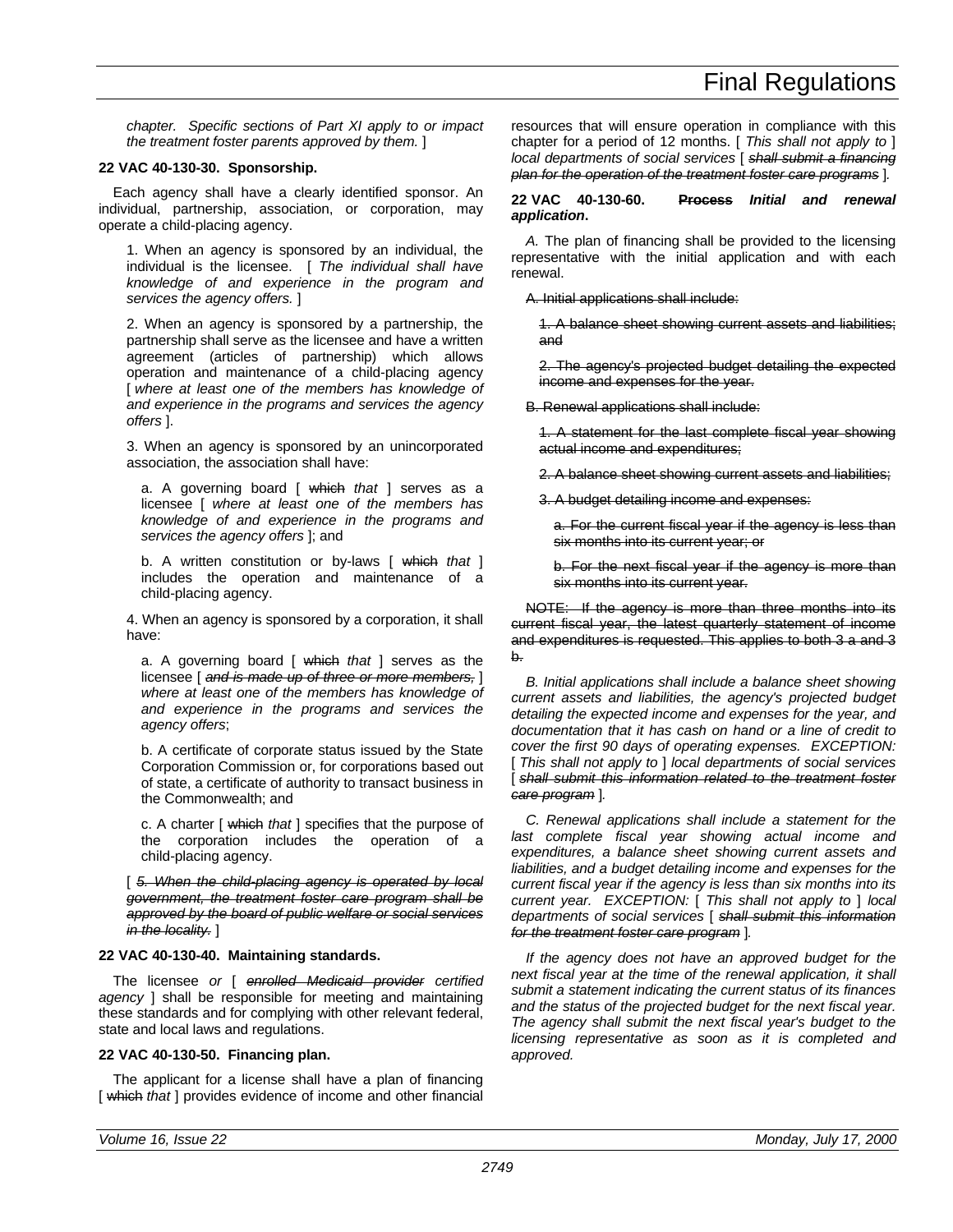## [ **22 VAC 40-130-70. Ratio.**

This agency shall maintain a ratio of assets to liabilities of at least one. *This section shall not apply to local departments of social services.* ]

# **22 VAC 40-130-80. Audit.**

Financial records shall be audited annually by a certified public accountant not associated with the agency. *EXCEPTION: This section does not apply to local departments of social services.*

# **22 VAC 40-130-90. Copies of report.**

*A.* A copy of the most recent auditor's report shall accompany the application for license renewal. *EXCEPTION: This section does not apply to local departments of social services.*

*B. A copy of the program statement and policies and procedures shall be submitted to the licensing authority with the initial application.*

# **22 VAC 40-130-100. Agency setting.**

The agency shall [ *provide maintain* ] *professional staff* [ and maintain *in* ] an office within Virginia from which the child-placing activities are carried out.

# **22 VAC 40-130-110. Office conditions.**

The agency shall provide office space, equipment and supplies to ensure: 1. confidentiality and safekeeping of records; 2.*,* privacy for interviewing and conferences;*,* and 3. availability of visiting rooms for families and children.

NOTE: Rooms and offices may serve multiple functions.

## **22 VAC 40-130-120. Posting of license.**

The current license shall be posted in a conspicuous place near the entrance of the agency.

If the agency has branch offices, copies of the license shall be posted in the same manner in each location.

*A. As stated in the General Procedures and Information for Licensure, 22 VAC 15-20-10 et seq. and 22 VAC 40-80-10 et seq., the following documents shall be posted in a prominent place at each public entrance of the licensed premises, when applicable:*

*1. The most recently issued license;*

*2. The most recent compliance plan or a written notice of where it may be reviewed in the facility;*

*3. Probationary status announcement; and*

*4. Denial and revocation.*

*B. If the agency has branch offices, the required documents shall be posted in the same manner at each location.*

## **22 VAC 40-130-130. Caseload numbers and licensed capacity.**

A. Total agency capacity shall be the sum of the following:

1. A maximum of 25 children for a full-time child-placing staff person;*, except in treatment foster care* [ *and independent living placement programs* ]*.*

2. A maximum of 10 children for a beginning trainee; This [ *,* ] *which* may be increased to 15 by the end of the first year and 20 by the end of the second year by which time he will qualify as a caseworker*, except in treatment foster care* [ *and independent living placement programs* ].

The agency shall have a training program for trainees during the two years. It shall have its own list of topics to be covered.

3. A maximum of five children for each student intern*, except in treatment foster care* [ *and independent living placement programs* ].

*B. Treatment foster care programs shall have a maximum of 12 children for a full-time professional staff person. The caseload shall be adjusted downward if:*

*1. The caseworker's job responsibilities exceed those listed in the agency's job description for a caseworker, as determined by the supervisor;*

*2. The difficulty of the client population served requires more intensive supervision and training of the treatment foster parents; or*

*3. The child's family requires intensive services.*

[ *EXCEPTION: An agency worker may have a caseload of 15 as long as no more than 10 of the children are in treatment foster care and the criteria in this subsection for adjusting the caseload downward do not apply.* ]

*C. In treatment foster care, there shall be a maximum of six children for a beginning trainee* [ *,* ] *which may be increased to nine by the end of the first year and 12 by the end of the second year.*

*D. In treatment foster care, there shall be a maximum of three children for each student intern.*

[ *E. In independent living programs, there shall be a maximum of 15 youth for a professional staff person. Beginning trainees may have a caseload of eight, which may be increased to 12 by the end of the first year and 15 by the end of the second year. Students shall have no more than five independent living cases.* ]

B. [ *E. F.* ] Children to be counted in the agency caseload are:

1. Children in agency custody including children for whom an interlocutory order has been entered who are still awaiting a final order; and

2. Children not in the custody of the agency, but who are being supervised in a foster or adoptive home, *treatment foster home,* group home, institution, or independent living arrangement for another agency or individual [ *and children who are receiving services from the agency in any of these settings* ].

[ *G. Agencies that accept or maintain youth between the ages of 18 and 21 in care shall provide the same care and*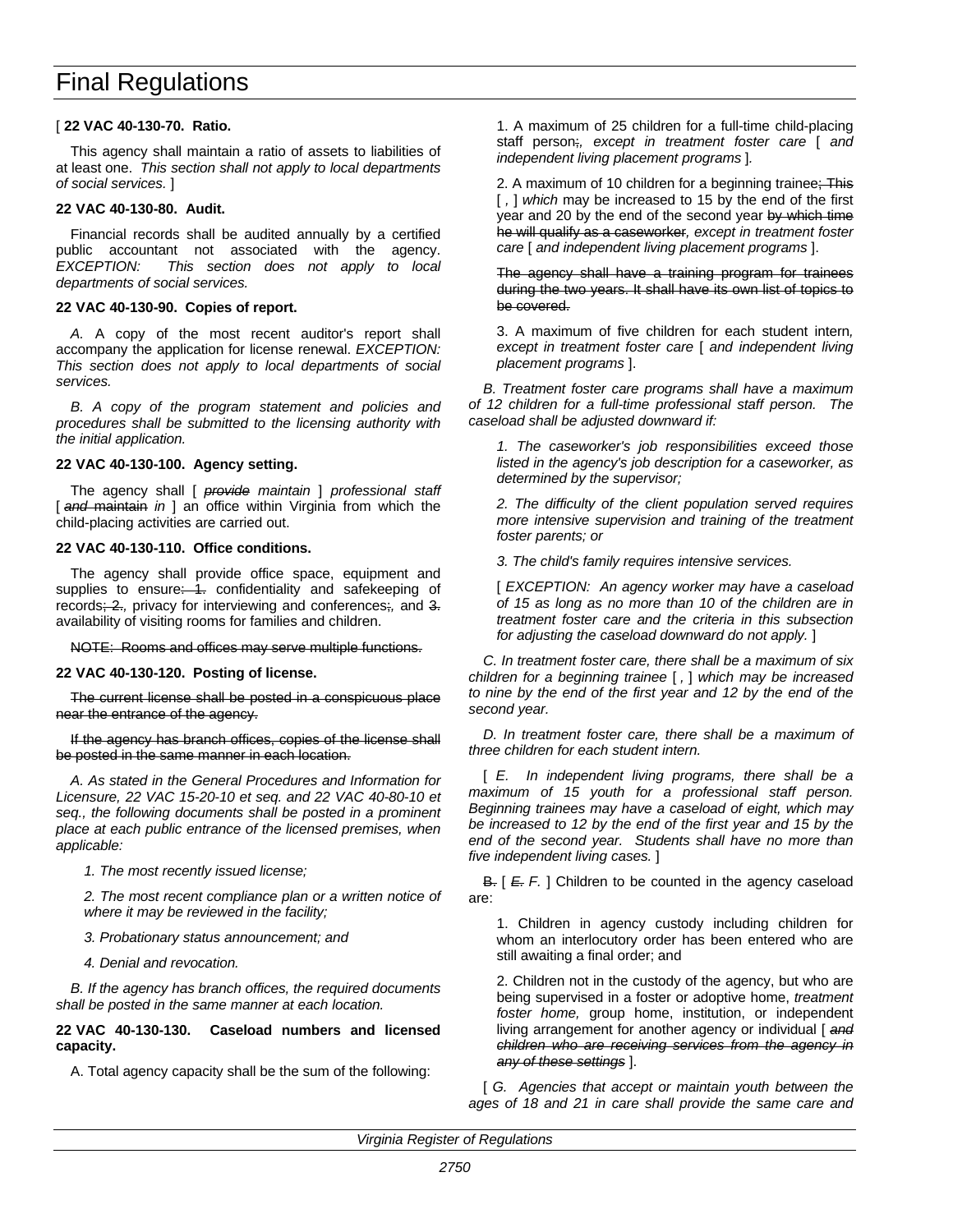*services to these youth as provided to all children in care. These youth shall also be counted in the licensed capacity and caseloads of the agency.* ]

# **22 VAC 40-130-140. Conflict of interest.**

A. No applicant for or recipient of adoptive services shall serve as an agency board member before the final order for the adoption is entered.

B. [ No ] biological [ *legal A* ] parent of a child currently placed by the agency may serve as a board member of the agency. [ *The parent of a child previously placed may serve as a board member of the agency.* ]

C. No foster home applicant shall serve as a board member of the child-placing agency.

D. No board member who is a foster parent for the agency shall vote on a foster care policy issue.

E. Staff members of an agency may not I receive services *serve* ] as foster parents of the agency for which they work.

F. Board members and agency staff who wish to apply to adopt shall be referred to another child-placing agency.

## [  $22$  VAC 40-130-155. Policies and procedures.

*A. All licensed or certified child-placing agencies shall have and implement a policy to ensure that children are not (i) subjected to corporal punishment as defined in these standards, physical abuse, mental abuse or sexual abuse; (ii) subjected to verbal abuse or remarks that belittle or ridicule the child or his family; (iii) subjected to physical neglect or denied essential program or treatment services, meals, water, clothing, bedding, sleep, or personal care products; or (iv) subjected to any humiliating, degrading or abusive actions.*

*B. The agency shall have written policies and procedures for investigating, responding to and reporting allegations of misconduct toward children, including reporting suspicions of child abuse or neglect to the local department of social services or the Child Abuse and Neglect Hotline.*

*C. Child-placing agencies shall comply with §§ 63.1-197, 63.1-198, 63.1-198.1, 63.1-198.4, and 63.1-199 of the Code of Virginia and regulations promulgated by the State Board of Social Services.*

*D. The agency shall describe and implement a policy of acceptable methods of control and discipline. The policy of acceptable methods of control and discipline shall be based on a review of the scientific literature on discipline. The policy shall include a statement that:*

*1. When children are placed for the purposes of foster care or adoption, the placement agreement between the child-placing agency and the foster or adoptive parent or parents shall contain a statement that an agreed upon plan of discipline has been developed, which may include nonabusive discipline, either as a deliberate, nonspontaneous technique for effecting behavioral change, or as part of a behavior management program; and*

*2. The use of abusive physical restraint of children is not permitted.*

*E. The agency shall disclose to the applicant in writing prior to or during the home study the agency's criteria and values pertaining to discipline and parenting practices that may influence its assessments of the applicants.*

*F. The agency shall inform the foster or adoptive parent or parents in writing prior to or during the home study that the plan of discipline is a mutually agreeable statement that reflects the child's best interests in adjusting to a new family environment.*

*G. The agency shall develop an agreed upon written plan for discipline for each child placed in a foster or adoptive home. The plan may include nonabusive discipline either as a deliberate, nonspontaneous technique for effecting behavioral change, or as part of a behavior management program.*

*H. The agency and the foster or adoptive parent or parents shall sign the agreed upon plan of discipline or the agreed upon part of the behavior management program involving discipline.*

*I. The agreed upon plan of discipline or that part of the behavior management program involving discipline shall be filed in the child's record and in the foster or adoptive parent's or parents' record.*

*J. The agency shall review periodically with appropriate staff the scientific literature on discipline.* ]

## **22 VAC 40-130-160. Corporal punishment.** *(Repealed.)*

Staff members of an agency may not use corporal punishment with children in agency care nor give permission to others to do so.

# [ *22 VAC 40-130-162. Policies and procedures.*

*A. The agency shall implement a policy to ensure that children are not (i) subjected to corporal punishment as defined in these standards; (ii) subjected to verbal abuse or remarks that belittle or ridicule the child or his family; (iii) denied essential program or treatment services, meals, clothing, bedding, sleep, or personal care products; or (iv) subjected to any humiliating, degrading or abusive actions.*

*B. The agency shall have written policies and procedures for investigating, responding to and reporting allegations of misconduct toward children, including reporting suspicions of child abuse or neglect to the local department of social services or the Child Abuse and Neglect Hotline.* ]

# **22 VAC 40-130-170. Job description.**

A. The agency shall have a written description of the duties and responsibilities*, educational requirements and work experience required* for each staff classification in its program. [ *The job description shall also indicate the job title of the immediate supervisor.* ]

B. A copy of each description shall be given to the licensing representative at the time of the initial application and when descriptions are changed.

*Volume 16, Issue 22 Monday, July 17, 2000*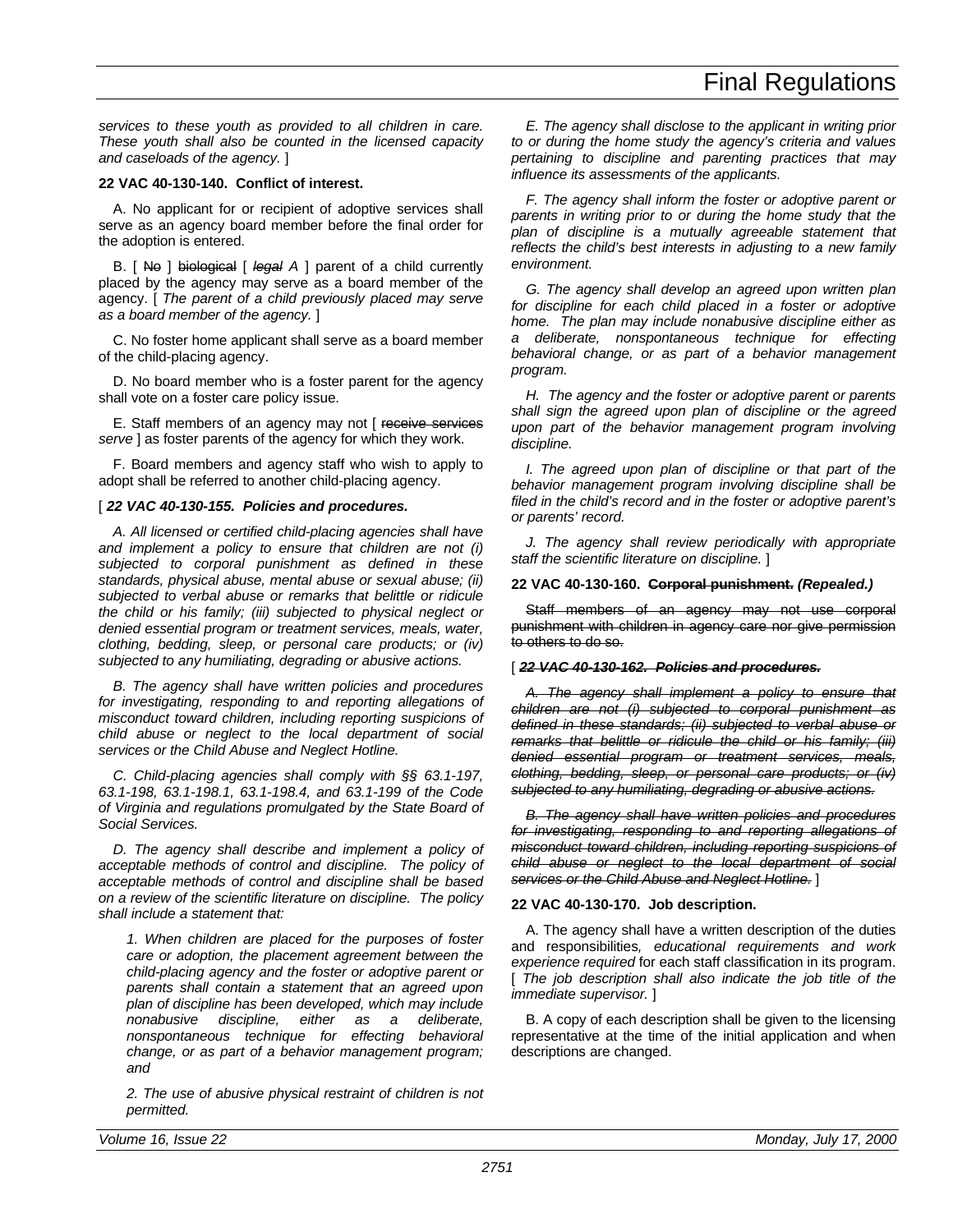## **22 VAC 40-130-180. Personnel records.**

[  $A$ . ] A separate personnel record shall be maintained for each employee *and contract employee*. The record shall contain:

1. The application for employment or resume;

2. A list of educational credentials and relevant work experience, giving dates, places and details substantiating qualifications required by this chapter;

3. At least two written references*, requested by the agency,* or record of interviews with references; [ *and* ]

4. Annual performance evaluations *for professional staff and documentation of training received* [ ; *.* ]

5. Copies of professional licensure, when licensure is required by law; and

6. [ *5.* The criminal record ] certificate [ *check, sworn disclosure statement, and child abuse and neglect registry check* as required by § 63.1-198.1 of the Code of Virginia.*; and*

*6. A signed statement that staff members of an agency shall not use corporal punishment with children in agency care nor give permission to others to do so.*

*B. The agency shall comply with §§ 63.1-197, 63.1-198, 63.1-198.1, 63.1-198.4, and 63.1-199 of the Code of Virginia and regulations promulgated by the State Board of Social Services.* ]

### **22 VAC 40-130-190. Staff composition and qualifications.**

A. A staff member shall be designated to perform each function described in this chapter *these standards*. This does not limit the agency to the use of the job titles in this chapter.

B. When a staff person serves multiple functions within the agency, he shall meet the qualifications for each position held.

C. Executive director. 4. The licensee shall appoint an executive director to whom responsibility for the administration of the agency has been delegated in writing. An individual licensee may be the executive director.

2. *1.* The executive director is responsible to the licensee for the administration of the agency, including implementation of all agency policies, procedures, and financial management.

3. 2. The executive director shall have a [doctor's *doctorate* ] or master's degree plus three *five* years of experience in a social service agency or program including one year in an administrative, supervisory or consultative capacity.

4. *3.* The executive director shall appoint a staff member to serve in his absence. He shall provide the department with a written statement of the duties and authority of his designated substitute at the time of application and renewal.

5. *4.* When the executive director does not have a [ doctor's *doctorate* ] or master's degree in social work from a college or university accredited by the Council on Social Work Education, he shall employ a *program* director or supervisor of social services.

D. *Program* director or supervisor of social services. 4. The *program* director or supervisor of social services shall:

a. *1.* Supervise directly or through others all child-placing staff and activities; and

b. *2.* Assist the executive director and governing body in the formulation and implementation of the agency's policies and programs related to child placing *and in the specific program area in which he works*.

2. The *program* director or supervisor of social services shall have *either* a [ doctor's *doctorate* ] or master's degree in social work from a college or university accredited by the Council on Social Work Education, plus three years of experience in providing casework services to children and their families including one year as an administrator or supervisor of casework services.

E. Child-placing supervisor. 4. When an agency employs six or more child-placing staff persons, the agency shall employ a child-placing supervisor.

### 2. The supervisor shall:

a. Be responsible for direct supervision of child-placing staff, but

b. May not supervise more than eight child-placing staff members.

*1. The supervisor shall be responsible for direct supervision of child-placing staff, but may not supervise more than eight child-placing staff members.*

3. *2.* The supervisor shall have:

a. A [ doctor's *doctorate* ] or master's degree in social work from a college or university accredited by the Council on Social Work Education plus two years of experience in providing casework services to children and families; or

b. A baccalaureate degree plus four years of experience in providing casework services to children and families.

F. Case worker. 4. Responsibilities of case worker include:

a. *1.* Interviewing children and families;

b. *2.* Conducting home studies;

c. *3.* Preparing and carrying out [ social *service* ] plans with children and families;

d. *4.* Preparatory counseling with children and families for placement or discharge, or both;

e. *5.* Supervising children in foster or adoptive homes, group homes, institutions or independent living arrangements; and

f. *6.* Preparing and maintaining case records.

2. *G.* The case worker shall have: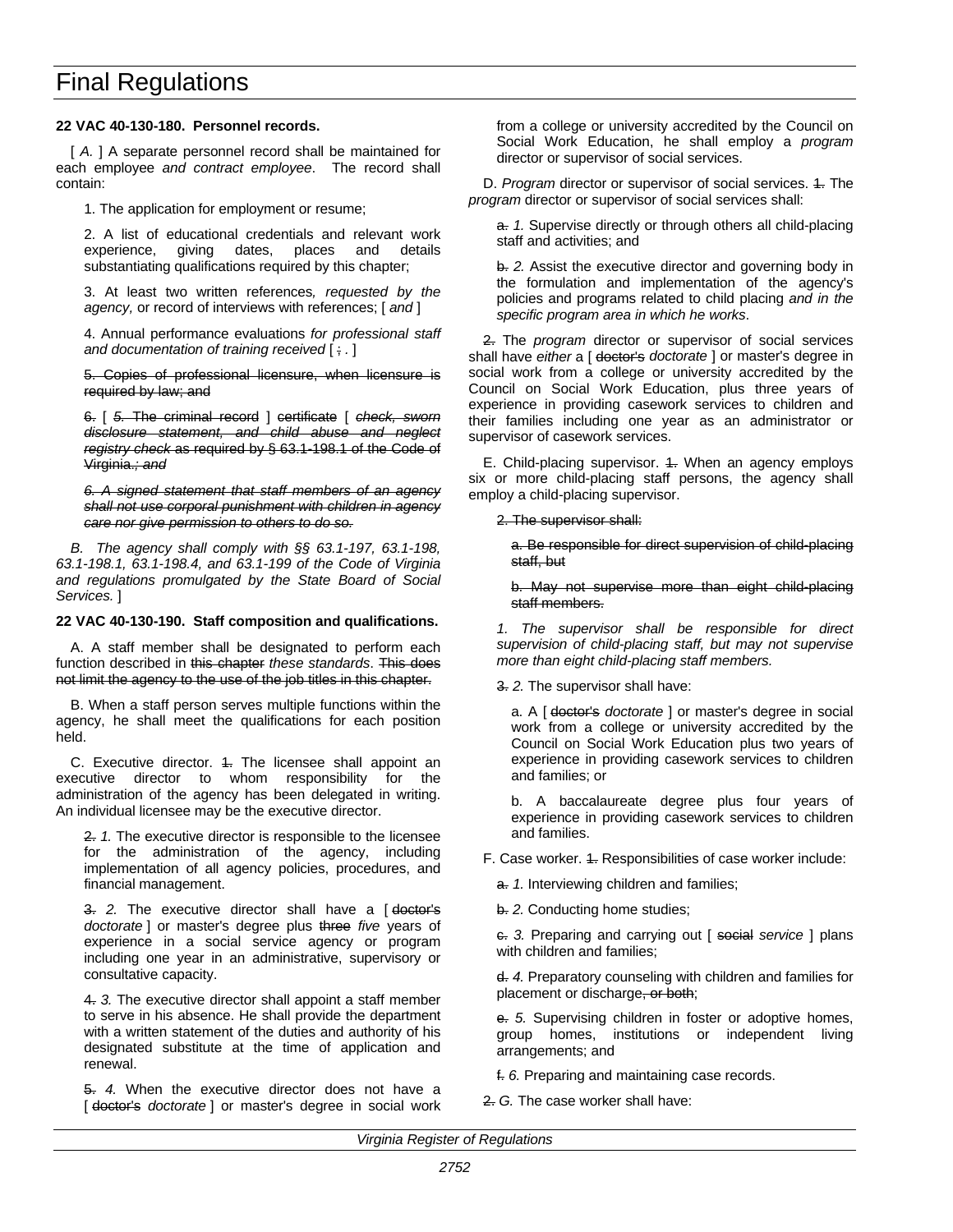a. *1.* A [ doctor's *doctorate* ] or master's degree in social work from a college or university accredited by the Council on Social Work Education or a field related to social work such as sociology, psychology, education or counseling, with a student placement in providing casework services to children and families. One year of experience in providing casework services to children and families may be substituted for a student placement; or

b. *2.* A baccalaureate degree in social work or a field related to social work including sociology, psychology, education or counseling and one year of experience in providing casework services to children and families; or

c. *3.* A baccalaureate degree in any field plus two years experience in providing casework services to children and families.

3. *H.* Case worker trainee. When an agency employs a casework trainee, all of the following conditions shall be met:

a. *1.* The trainee shall have a baccalaureate degree;

b. *2.* The *program* director or supervisor of social services or a supervisor of child placing shall directly supervise the trainee *on at least a weekly basis, and develop a written training program listing topics to be covered during the period of time the individual is a trainee*; and

c. *3.* Placement decisions made by the trainee shall be approved by the supervisor.

G. Consultants. All consultants engaged to provide services to the agency or to families and children served by the agency shall be qualified according to the requirements of the Code of Virginia governing professions.

## H. Volunteers.

1. *I.* The agency shall, if it makes use of volunteers *and students/interns*, have a written plan for their selection, orientation, training*, supervision* and assignment. [ *Staff who usually supervise or perform the assigned tasks shall supervise volunteers.* ]

2. *1.* When a volunteer *the individual* is used to perform any staff function or responsibility, the volunteer *individual* shall meet the qualifications for the position.

3. *2.* The agency shall not be wholly dependent upon the use of volunteers*, students or interns receiving professional training* to ensure the provision of services.

4. Staff who usually supervise or perform the assigned tasks shall supervise volunteers.

I. Students or interns receiving professional training.

1. [ *3.* If an agency provides professional training to undergraduate or graduate students or interns, it shall have a written plan for their selection, orientation, training, assignment and evaluation. ]

2. [ *4.* An individual with a [ doctor's *doctorate* ] degree or a master's degree in social work from a college or university accredited by the Council on Social Work Education shall supervise students or interns who perform child-placing activities. That supervisor shall approve all placement decisions made by the student or intern. ]

3. The agency shall not be dependent upon the use of students or interns to provide required services.

# *22 VAC 40-130-195. Staff development.*

*A. Professional staff shall participate in orientation and training within 30 days after employment. Orientation and training shall address:*

*1. The agency's program statement, policies and procedures including expectations for service delivery, confidentiality, and documentation;*

*2. The standards, related policies in the Division of Service Programs' policies, child abuse and neglect reporting laws, and other relevant laws of the Commonwealth of Virginia;* [ *and* ]

*3. The individual's job description and skills needed for the position* [ *; and*

*4. The agency's policies on discipline and behavior management, which shall be based on a review of the scientific literature on discipline* ]*.*

*B. Professional staff shall also participate in the agency's first available preservice training for adoptive and foster parents following the start of their employment.*

*C. The agency shall schedule* [ *or make available outside the agency* ] *ongoing education or training for professional staff throughout each calendar year to include:*

*1.* [ *A review of An update to* ] *the topics covered during orientation* [ *, to include any changes in the agency's policies and procedures, the minimum standards, identification of child abuse and neglect and reporting procedures, the agency's policies on discipline and behavior management, a review of the scientific literature on discipline, and other relevant laws* ]*;*

### [ *2. Identification of child abuse and neglect and reporting procedures;*

*3. 2.* ] *For adoption agencies, training or education that will develop and enhance knowledge and skills in adoption placement; services to birth and adoptive parents; assessment and evaluation of adoptive homes; services to children, including grief and loss issues; the provision of services after adoption; and services to adopted individuals; and*

[ *4. 3.* ] *For foster care agencies, training or education that will enhance and develop knowledge and skills in foster care placements; services to children and their families; services to foster parents; assessment and evaluation of foster homes; and grief and loss issues for children in foster care, including the significance of birth families to children placed in foster care.*

*D. Treatment foster care programs shall provide additional staff development in the following areas:*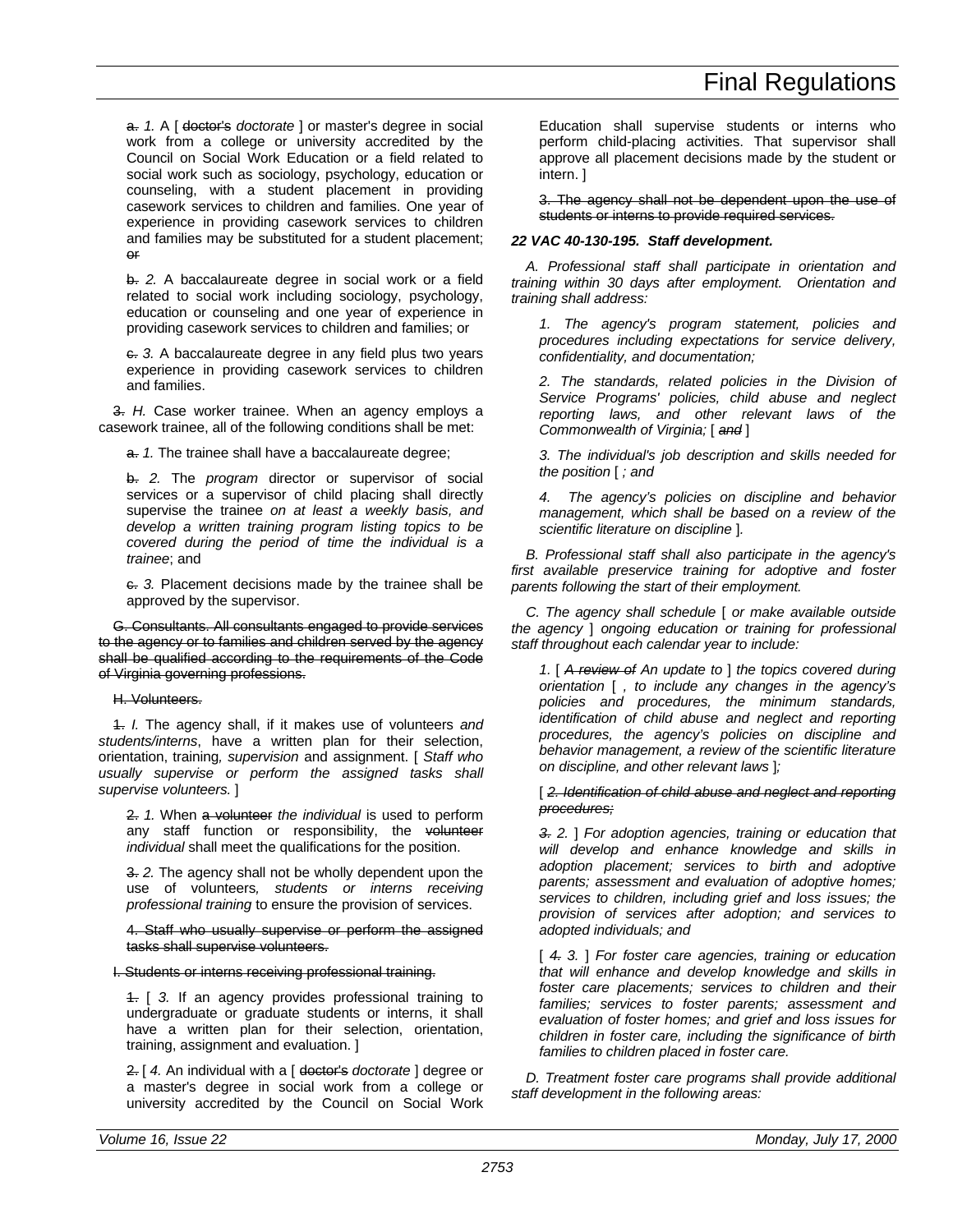*1. The agency's treatment philosophy and skill training in the specific treatment methodologies it employs, including crisis intervention techniques; and*

*2. Ongoing education or training in effectively working with children who have emotional and behavioral problems and who may have been abused and neglected.*

### PART IV. FOSTER CARE SERVICES.

## *22 VAC 40-130-198. Requirements.*

[ *A. In addition to Parts I, II, III, VI, IX, and X of this chapter,* ] *the standards in this part shall be met to obtain a license to provide foster care, other than treatment foster care, services in Virginia. Individuals or agencies in or out of state, or out of the country may obtain these services legally only from a licensed child-placing agency or local department of social services.* [ *Requirements for caseloads and capacity may be found in 22 VAC 40-130-130.*

*B. Agencies shall be responsible for maintaining compliance with these standards and all related laws in Virginia.* ]

### **22 VAC 40-130-200. Program statement.**

A. Child-placing agencies shall have a statement describing their services*, organizational structure, policies, and recordkeeping* including:

1. The purpose of the foster care program*, including a description of the population the agency is prepared to serve and the geographical area to be served*;

2. An open admissions policy if federal or local social service agency funds are involved. It shall state that their program is open to all children without regard to race, color, national origin or sex. It shall say also that children with handicapping conditions *disabilities* will be accepted if their needs can be reasonably accommodated. The statement shall describe the population the agency is prepared to serve. *The policy shall also state that race shall not be a factor in determining the best placement for the child.*

*The agency shall include this policy in all brochures and material used for advertisement or distributed to the public.*

3. A list of the agency's [ preadmission *intake* ] requirements,*;* an explanation of the fee system, if any,*;* and decision-making procedures for acceptance, *matching,* placement and termination of *discharge from* care;

4. A description of the services provided to children, biological [ *legal their* ] families and foster families;

5. A statement of eligibility requirements for foster families;

6. A description of the agency's procedures for foster family study and approval including a description of any orientation and training [ *provided to applicants and foster parents* ];

7. A description of agency policy and procedures for independent living arrangements, if offered; [and ]

8. A description of division of *the* responsibilities and workload of the child-placing staff *and the training provided to professional staff* [ *; and*

*9. A description of the agency's policies and procedures for accepting emergency and short-term placements, in applicable* ]*.*

B. Either the full statement or a summary shall be given to agencies and individuals who inquire about the services provided.

C. The program statement shall be updated when changes are made in the program  $[ , ]$  and a copy provided to the licensing representative *within 30 days of the change*.

### *22 VAC 40-130-202. Policies and procedures.*

*A. The agency shall have a written plan for back-up emergency care in the event that a child's placement in a family* [ *fails or if the agency ceases to operate disrupts* ]*.*

[ *B. The agency shall describe and implement a policy of acceptable methods of control and discipline. The policy shall include a statement that the use of physical restraint of children is not permitted.*

*C. B.* ] *The agency shall implement policies and procedures governing the agency's responsibility to determine that foster parents properly administer and document the medication as prescribed for foster children placed in their home; that foster parents have knowledge of side effects and actions to be taken; that foster parents notify the agency of adverse reactions to medications; and that foster parents have knowledge of the secure storage, retention and disposal of medication.*

[ *D. C.* ] *Agencies shall implement a policy and procedure governing the assignment of designated staff to be on call to foster parents on a 24-hour, seven days-a-week basis.*

[ *E. D.* ] *Agencies shall have a written discharge policy describing both planned and emergency discharge from the program.*

[ *E. The agency shall have a written policy addressing plans for active cases if the agency ceases to operate.* ]

#### **22 VAC 40-130-210. Intake.**

A child-placing agency may receive a child through court commitment or from an individual or agency having legal custody.

A. Authority to place. Before placing a child in foster care, the agency shall have the authority to place based on one of the following:

1. Court commitment;

2. Permanent entrustment by the parent or parents, or other person having legal custody; or

NOTE: If it appears that a child may need subsidy in the future, the agency should try to have the child enter care through court commitment. Few children who enter care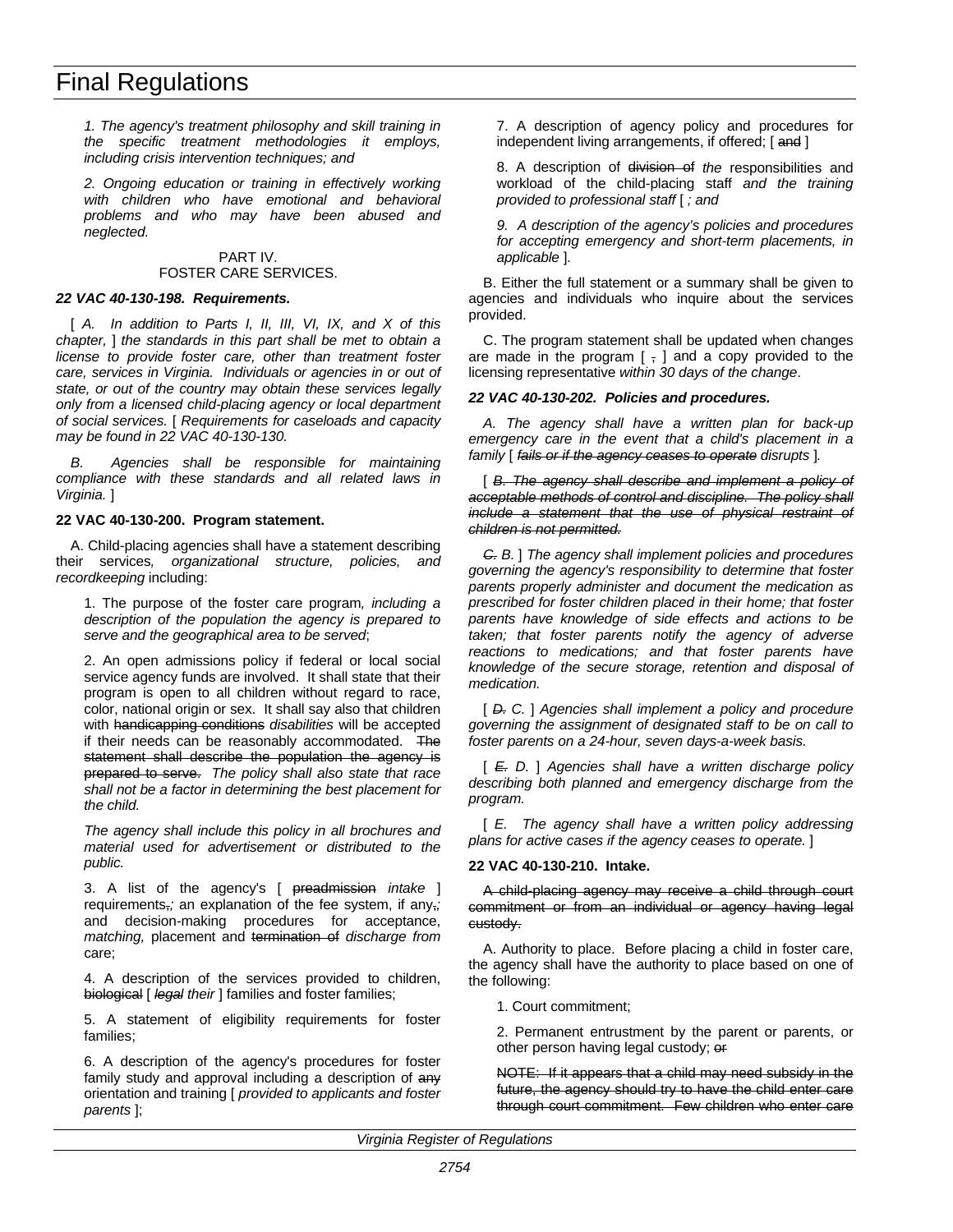through permanent entrustment are eligible for IV-E Adoption Assistance (federal subsidy). See 22 VAC 40-130-310 B 2 b Note.

3. Temporary entrustment by the parent or parents or [ other person having ] legal [ custody, or a placement agreement from an agency with legal custody. The agency shall petition the court for approval of a temporary entrustment within 30 days unless the entrustment is for less than 90 days. *guardian. If accepting a child through a temporary entrustment agreement from the parent or legal guardian, the agency shall follow the requirements of §§ 16.1-277.01 and 63.1- 204 of the Code of Virginia* ]*;*

*4. A placement agreement from an agency with legal custody; or*

*5. A placement agreement signed by the local department of social services having jurisdiction when a noncustodial agreement has been signed between the parent or legal guardian and the local department or another public agency.*

EXCEPTION: An agency licensed as a child-placing agency and certified as a proprietary school for the handicapped by the Department of Education shall not be required to take custody of a child placed in its special education program but shall enter into a placement agreement with the parent or other individual holding custody.

### B. Intake assessment.

1. The assessment shall include items listed in subdivisions 1a through 1d. However, the agency shall collect the information for items listed in subdivisions 1a and 1b before accepting the child for placement. The required items are:

*B.* [ *Preadmission assessment.* ] *To achieve sound placement decisions and planning for relevant services to children, the agency shall receive and review the following material prior to a child's admission* [ *: . All materials shall indicate the date received by the agency.* ]

a. *1.* The reason the placement is requested;

b. *2.* Current information on the child's*:*

(1) *a.* Health;

(2) *b.* Behavior in the home or other living situation; and

(3) *c.* Grade level and adjustment to school, if of school age; or adjustment to day care or nursery school, if any, for preschool children;

c. The dates and persons involved in placement visits and staffings;

*d.* [ *Potential problems with the child's placement Medications the child is taking, including dosages and reasons for taking each medication* ]*; and*

*e. Information on the child's skills, interests and talents;* [ *and* ]

d. *3.* The reason or reasons the child was accepted and the date the decision was made.

### 2. [ *4.* The assessment shall be written within 30 days of placement. ]

*C. A child shall be accepted only after careful consideration of how well the prospective foster family can meet the child's needs and preferences. Important considerations include, but are not limited to:*

*1. Foster parents' specific skills, abilities and attitudes needed to work effectively with the child; and*

*2. The family composition, willingness and ability to work with the child's family.*

*D. The worker shall make a recommendation as to the most suitable foster home that can provide services to the child and his family.*

*1. Siblings shall be placed together whenever possible unless it is clearly not in their best interest.*

*2. The agency shall document why a particular foster home is selected for the child.*

*E. Unless there are valid reasons for not doing so, the agency shall interview the child and his parent or legal guardian prior to placement* [ *and record this interview in the child's record* ]*. If the child, the parent or the legal guardian cannot be interviewed, the reason shall be documented in the child's record.* [ *This shall not apply to emergency placements.* ]

*F. The agency shall prepare the child for placement and arrange a preplacement visit for the child in the foster home. If this is not possible, the reason shall be documented in the child's record.* [ *The results of the preplacement visit shall be recorded in the child's record. This shall not apply to emergency placements.* ]

[ *G. The assessment of information for each child required in 22 VAC 40-130-210 B through F shall be written within 30 days of the child's placement.* ]

C. [ *G. H.* ] Social history. The purpose of the history is to assist in determining the appropriate goal for the child and identify the services needed to reach the goal. 1. The study *social history* shall be [ completed within 30 days of placement and include the date it was completed *received prior to admission* ]. 2. Information shall be collected on the items listed [ below *in this subsection* ]. [ *Agencies have 30 days to receive this information for emergency placements.* ] If information on an item is not available, the explanation shall be recorded.

3. [ *1.* ] The study *social history* shall cover:

[a. 1.] Family structure, relationships and involvement with the child;

[b. 2.] The child's previous placement history, if any;

[ c. *3.* ] The child's developmental*, educational, social* and medical history;

d. A description of the child's appearance;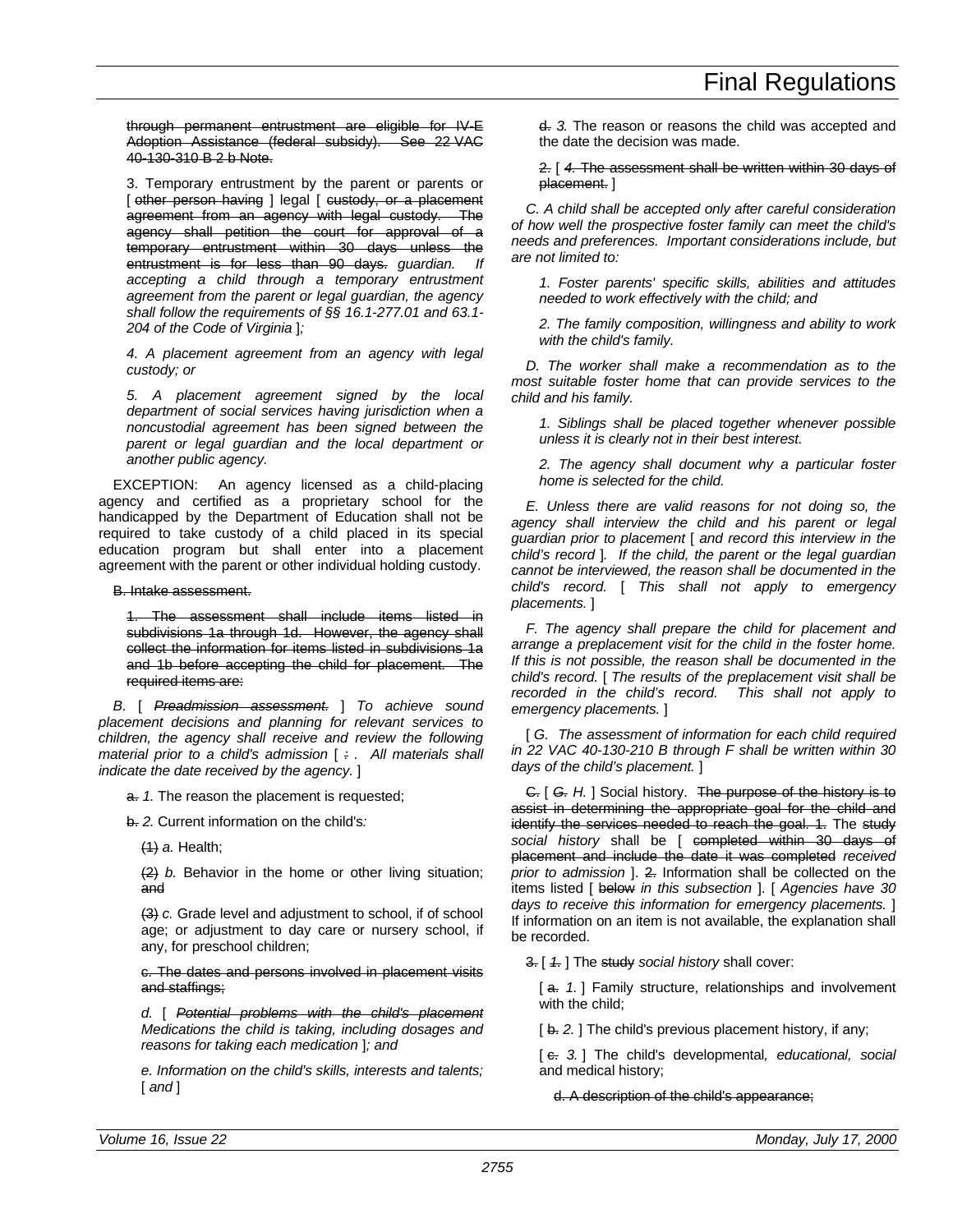e. [ *d. 4.* ] Any emotional or psychological problems of the child including strengths and needs*, and professional treatment received, if applicable*;

f. The child's school history;

g. [ *e. 5.* ] The education*, medical history* and occupation of parents; and

h. Family medical history as it relates to the suitability of the child for placement.

4. The worker shall:

a. Recommend long-term goals and intermediate objectives;

b. Identify services needed to meet the objectives and goals; and

c. Make a recommendation as to the type of home best suited to the child. Siblings shall be placed together whenever possible unless it is clearly not in their best interest.

5. When a home is selected, the worker shall explain why it was chosen.

[ *f. 6.* ] *The child's history as a victim of abuse or neglect,* [ *including history of prenatal neglect or substance abuse by mother,* ] *if applicable.*

D. [ *H. I.* ] Physical or *and* dental examinations.

1. A child shall have an examination by or under the direction of a licensed physician within the 90 days before placement. The discharge summary from a hospital shall be acceptable for a newborn. [ *The medical examination shall include the child's current physical condition, including growth and development, visual and auditory acuity, nutritional status, evidence of freedom from tuberculosis in a communicable form, allergies, chronic conditions and disabilities.* ]

EXCEPTION: The 90-day requirement may be waived if  $[i\theta, \frac{1}{2}a]$  a report of an examination no more than a year old is available;, together with b. a report of all medical treatment provided in the interim, and  $\epsilon$ .  $\beta$ .  $\alpha$  and  $\beta$ .  $\beta$  interiment has been in the continuous placement of a public or private agency.

2. When a child  $\lceil \frac{1}{2} \rceil$  accepted in an emergency  $\lceil \frac{1}{2} \rceil$  has not had an examination within 90 days before placement, he shall have one within 30 days after placement.

3. Each child over three years shall have had a dental examination within 12 months before placement or within 60 days after placement.

E. [ *I. J.* ] School enrollment. The agency shall contact school authorities within five days of placement to arrange for the enrollment of each school age child.

## *22 VAC 40-130-211. Acceptance of child and placement agreements.*

F. *A.* Acceptance of a child from another agency. When a child is accepted for placement from another child-placing agency [ which *that* ] is retaining custody:

1. The receiving agency shall obtain a placement agreement before placing the child. It shall cover the financial and other responsibilities of each agency including the services each agency agrees to provide for the child, the biological [ *legal child's* ] family and foster family. [ *The agreement shall also include:*

*a. Provisions for receiving consent for routine and emergency medical and dental care for the child;*

*b. Permission for out-of-state travel; and*

*c. Permission, if necessary, for the child to participate in any fund-raising activities.* ]

2. The agreement shall be signed by a person from each agency who has the authority to commit the agency to the provisions *by the receiving agency and by the custodial agency or by the local department of social services when the placement is authorized through a noncustodial agreement with the* [ *legal parent or* ] *parents. If changes are made, the agreement shall be amended and the changes signed or initialed by an appropriate person*.

3. The referring agency which retains custody is required by §§ 16.1-281 and 16.1-282 of the Code of Virginia to send the court service plans for each child in its custody. The receiving agency shall obtain a copy of the service plan sent to the court or document its efforts to obtain one. It shall develop service plan or plans [ *according to the requirements of 22 VAC 40-130-212 and* ] compatible with the goal or goals in the plan sent to the court.

G. *B.* Acceptance of a child from [ *the* parent or *legal* parents or other individual *legal guardian* ]. When accepting a child for placement from a parent or other individual holding custody, the agency shall:

1. Obtain an entrustment *agreement and follow the requirements of §* [ *§* ] *63.1-204* [ *and 16.1-277.01* ] *of the Code of Virginia* [ (Exception: See ] 22 VAC 40-130-220 [ *22 VAC 40-130-210* A 3) ] ;

2. Explain the agency's foster care program;

3. Collect information for the [ intake *preadmission* ] assessment [ and social history*,* ] which shall be recorded only under [ those headings *that heading* ];

4. Explain service plan, covering:

a. Long-term goals;

b. Steps for their accomplishment;

c. The case worker's responsibilities;

d. The parent or other individual's responsibilities; and

e. Date setting for intermediate and long-term goals.

NOTE: Only the client's reactions should be recorded here; elements of the plan should be with the service plan itself.

*4. Provide the* [ *legal* ] *parent or legal guardian placing the child with information about the agency's services, and discuss the parent's or guardian's long-term plans for*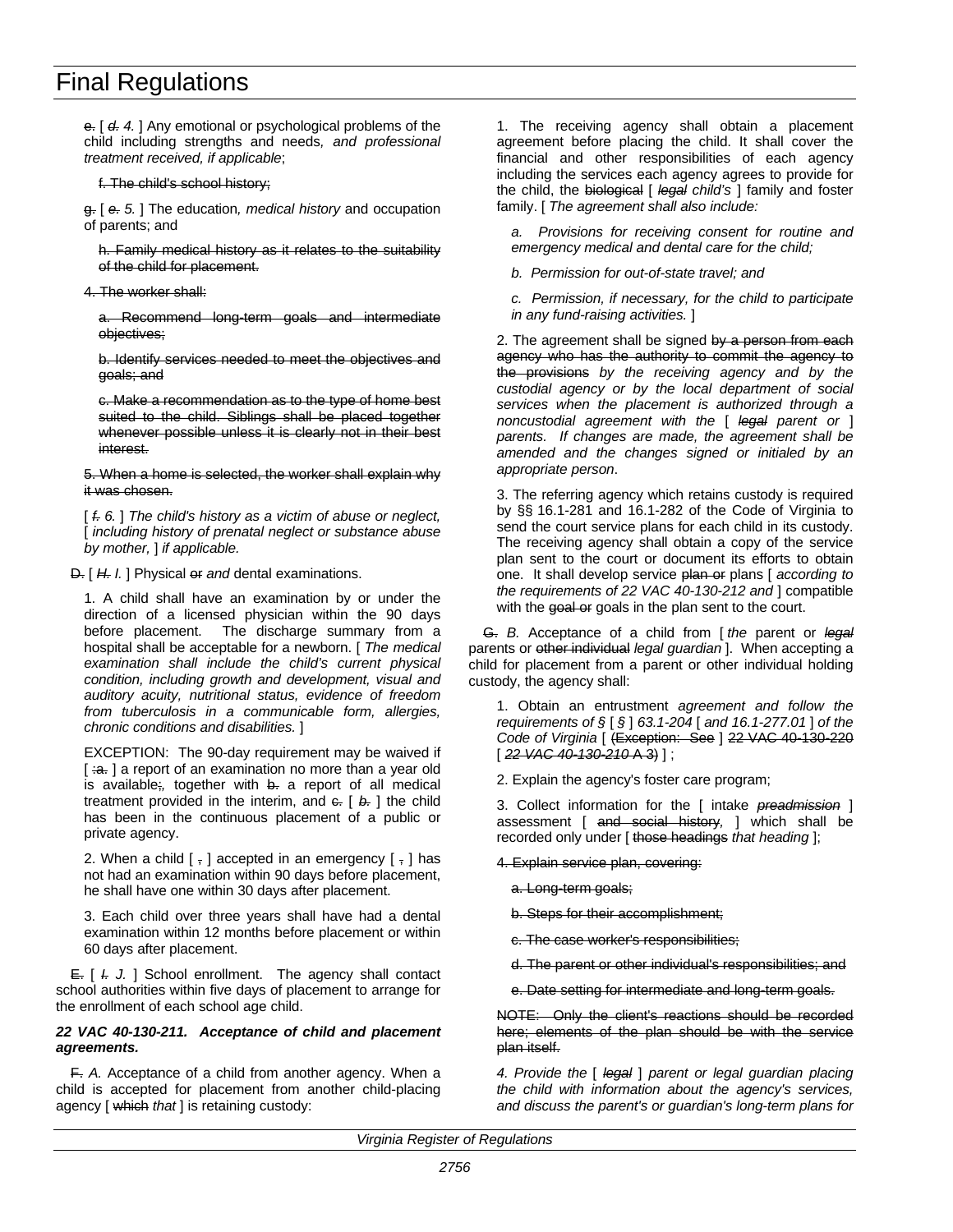*the child, their responsibilities for the child, and the case worker's responsibilities; and*

*5. Explain service planning to the parent or guardian and discuss their involvement in this process, as well as their plans for visitation and financial support.*

### *22 VAC 40-130-212. Service plans in foster care.*

H. Service plans in foster care. *A.* An agency shall prepare *and implement* [ a *an individualized* ] service plan for each child in its care. The parents shall be consulted unless parental rights have been terminated. Prior custodians or foster parents shall be consulted when appropriate.

1. Service plan requirement when the agency holds custody.

a. The plan shall be filed with the court within 60 days after the agency receives custody unless:

(1) The court grants an additional 60 days, or

(2) The child is returned home or placed for adoption within 60 days.

b. The goal is to provide services that will lead to the child's placement in a permanent situation. Goals in order of priority are:

(1) Return to parents or prior custodians;

(2) Placement with relatives with planned transfer of custody;

(3) Adoptive placement;

(4) Permanent foster care; and

(5) Continued foster care or placement with relatives without transfer of custody.

c. Reports to the court are in two parts: A and B.

(1) Part A, only, shall be used if the goal is to return to the parents or prior custodians. It shall include:

(a) The services to be offered to the child and parents;

(b) The participation to be sought from the parent or parents or prior custodian or custodians;

(c) Visitation between the child and parent or parents or prior custodian or custodians;

(d) The type of placement being provided; and

(e) A projected date for the return of the child to the parent or custodian.

(2) If the agency determines that it is not likely that the child can be returned to the parent or parents or custodian within a reasonable period of time, both Parts A and B shall be used.

Part B shall include:

(a) The reasons the child cannot be returned to the parents or prior custodians;

(b) The goal selected;

It must be the highest feasible goal. The reasons a higher goal was not selected must be explained.

(c) A plan for attainment of the selected goal; and

(d) A projected date for attainment of the goal.

Procedures in the Service Programs Manual, Volume VII, Section III, Chapter B, "Preparing the Service Plan" shall be followed. These procedures are incorporated by reference and made a part of these regulations.

2. Service plan requirements when agency does not hold custody.

a. The plan shall include:

(1) The goal for the child;

(2) The services to be offered to the child and parents or prior custodians;

(3) The participation to be sought from the parents or prior custodians;

(4) The type of placement recommended for the child and how it relates to the goal; and

(5) The target date for achievement of the goal.

b. The plan shall be completed within 60 days of placement.

*B. When the agency holds custody of the child, a service plan shall be filed with the court within 60 days after the agency receives custody unless the court grants an additional 60 days, or the child is returned home or placed for adoption within 60 days.* [ *The agency shall follow the requirements of the Code of Virginia and regulations promulgated by the State Board of Social Services related to service plans, court reviews, dispositional hearings and permanency planning hearings. See §§ 16.1-281 and 16.1-282 of the Code of Virginia.* ]

*The permanency planning goals and the requirements and procedures in the department's Service Programs Manual, Volume VII, Section III, Chapter B, "Preparing the Initial Service Plan,"* [ *June 1998, shall be followed. These requirements and procedures are incorporated by reference and made a part of these regulations and "Reassessments, Reviews, and Redeterminations" may be consulted* ]*.*

*C. Service plan. When the agency does not hold custody of the child, professional agency staff shall develop a service plan within the first* [ *60 45* ] *days of placement which shall include:*

*1. An assessment of the child's emotional, social, behavioral, educational, developmental and medical needs;*

*2.* [ *Clear and realistic goals and objectives The goals to meet the child's needs* ]*, the criteria for achievement, and target dates for each;*

*3. The services,* [ *and* ] *activities* [ *and experiences* ] *designed to meet the* [ *objectives provided to date and those to be provided within specified time frames (include*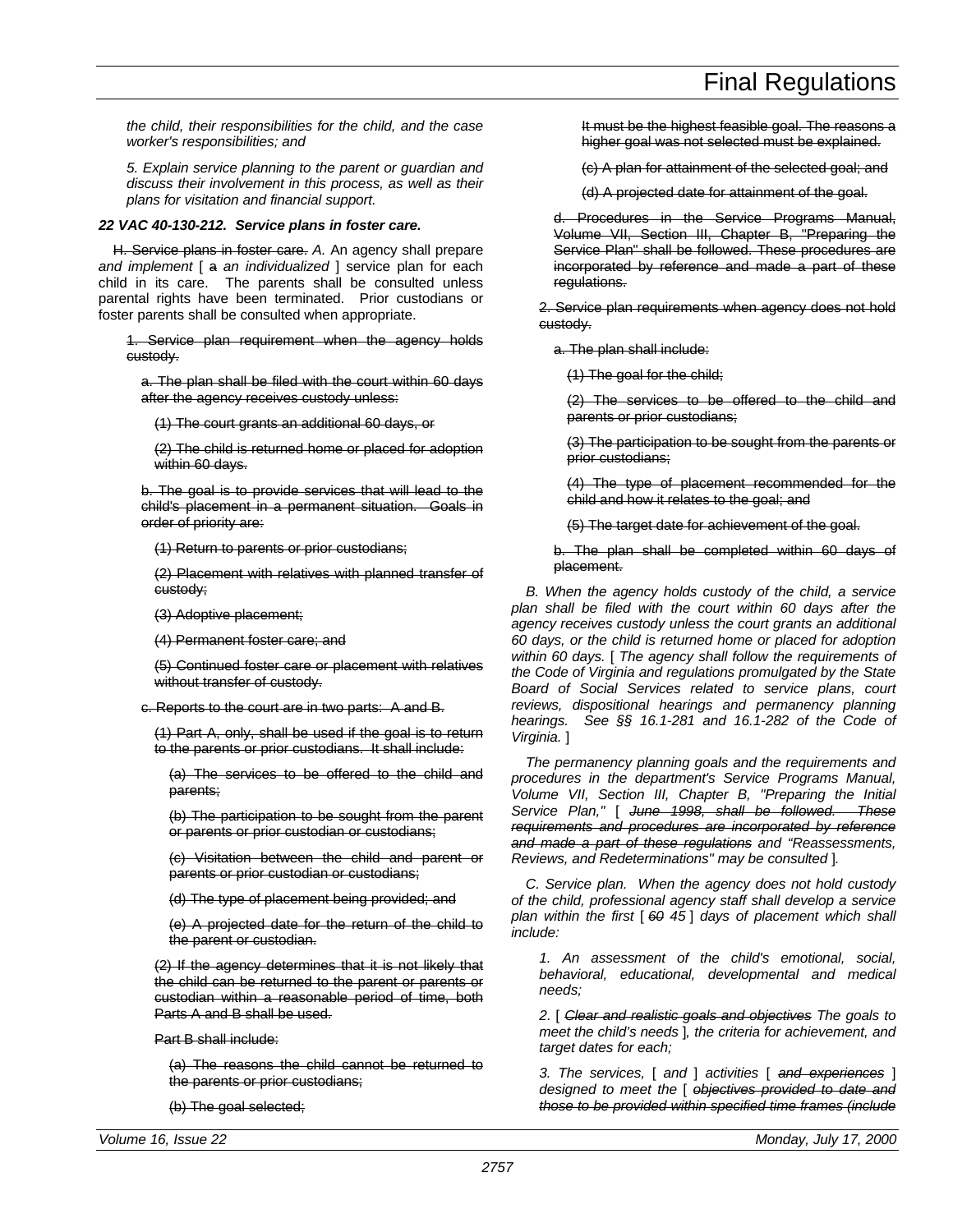*a description of the agency's coordination with related community services to provide a continuity of care with the child's family, school, and community) goals, including a description of how the agency is working with related community resources to provide a continuity of care* ]*;*

*4. The* [ *long-term* ] *permanency planning goals and plans for reunification of the child and the child's family, where appropriate;*

*5. The target date for discharge from the program; and*

*6. For children age 16 and over, a description of the programs and services that will help the child's transition from foster care to independent living* [ *, where appropriate* ]*.*

[ *Agencies providing short-term placements are exempt from the requirements of subdivisions 1 through 6 of this subsection, but instead shall comply with subsection E of this section.* ]

*Based on the agency's evaluation and work with the child and the child's family, it shall develop other areas to be addressed in the service plan.*

*The plan shall be signed and dated by the staff person who completed the plan.*

*D. The agency shall include and work with the child* [ *who has the ability to understand* ]*, the* [ *child-placing placing* ] *agency and the parents, where appropriate, in the development of the service plan and provide a copy to* [ *them the placing agency. The agency may provide a copy to the foster parents and the parents, where appropriate, as long as confidential information is not released* ]*.*

[ *E. Within 72 hours of placement, agencies providing short-term placements shall write an intake assessment covering the requirements of 22 VAC 40-130-210 B through F, and develop a service plan for children to include a description of the child's needs and services to be provided during the placement.*

*E. F.* ] *The agency shall provide supervision, training, support and guidance to foster families in implementing the service plan for the child.*

[ *F. G.* ] *The agency shall arrange for and encourage contact and visitation between the foster child, his family and others as specified in the service plan* [ *and as permitted by the court and custodial agency* ]*.*

#### *22 VAC 40-130-213.* [ *Quarterly* ] *Progress reports* [ *and ongoing service plans* ]*.*

*A. Progress reports shall be completed* [ *quarterly* ] *beginning* [ *with 90 days after* ] *the date of* [ *the service plan placement and every 90 days thereafter* ]*. The report shall evaluate and describe progress in each specified area of the service plan and include any changes recommended. The progress* [ *summary report* ] *shall also include:*

*1.* [ *A description of the* ] *services provided* [ *and a list of the individuals providing the services during the previous* *90 days and services to be provided during the next 90 days* ]*;*

*2. Any changes to the service plan* [ *and services to be provided during the next quarter , including changes to the goals, the criteria for achievement and target dates* ]*;*

*3. Behavioral issues to be addressed and plans for addressing them;*

[ *4. Changes to the goals and objectives, the criteria for achievement and target dates;*

*5. 4.* ] *Contacts between the child and the child's family* [ and plans for reunification of the family, where *appropriate* ]*;*

[ *6. 5.* ] *The child's assessment of his progress and his description of services needed, where appropriate;*

[ *7. 6.* ] *Medical needs, specifying medical treatment provided and still needed* [ *and medications prescribed* ]*; and*

[ *8. 7.* ] *Permanency planning goals* [ *, including plans for reunification of the family, where appropriate, or placement with relatives,* ]*, any changes in these goals, and discharge plans.*

*B.* [ *The fourth quarterly Annually, the* ] *progress report shall address the above requirements* [ *and as well as* ] *evaluate and update the service plan for the upcoming year.*

*C. The staff person who completed the report shall date and sign each* [ *quarterly* ] *progress report.*

*D. The agency shall include each child who has the ability to understand in the preparation of the child's service plan and progress report or document the reasons this was not possible. The child's comments shall be recorded in the report.*

### **22 VAC 40-130-220. Ongoing services** *Contacts with child***.**

A. Visitation.

1. There shall be a face-to-face contact between the child-placing staff and the child every 30 days during the first year of placement in a foster home.

2. Contacts every 60 days shall be in the placement setting.

3. If the child is in the same home after one year, the number of required contacts is still 12 per year but there may be 45 days between any two visits. Alternate required visits shall still be in the placement setting.

# EXCEPTIONS:

*A. There shall be a face-to-face contact between the case worker or a designated professional child-placing agency staff and the child monthly* [ *, and more often as needed,* ] *to assess the child's progress, monitor service delivery and allow the child to communicate concerns. Contacts every other month shall be in the home.*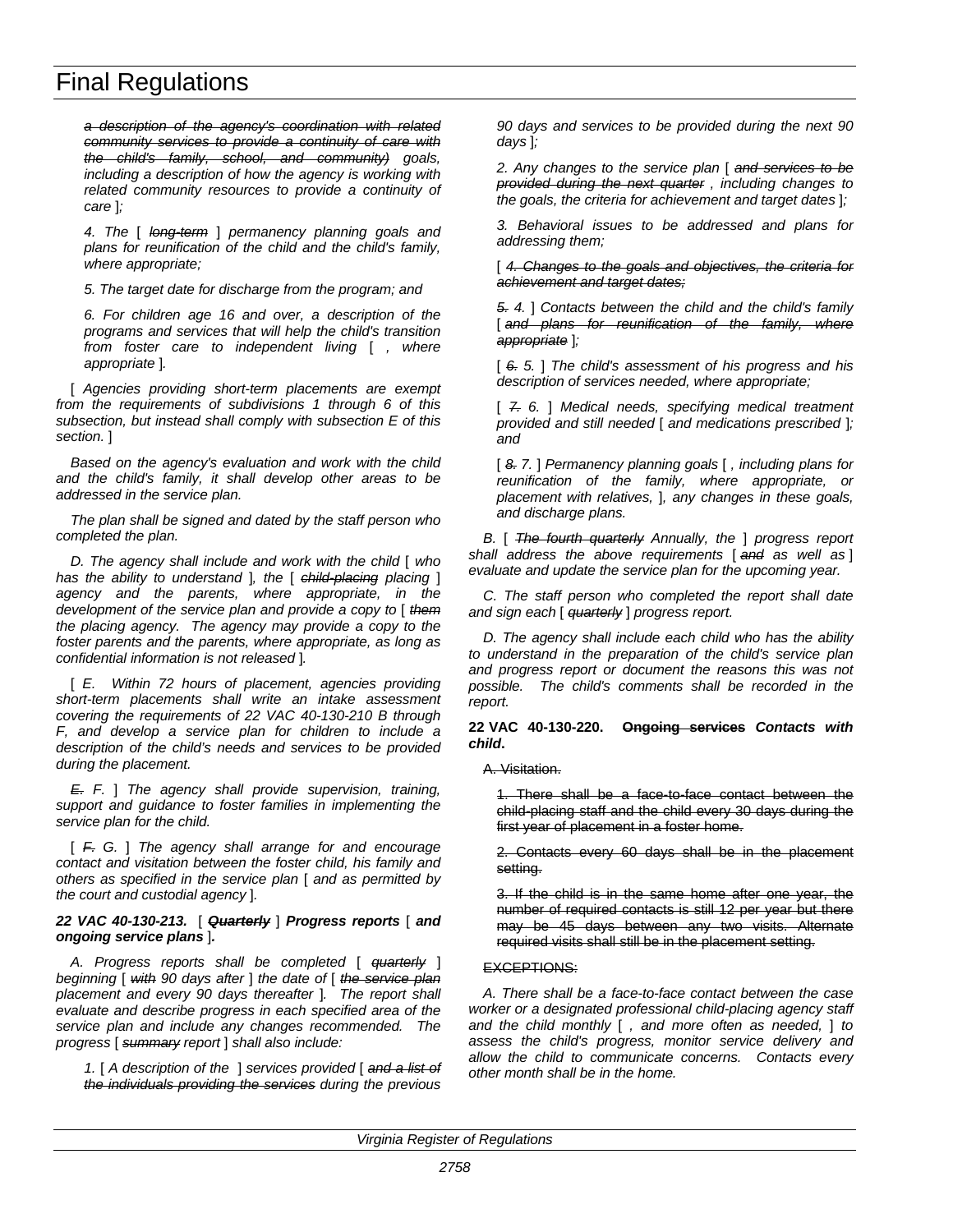*B. A description of all contacts shall be documented in the narrative.*

*C. Children who are able to communicate shall be interviewed privately once a month.*

a. *D.* At least one face-to-face contact shall be made each quarter with a child in a group care facility.

b. *E.* Visits to children in permanent foster care shall be made at least every six months [ in accordance with Service Programs Manual, Volume VII, Section III, Chapter B, Permanent Foster Care Placement*, June 1997 and more often if needed* ].

c. *F.* Youth who cannot meet the requirements for court-approved permanent foster care becuase *because* they are over 18 but meet all other requirements and have been in a stable placement for a year, shall be visited at least every six months*, unless the youth is in the agency's approved independent living arrangement* [ *or in treatment foster care.* ] *(See* [ *Part Parts* ] *VIII (22 VAC 40-130-454 et seq.)* [ *and XI (22 VAC 40-130-600)* ] *of this chapter.)*

d. *G. The agency shall* [ *assure ensure* ] *that* visits to children in out-of-state placements shall be the responsibility of *are conducted by* the agency supervising the placement.

*H. Another licensed private agency or public child-placing agency that does not hold custody of the child may conduct visits; however, documentation must be provided and maintained in the child's record of the dates and substance of the contacts.*

*I. Unless specifically prohibited by court or custodial agency, foster children shall have access to regular contact with their families as described in the service plan.*

*J.* [ *After consultation with the placing agency,* ] *the* [ *childplacing* ] *agency shall work actively to support and enhance child-family relationships and work directly with families toward reunification as specified in the service plan.*

# **B.** *22 VAC 40-130-221.* **Medical care.**

*A. The agency shall* [ *assure ensure* ] *that all children in its care receive routine and emergency medical care.*

1. Frequency of examinations.

a. The physician's recommendations for children under one year shall be followed.

b. Examinations for children over one year shall be no more than 13 months apart. If the examining physician recommends it, examinations may be every two years for youths over 18.

2. Reports shall be signed by the physician, his designee or an official of the local health department.

*3. The School Entrance Physical Examination of the Department of Health or equivalent may be used to meet the requirements for a medical examination.*

3. *4.* All reports except the discharge summary on a newborn shall include the following when, at the discretion of the physician, they become appropriate to the child's age. *unless the physician* [ *, his designee or the official of the local health department* ] *recommends otherwise:*

a. Immunizations given in the past 13 months or since the last examination;

b. Current physical condition, including growth and development, visual and auditory acuity, nutritional status, evidence of freedom from tuberculosis in a communicable form, allergies, chronic conditions and handicaps *or disabilities*.

4. *5.* The agency shall arrange for the child to receive recommended follow-up care as well as care for illnesses or injuries *and shall document all such visits*.

5. The School Entrance Physical Examination of the Department of Health or equivalent may be used to meet the requirements for a medical examination.

*B. The agency shall record all medications prescribed for each child and any reported side effects or adverse reactions.*

C. Dental care.

1. Each child over three years shall have a dental examination within 13 months of the last examination and every 13 months after that.

2. The findings shall be signed by a licensed dentist or his designee.

3. The agency shall arrange for the child to receive the recommended follow-up care as well as care for injuries or other conditions requiring attention between examinations.

D. Psychological and psychiatric care. [ *In consultation with the placing agency,* ] the agency shall *provide or* arrange for a child to receive psychiatric or*,* psychological*, and other clinical* services if the need for them has been recommended or identified.

EXCEPTION: If the agency does not follow a recommendation, it shall explain in the record why following the recommendation would not be in the child's best interest.

# *22 VAC 40-130-223. Other responsibilities of agency.*

E. *A.* Clothing. The agency shall see that each child in care has his own supply of clothing for indoor and outdoor wear, suitable to the season*, and in good condition*.

F. *B.* Spending money. School-age children shall have an allowance [ *, which shall be specified in the child's service plan* ].

[ *C. When the agency determines that it is in the child's best interest to move the child to another foster home, the agency shall consult with the placing agency prior to the child's move, unless the move is necessary due to an emergency situation or due to child abuse and neglect. When the agency cannot consult with the placing agency prior to moving the child, it shall do so within 24 hours of the move.* ]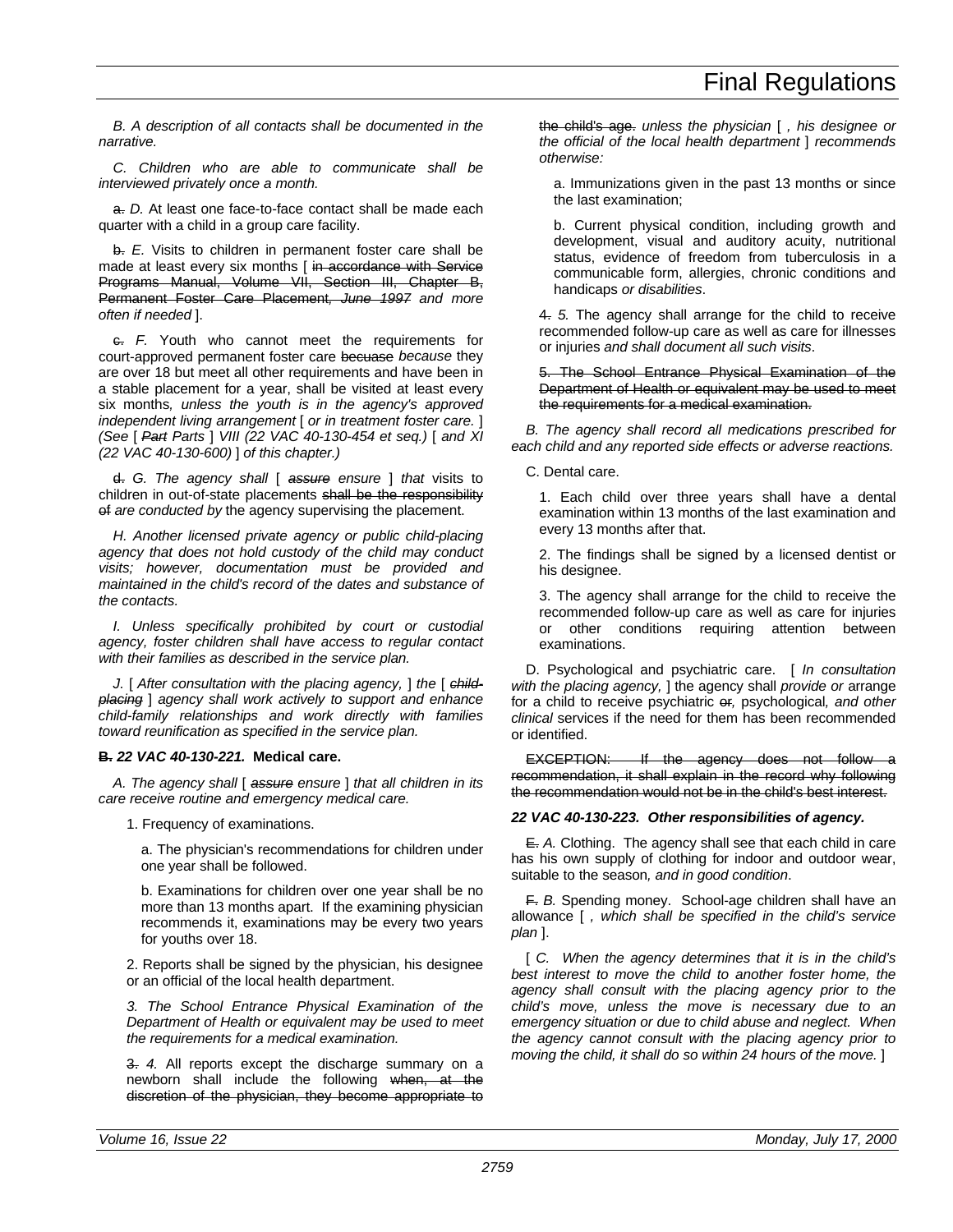#### **22 VAC 40-130-230. Narratives, quarterly summaries and service plans in the child's record.**

A. Narratives shall be in chronological order and current within 30 days. Entries may be in narrative form or recorded on a contact sheet. They shall cover:

1. Casework treatment and services provided;

2. Contacts with the child, parent or parents, the person or persons or agency holding custody if other than the parent, and collaterals; and

*3. Areas required by these standards; and*

3. *4.* Other significant events, if any.

B. Summaries and service plans shall be made quarterly. The date of the initial service plan is the beginning date of the first quarter.

1. The summary for the quarter shall evaluate the progress made in reaching the goal including:

a. Problems met and problems still existing or arising; and

b. An evaluation of:

(1) The services provided the child;

(2) The participation of the services offered the biological parents, if any;

(3) The participation of the foster parents; and

(4) The continued suitability of the goal and termination date.

2. The service plan for the next quarter shall cover:

Any changes recommended in the goal and termination date;

b. Services needed for the child and their availability;

c. Contacts planned with the foster parents, school, biological parent or parents and other relatives; and

d. Progress anticipated during the coming quarter.

3. The fourth quarterly report shall also address subdivision 2 b, c and d for the next 12 months.

For recording in biological and foster family records, see 22 VAC 40-130-280.

#### **22 VAC 40-130-240. Termination of** *Discharge from* **care.**

A. The closing narrative shall be completed within 30 days of termination *agency shall complete a discharge summary within 30 days of discharge* and include:

1. The reason or reasons for the termination *discharge*;

2. The name or names of persons with whom the child has been placed or to whom he was discharged;

3. Follow-up services, if any, to be provided [ *to* ] the child and family or guardian; and

4. A brief statement of what was accomplished *summary of the services provided* while the child was in care; and

*5. Progress made while the child was in care; and*

5. *6.* Recommendations for services if the child is discharged to another agency.

*B. Discharge planning shall be developed with the child, the child's parents or guardian,* [ *if applicable,* ] *and the* [ *childplacing placing* ] *agency* [ *, if applicable* ]*.*

*C. Children in the custody of a local department of social services or private child-placing agency shall not be discharged without the knowledge,* [ *consent consultation* ]*, and notification of the* [ *child-placing placing* ] *agency. The parents or guardian shall be notified of the child's discharge from the program.*

*D. Children under the age of 18 shall only be discharged to the parent or guardian having legal custody.*

*F. For independent living placements* [ *,* ] *the summary shall include an evaluation of the progress made towards achievement of the identified life skills.*

B. *G. Upon discharge* a copy of medical and school records [,] and birth certificate [,] if the agency holds custody, shall be given to the parents or receiving agency. Information shall be released, to a child who has reached 18 *years of age* in accordance with § 63.1-209 of the Code of Virginia.

#### [ **22 VAC 40-130-250. Permanent foster care.**

A child-placing agency may place a child in permanent foster care in accordance with § 63.1-206.1 of the Code of Virginia. Agencies shall follow *may consult* procedures in the Service Programs Manual, Volume VII, Section III, Chapter B, "Permanent Foster Care Placement." ]

#### *22 VAC 40-130-251. Respite care.*

*Foster parents shall have access to both planned and crisis respite care for their foster children. Respite care may be provided only in foster homes* [ *,* ] *which have been selected and trained according to these standards. Respite providers shall be informed of the child's service plan and assisted in the implementation of this plan.*

#### **22 VAC 40-130-260. Independent living arrangement.**

Any agency may place a child in an independent living arrangement. Procedures in the Service Programs Manual, Volume VII, Section III, Chapter B, "Placing the Child in an Independent Living Arrangement" must be followed.

*Agencies placing children in independent living arrangements shall follow the requirements established in Part VIII (22 VAC 40-130-454 et seq.) of this chapter.*

# *22 VAC 40-130-261. Training for foster parents.*

*A. Prior to approval of the home, all foster parents shall satisfactorily complete preservice training. This training shall include* [ *but is not limited to* ] *the following topics:*

*1. Information about the strengths and needs of children and their families who require family foster care services;*

*2. Information about the impact of separation and loss for all parties involved in family foster care;*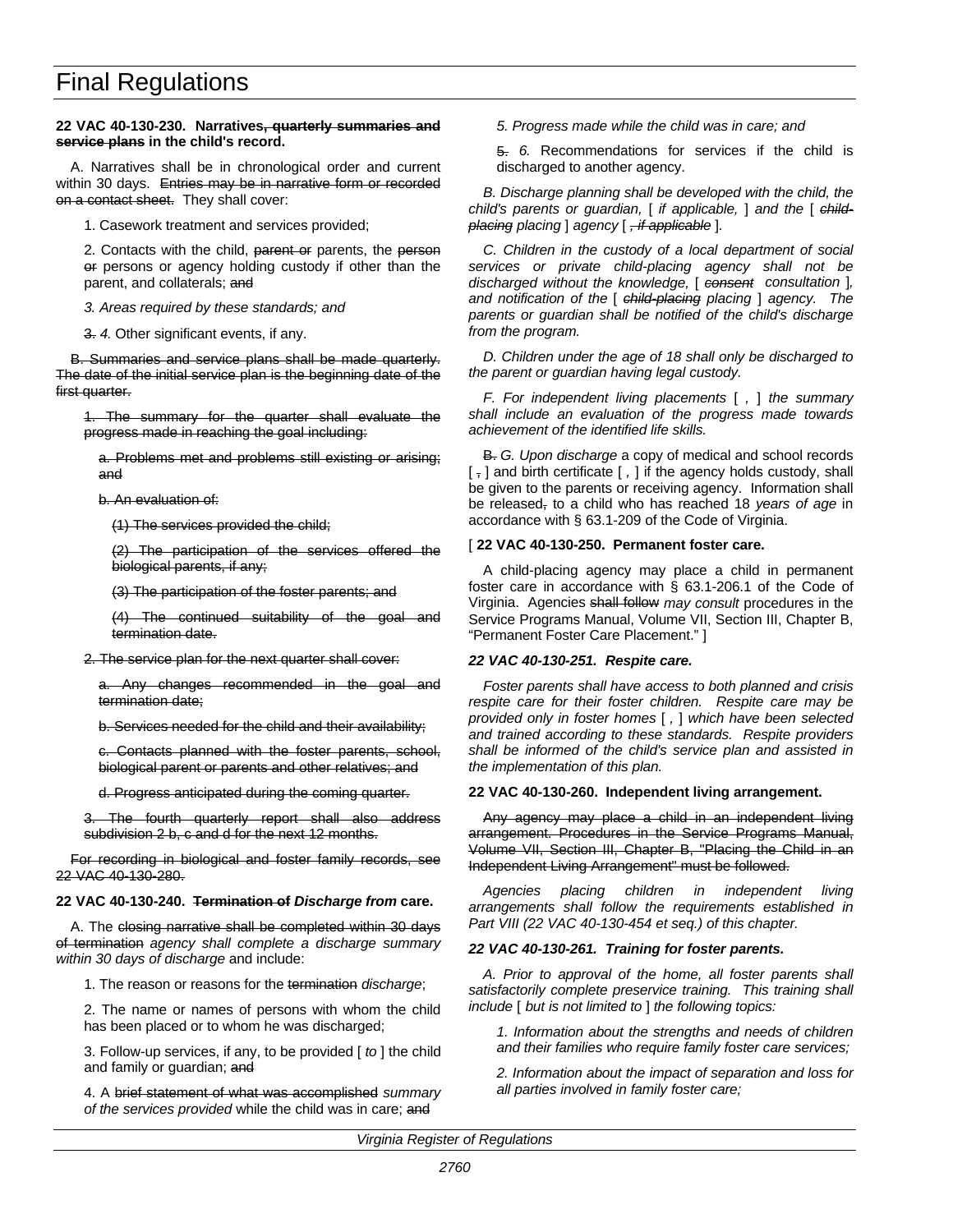*3. The laws, regulations, policies, procedures, and values that direct the agency's family foster care program;*

*4. The* [ *agency's policies on acceptable methods of control and discipline and the* ] *knowledge and practice skills necessary to be a foster parent;*

*5. The impact of fostering on foster parents, their children, and all aspects of their family life;* [ *and* ]

*6. Knowledge and understanding of the specific types of children served by the agency and the services these children will need* [ *. ;*

*7. Attachment and bonding issues; and*

*8. Caring for children with prenatal drug exposure or other medical needs, where applicable.* ]

*B. On-going training. The agency shall develop an ongoing training plan for foster parents.* [ *Foster parents shall be consulted on their training needs.* ] *The specific training topics shall be included in the agency's program statement and shall include, but not be limited to* [ *,* ] *the following:*

*1. Building on basic skills and developing advanced skills, such as working directly with parents of children in care to teach parenting skills;*

*2. Helping children develop self esteem and learn appropriate behaviors;*

*3. Responding to signs and symptoms of physical abuse, sexual abuse, neglect, and emotional maltreatment;* [ *and* ]

*4. Helping children with family reunification, adoption, and preparation for young adult life* [ *; and*

*5. A review of the agency's policies on acceptable methods of control and discipline* ] .

**22 VAC 40-130-270. The foster family** *and foster home study***.**

A. The foster home study. Information on the items listed below shall be gathered in order to assess whether or not it would be a suitable foster home, and, if so, what types of children would fit into the home.

1. The foster parent or parents shall be at least 18 years old.

2. Workers shall see marriage licenses for couples applying to be foster parents. If there have been previous marriages, the worker shall ascertain that divorces from the former spouses are final.

3. Health.

a. Each permanent member of the household shall obtain a report signed by a physician, his designee or an official of the local health department containing:

(1) An evaluation of the current health of the individual;

(2) A statement that the individual does not have tuberculosis in a communicable form including the

date and type or types of test or tests and the results;

If the test is positive or no test is done, there shall be a written explanation by the physician.

(3) An opinion as to whether or not the health of the household member will affect the care of foster children.

b. Additional tests are not required unless:

(1) The individual comes in contact with a known case of tuberculosis; or

(2) Develops chronic respiratory symptoms.

For either of these symptoms, he must be evaluated according to subdivisions 2 a (2) and 2 a (3) of this subsection.

c. At the request of the agency or the licensing representative, an examination shall be obtained when there are indications that the safety of the children in care may be jeopardized by the physical or mental health of a household member.

The agency shall plan for the immediate removal of the child or children if the examination reveals that their safety might be in jeopardy.

4. Income and financial resources of the foster family shall be sufficient to assure continuing maintenance of the foster family. If there is an amount in the agency's monthly payment above that required for the needs of the child, it may be counted as income.

5. Child care if parents are employed. When a single foster parent or both parents are employed, there shall be plans approved by the agency for the care of the child during their absence.

6. CPSIS and Division of Motor Vehicles checks.

a. Persons applying to be foster parents and other adult members of the household shall consent to a search of the Child Protective Services Central Registry (CPSIS).

(1) The agency shall use the form provided by the registry and follow the instructions thereon.

(2) A search must be done for the initial approval and may be repeated if the child-placing staff believes it necessary.

(3) The home shall not be used if an adult in the household has a founded or unfounded reason to suspect child abuse or neglect record.

NOTE: The Central Registry name is to be changed from CPSIS to CANIS (Child Abuse and Neglect Information System) in the early fall of 1989. The method of judging injury to children is to be changed. Agencies will be sent information on the changes when they occur.

b. Persons applying to be foster parents shall consent to a check of Department of Motor Vehicles records if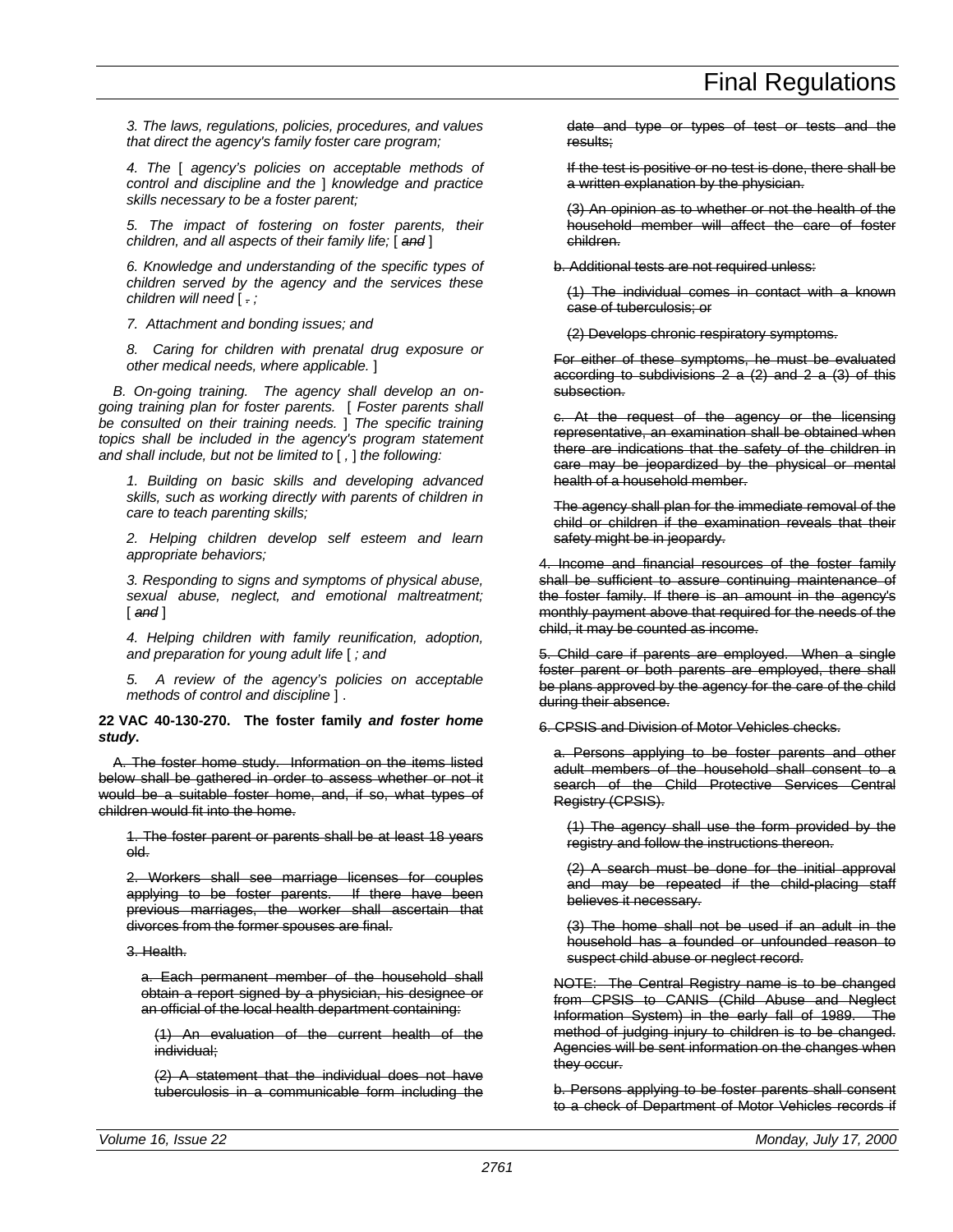the agency thinks it is needed. The agency may require consent to a check after a home is in use if it appears to be needed.

7. Residence and surrounding area.

a. The home shall have:

(1) A working telephone;

(2) Screens on all doors and windows used for ventilation;

(3) Some method of ventilation for the rooms where children sleep;

(4) Closet or drawer space or both for clothing and personal possessions of children over two years;

(5) Separate beds for each foster child except that two siblings of the same sex may share a double bed;

(6) A written plan for evacuation of the home in case of fire.

(a) The worker shall review the plan during the initial home study and at the time of the reevaluation if the family has moved.

(b) The foster parents shall review the plan, with any child old enough to understand, within five days of placement. This requirement shall be in the foster home agreement or other document signed by the foster parent.

b. If the family possesses firearms, they shall be stored in locked cabinets or locked areas not accessible to children. Ammunition shall be stored in a locked place separate from the firearms.

c. There shall be an assessment of the following based on the worker's observations and discussion with the applicant or applicants:

(1) The availability and use of sleeping space;

(2) The availability of play or recreation areas appropriate for the ages of children to be placed;

(3) The availability of study areas if school age children are to be placed;

(4) Housekeeping standards; and

(5) The neighborhood and the accessibility of applicable community facilities.

8. Interviews with family members.

a. There shall be a minimum of three face-to-face interviews with each foster parent, including at least one joint interview in the home.

b. All other members of the household shall be interviewed face-to-face at least once.

c. The following areas shall be covered:

(1) Each applicant's reasons for and expectations of becoming a foster parent;

(2) Each applicant's parenting skills, understanding of types of children to be placed, prior experiences with children, attitudes toward natural parents and toward working with the agency;

(3) The abilities of all members of the household to accept a foster child including their experiences in sharing with and caring for children not related to them;

(4) The social and academic adjustment of the applicant's children such as peer relationships, grade placement, and school performance;

(5) Family relationships including marital;

(6) General patterns of family life; and

NOTE: The purpose of recording the patterns is to assess how a child will fit into the usual routines or activities of the household.

(7) The applicant's relationships with extended family and friends.

9. References. At least three references for the family shall be obtained.

10. Worker's recommendations.

a. The child-placing staff shall recommend approval or disapproval of the home. The date of the action shall be recorded.

b. Applicants shall be informed within a week of approval or disapproval.

c. The worker shall recommend the type, number, age and sex of children that can successfully be cared for in the home. Foster parent or parents preferences shall be taken into consideration.

11. The foster home study shall be written and the home approved before a child is placed.

*A.* [ *Foster homes shall be evaluated and approved Agencies shall conduct a thorough foster home study and determine approval or denial* ] *according to the requirements set forth in these standards. An agency may have additional requirements at its discretion.*

*B. Assessment of foster family applicants. Information on the items* [ *below in this section* ] *shall be gathered in order to assess the applicants' capacities as foster parents. If the home is approved, the information shall be used to determine the type of child that can successfully be placed in the home.*

*C. The agency shall conduct interviews with all family and household members. Dates and content of interviews shall be documented in the home study.*

*D. There shall be a minimum of three face-to-face interviews with each applicant. At least one interview with a couple shall be* [ *joint together* ] *and one shall take place in the home.*

*E. Orientation and preservice training sessions provided during the home study process shall not count towards the required number of interviews.*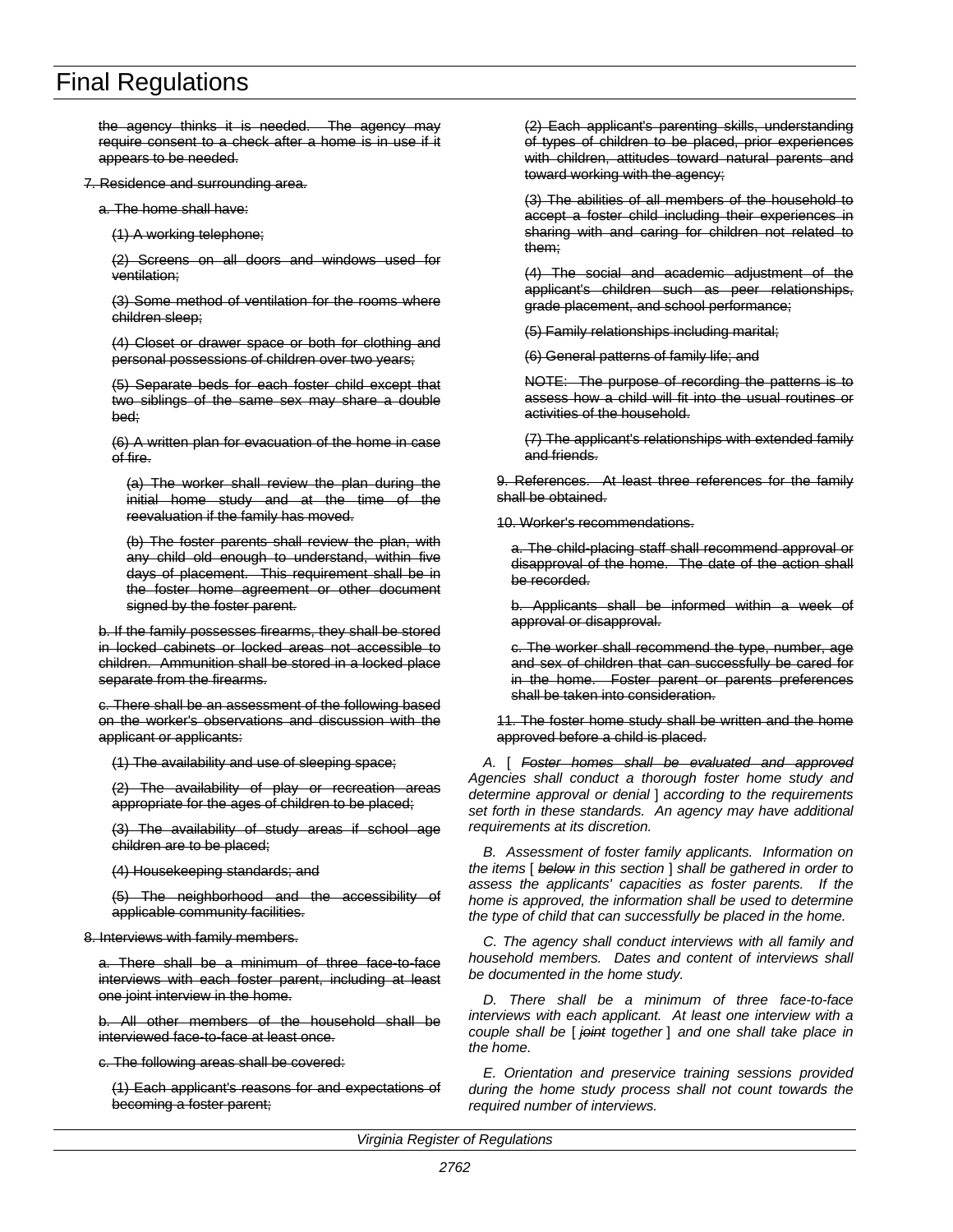*F. The agency shall request and obtain a minimum of three nonrelative references for the family. Additional references may also be requested from relatives or others at the agency's discretion.*

*G. A report of a medical examination by a licensed physician, his designee, or an official of a local health department of all members of the household shall be obtained. The exam shall be conducted no earlier than* [ *six 12* ] *months prior to the approval and shall contain:*

*1. An evaluation of the current health of the individual* [ *, to include an evaluation of drug or alcohol abuse of the applicants* ]*. Additional reports from specialists shall be received when health concerns are noted;*

*2. A statement that the individual does not have tuberculosis in a communicable form* [ *,* ] *including the date and type of test and the results. If the test is positive or no test is done, there shall be a written explanation by the physician* [ *, his designee or an official of the local health department* ]*. Additional tests are not required unless the individual comes in contact with a known case of tuberculosis or develops chronic respiratory symptoms;*

*3. An opinion as to whether or not the health of the individual will affect the care or present a hazard to the health of children; and*

*4. The signature of a physician, his designee or an official of the local health department.*

*H. The medical examination shall be updated if the agency has concerns about the health of members of the foster family.*

*I.* [ *The agency shall receive the results of a search of the Child Abuse and Neglect Registry before approval is granted. The home shall not be approved if an applicant or another adult living in the home has a founded child abuse or neglect record. Note: See § 63.1-198.1 of the Code of Virginia.*

*J. Criminal history record reports and sworn disclosure statements shall be received on each applicant pursuant to § 63.1-198.1 of the Code of Virginia prior to approval. Agencies shall not approve foster families if either foster parent applicant has been convicted of the specified offenses in the law.*

*The content of and copies of criminal record reports and sworn disclosure statements shall not be shared with other agencies or persons, other than the person named in the report, the licensing representative, other state or federal authorities and a court as required by state or federal law, except as permitted by § 63.1-198.1 of the Code of Virginia.*

*The agency shall ensure that the foster home is in compliance with §§ 63.1-198.1 and 63.1-198.4 of the Code of Virginia and with regulations promulgated by the State Board of Social Services.*

*K. J.* ] *The agency shall check the applicants' Department of Motor Vehicles records.*

[ *L. K.* ] *The agency worker shall see the marriage license for couples.*

[ *M. L.* ] *The agency shall discuss the employment history of each applicant and assess the applicants' management of income and financial resources in relation to expenses.*

*Applicants shall have sufficient income and financial resources to assure continuing maintenance of the family. The agency shall receive a financial statement indicating income and expenses.* [ *If there is an amount in the agency's monthly payment above that required for the needs of the child, it may be counted as income.* ]

[ *N. M.* ] *If the applicant has previously applied to be a foster parent through another agency, the current agency shall request information from the applicant about their previous application. The current agency shall also request information from the previous agency.*

[ *O. N.* ] *Foster parent applicants shall sign a statement that they will not use corporal punishment on any child placed in their home nor give others permission to use corporal punishment with the foster children in their home.*

[ *P. O.* ] *The agency shall conduct an assessment of the motivations, expectations, commitment, and abilities of the applicants. The agency shall* [ *assure also ensure* ] *that the following areas are covered in its assessment and document the basis for its conclusions:*

*1. Family relationships to include how the couple and the family resolve conflicts and express affection, relationships with extended family, and children living outside of the home;*

*2. Stability of the marriage in relation to its length;*

*3. The applicants' experiences with children and as children;*

*4. Discipline of children to include* [ *:*

*a.* ] *The discipline the* [ *applicants' applicants* ] *received as children* [ *,;*

*b.* ] *Their current parenting skills* [ *, ;* ]

[ *c.* ] *Their opinion and attitudes towards discipline* [ *, ;* ] *and*

[  $d.$  ] The discipline techniques they will use with a child *placed in their home;*

[ *The agency's evaluation of the applicants' discipline shall be sensitive to racial, ethnic and religious differences.* ]

*5. Applicants' willingness to assist in the service plan;*

*6. Applicants' education and attitudes towards education;*

*7. Applicants' willingness to work with the school;*

*8. Applicants' attitudes towards* [ *the legal birth* ] *parents and towards working with the agency;*

*9. Health issues* [ *in for the applicants and* ] *the applicants' family and how this will impact the care of a child;*

*10. The age and type of child desired; and*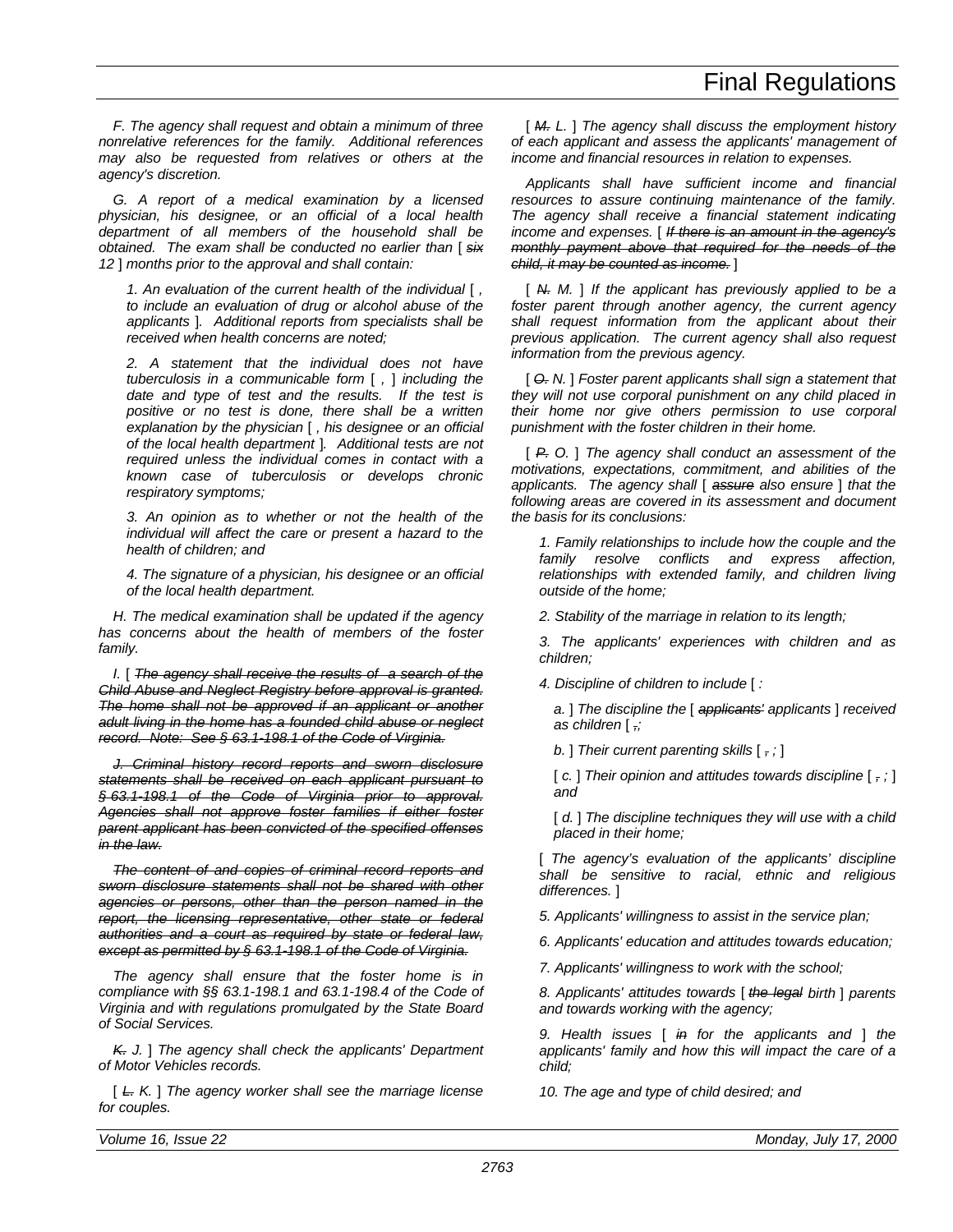*11. Supervision arrangements when the applicants are out of the home.*

[ *Q. P.* ] *Residence and surrounding area. The agency shall assess and approve the residence and surrounding area. The following areas shall be included in the agency's assessment:*

*1. The applicants' home is free of hazards to the health and safety of children, is clean and is in good physical repair.*

*2. Rooms used by children shall be well-lighted for activities and safety.*

*3. The applicant shall have a written plan for seeking assistance from fire and rescue professionals.*

*4. Foster parents shall have a written evacuation plan in case of emergencies and shall rehearse the plan with children every six months. Foster parents shall review the plan with each child* [ *who is developmentally able to understand* ] *within 48 hours of placement.*

[ *5. All sleeping areas shall have operable smoke detectors and the home shall have at least one operable fire extinguisher.*

*6. 5.* ] *The home shall have an operable heating and ventilation system.*

[ *7. 6.* ] *Firearms and other weapons shall be locked. Firearms shall be kept unloaded and ammunition shall be locked in a separate location.*

[ *8. 7.* ] *Children over the age of two shall not share a bed or bedroom with the foster parents or other adults in the home, unless the child's documented medical needs or disabilities require the foster parent to sleep in the room with the child.*

[ *9. 8.* ] *The home shall have closet or drawer space or both for clothing and personal possessions of children over two years of age.*

[ *10. 9.* ] *There shall be separate beds for children except that two siblings of the same sex may share a double bed* [ *when appropriate* ]*.*

[ *11. 10.* ] *Children's bedrooms shall not be used as passageways and shall have doors for privacy.*

[ *12. 11.* ] *The home shall keep cleaning supplies and other toxic substances stored away from food,* [ *locked secured* ] *and out of the reach of children* [ *who are developmentally unable to understand the dangers. EXCEPTION: Where appropriate, adolescents may have access to and may use cleaning supplies* ] *.*

[ *13. 12.* ] *The applicants shall have a working telephone.*

[ *R. Q.* ] *The agency shall recommend approval or disapproval based on a careful assessment of the characteristics outlined in this section, information received through the home study process, the applicants' participation in the home study process and in any orientation and preservice training.*

[ *S. R.* ] *The decision to approve or deny shall be made in consultation with the supervisor or in a staff meeting, and the date of the decision shall be recorded in the applicants' record.*

[ *T. S.* ] *If approval is recommended, the worker shall recommend the age, sex, and type of children who can successfully be placed and give the basis for the recommendation.*

[ *U. T.* ] *The applicants shall be informed in writing within one week of the approval or disapproval* [ *and offered an interview to have the agency's decision explained to them* ]*.*

[ *V. U.* ] *The home study shall be written and the home approved before a child is placed.*

B. [ *V.* Foster home capacity. *W.* ] The total number of children in the foster home shall not exceed eight including the parent's own children. EXCEPTION: When placement of a sibling group in one home is in the best interest of the siblings, the total may exceed eight.

C. [ *X. W.* ] *The agency shall provide the following* services and requirements following approval.

1. The agency shall have a plan of *provide* orientation and on-going training for each newly approved foster family.

2. The agency shall provide the foster family with written procedures for handling emergencies during and outside the agency's regular office hours.

3. Prior to placement the family shall be assisted to make an informed decision as to whether a particular child is appropriate for them.

4. The agency shall have a written foster home agreement with the family for each child in care.

a. The agreement shall be signed on or before the date the child is placed in the home.

b. The agreement shall include:

(1) The payment for foster care;

(2) Payment for other expenses;

(3) Arrangements for medical care;

(4) Arrangements for the provision of clothing;

(5) Arrangements for spending money for the child;

(6) Arrangements for visits by parents;

(7) An agreement not to use corporal punishment or give others permission to do so;

EXCEPTION: If the agency prefers, it may substitute a written policy statement containing the prohibition which foster parent or parents shall sign saying they have read and will follow to the best of their ability. If a statement is substituted, it needs to be signed only at the time of the first placement. It shall state that it applies to any child placed by the agency.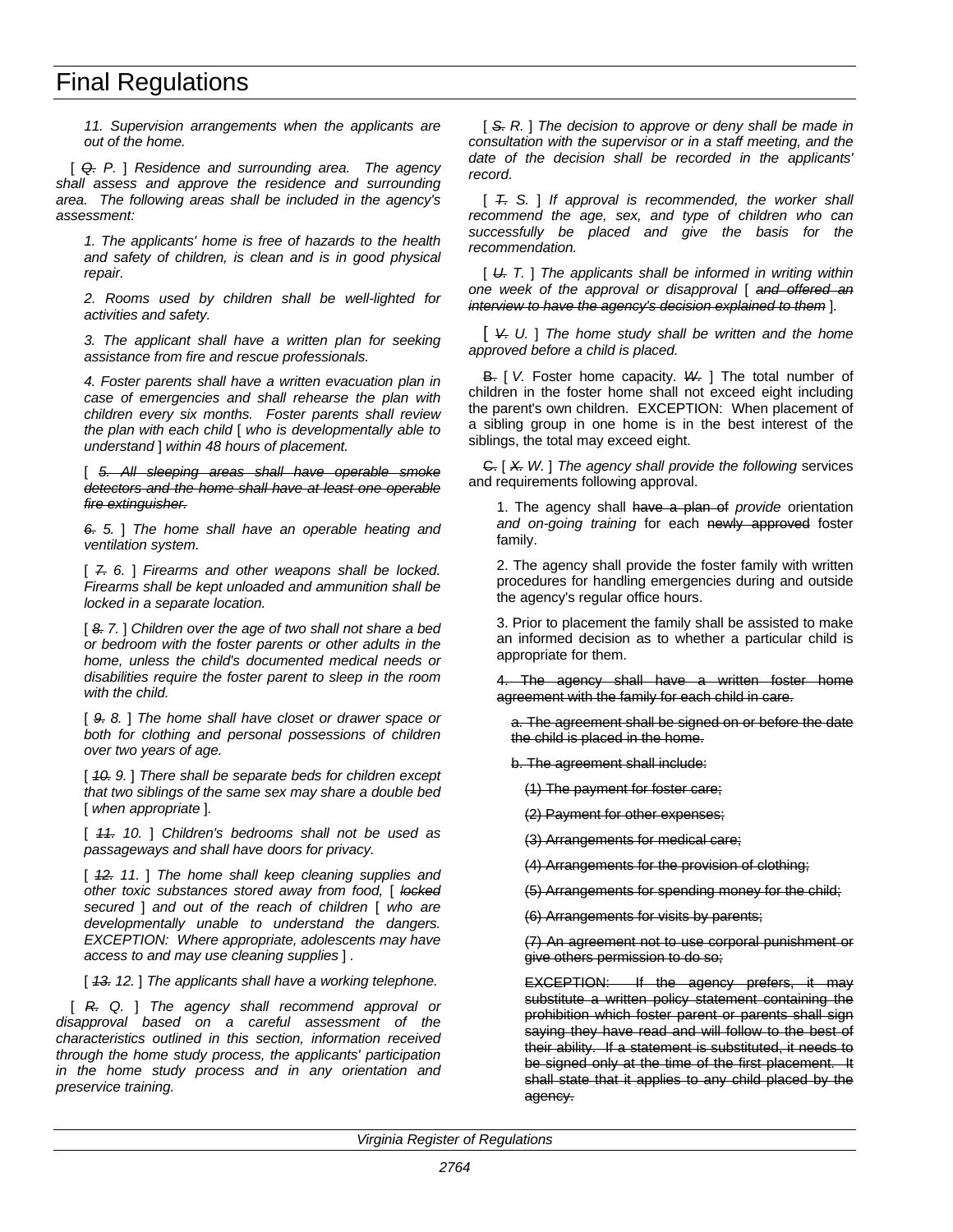(8) A clear statement that the agency has the right to remove the child when it considers it in the child's best interest; and

(9) A statement that the foster family has the right to receive the support and assistance of agency staff at all times in relation to the child's care in the home.

D. Re-evaluation of foster homes. The agency shall re-evaluate the foster home after one year and every two years after that covering the topics in the initial home study.

The re-evaluation shall take place in the home. The visit shall be made when both parents can be present. The re-evaluation may be done at the time of one of the regular home visits.

NOTE: A form may be used to indicate those areas in which there has been no change. The same form may be used to note changes that have occurred and to cover items listed in subdivisions 1 through 5 of this subsection providing there is space for an explanation.

The re-evaluation shall also cover:

1. A brief description of the adjustment of each child placed in the home since the last evaluation;

2. An evaluation of the performance of the foster parents addressing:

a. Their ability to relate to the children;

b. Their ability to help children reach their goals;

c. Skills in working with particular types of problems; and

d. Their ability to work with the agency in meeting the needs of a child.

3. The relationship between the children and the family members. Family members shall be mentioned by name but may be listed together if one statement applies to all;

4. The stability of the home and any problems or significant changes that have occurred in the family since the last evaluation; and

5. Worker's recommendations regarding continued use of the home, and age, sex, types and number of children which home can handle successfully.

# *22 VAC 40-130-271. Foster home agreement.*

*The agency shall have a written foster home agreement with the family for each child in care. The agreement shall be signed on or before the date the child is placed in the home and shall include* [ *: all of the requirements covered in the foster home placement agreement. The agency may attach additional requirements to its foster home agreement, if necessary* ]*.*

*1. The payment for foster care and other expenses;*

*2. Arrangements for medical care, for spending money for the child, for visits by parents, for the provision of clothing and an agreement not to use corporal punishment or give others permission to do so;*

*3. A clear statement that the agency has the right to remove the child when it considers it in the child's best interest;*

*4. A statement that the agency shall provide foster parents with the support and assistance of agency staff at all times in relation to the child's care in the home, including emergency procedures and telephone numbers to call; and*

*5. A statement that unless a move is required to protect the health or safety of the child or other foster family members, the agency shall require foster parents to provide reasonable notice, as determined by the agency, to professional staff if requesting a child's removal from the home.* ]

# *22 VAC 40-130-272. Reevaluation of foster homes.*

*A. The agency shall reevaluate the foster home after one year and every two years thereafter covering the topics in the initial home study. The reevaluation shall take place in the home and the visit made when both parents can be present.*

*B. A reevaluation to address pertinent standards shall be done whenever there is a change in physical location or marital status. The agency shall make a redetermination of the continued status of the foster parents.*

*C. At the request of the agency or the licensing representative, a medical examination shall be obtained when there are indications that the safety or health of the children in care may be jeopardized by the health of a household member. The agency shall plan for the immediate removal of any foster children if the examination reveals that their safety or health might be in jeopardy.*

*D. The reevaluation shall also cover (i) a description of the adjustment of each child placed in the home since the last evaluation* [ *and ,* ] *(ii)* [ *the reason for the removal of any children from the home, and (iii) ] an evaluation of the performance of the foster parents addressing their ability to relate to the children and to help children reach their goals. The agency shall also include and assess:*

*1. The foster parents' skills in working with particular types of problems;*

*2. The relationship between the children and the family members and the stability of the home and any problems or significant changes that have occurred in the family since the last evaluation; and*

*3. Their ability to work with the agency and with the* [ *legal birth* ] *parents in meeting the needs of a child.*

*E. The agency shall receive a current report from the Department of Motor Vehicles on any new drivers in the home if they are to transport foster children.*

*F. The agency shall make a recommendation regarding continued use of the home, further training needs of the foster parents, and age, sex, types and number of children that the home can successfully handle.*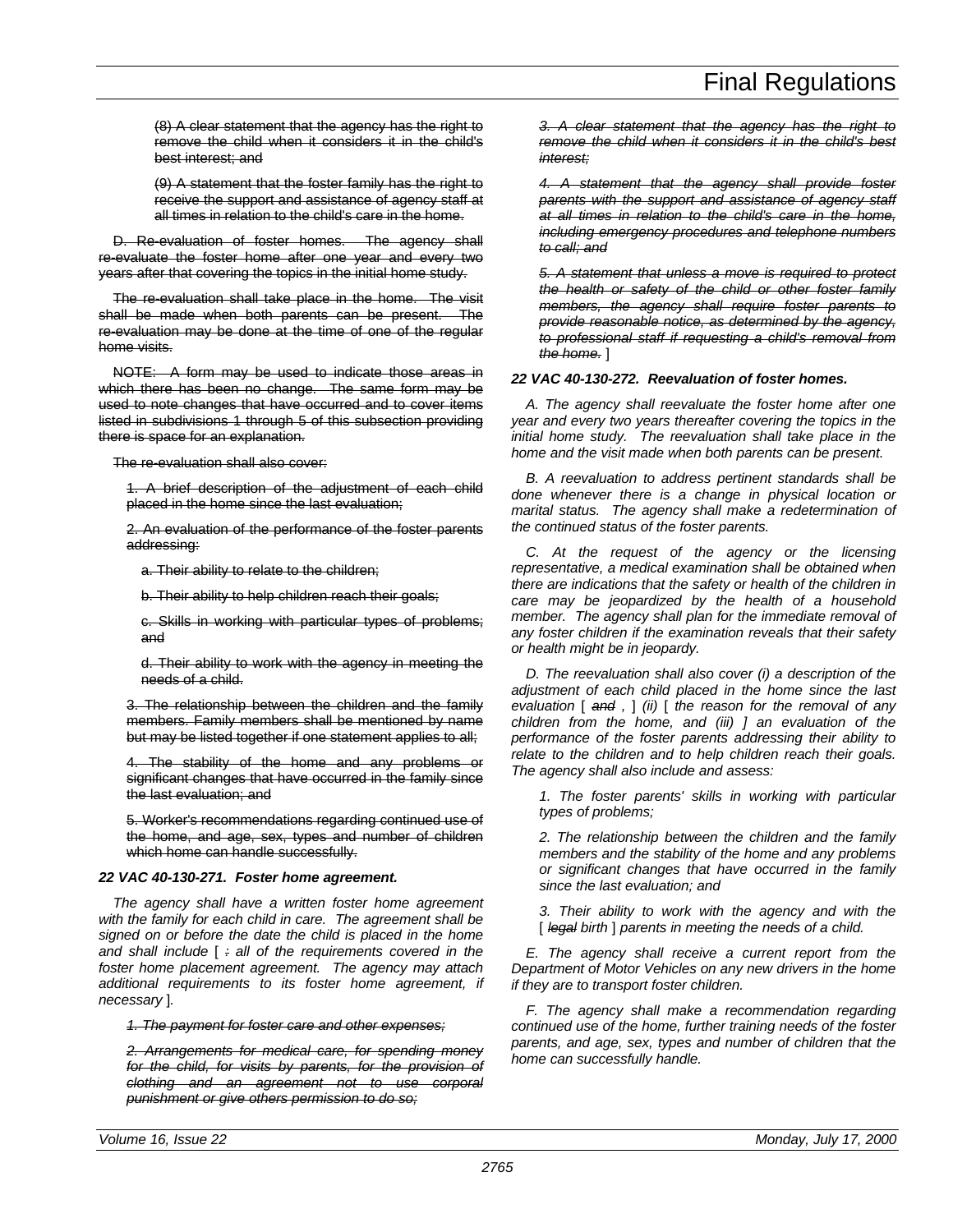# **22 VAC 40-130-280. Foster care records.**

*A.* The agency shall maintain a record for the child, the biological family [ *legal parents birth family* ] and the foster family. The biological family [ *legal parents' birth family* ] record may be a part of the child's record.

A. The child's record. The record shall include:

1. A face sheet completed within five working days of placement, with the following information:

a. For the child: birth date, place of birth, sex and race and source of this information;

b. For the biological parents: full names, address or addresses, telephone numbers, if available, and marital status;

c. For siblings: names, and addresses, if available;

d. Names, addresses and telephone numbers of person or persons or agency holding custody; and

e. Names and telephone numbers of persons to be contacted in an emergency, and

2. Other material pertaining to a child in foster care as required by this chapter.

*B. Requirements for case records for children. The agency shall maintain a case record for each child. All services provided to the child shall be documented in the case record.* [ *The placement agreement between the placing agency and the child-placing agency or the entrustment agreement between the legal guardian and the child-placing agency shall be filed in the child's record.* ] *If an agency has offices in more than one location, the record shall identify the office* [ *which that* ] *provided the service.*

*C. All entries shall be in chronological order, be dated and identify the person making the entry. Entries shall be typed or legibly handwritten in ink. The child's case record shall include:*

*1. A face sheet completed within five working days of placement* [ *which that* ] *includes:*

*a. Personally identifying information to include the child's name, birth date, place of birth, Medicaid number (if applicable), and Social Security number* [ *, if known* ]*;*

*b. Parent's names, addresses, marital status, telephone numbers, Social Security numbers* [ *, if available* ] *and information about grandparents, close relatives, and siblings, when known;*

*c. Names, addresses and telephone numbers of person or agency holding custody; and*

*d. Names and telephone numbers of persons to be contacted in an emergency.*

*2. Intake assessment information including referral forms,* [ *preadmission intake* ] *assessment, social history, psychological or psychiatric reports, school information, placement agreements or entrustment agreements, and medical reports received at intake.*

*3.* [ *Copies of foster home placement agreements, agreed upon plans of discipline, and* ] *authorizations for routine and emergency medical and dental care and for out-of-state travel, participation in special activities,* [ *and* ] *publicity releases.*

*4.* [ *Except for short-term placements, the* ] *child's birth certificate.*

*5. Ongoing school and educational records* [ *, except for short-term placements* ]*.*

*6. Ongoing medical and dental treatment* [ *, except for short-term placements* ]*.*

*7. Clinical treatment including progress notes and psychological or psychiatric evaluations* [ *, except for short-term placements* ]*.*

*8. Service plans,* [ *quarterly progress* ] *reports, and discharge reports.*

*9. Names, addresses and dates of all placements the child has while in the agency's care.*

*10. All correspondence related to the child.*

*11. Narrative, including a chronological narrative or summary of contacts with and services provided to the family. It shall include visits between the parents and the child or attempts to visit.*

*12. Documentation of any serious incidents, accidents, or injuries.*

*13. Other material pertaining to a child in foster care as required by these standards* [ *,* ] *and any other applicable standards and laws.*

*D. Information on the child's* [ *legal* ] *family, previous foster families, and services provided to them shall be documented either in the child's record or a separate family record.*

B. The biological parent's record. *E.* The [ *legal parents' birth family's* ] record shall contain *cross-references to the child's record, unless it is a part of the child's record, and*:

1. A face sheet with the following information: *names, addresses, telephone numbers and marital status of the parents and addresses and telephone numbers of other members of the family when available.*

a. Names, addresses and marital status of the biological parents;

b. Members of the biological family and their whereabouts with addresses and telephone numbers when available; and

c. Cross-references to the child's record.

2. A chronological narrative or summary of contacts with and services provided to the family. It shall include visits of *between* the parents with *and* the child and visits, or attempts to visit, with the parents.

3. Material relating to biological [ *legal birth* ] parents as required by this chapter *these standards and applicable laws*.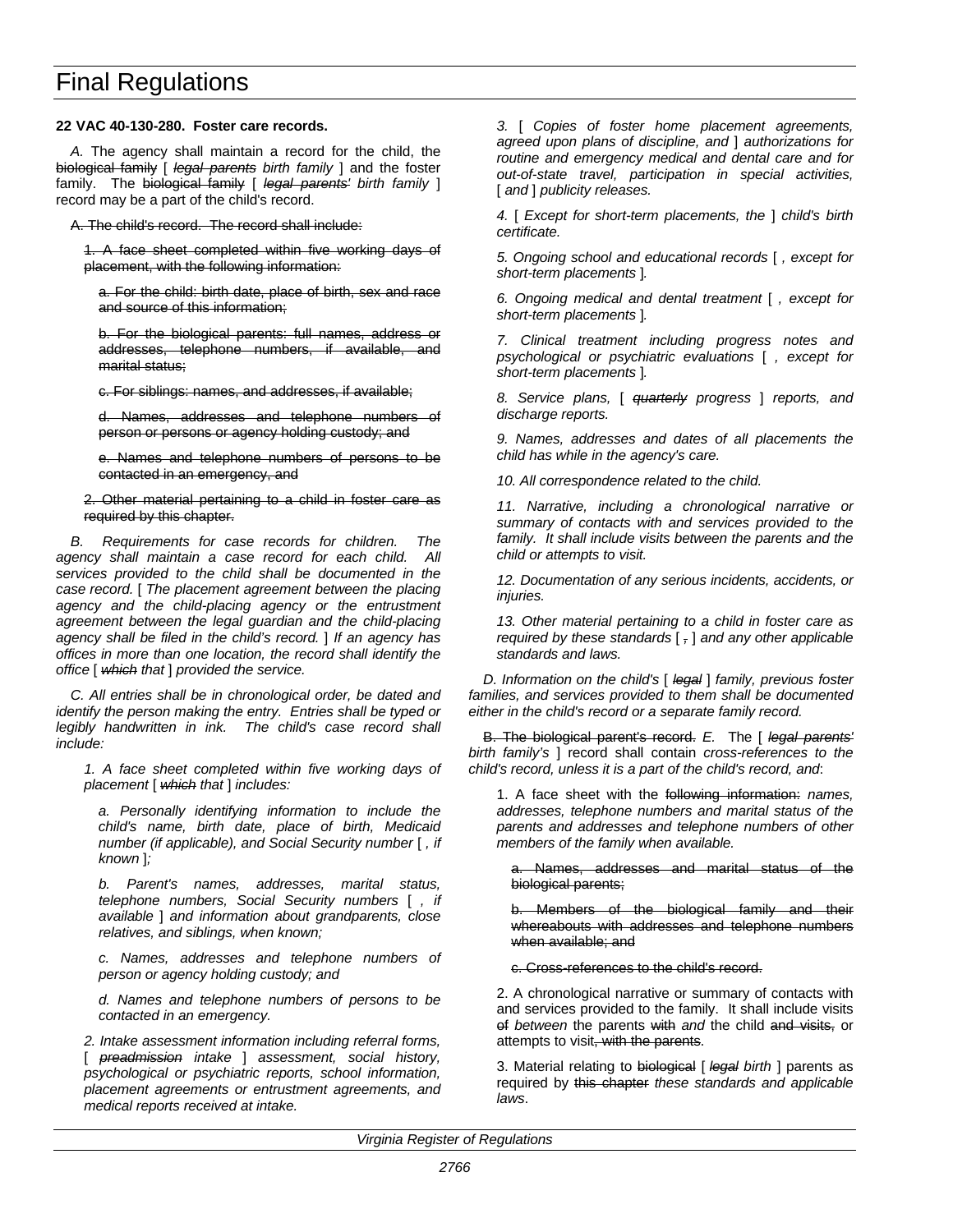C. *F.* The foster home record. The record shall contain:

1. A face sheet listing all members of the household and their relationship to the foster parents;

2. The agency application for *form completed by the* foster parents;

3. A record of orientation and training provided to the foster parents;

NOTE: A form listing the training offered by the agency may be filed in the record. When the parent or parents complete a course, the date may be entered on the form.

4. A narrative account of the preparation of the family for each child placed with them;

5. A list of the children placed including names, birth date or age, dates of placement and removal and reasons for removal;

6. Copies of all foster home agreements [ *and the agreed upon plans of discipline for each child placed in the home* ];

7. Other material required for foster home studies *The foster home study and all material required for the home study* by this chapter *these standards*;

8. [ Reevaluation *Copies of all complaints investigated by the agency on the foster home and reevaluations* ] of the foster home, and*;*

9. [ When applicable, date and reason for closure *A narrative of any concerns the agency has about the status of the foster home* ] .*; and*

*10.* [ *A narrative of any concerns the agency has about the status of the foster home When applicable, date and reason for closure* ]*.*

*G. The agency shall maintain documentation in the foster parents' record of all complaints involving the foster parents, including the agency's investigation report and findings and police and child protective services' involvement.*

# PART V.

# ADOPTION SERVICES.

*22 VAC 40-130-289. Requirements to provide adoption services in Virginia.*

*A.* [ *In addition to Parts I, II, III, VI, IX, and X of this chapter,* ] *the standards in this part shall be met to obtain a license to provide adoption services in Virginia.* [ *The standards in Part IV shall be met if the agency will also provide foster care services.* ] *Individuals or agencies, in or out of the state or out of the country, may obtain these services legally in Virginia only from a licensed child-placing agency or local department of social services.* [ *Requirements for caseloads and capacity may be found in 22 VAC 40-130- 130.* ]

*B. Agencies shall be responsible for maintaining compliance with these standards* [ *; the Family Services manual, Volume VII, Section III, Chapter C, Adoption Agency Placement (Post-Adoption Services, July 1989) and Chapter* *D, Adoption-Nonagency Placement and Other Court Services (Guidelines Regarding the Preparation of Adoption Material to Be Forwarded to the Adoption Reports Unit for Preservation in a Nonagency Adoption, November 1991);* ] *and all related laws in Virginia.*

### **22 VAC 40-130-290. Program statement.**

A. Child-placing agencies shall have a statement describing their services including:

1. The purpose of the adoption program;

2. An open admissions policy if federal or local social service agency funds are involved. It shall state that the program is open to all children without regard to race, color, national origin or sex. It shall say also that children with handicapping conditions *disabilities* will be accepted if their needs can be reasonably accommodated.*, and that race shall not be a factor in the placement of the child.* [ *A summary of* ] *The agency's policy shall* [ *also* ] *be included in advertisements and on materials distributed to the public;*

The statement shall describe the population to be served.

3. Qualifications for adoptive families;

4. A description of the study, approval and selection process for adoptive families including orientation and training offered by the agency and policy regarding fees;

*5. A description of the orientation and training given to adoptive applicants* [ *to include:*

*a. Information shared about the birth family;*

*b. Disclosure to the child about his adoption;*

*c. The adoptive parent's understanding of adoption as a life-long process; and*

*d. Where the family can receive continuing services* ]*.*

*A copy of the training curriculum shall accompany the program statement;*

5. *6. A description of the population to be served and* a list of services*, including adoptive family preservation services,* provided to children, biological [ *legal their birth* ] families and adoptive families prior to the final order of adoption;

6. *7.* A list of services provided after the final order, either directly or by referrals to adopted children and families;

7. *8.* A description of services provided to adult adopted persons; and

8. *9.* A description of the responsibilities and workload of agency staff.*;*

*10. A copy of the agency's policy regarding fees for all services offered;*

*11. A description of intercountry services and identification of the agency's roles and responsibilities regarding the provision of services; and*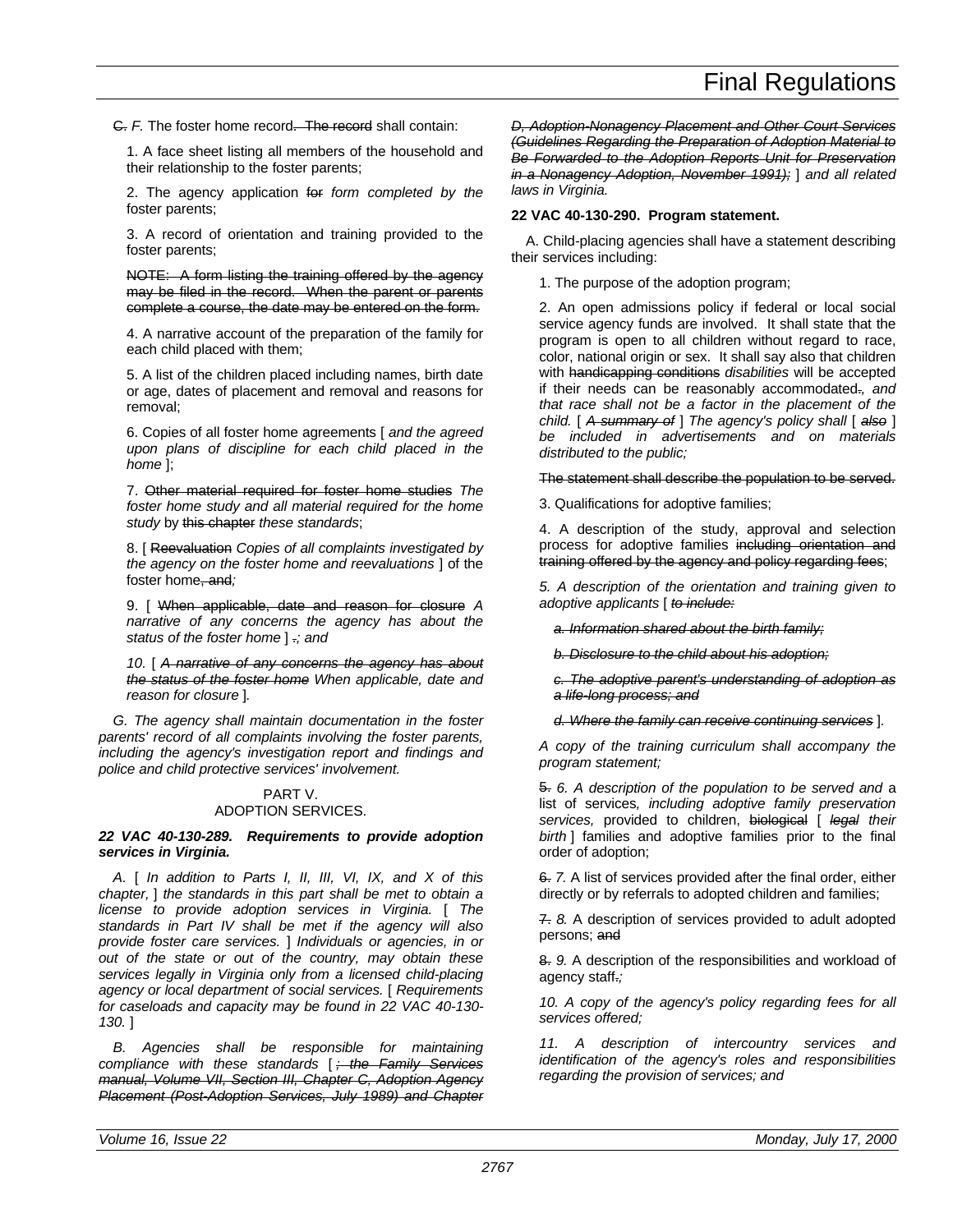*12. A description of the agency's parental placement adoption services, if applicable, and identification of the agency's roles and responsibilities regarding the provision of services.*

B. The program statement or a summary shall be given to agencies or individuals who ask about the services of the agency.

C. A copy shall accompany the initial application for a license.

D. The program statement shall be updated when changes are made and a copy sent to the licensing representative *within 30 days of the change*.

**22 VAC 40-130-300. Intake. A. Services to biological** [ *legal birth* ] **parents contemplating placing their child for adoption.**

1. While parents may have decided to place their child for adoption before coming to the agency, counseling sessions shall be offered to assure that:

a. The decision was not made under duress; and

b. The decision is firm.

2. Alternatives to adoptive placement shall be discussed including:

a. Services to help the family stay together if it is in the best interest of both the child and the family;

b. Temporary foster care; and

c. Placement with relatives.

*A. Alternatives to adoptive placement shall be discussed including* [ *:*

*1.* ] *Services to help the family stay together if it is in the best interest of both the child and the family* [ *,;*

*2.* ] *Placement with relatives* [ *,;* ] *and*

[ *3.* ] *Temporary foster care.*

*B. While parents may have decided to place their child for adoption before coming to the agency, counseling sessions shall be offered to* [ *assure ensure* ] *that the decision was not made under duress and* [ *that* ] *the decision is firm,* [ *to discuss* ] *the reason for the decision, and* [ *to ensure* ] *that the birth parents are aware of the impact of placing a child for adoption* [ *, .* ]

3. *C.* Additional counseling sessions shall be offered as needed. 4. If either of the parents was not offered counseling, the worker shall record the reason or reasons.

5. *D.* Agency adoption services shall be explained *to the birth parents and shall include agency policies and procedures, the adoption process, and the rights and responsibilities of all parties*.

*E. The agency shall document the services offered to the birth parents and their responses, including reasons why each alternative was not chosen.*

6. *F.* If the parents choose adoption, the agency shall secure a termination of parental rights in accordance with [ termination procedures in the Service Programs Manual, Volume VII, Section III, Chapter B, "How *Terminating* Parental Rights are Terminated."*, June 1998. These procedures shall be explained to the birth parents. These procedures are incorporated by reference and made a part of this regulation §§ 16.1-278.3 and 63.1-204 and other relevant sections of the Code of Virginia related to termination of parental rights. This process shall be explained to the birth parents. NOTE: Agencies may consult the Service Programs Manual, Volume VII, Section III, Chapter B, "How Parental Rights are Terminated."* ]

#### **B.** *22 VAC 40-130-301.* **Authority to place.**

*A.* The agency shall have the authority to place a child either in a foster or adoptive home.

1. An agency may place a child in a foster home with:

a. A court commitment;

b. A permanent entrustment by the parent or parents or other person holding custody, or*;*

c. A temporary entrustment by the parent or parents or other person holding custody; [ *(*the agency shall petition the court for approval of a temporary entrustment within 30 days unless the entrustment is for less than 90 days.*) pursuant to §§ 16.1-277.01 and 63.1-204 of the Code of Virginia* ] *;* [ *or* ]

d. A placement agreement from an agency holding custody. [ *; or* ]

[ *e. A placement agreement signed by the local department of social services having jurisdiction when a noncustodial agreement has been signed between the parent or legal guardian and the local department or another public agency.* ]

2. To place a child for adoption, an agency shall have:

a. A permanent commitment with termination of parental rights from the court; or

b. A permanent entrustment by the parent or other person holding custody; *(*NOTE: A child coming into care through permanent entrustment is eligible for federal *or state* subsidy (Title IV-E, Adoption Assistance) if: *as provided in 22 VAC 40-130-365, Adoption Assistance); or*

(1) The court finds that remaining in the home would be contrary to the welfare of the child, and

(2) The child has been living with the parent or parents within six months of the initiation of court proceedings.

The agency should consult with the local departments of social services to determine whether other relatives would be acceptable.

In order to conserve state funds, agencies should do everything possible to make a child eligible for IV-E if he or she is likely to need subsidy. Permanently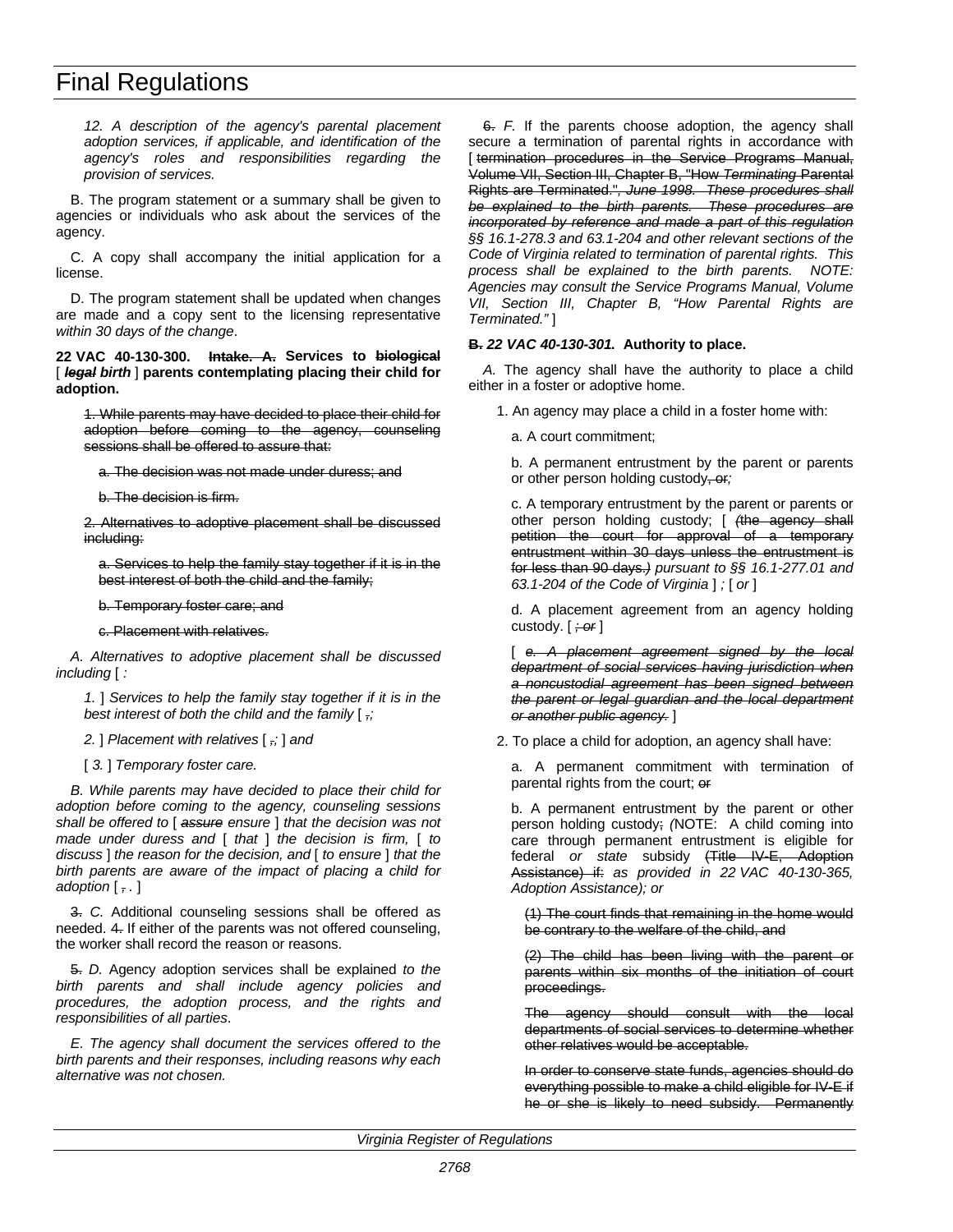entrusted children who are not eligible for subsidy are, however, eligible for state subsidy. State and local funds pay for the same needs and services for the child.

or

c. Transfer of custody from another agency. Agency transfer requires court approval.

*B. The agency shall comply with §§ 63.1-204, 63.1-205,* [ *63.1-220.1* ] *and* [ *63.1-220.2 Chapter 10.2 (§ 63.1-219.7 et seq.) of Title 63.1* ] *of the Code of Virginia. NOTE: Copies of these statutes will be provided by the department.*

*C. When two agencies are participating in the placement of a child for adoption, the agencies shall develop a childspecific, mutually acceptable written agreement* [ *which that* ]*:*

*1. Outlines the roles and responsibilities of each agency;*

*2. Assures open communication between the participating agencies;*

*3. Addresses the procedures for resolving cases where there is disagreement between the two agencies; and*

*4. Specifies payment for services rendered.*

# **22 VAC 40-130-310. Temporary foster care prior to adoption for children under one year.**

A. The foster home. The foster home shall be approved under the provisions of 22 VAC 40-130-270. The foster home agreement *specified in 22 VAC 40-130-271* shall be signed by the agency and foster parents.

B. Intake assessment. *In order to determine the appropriateness of accepting a child for placement and assessing the needs of the child,* the agency shall collect the following information *for an intake assessment* before accepting the child for placement *in a foster home*:

1. The reason the placement is requested, and a brief report on his living situation or situations if he did not come directly from the hospital.

2. Current information on the child's health:*. The hospital discharge summary is an acceptable medical examination for a newborn.*

#### a. The hospital discharge summary is an acceptable admission examination for a newborn.

b. *3.* If a child *under one year* has not come directly from the hospital, the hospital summary and a report of interim care, *and a medical report* signed by the physician shall be obtained. The report shall be no more than 30 days old. The absence of abnormalities shall be noted or the presence of abnormalities noted and explained on the report. *Any medical conditions needing follow-up care shall be explained in the report.*

3. In addition, *4.* The assessment shall cover: *be completed within 30 days of foster home placement and prior to completion of the adoptive placement agreement. The assessment shall also cover the dates and persons*

*involved in placement visits and staffing, the reason the child was accepted and the date the decision was made.*

a. Dates and persons involved in placement visits and staffing; and

b. The reason or reasons the child was accepted and the date the decision was made

4. The assessment shall be completed within 30 days of placement.

C. Social history. The purpose of the history is to assist in the determination of the most suitable adoptive home for the child. *The agency shall prepare a social history on the child and use the social history to assist in the determination of a suitable adoptive home for the child. If a child is referred from another agency, the private child-placing agency shall request a copy of the referring agency's social history on the child.* If some item of information is not available [ *and reasonable efforts have been made to receive it* ], the reason shall be recorded.

1. The history shall cover:

a. The reasons for and the goal of the [ foster home *child's* ] placement;

b. The physical appearance of the child and of both parents if available;

c. The child's parents' nationality, race and religion;

d. *The medical and psychiatric history of* the child's parents', siblings', aunts', uncles' and grandparents' medical and psychiatric history as it relates to the selection of a suitable home for the child;

e. The education and occupation of the child's parents, siblings, aunts, uncles and grandparents; [and ]

f. [ The expected length of placement in foster care *Who in the family knows about the birth parent or parents' plan;*

*g. What relatives have been contacted for possible foster care placement;*

*h. Description of the birth parent's or parents' personality, lifestyle and childhood;*

*i. The child's placement history with the dates and names of previous caretakers;*

*j. A description of the child's prenatal care and any substance abuse by the mother;*

*k. A description of the type of adoptive family with whom the birth parent or parents would like to have their child placed; and*

*l. The expected length of placement in foster care* ].

2. The social history shall be completed *before the adoptive placement agreement is signed* [ *,* ] *and* within 30 days after placement in the foster home and include the date it was completed.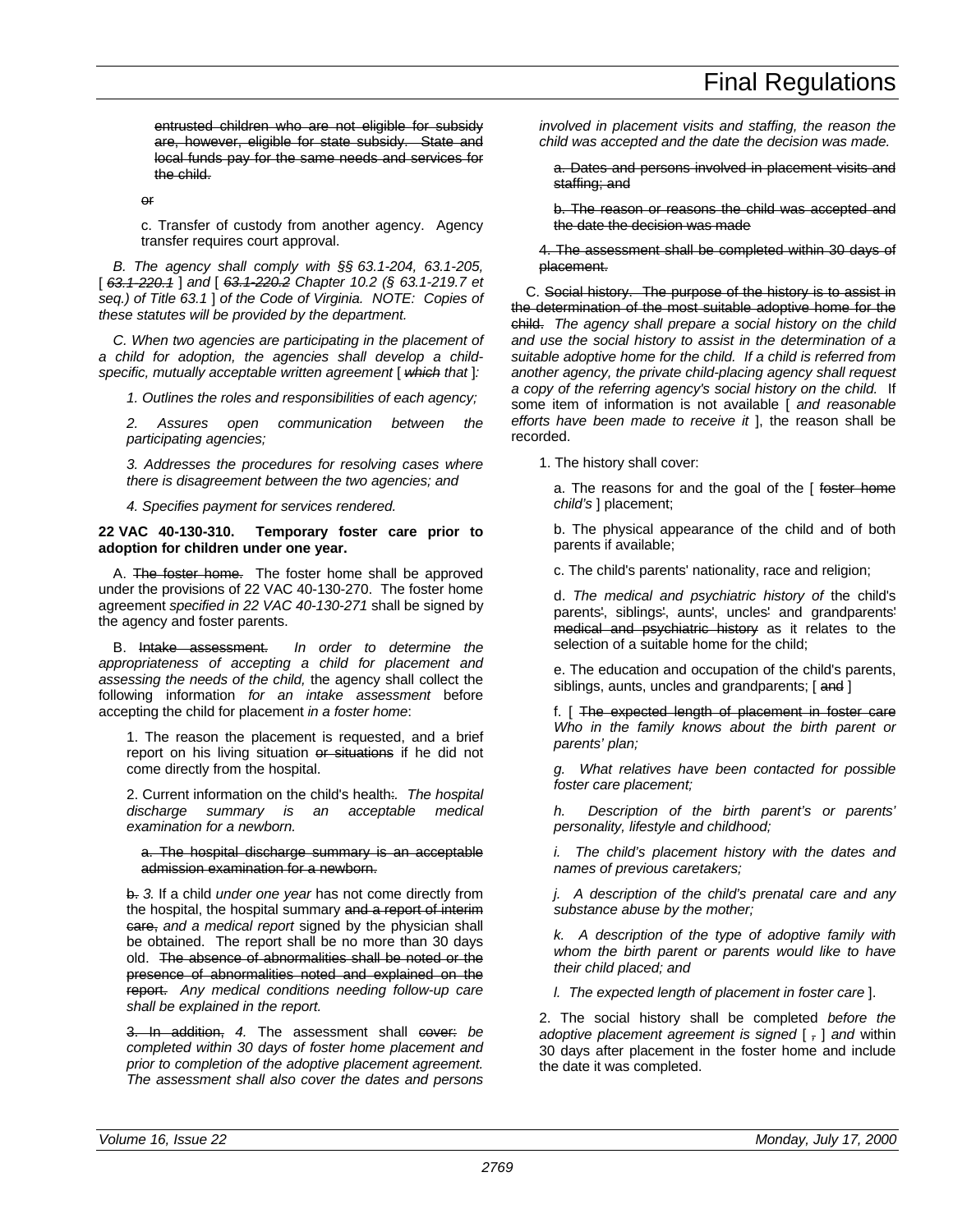3. The worker shall describe the type of adoptive home that appears to be best for the child *or explain why that determination has not yet been made*.

[ *4. The worker shall review the social history with the selected adoptive parents.* ]

D. Visitation. The case worker shall have a face-to-face contact with the child every 30 days. Visits every 60 days shall be in the foster home. [ *Contacts with children over one year of age shall be in accordance with 22 VAC 40-130-220.* ]

E. The worker shall see that the child has an adequate supply of clothing.

*F. The agency shall follow the physician's recommendations as to frequency of medical examinations for children under one year.* [ *All other children shall have a medical examination under the direction of a licensed physician within the 90 days before placement.* ]

*1. All reports, except the discharge summary on a newborn, shall include the following unless the physician recommends otherwise:*

*a. Immunizations given;* [ *and* ]

*b. Current physical condition, including growth and development, visual and auditory acuity, nutritional status, evidence of freedom from tuberculosis in a communicable form, allergies, chronic conditions and disabilities.*

*2. The agency shall arrange for the child to receive recommended follow-up medical and dental care, when appropriate, as well as care for illnesses or injuries and shall document all such visits.*

*G. The agency shall record all medications prescribed for each child and any reported side effects or adverse reactions.*

F. *H.* Continuing contact with parent or [ *legal birth parent or* ] parents.

1. Parents shall be included in service planning, including goal setting, until or unless rights are terminated.

2. If parental rights are terminated, and the parents request it, the agency shall arrange continuing services, either directly or by referral.

G. Service plans in foster care. If the agency holds custody it shall file a foster care plan with the court within 60 days unless the child is returned home or placed for adoption within that time. (See 22 VAC 40-130-220 H.)

H. For narrative, quarterly reports and termination of care, see 22 VAC 40-130-240 and 22 VAC 40-130-250.

#### *22 VAC 40-130-312. Service plans and progress* [ *summaries reports* ]*.*

*A. An agency shall prepare and implement* [ *a an individualized* ] *service plan for each child in its care. The parents shall be consulted unless parental rights have been terminated. Prior custodians or foster parents shall be consulted when appropriate.*

*B. When the agency does not hold custody, the service plan requirements are as follows:*

*1. The plan shall include the goals for the child, including permanency planning goals; the services to be offered to the child and parents or prior custodians; the participation to be sought from the parents or prior custodians;* [ *exploration of relatives as placement resources;* ] *the type of placement recommended for the child and how it relates to the goal; and the target date for achievement of the goal.*

*2. The plan shall be completed and filed in the child's record within* [ *60 45* ] *days of placement.*

*C.* [ *In accordance with § 16.1-281 of the Code of Virginia,* ] *when the agency holds custody of the child, a service plan shall be filed with the court within 60 days after the agency receives custody unless the court grants an additional 60 days, or the child is returned home or placed for adoption within 60 days.* [ *The agency shall follow the requirements of § 16.1-282 of the Code of Virginia related to court review of the service plan, court hearings, and completion of adoption progress reports.* ]

[ *Agencies may consult* ] *the permanency planning goals and the* [ *requirements and* ] *procedures in the Service Programs Manual, Volume VII, Section III, Chapter B, Preparing the Initial Service Plan,* [ *June 1998, shall be followed. These requirements and procedures are incorporated by reference and made a part of these regulations, and "Reassessments, Reviews, and Redeterminations."* ]

*D. The agency shall provide supervision, support and guidance to foster families in implementing the service plan for the child.*

*E. The agency shall arrange for and encourage contact and visitation between the foster child, his family and others as specified in the service plan.*

*F. A progress* [ *summary report* ] *shall be completed* [ *quarterly beginning with the date of service plan. The summary shall evaluate and describe progress in each specified area of the service plan and include any changes recommended. The progress summary shall also include:*

*1. Services provided and a list of the individuals providing the services;*

*2. Any changes to the service plan and services to be provided during the next quarter;*

*3. Changes to the goals;*

*4. Contacts between the child and the child's family and plans for reunification of the family, where appropriate;*

*5. The child's assessment of his progress and his description of services needed, where appropriate;*

*6. Medical needs, specifying medical treatment needed; and*

*7. Permanency planning goals, any changes in these goals, and discharge plans.*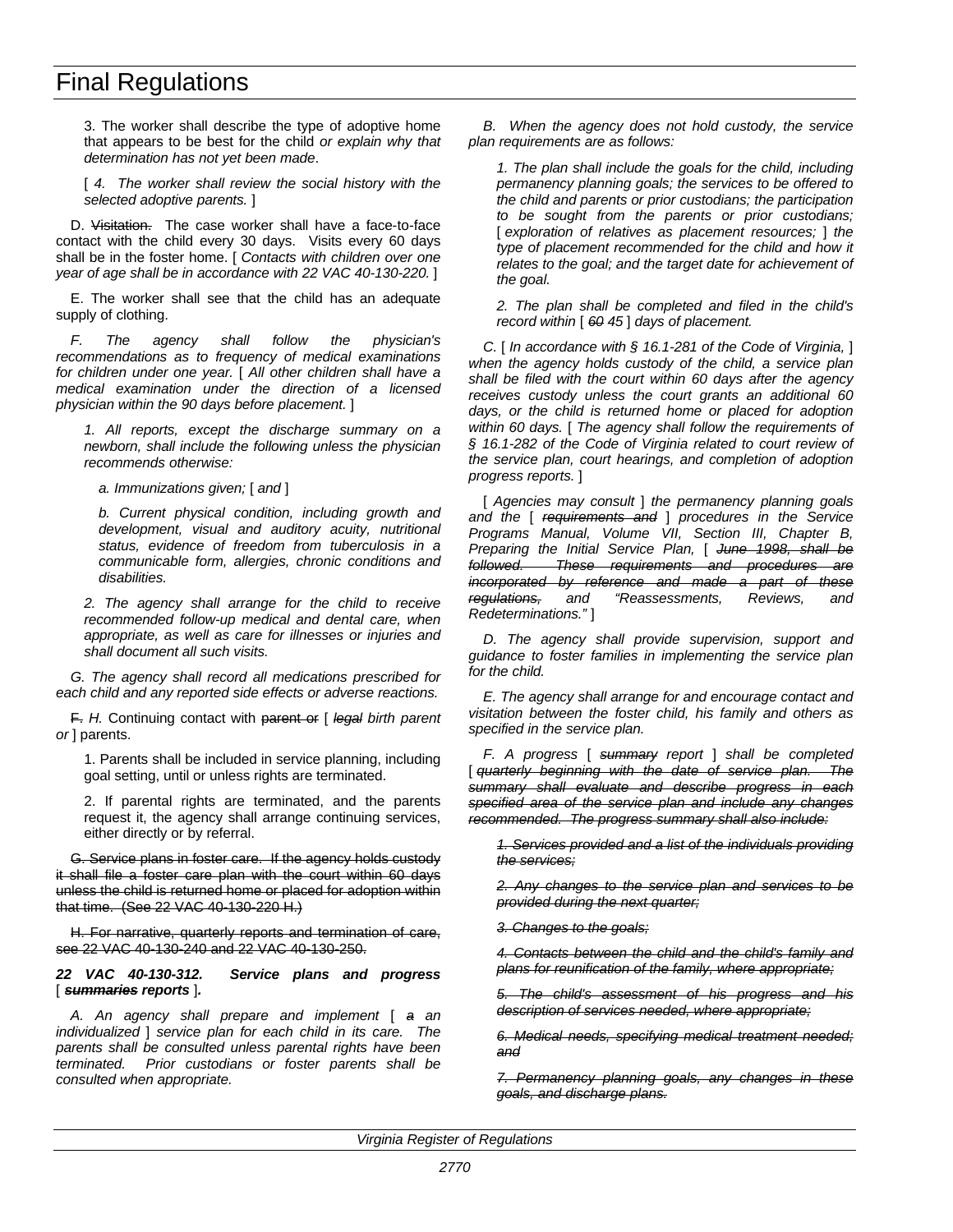*The fourth quarterly progress report shall address the above requirements and evaluate and update the service plan for the upcoming year.*

*G. The agency shall include each child who has the ability to understand in the preparation of the child's service plans and progress summaries or document the reasons this was not possible. The child's comments shall be recorded in the report in accordance with 22 VAC 40-130-213* ]*.*

# *22 VAC 40-130-314. Narratives.*

*Narratives shall be in chronological order and current within 30 days. Narratives shall include areas specified in the standards and cover treatment and services provided, all contacts related to the child, visitation between the child and the child's family and other significant events.*

#### **22 VAC 40-130-320.** *After approval;* **items to be considered when selecting an adoptive home.**

A. Siblings shall be placed together unless it clearly is not in the best interest of the children. Reasons for separation shall be explained in the record.

B. Consideration shall be given to placing children with families of the same racial or cultural or religious identity; however, no one or all of these factors shall be determinative since the best interest of the child shall always be paramount.

*B. The selection of a particular child for the adoptive family shall be in the best interests of the child and is the responsibility of the agency. The reasons for selecting the specific home for the child shall be stated in the child's record.*

C. Foster parents shall be considered a primary adoptive resource when that is considered in the best interest of the child. *(* [ *Reference See* ] *§* [ *63.1-221 63.1-219.36* ] *of the Code of Virginia.)*

NOTE: Section 63.1-221 of the Code of Virginia has the following provision: When a foster parent who has a child placed by an agency wishes to adopt the child and the child has been in the home at least 18 months, the foster parent may petition the court directly for permission to adopt.

D. The ages of the adoptive parents in relation to the age of the child shall be considered in determining the best interest of the child.

E. The agency may consider the recommendations of a physician, an attorney licensed in the Commonwealth, or a clergyman who is familiar with the situation of the proposed adoptive parents only as provided in § 63.1-204 C 1 of the Code of Virginia.

*D. The agency shall provide the adoptive parents with full factual information about the child and the child's birth family except for identifying information. The agency shall provide in writing to the adoptive parents information about:*

*1. The social and cultural history; the medical, developmental, and mental history of the child; the birth parents; and extended family (including siblings, aunts, uncles, and grandparents) when known; and*

*2. Full factual information about the child's birth.*

*This statement shall be signed by the adoptive parents, dated, and a copy filed in the adoptive home record.*

*E. The prospective family shall be permitted to decide whether to accept a child. Refusal of a child shall not be the sole basis for excluding a family from consideration for another child.*

#### **22 VAC 40-130-330. Direct placement in adoptive home.**

A. If a child is placed in the adoptive home before he is 25 days old or before the child is legally free for adoption, a statement acknowledging this shall be signed by the prospective adoptive parents and filed in the child's record.

B. Such a placement shall be recognized as a foster home placement and a foster home agreement *following the requirements of 22 VAC 40-130-271 must be* signed by the agency and foster parents.

C. The adoptive placement agreement shall not be signed until the child is legally free.

#### **22 VAC 40-130-340.** *Adoptive* **placement of** *older* **children over one year***; additional provisions***.**

*A.* The provisions of Part IV (22 VAC 40-130-200 *22 VAC 40-130-198* et seq.) [ *of this chapter* ] are applicable when placing children over one year of age in foster care prior to adoption. When selecting an adoptive home, items in 22 VAC 40-130-320 shall be considered. In addition, an older child's concerns about adoption shall be taken into account.

*B. The agency shall prepare the* [ *older* ] child [ *who has the ability to understand* ] *for adoptive placement, recognizing the rights of the child to information and plans affecting his future. The child shall be involved in adoption planning, where appropriate, and his concerns and individual needs shall be taken into account.*

*C. The agency shall document in the narrative contacts and services provided to the child* [ *which that* ] *demonstrate the agency's efforts to prepare the child for adoptive placement.* [ *EXCEPTION: This subsection does not apply to intercountry adoptions.* ] *These efforts shall include:*

*1. Discussion with the child about his feelings about adoption and indicators that he is ready for the adoptive placement;*

*2. Discussion with the child regarding his birth family, past placements and relationships, and the reason he cannot return to his birth parents;*

*3. Preplacement visits for the child in the prospective adoptive home. The number of visits shall be determined by the needs of the child and the adoptive family;*

*4. Discussion of the child's relationship to the social worker, foster family, and the prospective adoptive family;*

*5. Efforts made to receive photographs of the child from birth through his current age and provide these to the child, as appropriate, and to the adoptive family;* [ *and* ]

*6. Preparation of a life book for the child by the agency* [ *;*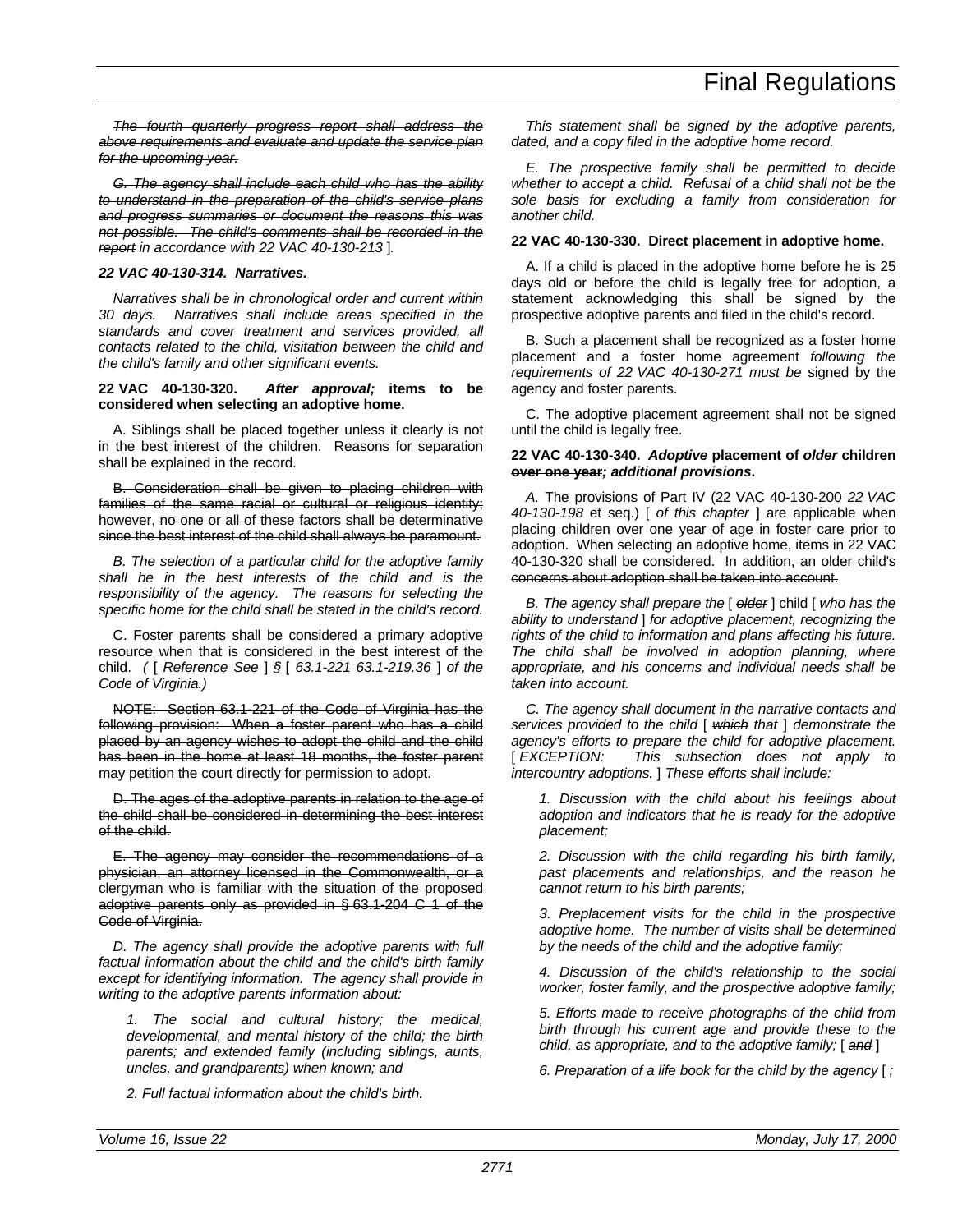*7. Assessment and services related to attachment issues;*

*8. Assessment of the child's needs for contacts with the prior caretakers and birth relatives, including siblings; and*

*9. Preparation of the adoptive family for the child identified for placement, including expected behaviors and the life-long impact of the child's history* ]*.*

#### **22 VAC 40-130-350. Agency responsibility after child is placed in the adoptive home** *Supervisory visits and adoptive family support and preservation services***.**

A. The agency shall ensure that supervisory visits are made in compliance with [ §§ 63.1-228 and 63.1-229 *Chapter 10.2 (§ 63.1-219.7 et seq.) of Title 63.1* ] of the Code of Virginia [ , ] or according to the laws of the state in which the final order of adoption is issued.

The Code of Virginia stipulates that the child shall have lived in the adoptive home continuously for a period of six months before the petition for the final order is filed with the court. A minimum of three visits shall be made during a period of six months with at least 90 days between the first and last visits.

*B. In agency placement adoptions, except in rare cases where an interlocutory order is entered, the child shall have lived in the adoptive home continuously for a period of six months before the petition for adoption is filed with the court.*

*C. A minimum of three visits shall be made during a period of six months with at least 90 days between the first and last visits. The agency shall make additional visits to the home as the needs of the child and family require.*

*D. The child shall be seen at each visit and at least one visit shall be in the home in the presence of the child and the petitioners. The agency shall individually interview children who are able to understand and speak.*

B. *E.* The agency shall maintain contact with the [ *adoptive* ] family until the final order is entered. If conditions warrant, it shall proceed to remove the child in accordance with the provisions of § [ 63.1-211.1 *§ 63.1-211 and 63.1-* 219.15<sup>]</sup> of the Code of Virginia.

C. *F.* The agency is legally responsible for the child until the final order is entered.

*G. The following areas shall be assessed during the supervisory period:*

*1. Health and development of the child, including medical care;*

*2. The child's adjustment to the family and the relationship of child to the parents and siblings;*

*3. Impact of adoption on the family functioning and the marriage, including discussion of any stress revealed and changes in work and financial status; and*

*4. Motivation to proceed with the adoption and the adoptive family's readiness to finalize the adoption.*

*H. The agency shall discuss the child's day care or school adjustment, the child's behavior and special needs, and resources available to meet those needs.*

*I. The final supervisory visit shall also include discussion of the procedures for finalization along with information on obtaining a birth certificate and naturalization, where appropriate.*

*J. The agency shall document efforts to* [ *assure ensure* ] *that the adoption petition is filed. When there is a delay in filing the petition, the agency shall make an assessment of the situation, including at least quarterly visits.* [ *This shall not apply to agencies providing intercountry adoptions when the adoption has been finalized in another country.* ]

*K. When an agency places a child in its custody in an adoptive home, the agency shall offer to provide or refer the adoptive family to available resources for services after the final order.*

#### **22 VAC 40-130-360. Provisions for children with special needs.**

A. Referral to AREVA (Adoption Resource Exchange of Virginia) *Special needs children who are legally free for adoption shall be registered with AREVA (Adoption Resource Exchange of Virginia) within 30 days of termination of parental rights unless an adoptive family has been identified*.

1. Special needs children who are legally free for adoption shall be registered with AREVA within the timeframes set by service programs.

2. *1.* Families willing to accept special needs children shall *also* be registered also *within 30 days of approval unless a child has been identified for placement*.

3. *2.* Agencies [ shall follow *may consult the* ] procedures in the Service Programs Manual, Volume VII, Section III, Chapter C, "Adoption Resource Exchange of Virginia." [ *, July 1989. These procedures are incorporated by reference and made a part of this regulation* ]*.*

*B. Agencies shall* [ *assure ensure* ] *that necessary and appropriate services are provided to children with special needs.*

#### B. Subsidy.

1. Subsidy payments shall be provided for a special needs child determined eligible for subsidy.

NOTE: A special needs child is not eligible for subsidy until reasonable efforts have been made to find an appropriate home without subsidy. However, in some cases such as where the child has developed significant emotional ties with the prospective adoptive parents while in their care as a foster child, efforts to find another home are not required.

"Reasonable efforts" are defined in the Service Programs Manual, Volume VII, Section III, Chapter C, "Subsidized Adoption."

2. Agencies shall follow service programs procedures and work with their local department of social services to secure a subsidy.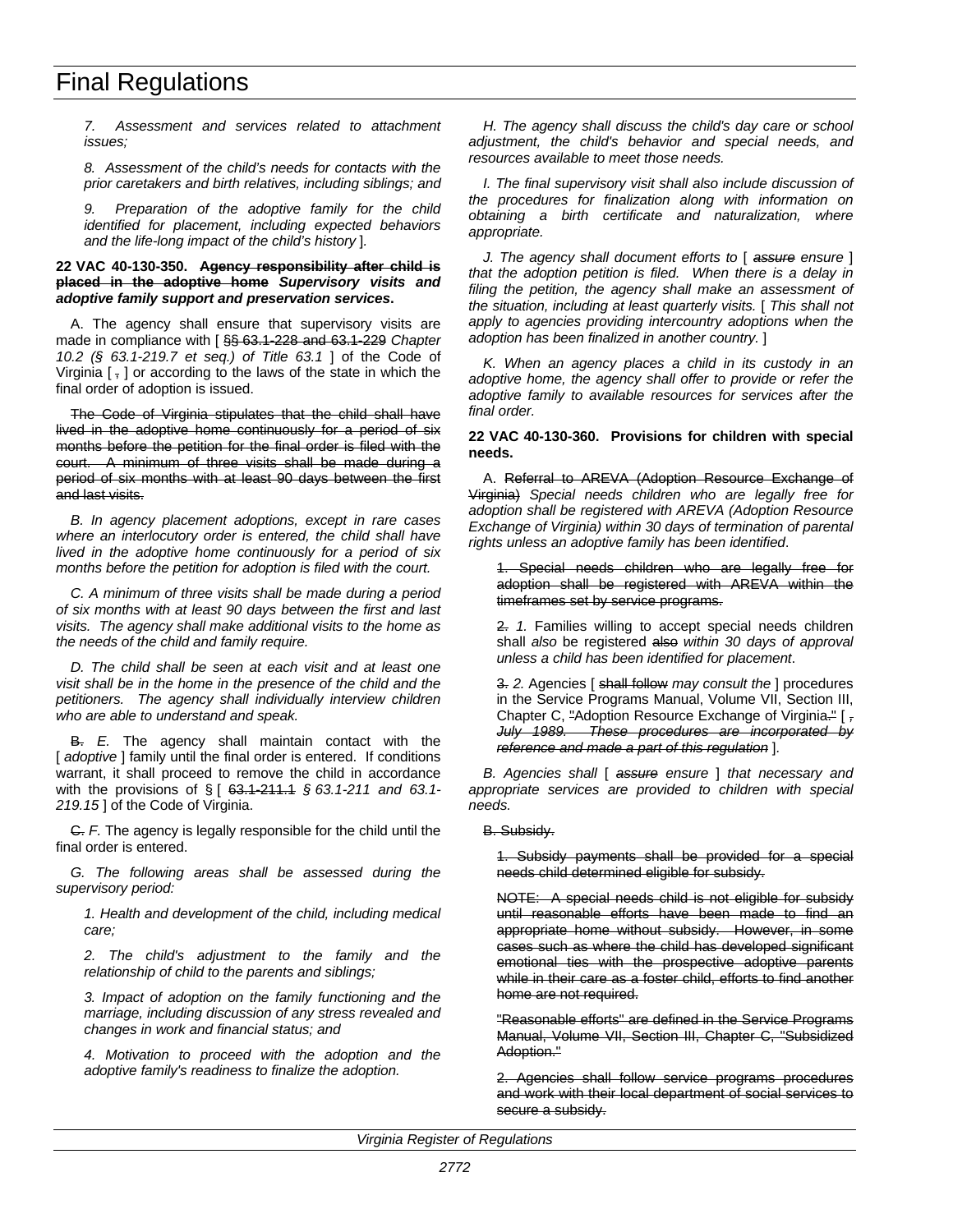3. Refer to 22 VAC 40-130-300 B 2 b for the explanation of the effect of permanent entrustment on eligibility for subsidy.

C. Services for children after final order. When an agency places a child in its custody in an adoptive home and the child has longstanding mental or physical problems, the agency shall make arrangements for services after the final order. This may be through continued agency services or referral to some other resource such as another agency, post-adoption counseling group or resources for medical or psychiatric services.

# *22 VAC 40-130-365. Adoption assistance.*

*When a licensed child-placing agency has a child who appears to meet eligibility for adoption assistance, the agency has the following responsibilities:*

*1. Documenting the special needs of the child;*

*2. Recruiting and conducting home studies on prospective adoptive families;*

*3. Making reasonable efforts to place the child without subsidy;*

*4. Obtaining background information on the birth parents sufficient to determine eligibility for Title IV-E. This shall include information on:*

*a. Who the child was residing with during the six months immediately preceding removal from the home;*

*b. Whether the child was deprived of parental support as a result of absence or disability of one parent;*

*c. The financial situation of the birth parents;*

*d. Obtaining the required court determination within 180 days, if the child entered care through a permanent entrustment agreement;*

*e. Sending a referral and the documentation to the eligibility unit in the local public agency;*

*f. Notifying the service unit in the public agency of the family's interest in adoption assistance;*

*g. Assisting the public agency in working with the family to complete the adoption assistance agreement; and*

*h. Signing the adoption assistance agreement.*

**22 VAC 40-130-370. Involuntary termination of parental rights.**

When a child has been in the custody of a licensed child-placing agency for 12 months, the court may terminate parental rights if it finds that the parent or parents have been unable or unwilling to remedy the conditions that led to the placement.

1. If the agency elects to take the case to court for an adjudication, the agency shall submit a plan for finding a permanent placement for the child.

2. *When it is necessary to petition the court to terminate* parental rights, the agency shall follow the [-procedures in the Service Program Manual, Volume VII, Section III, Chapter B, Terminating Parental Rights*, August 1994*. *These procedures are incorporated by reference and made a part of this regulation requirements of § 16.1-283 of the Code of Virginia and may consult the Service Program Manual, Volume VII, Section III, Chapter B, Terminating Parental Rights* ]*.*

### **22 VAC 40-130-380. Interlocutory orders** *of children in custody of an agency***.**

A. While agencies are legally responsible for a child placed in an adoptive home until the final order, an agency may issue its consent to an interlocutory order *only* if a determination is made that:

1. The adoptive [ parent or ] parents are financially able to care for the child (subsidy funds may be counted in the assessment where appropriate);

2. The adoptive [ parent or ] parents are suitable persons *approved* to care for the child;

3. A home visit made at least 30 days after placement and any other contacts provide evidence that the child and family are making a positive adjustment to each other; and

4. The best interest of the child is served by entering an interlocutory order rather than waiting until the end of the visitation period.

B. A notarized statement shall accompany the order stating that the agency will assume legal responsibility if the placement disrupts before the final order.

C. The child shall be visited at least three times in the six months following the interlocutory order with not less than 90 days between the first and last visits. *At least one visit shall be in the home with the child and both parents unless one of the parents no longer resides in the home. The agency will contact the absent parent to determine interest in remaining involved in the proceedings.*

D. The agency shall continue to count the child in determining agency caseload capacity until the final order is entered.

# **22 VAC 40-130-390. Agency fees.**

*A.* If the agency requires fees from adoptive applicants, it shall attach an explanation of agency *the agency's fee* policy to the license renewal application [ *for licensure* ]. The explanation shall cover the amounts charged, how the figures were arrived at, and what services are to be provided for the fees.

If a new agency plans to charge fees, an explanation of the proposed policy shall accompany the application for a license.

*B.* Fees shall be discussed with applicants before or at the start of *prior to initiating* the home study. Applicants shall be given an *a written* explanation of:

1. The amount they must pay and when and how payments are to be made;

2. How the amount is determined and*,* what services it covers*, and the risks involved*; and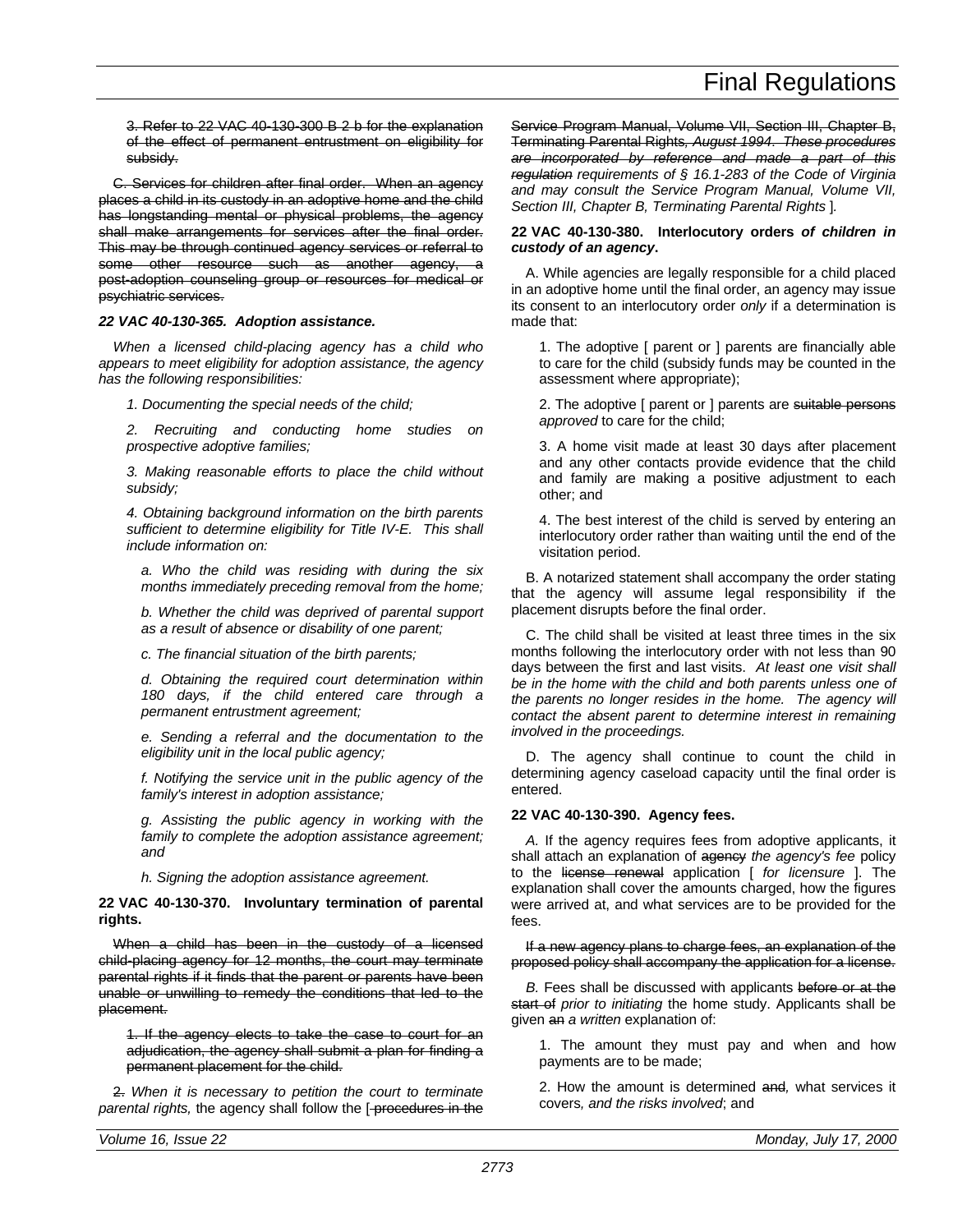3. The agency refund policy if any.

*C. Agencies shall develop a mutually acceptable agreement with adoptive applicants regarding the fees to be paid and the services to be provided.*

**22 VAC 40-130-400. The adoptive home study [** *and orientation for adoptive parents* **].**

A. Information on the items below shall be gathered in order to assess the applicant's or applicants' capacities as adoptive parent or parents. If the home is approved, the information is also used to determine the type of child that can successfully be placed in the home.

B. Interviews with family and household members.

1. There shall be a minimum of three face-to-face interviews with the adoptive applicant or applicants. At least one interview with a couple shall be joint and one shall take place in the home.

2. All members of the household shall be interviewed as well as children of each adoptive parent living outside the home. Information may be requested by telephone or letter if the child is over 18 and lives more than 50 miles from the parents' home.

3. If the required contacts with children living outside the home should not or could not be made, the reasons shall be taken into consideration in the assessment of the home.

C. Subjects to be covered in interviews with the applicants shall include:

1. A description of:

a. The home and surrounding area; and

b. The physical appearance of the applicant or applicants.

# 2. A discussion of the family covering:

a. The compatibility of the couple and stability of the marriage in relation to its length;

b. The relationships with other household members and children in the home, if any;

c. Physical and mental health history;

d. The interests and activities of family members, including a judgment as to whether or not the general patterns of family life will accommodate a child;

e. Extended family, social and community relationships;

f. Childhood or family life experiences of adoptive applicant or applicants;

g. The place of religion in family life; and

h. Income and financial resources in relation to expenses.

3. The family in relation to adoptions:

a. The applicant's or applicants' motivation for and expectations of adoption;

b. Experiences of the applicant or applicants with children;

c. Attitudes and opinions about discipline of children;

d. Attitudes toward biological parents;

e. Attitudes about periodic contact with parent or parents or prior custodians for older children (open adoption);

f. The age and type of child desired and the age or ages of the applicant or applicants in relation to the child; and

g. The attitude toward adoption of family and extended family members, especially natural children living outside the home.

4. A discussion of agency services before and after adoption if family is interested in a special needs child.

D. Information from other sources.

1. A minimum of three references for the family shall be obtained.

2. A report of a recent medical examination of all members of the household shall be obtained. It shall report on both mental and physical health and be signed by the physician. If difficulties are noted, specialists in the appropriate field shall be consulted.

3. Adoptive applicants shall consent to a search of the Child Protective Services Central Registry (CPSIS).

a. The agency shall use the form provided by the registry and follow the instructions thereon.

b. The home shall not be used if an applicant has a founded or unfounded reason to suspect child abuse or neglect record.

NOTE: The Central Registry name is to be changed from CPSIS to CANIS (Child Abuse and Neglect Information System) in the early fall of 1989. The method of judging injury to children is to be changed. Agencies will be sent information on the changes when they occur.

4. If an agency believes it is needed, it may, in addition, require consent to check Division of Motor Vehicle records.

5. The worker shall see the marriage license for couples. If there has been a previous marriage, the worker shall ascertain that the divorce is final to make sure there is a valid marriage.

6. If a single adoptive applicant is divorced, the worker shall ascertain that the divorce is final to avoid legal difficulties with the adoption.

7. Employment shall be verified by pay stub or other written evidence, personal knowledge of an agency staff member or interview with the employer.

E. Approval or disapproval.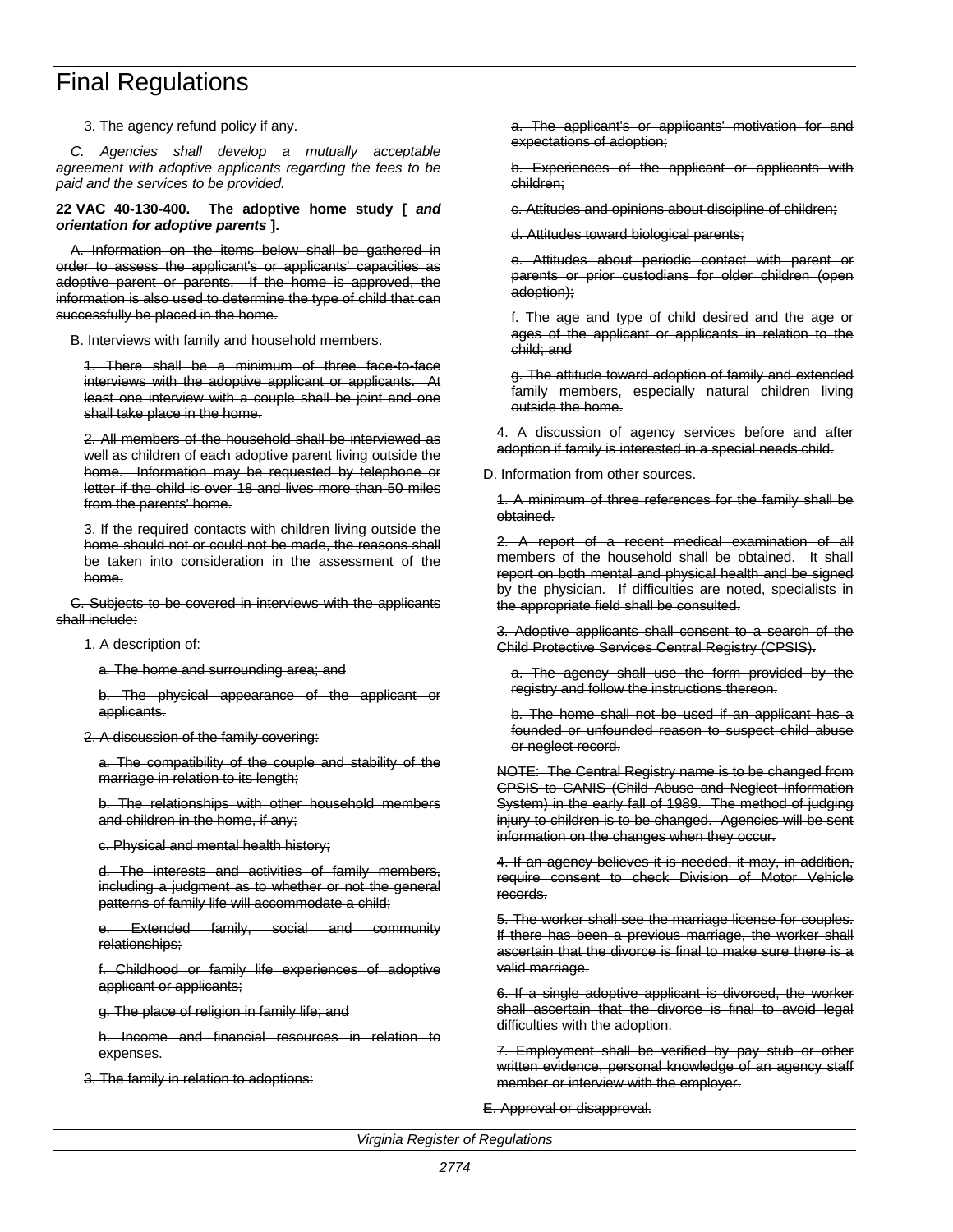1. The worker shall recommend approval or disapproval.

2. If approval is recommended, the worker shall recommend the age, sex, special characteristics and number of children that could successfully be nurtured.

The adoptive parent's or parents' preferences shall be considered in reaching the recommendations.

3. The applicant or applicants shall be informed in writing within a week of the approval or disapproval and offered an interview to have the agency's decision explained to them.

F. The selection of the child for the adoptive family shall be in the best interests of the child and is the responsibility of the agency. The reasons for selecting the specific home for the child shall be stated.

The adoptive parents have the right to full factual information about the child and the child's birth family except for identifying information.

The prospective family shall, however, be permitted to decide whether or not a child is suitable for them. Refusal of a child shall not be the sole basis for excluding a family from consideration for another child.

G. The adoptive placement agreement. The agreement shall include:

1. The agency's responsibilities until final order is entered;

2. The adoptive family's responsibilities until final order is entered;

3. The statement that the agency is legally responsible for the child until the final order and may, with the sanction of the court, remove the child if it is necessary for the child's well being; and

4. A statement of services to be provided after the final order, if any have been agreed upon.

H. Corporal punishment. The agency shall have a written statement prohibiting corporal punishment which the adoptive parent or parents shall sign saying they have read and will follow to the best of their ability.

I. Re-evaluations.

1. When 12 months have elapsed after completion of the original home study and the agency is contemplating placing a child, a reevaluation shall be made which includes:

a. A visit to the home;

b. Face-to-face interviews with all members of the household; and

c. Updated medical reports.

When subsequent adoptive placements are considered, the agency shall reevaluate the home covering all areas of the original study. Concrete areas such as house or neighborhood which have not changed may be noted on a form. At least one home visit shall be made with all household members present except for members out of the home for extended periods.

*A. Information on the items* [ *below in this section* ] *shall be gathered in order to assess the applicants' capacities as adoptive parents* [ *and to comply with the requirements of Chapter 10.2 (§ 63.1-219.7 et seq.) of Title 63.1 of the Code of Virginia* ]*. If the home is approved, the information shall be used to determine the type of child that can successfully be placed in the home.*

*B. The agency shall conduct interviews with all* [ *family and* ] *household members. Dates and content of interviews shall be documented in the home study.*

*C. There shall be a minimum of three face-to-face interviews with each applicant. At least one interview with a couple shall be* [ *joint together* ] *and one must take place in the home.*

[ *Minor and adult children of* ] *Each adoptive* [ *applicant applicant's minor and adult children* ] *living outside the home shall be interviewed. If face-to-face contact with a child is not possible and the child lives more than 50 miles from the adoptive applicant's home, an interview shall be conducted by telephone or letter. If this interview is not possible, the reason shall be documented and assessed in the home study.*

[ *D. The agency shall provide face-to-face orientation and preservice training to adoptive applicants prior to approval of the home. The orientation and preservice training shall include, but is not limited to, the following:*

*1. Information about the agency, its services, its policies and values on acceptable methods of control and discipline, the home study process and criteria for approval;*

*2. Discussion of the legal processes involved in adoption such as termination of parental rights, finalization, placement agreement, naturalization (intercountry adoptions), and access to information from closed records;*

*3. Discussion of adoption assistance, if appropriate, and any adoptive family preservation and support services offered by the agency;*

*4. Explanation of risks involved in adoption such as return of the child to the birth parents, changes in the laws and applicable regulations, and the agency's approval criteria and policies; and*

*5. The critical issues in adoption to include:*

*a. Adoption as a life-long process and the applicants' ability to maintain a life-long commitment to a child;*

*b. The developmental stages of adoption;*

*c. The impact of the applicants' attitudes toward birth parents on the adopted child;*

*d. The importance of the child's linkage to his birth family and significant others, when appropriate;*

*e. The child's need to have information about his background and birth parents;*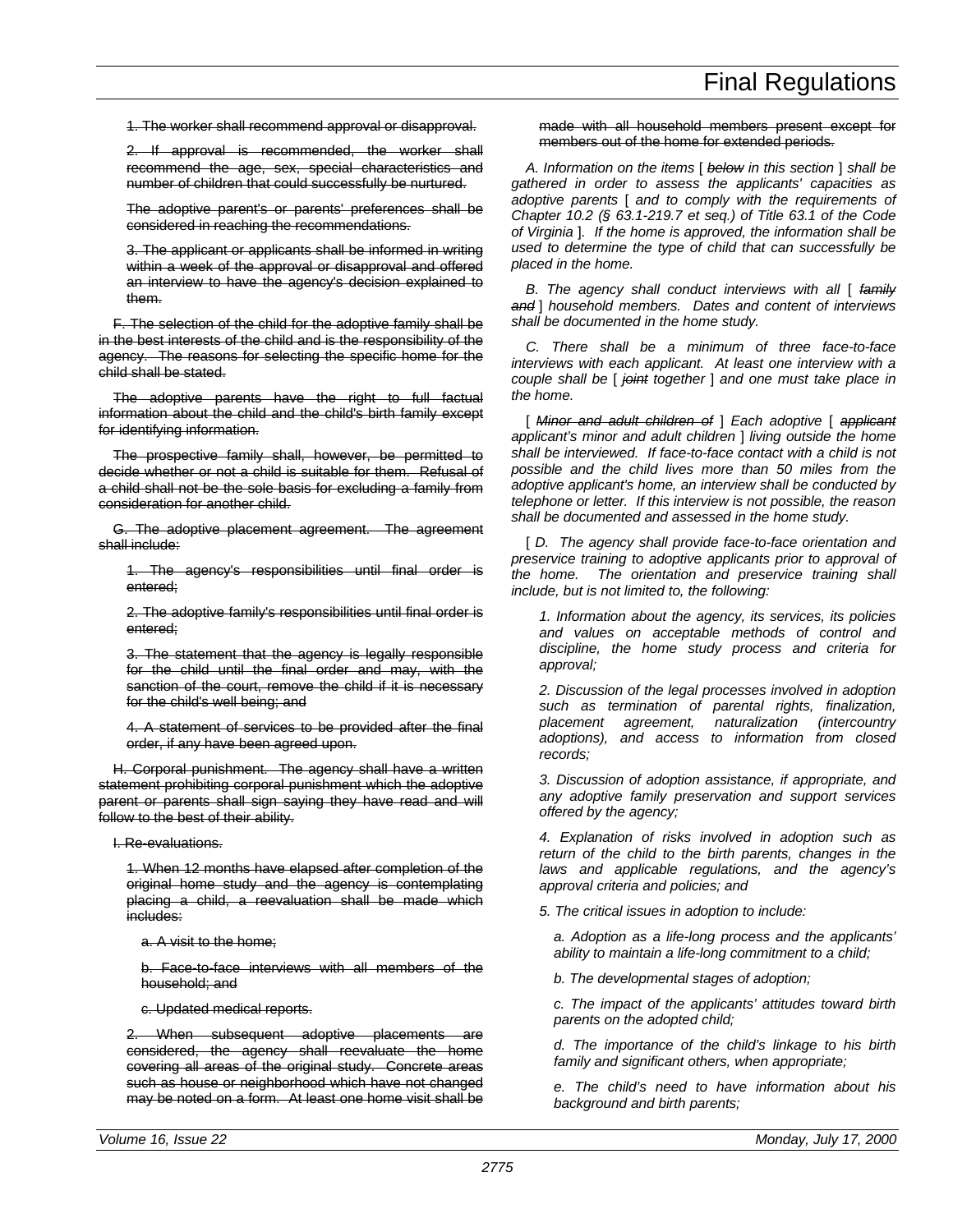*f. The importance of talking to the child about adoption; and*

*g. The special needs of the child, if appropriate.* ]

[ *D. E.* ] *Orientation and preservice training sessions provided during the home study process shall not count towards the required number of interviews.*

[ *E. F.* ] *The agency shall request and obtain a minimum of three nonrelative references for the family. Additional references may also be requested from relatives or others at the agency's discretion.*

[ *F. G.* ] *A report of a medical examination by a licensed physician, his designee, or an official of a local health department of all members of the household shall be obtained. The exam shall be conducted no earlier than 12 months prior to the approval and shall contain:*

*1. An evaluation of the current health of the individual. Additional reports from specialists shall be received when health concerns are noted;*

*2. A statement that the individual does not have tuberculosis in a communicable form including the date and types of tests and the results. If the test is positive or no test is done, there shall be a written explanation by the physician* [ *, his designee, or any official of the local health department* ]*. Additional tests are not required unless the individual comes in contact with a known case of tuberculosis or develops chronic respiratory symptoms;*

*3. An opinion as to whether the health of the individual will affect the care or present a hazard to the health of children;*

*4. An assessment of the life expectancy of the applicants; and*

*5. The signature of a physician, his designee or an official of the local health department.*

[ *If the medical report indicates that the applicants' normal life expectancy is altered, the agency shall discuss with the applicants the possible impact to any child placed in the home.*

*A plan for child care and the financial resources of the family should a parent become incapacitated shall be discussed and documented.* ]

[ *G. Pursuant to § 63.1-198.1 of the Code of Virginia, the agency shall receive the results of a search of the Child Abuse and Neglect Registry before approval is granted. The home shall not be approved if an applicant or another adult living in the home has a founded child abuse or neglect record.* ]

*H.* [ *Criminal record clearance reports and sworn disclosure statements shall be received on each applicant pursuant to § 63.1-198.1 of the Code of Virginia prior to approval. Agencies shall follow the standards in the Regulation for Criminal Record Checks for Child Welfare Agencies (22 VAC 15-50-10 et seq.) The agency shall ensure that the adoptive home is in compliance with §§ 63.1-198.1 and 63.1-198.4 of* *the Code of Virginia and with regulations promulgated by the State Board of Social Services* ]*.*

*The content of and copies of criminal record reports, sworn disclosure statements, and child abuse and neglect registry checks shall not be shared with other agencies or persons, other than the person named in the report, the licensing representative, other state or federal authorities and a court as required by state or federal law, except as permitted by state or federal law.*

*I. The agency shall check the applicants' Department of Motor Vehicles records.*

*J. The agency worker shall see the marriage license for couples. If there have been previous marriages, the worker shall verify that divorces from the former spouses are final to avoid legal difficulties with the adoption.*

*K. Employment shall be verified by pay stub or other written evidence* [ *, personal knowledge of an agency staff member* ] *or interview with the employer.*

*L. The agency shall discuss the employment history of each applicant and assess the applicants' management of income and financial resources in relation to expenses.*

*M. Applicants shall have sufficient income and financial resources to assure continuing maintenance of the family.*

*N. If the applicant has previously applied to adopt through another agency, the current agency shall request information from the applicant about their previous application. The current agency shall also request information from the previous agency.*

*O. The agency shall have the applicants sign a statement prior to approval of the home study which states they will not use corporal punishment while the agency retains legal custody of the child or give others permission to do so.*

#### *22 VAC 40-130-401. Additional areas to assess in the home study.*

*A. The agency shall conduct* [ *an a thorough* ] *assessment of the motivations, expectations, commitments, and abilities* [ *of the adoptive applicants* ]*. The agency shall* [ *assure also ensure* ] *that the following areas are covered* [ *and documented* ] *in its assessment and* [ *shall* ] *document the basis for its conclusions:*

*1. Family relationships to include how the couple and the family resolve conflicts and express affection; relationships with extended family and children living outside of the home;*

*2. Stability of the marriage in relation to its length;*

*3. The applicants' experiences with children and as children;*

*4. Discipline of children to include* [ *:*

*a.* ] *The discipline the* [ *applicants' applicant or applicants* ] *received as children* [ *,;*

*b.* ] *Their current parenting* [ *skills, practices;*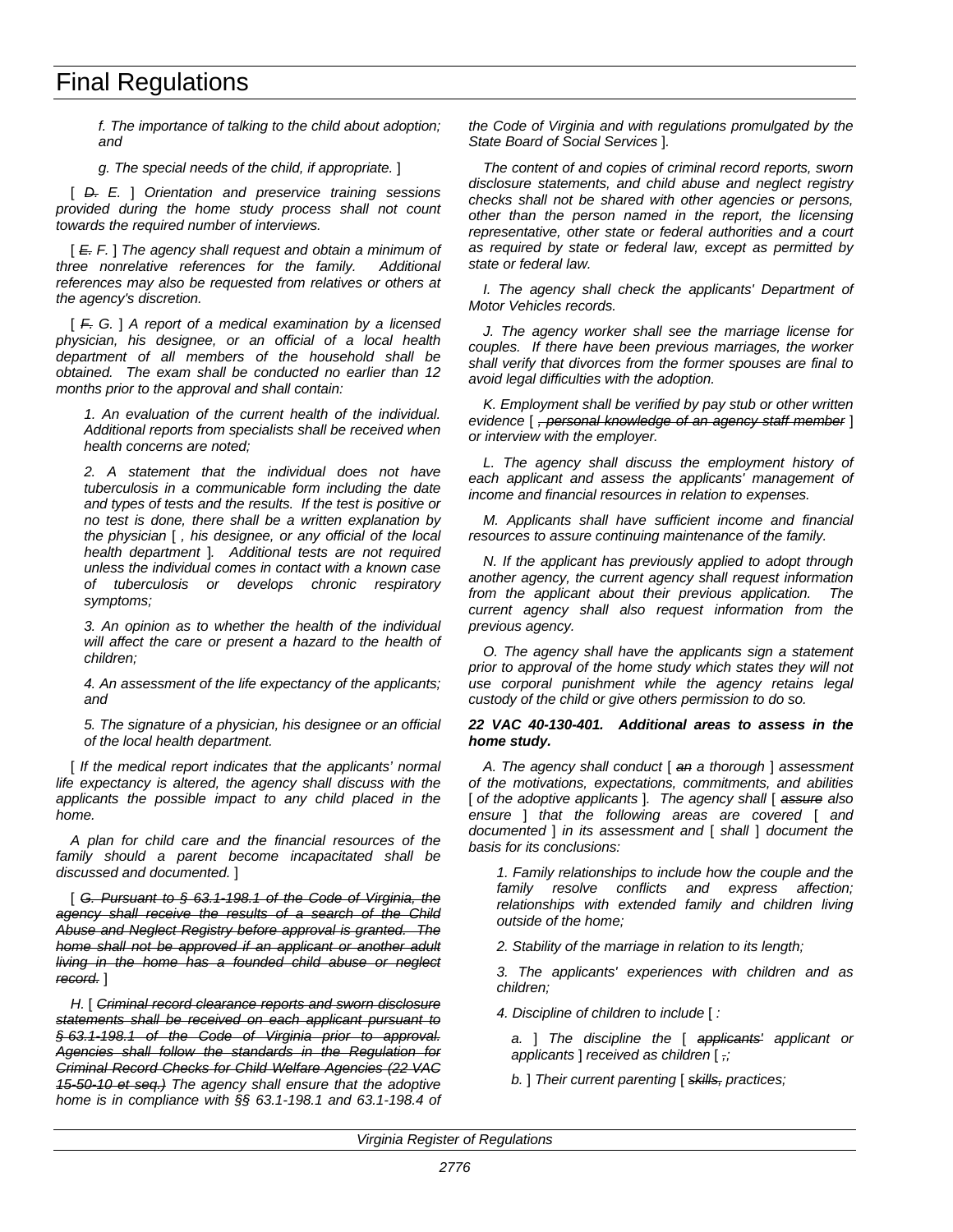*c.* ] *Their opinion and attitudes towards discipline* [ *,;* ] *and*

[  $d.$  ] The discipline techniques they will use with a child *placed in their home.*

[ *The agency's evaluation of the applicants' discipline shall be sensitive to racial, ethnic and religious differences* ] *;*

*5. The applicants' education and attitudes towards education;*

*6. The applicants' attitudes towards birth parents and towards working with the agency;*

*7.* [ *Physical and mental health history of the applicants and any* ] *health issues in the applicants' family and how this will impact the care of a child;*

*8. The age and type of child desired;*

*9. Child care arrangements; and*

*10. The applicants' knowledge of safety hazards and preventive actions to avoid injuries and accidents in young children.*

*B. The agency shall also assess the applicants' ages in relation to a child to be placed, their capacity to love a child not born to them, ability to change in relation to the needs of children, and understanding and abilities in the following areas:*

*1. The child's ethnic, religious and cultural issues;*

*2. The extended family's attitudes towards adoption;*

*3. The applicants' infertility, where applicable, including how they have resolved* [ *emotional* ] *issues* [ *of grief and blame and if they have accepted their related to the* ] *infertility;* [ *and* ]

*4. The* [ *ability of the applicants' marriage to continue successfully without a child; critical issues in adoption as covered in the agency's orientation.* ]

[ *5. The critical issues in adoption to include:*

*a. The child's need to be told about adoption;*

*b. Adoption as a life-long process;*

*c. The developmental stages of adoption;*

*d. The impact of the applicants' attitudes toward birth parents on the adopted child;*

*e. The importance of the child's linkage to his birth family and significant others, when appropriate; and*

*f. The child's need to have information about his background and birth parents.* ]

*C. The agency shall assess and approve the residence and surrounding area.*

*D. The agency shall determine that the applicants' home is free of hazards to the health and safety of children, is clean and is in good physical repair. The following areas shall also be included in the agency's assessment of the home:*

*1. Rooms used by children shall be well-lighted for activities and safety.*

*2.* [ *All sleeping areas shall have operable smoke detectors and the home shall have at least one operable fire extinguisher.*

*3.* ] *The home shall have an operable heating and ventilation system.*

[ *4. 3.* ] *Firearms and other weapons shall be locked. Firearms shall be kept unloaded and ammunition shall be locked in a separate location.*

[ *5. 4.* ] *The home shall have closet or drawer space or both for clothing and personal possessions of children over two years of age.*

[ *6. 5.* ] *There shall be separate beds for children except that two siblings of the same sex may share a double bed* [ *, if appropriate* ]*.*

[ *7. 6.* ] *Children's bedrooms shall not be used as passageways and shall have doors for privacy.*

[ *8. 7.* ] *The home shall keep cleaning supplies and other toxic substances stored away from food,* [ *locked secured* ] *and out of the reach of children* [ *who are developmentally unable to understand the dangers. EXCEPTION: Where appropriate, adolescents may have access to and may use cleaning supplies* ]*.*

[ *9. 8.* ] *The applicants shall have a working telephone.*

[ *9. The applicants shall have a written escape plan in case of emergencies.* ]

# *22 VAC 40-130-402. Approval or disapproval.*

*A. The agency shall recommend approval or disapproval based on a careful assessment of the characteristics outlined in this part, information received through the home study process, and the applicants' participation in the home study process and in* [ *any* ] *orientation and preservice training.*

*B. The decision to approve or deny shall be made in consultation with the supervisor or in a staff meeting. The date of the decision shall be recorded in the applicants' record.*

*C. If approval is recommended, the worker shall recommend the age, sex, special characteristics and number of children who can successfully be placed and give the basis for the recommendation. The adoptive parents' preferences shall be considered in reaching the recommendations.*

*D. The worker shall state if the approval is for healthy children, special needs children, or children from other countries and give the basis for this recommendation.*

*E. The applicants shall be informed in writing within a week of the approval or disapproval and offered an interview to have the agency's decision explained to them.*

*F. The home study shall be written and the home approved before a child is placed.*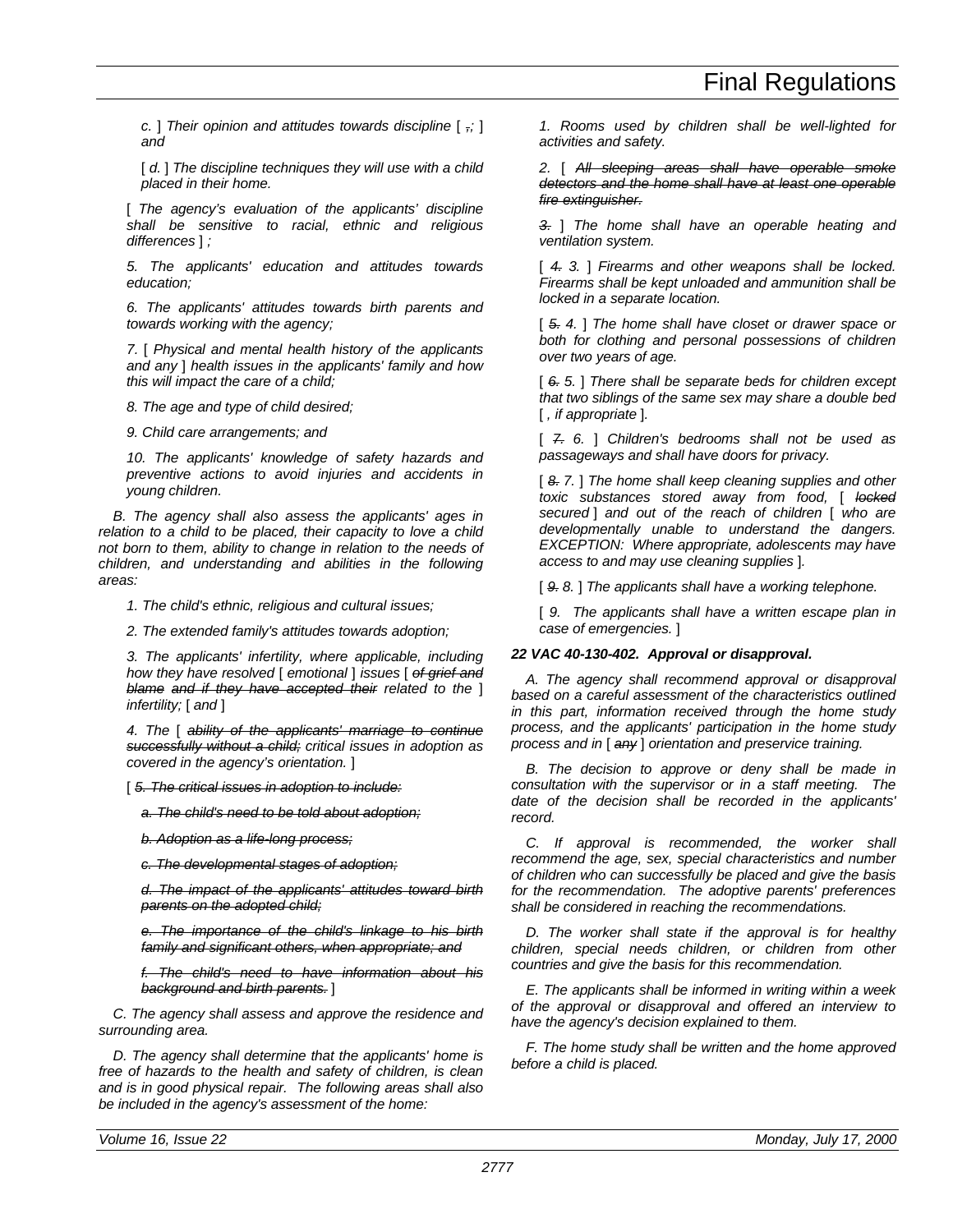## *22 VAC 40-130-403. The adoptive placement agreement.*

[ *A.* ] *The* [ *adoptive placement* ] *agreement shall include the signatures of the agency representative and the adoptive family and include* [ *:*

*1. The agency's and the adoptive family's responsibilities until final order is entered;*

*2. The statement that the agency is legally responsible for the child until the final order and may remove the child if it is necessary for the child's well-being (see § 63.1-211 and 63.1-220.5 of the Code of Virginia); and*

*3. A statement of services to be provided after the final order, if any have been agreed upon. the requirements listed in the agreement. The agency may include additional requirements, if necessary.*

*B. When children are placed for the purposes of adoption, the adoptive placement agreement between the child-placing agency and the adoptive parent or parents shall contain a statement that an agreed upon plan for discipline of the child has been developed, which may include nonabusive discipline, either as a deliberate, nonspontaneous technique for effecting behavioral change or as part of a behavior management program.* ]

#### *22 VAC 40-130-404. Home study updates.*

*A. When 18 months have elapsed after completion of the original adoptive home study and the agency that conducted the original home study is contemplating placing a child, an update shall be made which includes a visit to the home and face-to-face interviews with all members of the household to include:*

*1. A review of the compatibility of the couple and stability of the marriage;*

*2. A review of the family, social and community relationships, including any children in the home;*

*3. Income, employment status and financial resources in relation to expenses;*

*4. A review of the applicants' motivation for and expectations of adoption;*

*5. The age and type of child desired and the age of the applicant in relation to the child;*

*6. A review of the home and living arrangements; and*

*7. Updated medical reports.*

*B. If the adoptive applicants have moved during the 18 months after their initial approval and a child has not been placed, the agency shall visit the home and conduct a review of the residence based on 22 VAC 40-130-401 C and D.*

*C. If the agency conducting the home study update is not the agency that conducted the original home study, the agency shall have more than one face-to-face interview with the applicants.*

#### *22 VAC 40-130-406. Subsequent adoptive placements.*

*A. When the adoptive applicants request additional adoptive placements, the agency shall evaluate the home based on the requirements for the initial adoptive home study.*

*B. If the agency conducted the original home study, the agency shall conduct at least two visits, one face-to-face interview in the office or home and a home visit with all household members currently living in the home.*

*C. If the original home study was conducted by another agency, the following shall apply:*

*1. Orientation and training shall be required of the adoptive applicants;*

*2, If the agency has a copy of the original home study for the applicants, two visits shall be made. If the original home study is not available, three visits are required; and*

*3. The home study shall follow the requirements of the initial adoptive home study.*

#### **22 VAC 40-130-410. Direct Parental placement services** *adoptions***.**

If an agency chooses to provide direct parental placement services, it shall do so in accordance with §§ 63.1-220.3 through 63.1-220.5 and 63.1-238.01 and 63.1-238.02 of the Code of Virginia.

*A. The agency shall follow the provisions of* [ *Chapter 11 (§ 63.1-220 et seq.) Article 3 (§ 63.1-219.37 et seq.), Parental Placement Adoptions, of Chapter 10.2* ] *of Title 63.1 of the Code of Virginia* [ *and . Agencies may consult* ] *the Adoption Services Manual, Volume VII, Section III, Chapter D, Parental Placement Adoptions* [ *, November 1991, except the section on home studies in parental placement adoptions. These requirements and procedures are incorporated by reference and made a part of this regulation* ] *.*

*B. The agency shall follow the adoptive home study requirements of these standards. (See 22 VAC 40-130-400, 22 VAC 40-130-401 and 22 VAC 40-130-402.)*

*C. The agency shall, through face-to-face contact with the birth parents, assure that the birth parents are aware of:*

*1. Alternatives to adoption;*

*2. Adoption procedures; and*

*3. Opportunities for placement with other adoptive families.*

*D. If the birth* [ *parent or* ] *parents have not received counseling regarding these issues, the agency shall* [ *make every effort to* ] *provide it.* [ *If counseling cannot be provided, the agency shall document the reasons in the birth parent record.* ]

*E. The* [ *agency shall make every effort to have the* ] *faceto-face contact with the birth* [ *parent or* ] *parents* [ *shall* ] *take place on a different day from the date of the meeting to exchange identifying information.* [ *When this is not possible, the reason shall be documented in the birth parent record.* ]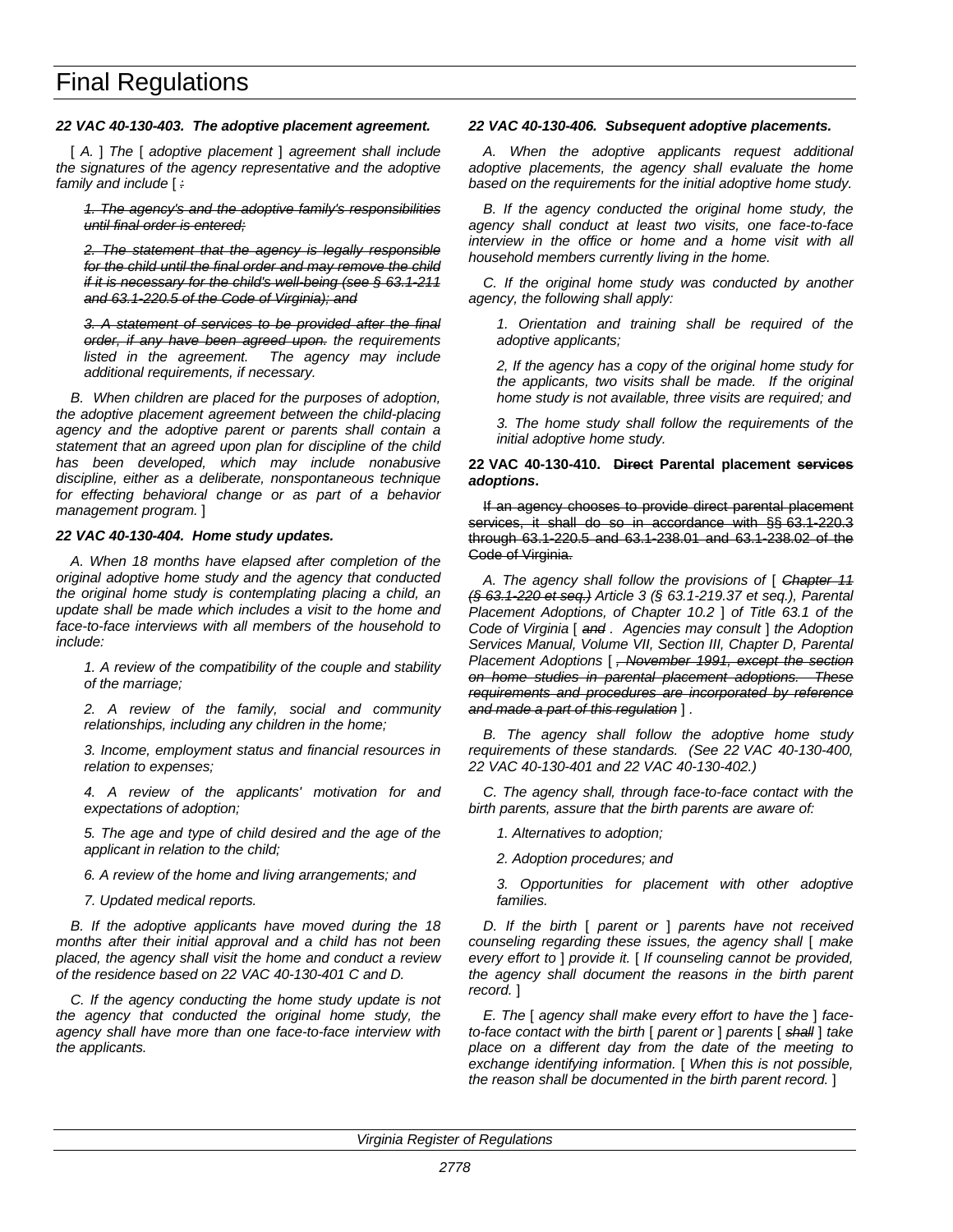*F. The consent of the birth* [ *parent or* ] *parents shall be informed and not coerced.*

*G.* [ *Pursuant to In accordance with* ] *§* [ *63.1-220.2 63.1- 219.33* ] *of the Code of Virginia, when the agency accepts custody of a child for the purposes of placing the child with adoptive parents designated by the birth parents or a person other than a licensed child-placing agency or local board of public welfare, the provisions of* [ *Article 3 (* ] *§* [ *63.1-220.3 63.1-219.37 et seq.) of Chapter 10.2 of Title 63.1* ] *of the Code of Virginia shall apply.*

# **22 VAC 40-130-420. Adoption records.**

A. The agency shall maintain a case record for each child, the biological [ *legal child's* ] family and the adoptive family. The biological [ *legal child's* ] family record may be a part of the child's record.

B. The child's record. The record shall include:

1. Identifying information including *the child's* [ *original* ] *birth certificate,* [ *whenever possible, the* ] birthdate, place of birth, sex, race, height, weight, hair color, eye color and identifying marks;

2. The legal documents required for adoption;

3. A record in the narrative dictation of the child's and family's preparation for the placement; [and ]

4. [ Other information required in this chapter *Names and addresses of grandparents, close relatives and siblings; and*

*5. Other information as required by these standards* ].

C. The biological [ *legal child's* ] family's record. The record shall include:

1. Identifying information including, names, addresses, telephone numbers*, Social Security numbers* [ *, if available,* ] and marital status of the parents *or guardians*;

*2.* [ *Names and addresses of grandparents, close relatives and siblings; Description of childhood and other background information when known;*

*3. The birth parents' relationship to each other;*

*4. Information about the knowledge other family members have about the birth parent's or parents' decision to place the child for adoption;* ]

2. [ *3. 5.* ] A narrative of contacts; and

3. [ *4. 6.* ] Other information required by this chapter *these standards*.

D. The adoptive family record. The record shall contain:

1. The agency application;

2. A copy of [ *the agreed upon plan of discipline and* ] any written information given to the adoptive parent or parents concerning the child;

3. Summaries of supervisory visits and closing summary; and

*4. The adoption home study and related documents;*

*5. Orientation and training provided;*

*6. A copy of the full, factual information on the child provided to the adoptive parents;*

*7. Narrative account of the agency's preparation of the family for the placement of the child;*

*8. Fees charged and agreement between agency and applicants regarding fees;*

*9. Documentation of any complaints or investigations by Child Protective Services; and*

4. *10.* Other information required by this chapter *these standards*.

#### *22 VAC 40-130-424. Forwarding of Adoption Material.*

[ *In accordance with § 63.1-219.53 of the Code of Virginia,* ] *after finalization of the adoption, all pertinent material shall be forwarded to the Virginia Department of Social Services, Foster Care and Adoption Unit, for preservation. Guidelines for the preparation of adoption material to be forwarded are contained in the Services Manual, Volume VII, Section III, Chapter C, Post-Adoption Services* [ *, July 1998,* ] *and Chapter D, Guidelines Regarding the Preparation of Adoption Material to be Forwarded to the Adoption Reports Unit for Preservation in a Nonagency Adoption* [ *, November 1991. This material is incorporated by reference and made a part of this regulation* ]*.*

# PART VI.

# INTERSTATE *AND INTERCOUNTRY* PLACEMENTS.

#### **22 VAC 40-130-430. Interstate compacts** *Compact on the Placement of Children***.**

A child-placing agency shall comply with the Interstate Compact on the Placement of Children *(§§ 63.1-207, 63.1- 207.1, and* [ *63.1-219 et seq. 63.1-219.2* ] *of the Code of Virginia and related standards)* before sending a child out of state or receiving a child into the Commonwealth for foster care or adoption. The procedures to be followed are in the Service Programs Manual, Volume VII, Section III, Chapter E.

# **22 VAC 40-130-440. Procedures.**

If an agency does an adoptive home study before a child has been identified, the Interstate Compact Office is not involved. However, the agency shall:

1. Inform the potential adoptive parent or parents that the placement of an out-of-state child must go through the compact office; and

2. Attach a statement to the home study explaining the requirement.

[ *Agencies may consult* ] *the procedures* [ *to be followed are* ] *in the Service Programs Manual, Volume VII, Section III, Chapter E* [ *, July 1983* ]*. These* [ *requirements procedures* ] *apply to both agency and nonagency adoptions.*

*NOTE: The Interstate Compact on the Placement of Children law and manual procedures apply to placement with nonexempt relatives, placements for foster care and*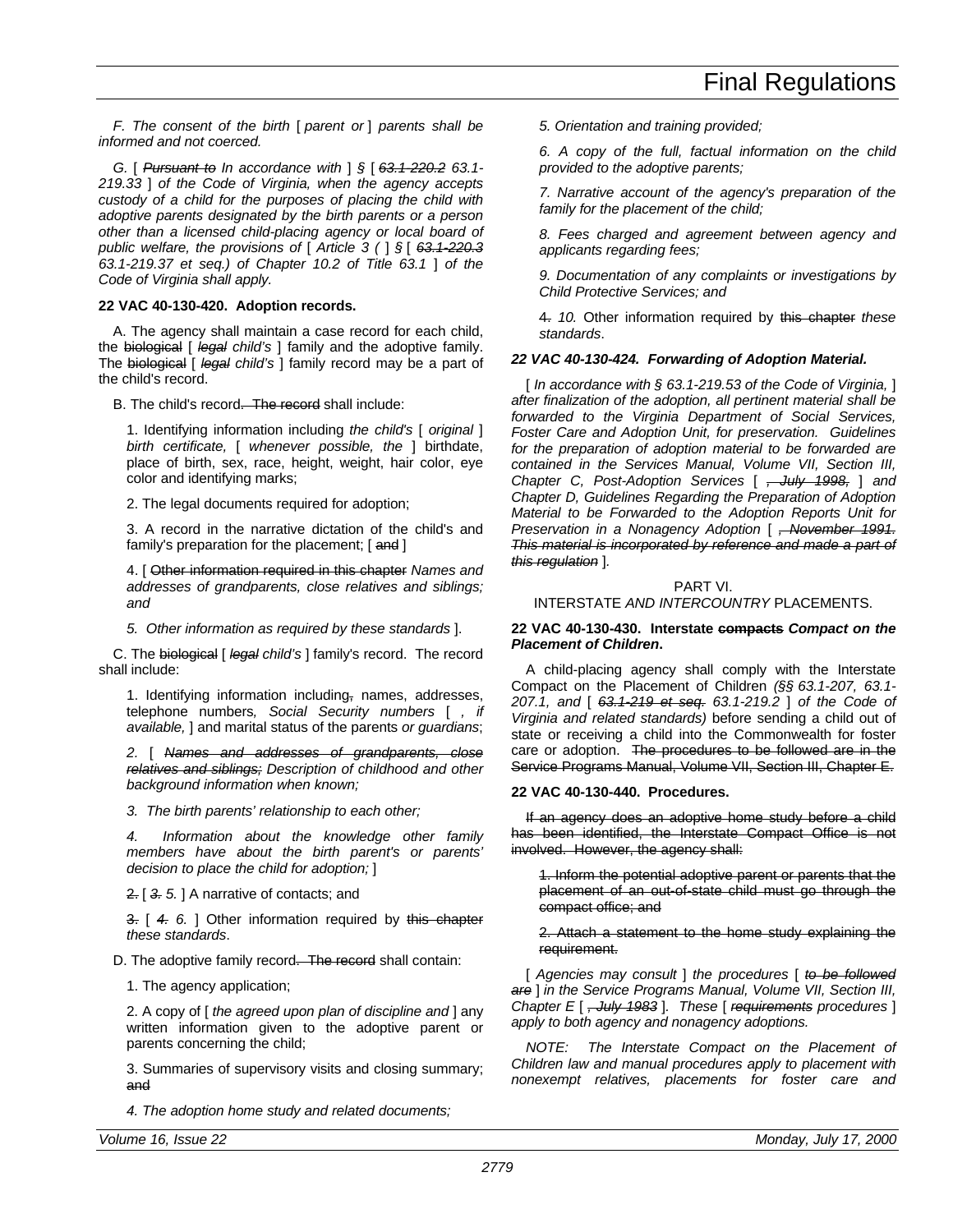*placements for adoption, only after a child has been identified for placement.*

**22 VAC 40-130-450. Out-of-state child.** *Agency responsibility for adoption and foster care services on behalf of an out-of-state agency* **[** *in interstate cases. NOTE: This section does not apply to intercountry placements* **]***.*

*A.* If a Virginia agency is asked to supervise the placement of an out-of-state child, it must have notification of compact approval of the placement *from the Interstate Compact on the Placement of Children* before proceeding. The [ *child-*placing *placing* ] agency is responsible for obtaining compact approval.

*B. For adoptive placements, the agency shall have an interagency agreement* [ *,* ] *which specifies the period of supervision and responsibilities of both agencies until the adoption is finalized or the placement is terminated.*

*C. When an agency is providing supervision for an adoptive placement of a child in the care of an out-of-state agency, visits shall be conducted in accordance with these standards. The agency shall also comply with any requirements of the interagency agreement with the* [ *child-placing placing* ] *agency.*

*D. The agency shall send reports of supervision to the Virginia Interstate Compact on the Placement of Children office and shall not send reports directly to any entity in the sending state without permission of the Interstate Compact on the Placement of Children office.*

*E. A child-placing agency shall not provide services in other states without obtaining the written approval to provide those services from the appropriate authorities in the other state.*

[ *NOTE: The written approval may be in the form of a license from the other state to conduct the specified activities or a letter from the other state granting approval or stating licensure and approval is not required to conduct the specified activities in the other state.* ]

*F. The agency shall provide the Virginia Interstate Compact on the Placement of Children office with a copy of the written approval.*

*G. If the agency becomes aware that placement has been made without interstate approval, the agency shall notify the Interstate Compact on the Placement of Children office in writing of the placement.*

*H. When an agency has agreed to complete an adoptive home study for a family that has applied to an agency in another state or a family pursuing a parental placement of a child from another state, the home study shall be completed in accordance with the adoptive home study requirements in this regulation.*

*I. The agency shall inform the potential adoptive parents that the placement of an out-of-state child is governed by the Interstate Compact on the Placement of Children. This shall be documented in the home study.*

*J. When a child in an adoptive placement moves from another state into Virginia or if a placement is planned within* *three months of a family's relocation to Virginia, a home study update shall be completed in accordance with the home study update requirements of these standards. A new home study in accordance with 22 VAC 40-130-400, 22 VAC 40-130-401, and 22 VAC 40-130-402 shall be completed in all other cases.*

*K. The agency shall send the home study or update to the Virginia Interstate Compact on the Placement of Children office when a specific child has been identified for placement.*

#### *22 VAC 40-130-452. Agency responsibility in intercountry placements/adoptions.*

*A. In order for an agency to assist families* [ *or agencies* ] *in arranging for placements of children from foreign countries,* [ *either directly or through other agencies,* ] *the agency* [ *must provide intercountry services and follow standards for conducting home studies and supervision in accordance with these standards shall comply with this section* ]*.*

*B. The agency shall maintain and make available to its staff and to applicants written information about Virginia's preadoptive requirements for intercountry placements and assist the family in determining when these requirements are applicable.*

*C. The agency shall maintain and make available to its staff and to applicants written information about the requirements of the Immigration and Naturalization* [ *Office Service* ]*.*

*D. An agency providing* [ *any type of* ] *intercountry services shall comply with the following provisions:*

*1. The agency shall* [ *ensure and receive documentation of a child's legal availability for adoption before the child is assigned to the adoptive applicant obtain and disclose to the adoptive applicants all available medical, developmental, and social history for the child, the birth family and extended family, including the child's placement history* ]*.*

*2.* [ *The agency shall verify the credentials and qualifications of agents in foreign countries working in their behalf on adoption matters Documentation shall be filed in the child's record where the agency has received custody or in a separate section of the adoptive applicants' record where the adoptive applicants have received guardianship or a final decree of adoption in the foreign country* ]*.*

[ *3. The agency shall obtain all known medical, developmental, and social history for the child, the birth family and extended family, including the child's placement history, and receive a written statement that the information provided is accurate and complete.*

*4. Documentation for the above requirements shall be filed in the child's record where the agency has received custody or in a separate section of the adoptive applicants' record where the adoptive applicants have received guardianship or a final decree of adoption in the foreign country.* ]

[ *5. 3.* ] *The agency shall notify the* [ *affected* ] *adoptive applicants within five working days whenever it receives*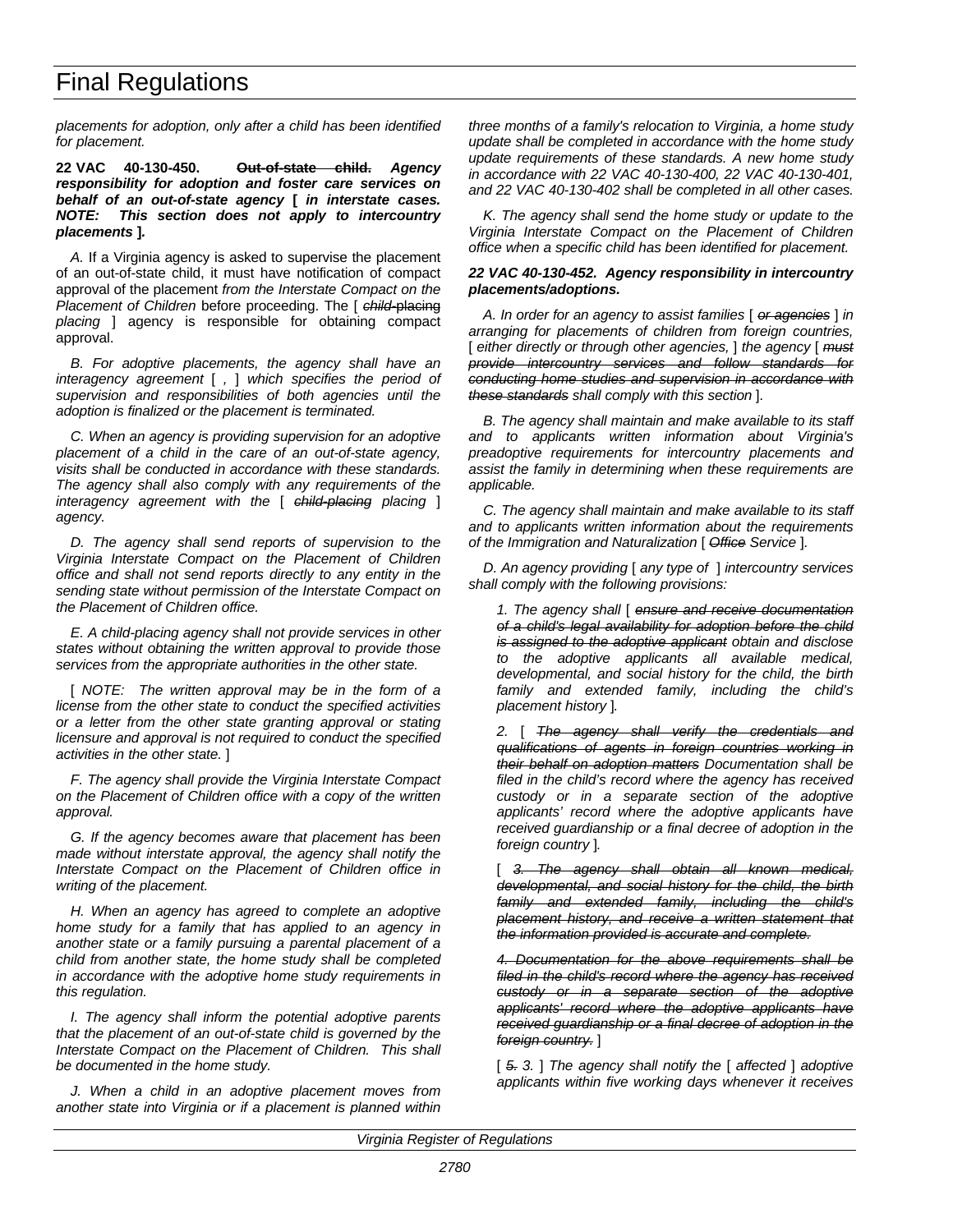*information that a* [ *source or program in a* ] *foreign country is suspending its adoption program.*

[ *6. 4.* ] *During the home study process, the agency shall discuss with the applicants the following:*

*a. The risks of adopting a child from another country, including but not limited to coping with changes in laws in the other country, changes in fees,* [ *issues regarding the legal availability of the child, risks involved with lack of medical, developmental, and other background information on the child,* ] *and the placement of another child if the child originally described is no longer available;*

*b. The applicants' ability to assume responsibility for the care, guidance, and protection* [ *and meet the needs* ] *of a child from a different race or ethnic background;*

*c. The applicants' feelings and attitude toward sharing with the child facts about the adoption, including how the applicants plan to teach the child about, identify with and have information about his native country;*

*d. The applicants' expectations for children whose living circumstances prior to placement included living in an orphanage or institution* [ *, the expected behaviors, attachment and bonding issues, the lifelong impact of the child's history* ] *and the applicants' ability to cope with any issues that may occur related to* [ *their the child's previous* ] *living circumstances* [ *and care* ]*;* [ *and* ]

*e. The availability of and requirements for postplacement supervision and importance of supervision in the resolution of any adoption related issues* [ *; and*

*f. That it is unlikely that the child will be eligible for adoption assistance* ]*.*

*E. In addition, an agency working directly with agencies or resources in other countries shall comply with the following provisions:*

*1.* [ *When referring families to or working with a specific agency or resource in a foreign country,* ] *Written information on the laws, policies and procedures for U.S. citizens to adopt from the particular country shall be maintained by the agency and made available to staff and applicants, or the agency shall document its efforts to obtain the information.*

*2. During the home study process, the agency shall discuss with the applicants the time frame and fees specific to adopting a child from another country, the children typically available from specific countries, and the applicants' responsibility for a child when receiving custody or guardianship of a child under the laws of the child's country.*

[ *3. The agency shall make every effort to obtain documentation of a child's legal availability for adoption before the child is assigned to the adoptive applicants. If the agency cannot obtain this information, the efforts shall be documented in the adoptive parents' record.*

*The adoptive parents shall be informed of any known information about the child's legal availability.*

*4. The agency shall make every effort to obtain credentials and qualifications, if any, of agents or facilitators in the foreign countries. Prior to using the services of an agent or facilitator, the licensed childplacing agency shall evaluate the agent or facilitator to determine his experience and knowledge in the field of intercountry adoption, his reputation with other clients and with the U.S. Embassy in the other country, and his willingness to provide information to the agency. This information shall be documented in a separate file.* ]

*F. If, after completion of the home study for an intercountry adoption, the family decides to pursue an intercountry placement without the assistance of the agency, the agency shall document in the applicants' record that the family withdrew from the intercountry program, and the agency shall have no further responsibility to provide services.*

*G. An agency completing a home study for an intercountry adoption shall offer to provide or refer the family for supervision and adoptive family support and preservation services.*

*H. The agency shall document its efforts to encourage the family to file an adoption petition and inform the family of the need to complete the process of the child's naturalization through* [ *the* ] *Immigration and Naturalization* [ *Services Service,* ] *which confers citizenship to the child.*

# *PART VII. ASSISTED CONCEPTION.*

# *22 VAC 40-130-453. Home study requirements.*

*A. Agencies shall comply with §§ 20-156 through 20-165 of the Code of Virginia* [ *,* ] *which establishes control of actions related to the status of children of assisted conception.*

*B. Agencies shall conduct home studies in accordance with the adoptive home study requirements of 22 VAC 40-130- 400, 22 VAC 40-130-401, and 22 VAC 40-130-402.*

*C. Agencies shall provide or* [ *assure ensure* ] *that all parties have received counseling concerning the effects of the surrogacy contract. This information shall be documented in the record.*

# *PART VIII.*

# *INDEPENDENT LIVING PLACEMENTS.*

# *22 VAC 40-130-454. Authorization to provide independent living placement services.*

[ *In addition to Parts I, II, II, IX, and X of this chapter and, if applicable, interstate compact requirements as found in 22 VAC 40-130-430, 22 VAC 40-130-440 and 22 VAC 40-130- 450,* ] *the standards in this part shall be met to receive authorization to provide independent living placement services in Virginia.* [ *Agencies shall be responsible for maintaining compliance with these standards and all related laws in Virginia.* ]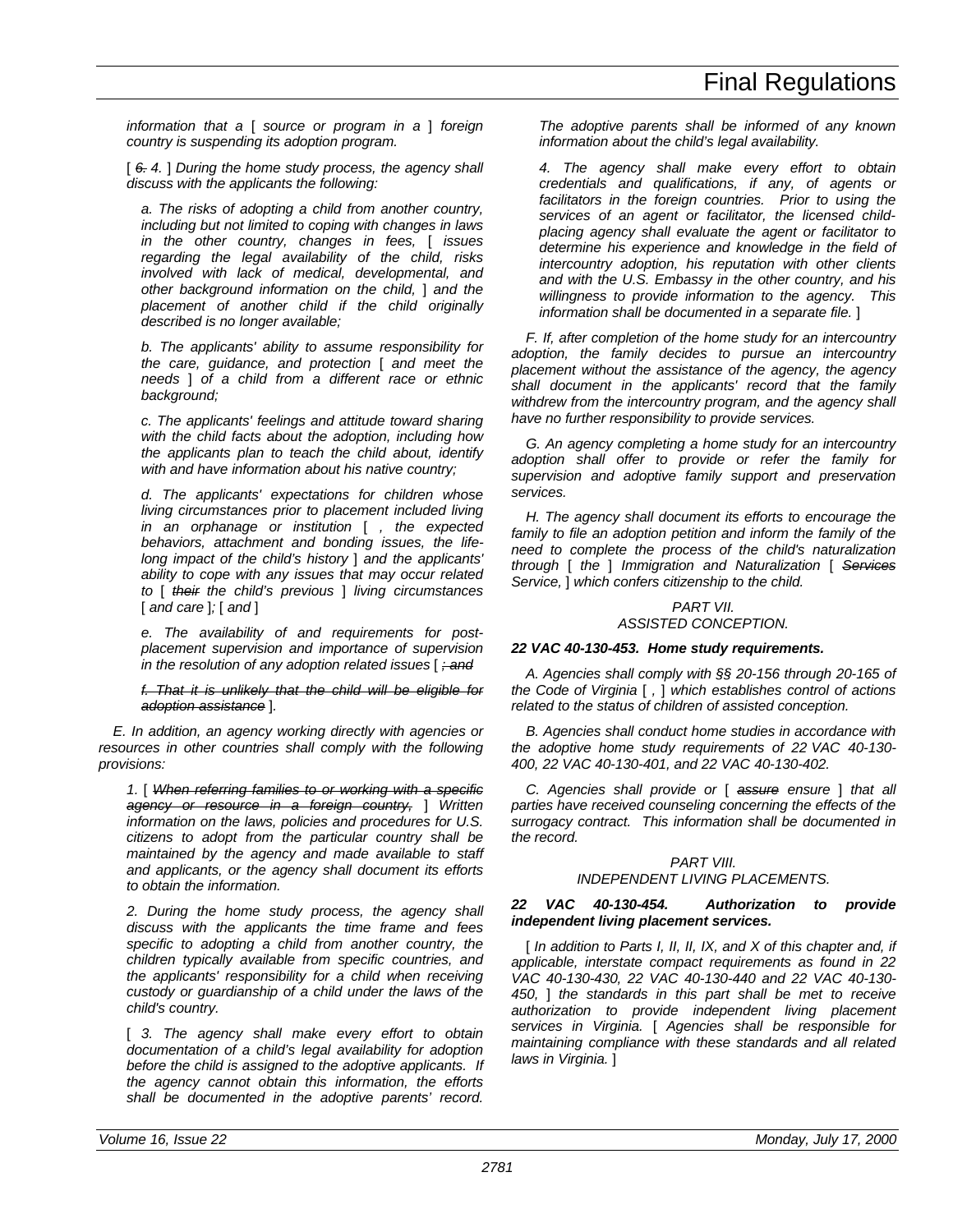# *22 VAC 40-130-455. Program statement.*

*A. An agency authorized to place youth in independent living shall include the following in its written program statement:*

*1. The agency's philosophy on and purpose of supervised independent living situations;*

*2. The criteria for admission and discharge, including requirements for emergency termination;*

*3. The intake assessment, ongoing process and methods used to determine the appropriateness of the independent living placements;*

*4. The nature and frequency of supervision provided to youth placed in independent living arrangements;*

*5. A description of services available to the youth during placement and the life skills the youth must achieve to be successfully discharged;*

*6. The types of living arrangements approved by the agency and the criteria used to approve the living arrangements;*

*7. A crisis response system ensuring that youth have 24 hour access to agency personnel;*

*8. The means of financial support for the youth; and*

*9. Provisions for emergency medical care which ensure prompt response to a youth's medical needs.*

*B. The program statement shall be provided to all youth placed in independent living and either the complete statement or a summary shall be given to agencies or individuals who ask about the services of the agency.*

#### *22 VAC 40-130-456. Responsibilities of the agency.*

*It shall be the responsibility of the agency to:*

*1. Evaluate each youth's ability to assume responsibility and work towards the goal of independence within a specified time frame;*

*2. Obtain written approval of the parents or legal guardian for youth under 18 years of age regarding the youth's participation in the program;*

*3. When the parents are not the legal guardians of the youth, provide the parents with written notification of the youth's placement where possible and appropriate;*

*4. If a youth is discharged from the program prior to the age of 18, release him to the legal guardian with notification to the court when appropriate;*

*5. Develop a service agreement, review the agreement every three months and revise and update as necessary;*

*6. Develop a monthly budget with the youth and meet monthly with the youth to review the budget (these reviews may occur less frequently after the first six months if the youth demonstrates the ability to maintain the budget);*

*7. Meet with the youth* [ *at least* ] *twice a month through face-to-face contact to discuss the youth's progress as it relates to the service agreement and to cover the life skills assessment.* [ *The agency shall have at least weekly telephone contact with the youth.* ] *At least one meeting per month shall be at the youth's residence.* [ *EXCEPTION:* Visits to youth in college dormitories shall *be quarterly.* ] *These contacts shall be documented in the youth's record;*

*8. Provide the youth with the name and telephone number of someone he can contact in an emergency on a 24-hour basis;*

*9. Have a written plan which will assure the availability of resources to meet the youth's basic needs for shelter, food, clothing, and medical care;*

*10. Assume responsibility to provide or seek services to support the independent living placement for the youth until such time it is determined that the youth is no longer appropriate for the program or is able to successfully complete the program; and*

*11. Provide medical care as required in 22 VAC 40-130- 221.*

#### *22 VAC 40-130-457. Intake.*

*A. In addition to the agency's criteria for admission, the youth shall meet the following requirements before the agency shall place him in an independent living arrangement. The youth shall:*

*1. Be at least 16 years of age, but not yet 21;*

*2. Be in the custody of a local department of social services, private child-placing agency, parent or guardian, or if legally emancipated, a voluntary selfadmission;*

*3. Be able to live without daily substitute parental supervision;*

*4. Not be a threat or danger to himself or to others in the community; and*

*5. Be involved or have a commitment to be involved in an educational or vocational training program or be employed.*

*B. The agency shall assure that it has the authority to place the youth as specified in 22 VAC 40-130-210* [ *A* ]*.*

*C. Prior to admission for placement in an independent living arrangement, the agency shall assess the youth's suitability and appropriateness for placement. The assessment shall be documented in the youth's record and shall include:*

*1. Information from the parent or guardian, foster parent, and community resource person, if applicable, about the youth's current behavioral functioning in the home or the community;*

*2. Physical and dental examinations as required by 22 VAC 40-130-210* [ *F H,* ] *including a psychological evaluation, if applicable;*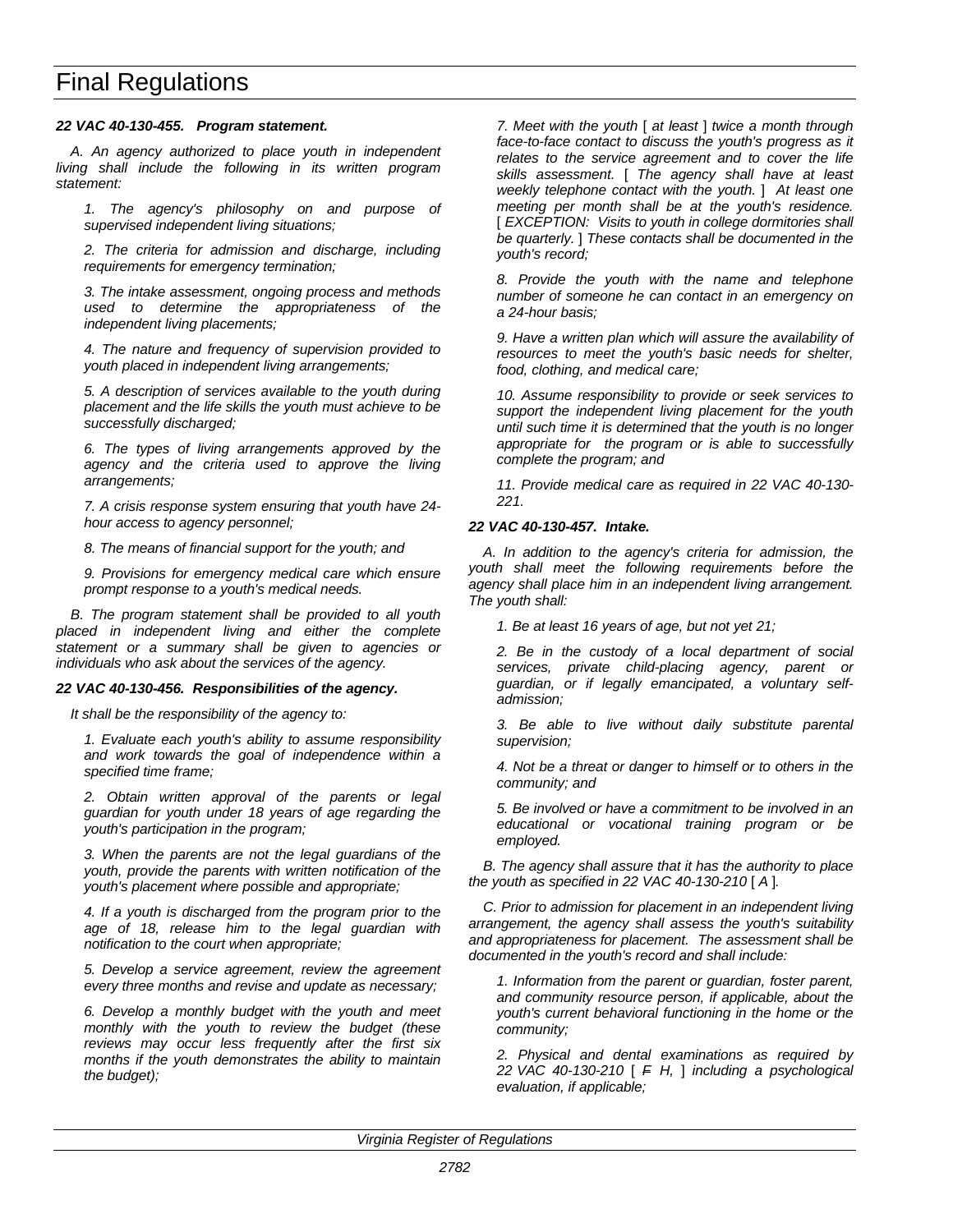*3. List of medications the youth is currently taking and the youth's ability to administer medication independently; and*

*4. Social history as required by 22 VAC 40-130-210* [ *D G* ]*.*

*D. The agency shall have a face-to-face interview with the youth prior to the youth's acceptance for independent living placement. This interview shall be documented and include the following:*

*1. A review of the service agreement with the youth to include a discussion of the agency's and youth's expectations and responsibilities;*

*2. Orientation to the program and services to be provided; and*

*3. The goals and objectives of independent living placement.*

*E. The youth and his parents or guardians, if available, shall participate in planning the independent living arrangement.*

*F. Prior to the youth's placement, the agency shall approve all living arrangements based on the agency's criteria as described in the agency's program statement.*

*G. An agreement between the agency and the youth shall be developed, signed and kept in the youth's record. Copies of the agreement shall be given to the youth and to the legal guardian and* [ *child-placing placing* ] *agency.*

*H. The agreement shall include, but is not limited to, the following:*

*1. Method, frequency, and amount of financial payment;*

*2. Youth's understanding that the physical arrangements must be approved by the agency or are exempt from agency approval;*

*3. Youth's responsibility to inform the agency within a specified time frame, but no later than 72 hours, of any major changes in his situation and need for surgery, serious injuries or illness;*

*4. A plan to seek emergency assistance from medical professionals, police and fire fighters; and*

*5. A statement that the youth will be terminated from the program if the agency's attempts to support the youth have been unsuccessful.*

# *22 VAC 40-130-458. Plan for transitional services for youth in independent living placement and case record requirements.*

*A.* [ *A An individualized* ] *plan for transitional services shall be written with each youth in an independent living arrangement and placed in the youth's record within 30 days of admission. The plan shall include:*

*1. A description of the specific life skills to be achieved by the youth, the youth's responsibilities* [ *,* ] *along with time frames for achievement of each identified life skill, and a description of the parents' or guardians' responsibilities in* *achieving the identified life skills. If involvement of the parents or guardians is not possible or is clearly inappropriate, the reasons shall be stated in the plan;*

*2. A description of the services and training offered by the agency to help the youth achieve the identified life skills and a statement of the type and frequency of supervision provided by the agency;*

*3. An assessment of the youth's physical and mental health* [ *,* ] *including any medical or dental care the youth receives;*

*4. An assessment of the youth's living arrangement using the criteria developed by the agency; and*

*5. The target date for discharge and the youth's involvement in discharge planning.*

*B. The plan for transitional services shall be evaluated quarterly from the date of the initial plan with progress reported on each item in the plan, including each identified life skill.*

*C. Each youth shall have a file* [ *which that* ] *contains the documentation required by these standards. The record shall also contain a face sheet* [ *,* ] *which shall be updated as needed and includes the youth's name, date of birth, and date of admission; the name, address and phone number of the legal guardian and* [ *child-placing the placing* ] *agency; and the address of the youth's independent placement with a telephone number, if available.*

# *22 VAC 40-130-459. Discharge from care.*

*A. The agency shall complete a discharge summary within 30 days of discharge and include:*

*1. The reason or reasons for the discharge;*

*2. The name or names of persons with whom the youth has been placed or to whom he was discharged;*

*3. Follow-up services, if any, to be provided the youth and family or guardian;*

*4. A description of the services provided while the youth was in care;*

*5. An evaluation of the progress made towards achievement of the identified life skills; and*

*6. Recommendations for services if the youth is placed with another agency.*

*B. Discharge planning shall be developed with the youth, the youth's parents or guardian, and the* [ *child-placing placing* ] *agency, if applicable.*

*C. Youth in the custody of a local department of social services or private child-placing agency shall not be discharged without the knowledge, consent, and notification of the* [ *child-placing placing* ] *agency.*

*D. Youth under the age of 18 shall only be discharged to the parent, guardian or child-placing agency holding custody. If the youth is discharged to the* [ *child-placing placing* ] *agency, the parents or guardian shall be notified of the youth's discharge from the program.*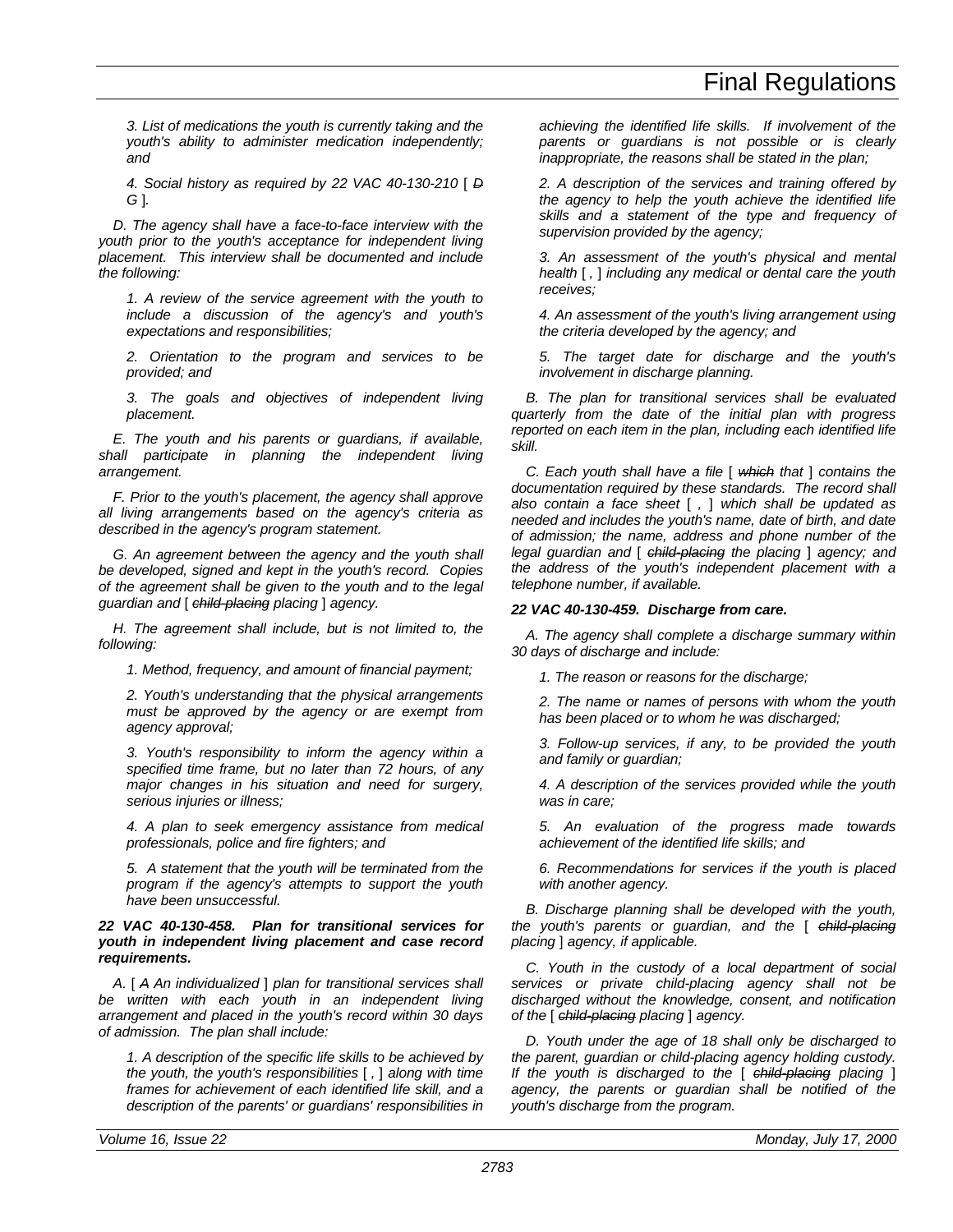*E. Upon discharge a copy of medical and school records, and birth certificate if the agency holds custody, shall be given to the parents or receiving agency. Information shall be released to a youth who has reached 18 years of age in accordance with § 63.1-209 of the Code of Virginia.*

#### PART VII. *IX.* REPORTS.

#### **22 VAC 40-130-470. Death of a child.**

The agency shall:

1. Notify the parent or parents or guardian of the child immediately; and

#### 2. Notify the licensing representative within 48 hours.

*When a child in agency custody or care dies, the agency shall notify the parent or guardian of the child immediately and notify the licensing representative within 24 hours* [ *or by the end of the next business day* ]*.* A written report of the circumstances shall be made to the licensing representative within seven days of the death.

#### **22 VAC 40-130-480. Abuse or** *and* **neglect, or both.**

The agency shall:

1. Immediately notify the appropriate *Child Protective Services' unit of the* local department of social services *or the Child Abuse and Neglect Hotline* of all complaints or *of* suspected cases of abuse and neglect of a child [ *under the agency's supervision* ]*. The agency shall also immediately notify the* [ *child-placing custodial* ] *agency worker or supervisor. The licensing representative shall be notified within 24 hours* [ *or by the end of the next business day* ] *whenever the allegations of abuse or neglect involve a staff member of the agency*;

2. Cooperate with the local department in its investigation of the complaint;

3. Make its own investigation of each complaint to determine whether or not its policies and procedures have been violated *Investigate each complaint to determine if its policies and procedures have been violated. The findings shall be recorded in the appropriate record*; and

4. *Where the complaint has been accepted by Child Protective Services for investigation, the agency shall submit a written* report *of* the [ results *status* ] of its *the agency's* investigation to the licensing representative within 90 *60* days of receipt of the complaint [ *and a final report within 90 days. The Child Protective Services' disposition and any agency action taken shall be included in the final report* ]. *Violations of the agency's program statement and policies and procedures shall be reported to the licensing representative along with the agency's plans for corrective action.*

#### PART VIII. *X.* CASE RECORD REQUIREMENTS.

#### **22 VAC 40-130-490. Inspection.**

The agency shall provide *the* licensing representatives reasonable opportunity to inspect all facilities, books and records related to the child-placing program.

#### **22 VAC 40-130-500. Storage.**

Active and closed case records shall be kept *stored* in locked, metal files *cabinets*. They shall be systematically filed.

# [ **22 VAC 40-130-510. Confidentiality.**

Case records are confidential. *NOTE: See § 63.1-209 of the Code of Virginia.* ]

#### **22 VAC 40-130-520. Entries in case records.**

A. All entries shall be dated. They shall indicate who performed the service and be signed or initialed. B. If an agency has offices in more than one state *location*, the record shall identify the office which provided the service.

# **22 VAC 40-130-530. Evidence of compliance.**

To be in compliance with a standard:

1. There shall be written evidence that the requirement has been met;

2. It shall be completed by the required date if a time limit is specified in the standard; and

3. It must be filed in the appropriate record within 30 days unless otherwise specified in this chapter.

NOTE: Whenever possible, information shall be recorded in the appropriate place and not repeated elsewhere.

*To be in compliance with a standard, the agency shall have written evidence that the requirement has been met within the date required by the standard and filed in the appropriate record within 30 days unless otherwise specified in a standard.*

# **22 VAC 40-130-540. Retention of records.**

A. Upon entry of a final order of adoption or other final disposition of a matter involving adoption, all reports and collateral information shall be forwarded to the commissioner. B. The agency shall retain a copy of the child's subsidy record as long as the child receives a subsidy.

C. *B.* If a child has been united with his biological family before reaching majority, case records shall be retained until one year after his 21st *five years after his 18th* birthday.

D. *C. When the agency has custody of a child, the* records shall be retained permanently for any children who have not been adopted nor reunited with their families.

*When the agency does not have custody of the child, the agency shall retain the record for five years past the child's 18th birthday and then offer the record or information from the record to the custodial agency and provide* [ *it the record or the information from the record* ] *upon request.*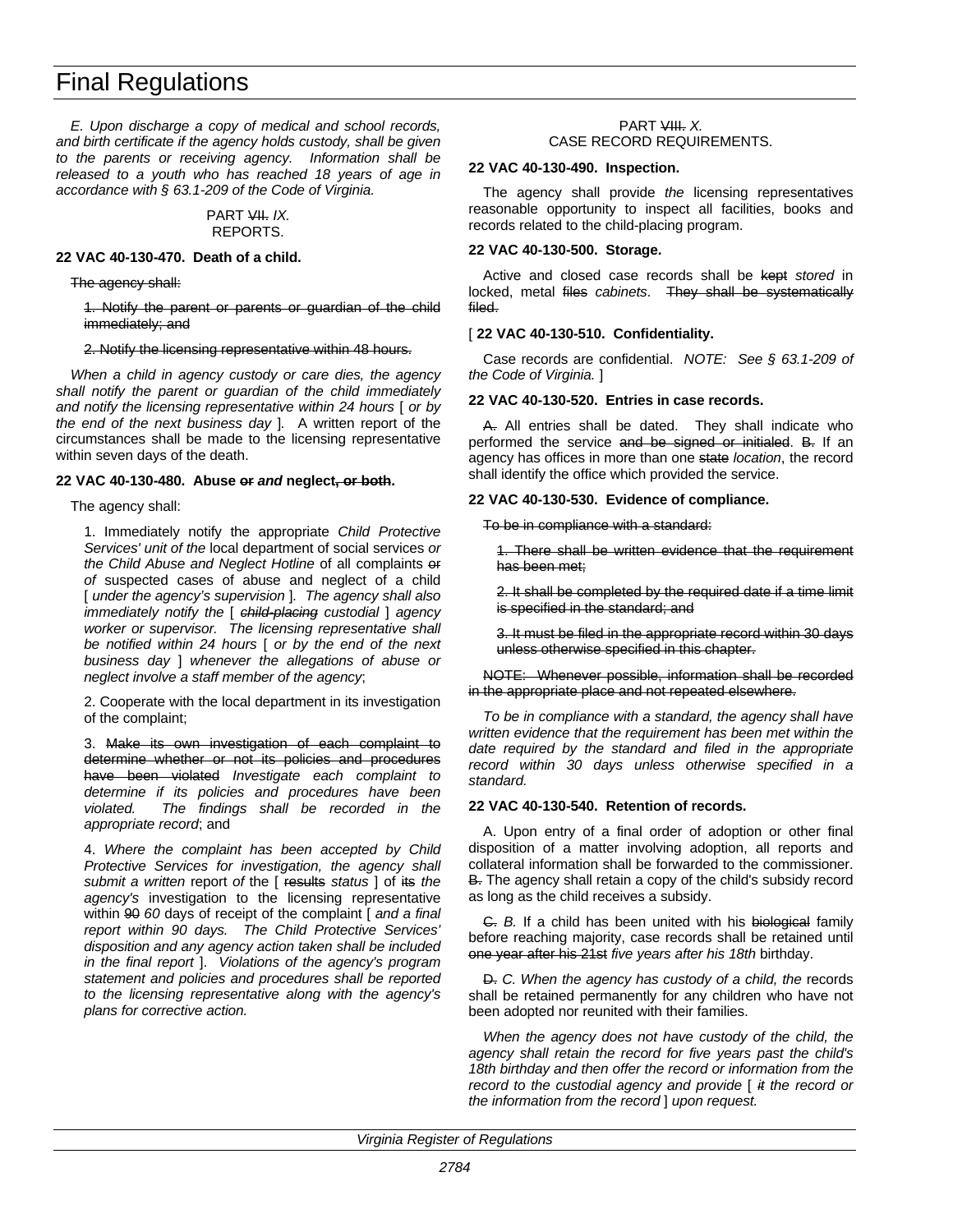E. *D.* When an agency ceases to operate, it shall *store its closed records with a public or private child-placing agency and* inform the department in writing of the location for the retention of its records.

# **22 VAC 40-130-550. Disclosure of information.**

A. If a child has reached his majority without being adopted, information shall be revealed to him according to the provisions of § 63.1-209 of the Code of Virginia.

B. Information concerning children who have been legally adopted [ *, birth parents and adoptive parents* ] shall be [ revealed to them *disclosed* ] only according to the provisions of § [ *§* 63.1-236 *and 63.1-236.01 63.1-219.53* ] of the Code of Virginia. [ *Agencies may consult the Services Manual, Volume VII, Section III, Chapter C, Post-adoption Services, and Chapter D, Access to Closed Records.*

*C. Licensed child-placing agencies shall not release nonidentifying information from adoption files unless designated to do so by the Virginia Department of Social Services. In sharing nonidentifying information, the agency must share all nonidentifying parts of the record related to the adoption decision. If the agency provided counseling to the birth parent or parents not related to the placement decision, this may be excluded.* ]

# *PART XI. TREATMENT FOSTER CARE.*

# *22 VAC 40-130-600. Requirements.*

[ *A.* ] *In order to be licensed or certified as a child-placing agency providing treatment foster care services in Virginia, child-placing agencies shall meet the requirements of this part in addition to Parts I, II, III, VI, IX, and X of this chapter.* [ *Agencies established for the purpose of receiving short-term placements shall follow the requirements of Part IV of this chapter, unless they wish to be certified as a Medicaid provider of treatment foster care case management services. Requirements for caseloads and capacity may be found in 22 VAC 40-130-130.*

*B. Agencies shall be responsible for maintaining compliance with these standards and all related laws in Virginia.* ]

# *22 VAC 40-130-610. Program description.*

*A. A child-placing agency shall have a comprehensive written program description of its services, organizational structure, policies, and recordkeeping* [ *,* ] *including:*

*1. The purpose of the treatment foster care program, including a description of the population the agency is prepared to serve and the geographical area to be served.*

*2. The agency's treatment philosophy and the specific treatment techniques it uses, including the specific behavior management strategies to be used by the agency's treatment foster parents.*

*3. A staffing pattern which allows for the intensity of services required in treatment foster care; describes the professional staff responsible for the treatment services,* *the treatment team, and treatment plans; provides for at least one full-time professional staff* [ *and a total of two full-time equivalent staff and part-time staff whose hours are equivalent to a full-time position* ]*; and designates a qualified individual responsible for the program.*

*4. An open admissions policy if federal or local social service agency funds are involved. The policy shall state that the program is open to all children without regard to race, color, national origin or sex. It shall also state that:*

*a. Race will not be a factor in determining the best placement for the child;*

*b. Children with disabilities will be accepted if their needs can be reasonably accommodated; and*

*c. The agency shall include* [ *either the whole policy or* ] *a summary of this policy in its advertisements or other materials distributed to the public.*

*5. A list of the agency's* [ *preadmission intake* ] *requirements; an explanation of the fee system, if any; and decision-making procedures for acceptance, matching, placement and discharge from care.*

*6. A description of the services provided to children,* [ *legal their* ] *families and foster families.*

*7. A description of the agency's procedures and requirements for treatment foster family study and approval including a description of orientation and training.*

*8. A description of the responsibilities and workload of the child-placing staff, and the training provided to professional staff.*

*9. The requirements for the organization and contents of the child's case record, to include all required documentation.*

*B. Either the full statement or a summary shall be given to agencies and individuals who inquire about the services provided.*

*C. The program description shall be submitted with the initial application, updated when changes are made in the program, and updates provided to the licensing representative within 30 days.*

# *22 VAC 40-130-620. Policies and procedures.*

*A.* [ *The agency shall implement a written policy to ensure that children are not (i) subjected to corporal punishment as defined in these standards; (ii) subjected to verbal abuse or remarks that belittle or ridicule the child or his family; (iii) denied essential program or treatment services, meals, clothing, bedding, sleep, or personal care products; or (iv) subjected to any humiliating, degrading or abusive actions.*

*B. The agency shall have written policies and procedures for investigating, responding to and reporting allegations of misconduct toward children, including reporting suspicions of child abuse or neglect to child protective services or the Child Abuse and Neglect Hotline.* ]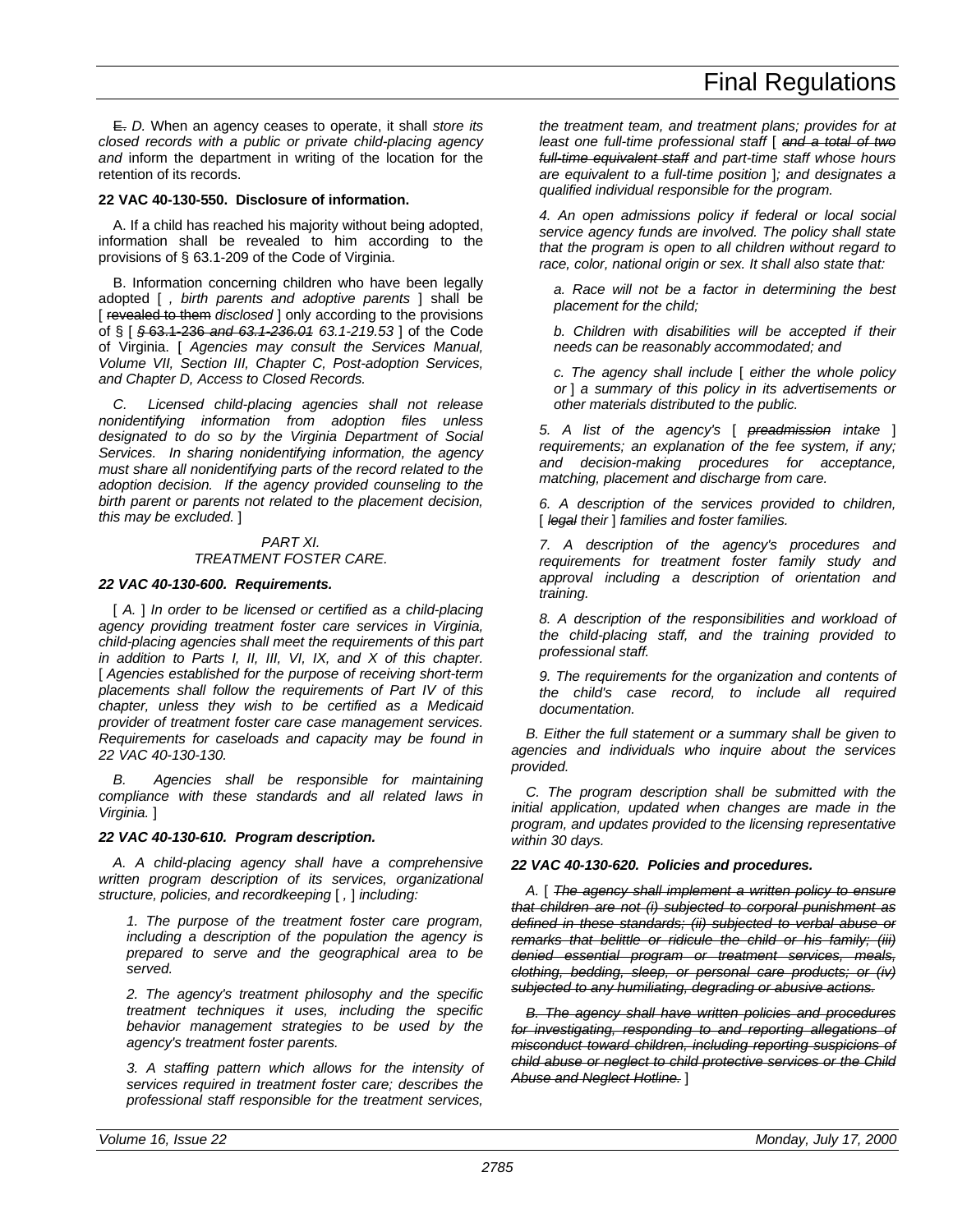*C. The agency shall have a written plan for back-up emergency care in the event that a child's placement in a family* [ *fails or if the agency ceases to operate disrupts* ]*.*

[ *D. B.* ] *The agency shall implement a written policy of acceptable methods of control and discipline which includes a prohibition on* [ *physical corporal* ] *punishment and a description of specific types of* [ *punishments which discipline that* ] *are unacceptable.* [ *The written policy of acceptable methods of control and discipline shall be based on a review of the scientific literature on disciplinary issues.* ]

[ *E. C.* ] *The agency shall implement written policies and procedures governing the agency's responsibility to determine that foster parents (i) properly administer and document the medication as prescribed for foster children placed in their home; (ii) have knowledge of side effects and actions to be taken; (iii) notify the agency of adverse reactions to medications; and (iv) have knowledge of the secure storage, retention and disposal of medication.*

[ *F. D.* ] *The agency shall implement a written policy and procedure governing the assignment of designated staff to be on call to foster parents on a 24-hour, seven days a week basis.*

[ *G. E.* ] *The agency shall have a written discharge policy describing both planned and emergency discharge from the program.*

[ *H. F.* ] *The agency's written policy shall prohibit mechanical restraints and seclusion.*

[ *G. The agency shall have a written policy addressing the agency's plans for active cases if the agency should cease operation.* ]

[ *I. H.* ] *The written policies required by these standards shall be submitted to the licensing representative with the initial application and all changes shall be submitted within 30 days after the change is made.*

# *22 VAC 40-130-630. Program evaluation.*

*Treatment foster care agencies shall have and implement a written program evaluation plan which:*

*1. Describes the information to be collected, summarized and analyzed at least annually;*

*2. Identifies who will have access to the evaluation and how it will be used;*

*3. Describes the factors for assessing the effectiveness of the services provided; and*

*4. Describes how progress on the long- and short-term treatment goals of each child's treatment plan will be tracked.*

# *22 VAC 40-130-640. Intake.*

*A. Authority to place. Before placing a child in foster care, the agency shall have the authority to place based on:*

*1. A court commitment;*

*2. A permanent entrustment by the parents or other person having legal custody;*

*3. A temporary entrustment by the parents or other person having legal custody;*

*4. A placement agreement from an agency with legal custody; or*

*5. A placement agreement signed by the local department of social services having jurisdiction when a noncustodial agreement has been signed between the parent or legal guardian and the local department or another public agency.*

*EXCEPTION: An agency licensed as a child-placing agency and certified as a school for children with disabilities by the Department of Education shall not be required to take custody of a child placed in its special education program, but shall enter into a placement agreement with the parent or other individual holding custody.*

*B.* [ *Preadmission assessment.* ] *To achieve sound placement decisions and planning for relevant treatment services to children, the agency shall receive and* [ *review assess* ] *the following material prior to a child's admission* [ *: . All material shall indicate the date it was received by the childplacing agency.* ]

*1. The reason the placement is requested; An application for admission, which shall include:*

*a. The reason for the placement;*

*b. The services requested by the placing agency, parent or guardian;*

*c. Current information on the child's health, behavior in the home or in the previous living situation;*

*d. Current school information, including grade level and adjustment to school;*

*e. Information on the child's skills, interests, strengths and talents;*

*f. A list of current medications, dosages prescribed, and reasons for the medications;*

*g. Emotional and psychological problems of the child, including needs and professional treatment received;*

*h. The child's permanency planning goal and planned achievement date; and*

*i. The names of parent or guardian, placing agency, placing agency worker, including addresses, telephone numbers, and emergency contacts.* ]

*2. Current* [ *case service or treatment* ] *plans from others and discharge plans* [ *from previous placements* ]*, if* [ *applicable; any.* ]

*3.* [ *Current information on the child's health, behavior in the home or other living situation;*

*4. Current school information, including grade level and adjustment to school; A social history to include the following:*

*a. Information on the child's family structure, relationships and involvement with the child;*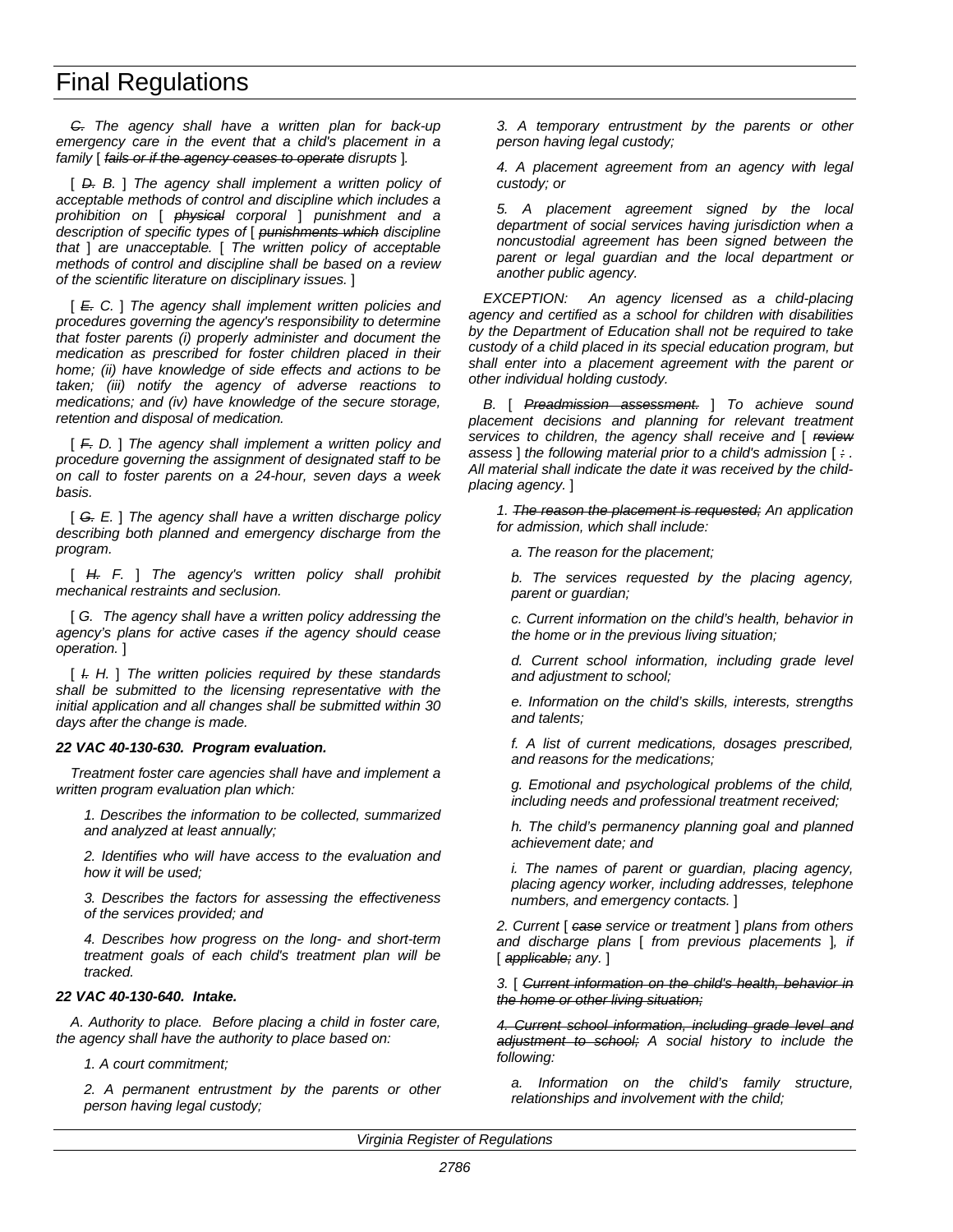*b. The child's previous placement history;*

*c. The child's developmental, educational, and medical history;*

*d. The child's history as a victim of abuse and neglect, if applicable;*

*e. The family's medical history; and*

*f. The education and occupation of the child's parents.*

*5. 4.* ] *The previous and current (within a year of referral date) psychological and psychiatric assessments,* [ *when available; if any.* ]

*6. 5. Background information from other sources* [ *when available; and , such as court reports and previous social histories, if any.*

*6. Medical examination by or under the direction of a licensed physician within 90 days before placement. When a child accepted in an emergency has not had an examination within 90 days before placement, he shall have one within 30 days after placement.*

*EXCEPTION: When a child has been in the continuous placement of a public or private agency and the medical examination is no more than a year old, the 90-day requirement may be waived. A report of all medical treatment provided in the interim shall be provided. The medical examination report shall include:*

*a. Immunizations given in the past 13 months or since the last examination; and*

*b. The current physical condition, including growth and development, visual and auditory acuity, nutritional status, evidence of freedom from tuberculosis in a communicable form, allergies, chronic conditions and disabilities.* ]

*7.* [ *All documentation required by the Department of Medical Assistance Services, if placements are funded by Medicaid The child's previous medical records, if available* ]*.*

[ *If any of the information required in this subsection is incomplete, not available, or is unknown to the individual or agency placing the child, the licensed agency shall have 30 days from placement to receive and compile this information in the child's record. If the information cannot be located, the reasons shall be documented in the child's record.*

*Agencies receiving emergency placements as defined in 22 VAC 40-130-10 shall have 30 days to receive this information.* ]

[ *C. The agency's assessment shall be written within 30 days of placement and also include:*

*1. Potential problems with the child's placement;*

*2. Information on the child's skills, interests and talents;*

*3. The reason the child was accepted; and*

*4. The date the decision was made.*

*D. Social history. A social history shall be completed within 30 days of placement and include the date it was completed. The social history shall include, but not be limited to the following:*

*1. Family structure, relationships and involvement with the child;*

*2. The child's previous placement history, if any, and public agencies involvement;*

*3. The child's developmental, educational and medical history and the family's medical history;*

*4. The emotional or psychological problems of the child including strengths and needs, and professional treatment received;*

*5. The education and occupation of parents; and*

*6. The child's history as a victim of abuse or neglect, if applicable.* ]

[ *E. C.* ] *Matching. A child shall be accepted and placed only after careful consideration of how well the prospective treatment foster family can meet the child's needs and preferences. Important considerations include, but are not limited to:*

*1. Treatment foster parents' specific skills, abilities and attitudes needed to work effectively with the child to be placed in their care in the areas of behavior management, crisis intervention and stabilization, supportive counseling, and implementation of a treatment and service plan;*

*2. The treatment family composition, willingness and ability to work with the child's family; and*

*3. Availability and access to resources required to meet the child's needs.*

[ *F. D.* ] *Preplacement interview and visit. Unless there are valid reasons for not doing so, the agency shall interview the child and his parent or legal guardian prior to placement. If the child, the parent or the legal guardian cannot be interviewed, the reason shall be documented in the child's record.* [ *This shall not apply to emergency placements.* ]

*The agency shall prepare the child for placement and arrange a preplacement visit for the child in the treatment foster home. If this is not possible, the reason shall be documented in the child's record.* [ *This shall not apply to emergency placements.* ]

[ *The worker shall make a recommendation as to the most appropriate treatment foster home that can provide services to the child and his family and document why a particular treatment foster home is selected for the child.*

*E. Within two weeks of placement, the agency shall prepare a written summary based on the agency's assessment of the intake information required in subsections B through E of this section and shall include the following:*

*1. The strengths and needs of the child and the child's family;*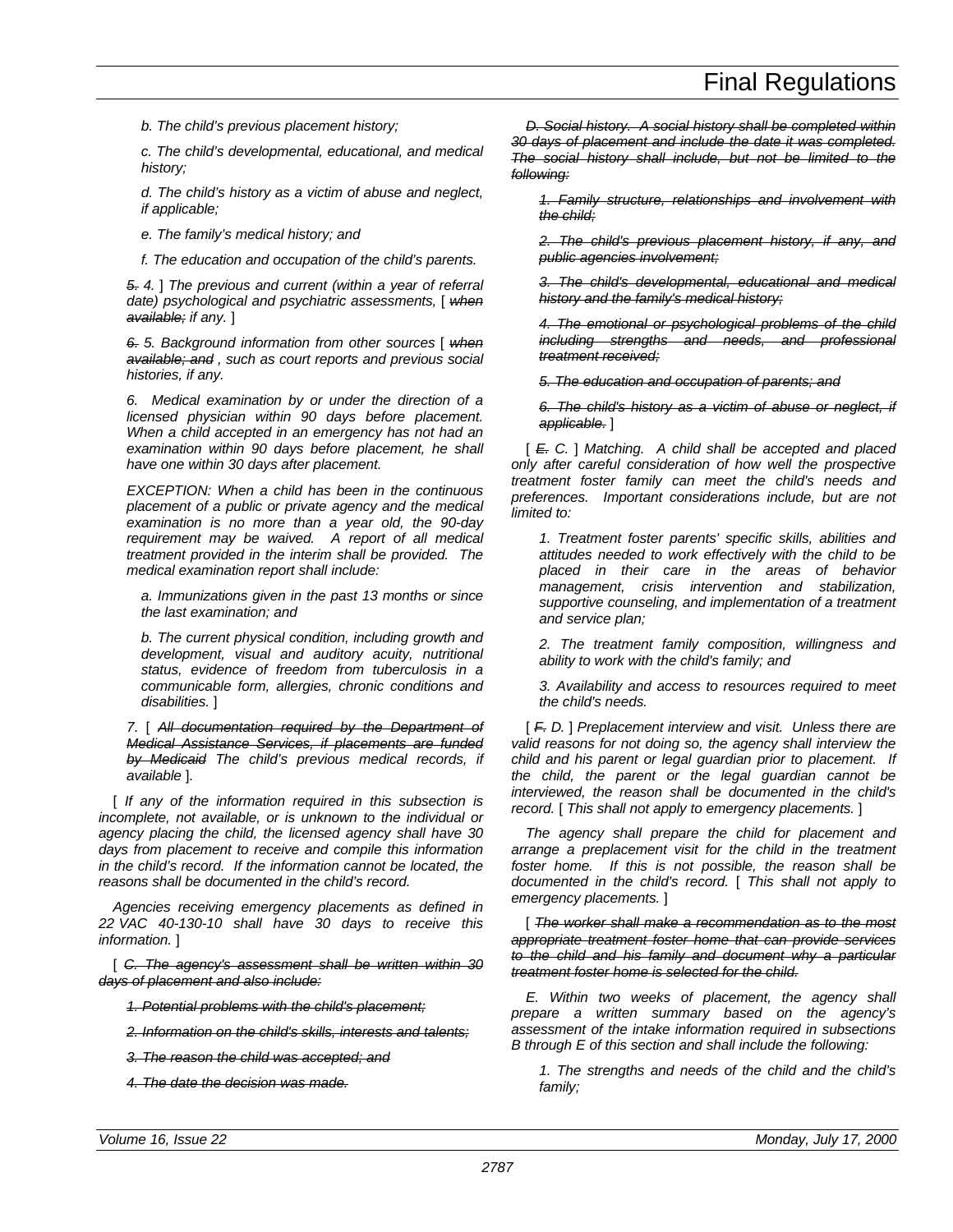*2. A summary of the preplacement interview and placement;*

*3. The reason a particular treatment foster home was selected and the matching factors considered for this decision;*

*4. The initial plan for services to be provided to the child and the child's family during the first 45 days of care;*

*5. The reason the child was accepted;*

*6. Who was involved in the decision; and*

*7. The date the decision was made.* ]

[ *G. F.* ] *The agency shall* [ *assure ensure* ] *that each child is provided treatment, services, and care in a nurturing home setting with attention given to the health, safety, and welfare of the child.*

[ *H. Medical examination. Within the 90 days before placement, a child shall have an examination by or under the direction of a licensed physician.*

*Exception: If the child has been in the continuous placement of a public or private agency, the 90-day requirement may be waived if a report of an examination is no more than a year old and a report of all medical treatment provided in the interim is provided.*

*When a child, accepted in an emergency, has not had an examination within 90 days before placement, he shall have one within 30 days after placement.*

*I. G.* ] *Dental examination. Each child shall have had a dental examination within 12 months before placement or within 60 days after placement.*

[ *J. H.* ] *School enrollment. The agency shall contact school authorities within five working days of placement to arrange for the enrollment of each school age child.*

#### *20 VAC 40-130-650. Acceptance of child and placement agreements.*

*A. Placement agreement. When a child is accepted for placement from another child-placing agency that is retaining custody or has a noncustodial agreement with the parents or guardian:*

*1. The receiving agency shall obtain a placement agreement before placing the child. It shall cover the financial and other responsibilities of each agency including the services each agency agrees to provide for the child, the* [ *legal child's* ] *family and foster family.*

[ *The agreement shall also include:*

*a. Provisions for receiving consent for routine and emergency medical and dental care for the child;*

*b. Permission for out of state travel; and*

*c. Permission, if necessary, for the child to participate in any fund-raising activities.* ]

*2. The agreement shall be signed by the custodial agency or by the local department of social services when the placement is authorized through a noncustodial* *agreement with the parents. If changes are made, the agreement shall be amended and the changes signed or initialed by an appropriate person.*

*3. The receiving agency shall obtain a copy of the service plan sent to the court by the child-placing agency or document its efforts to obtain one. It shall develop service plans compatible with the goals in the plan sent to the court.*

*4. The agency shall cooperate with the placing and custodial agency and allow access to the child at all times.*

*B. When accepting a child for placement from a parent or other individual holding custody, the agency shall obtain a temporary entrustment and follow the requirements of § 63.1- 204 of the Code of Virginia. See Chapter B, Foster Care Services, in the* [ *Services' Service Programs'* ] *Manual, Volume VII, Section III* [ *, Temporary Entrustment Agreements,* ] *for guidance.*

#### *22 VAC 40-130-660. Treatment and service plans* **[ and progress summaries in treatment foster care ]***.*

*A. An agency shall prepare and implement* [ *a an individualized* ] *treatment and service plan for each child in its care.* [ *When available,* ] *the parents shall be consulted unless parental rights have been terminated.* [ *Prior custodians or foster parents shall be consulted when appropriate If the parents cannot be consulted, the agency shall document the reason in the child's record* ]*.*

*B. When the agency holds custody of the child, a service plan shall be filed* [ *in accordance with §§ 16.1-281 and 16.1- 282* ] *with the court within 60 days after the agency receives custody unless the court grants an additional 60 days, or the child is returned home or placed for adoption within 60 days.* [ *The agency shall follow the requirements of the Code of Virginia related to service plans, court reviews, dispositional hearings and permanency planning hearings. See §§ 16.1- 281 and 16.1-282 of the Code of Virginia.* ]

*The permanency planning goals and the requirements and procedures in the Service Programs Manual, Volume VII, Section III, Chapter B, Preparing the Initial Service Plan,* [ *June 1998, shall be followed. These requirements and procedures are incorporated by reference and made a part of these regulations and Reassessments, Reviews, and Redeterminations may be consulted* ]*.*

[ *C. Initial treatment and service plan. For children in treatment foster care the agency shall prepare an individualized initial treatment and service plan within two weeks of placement that includes:*

*1. The child's specific problems, behaviors or skills to be addressed and the methods of intervention and strategies to be implemented;*

*2. Clear and realistic goals and objectives for the first 60 days of placement;*

*3. Discussion of the permanency planning goals for the child; and*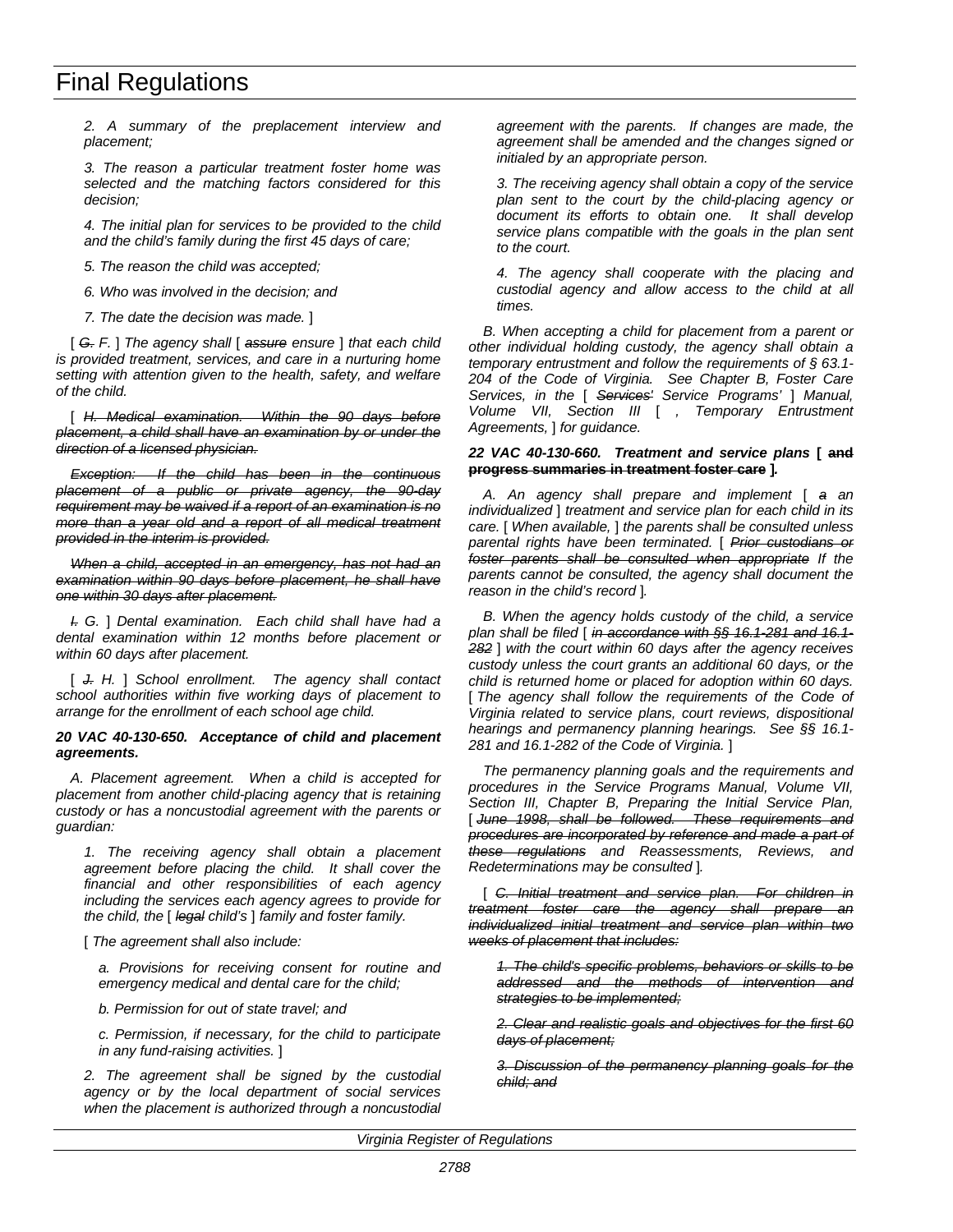*4. The specific services to be provided to the child during the first 60 days.*

*D. C.* ] *Comprehensive treatment and service plan. Designated professional agency staff shall develop* [ *a and implement for each child an individualized* ] *comprehensive treatment and service plan as defined in 22 VAC 40-130-10 within the first* [ *60 45* ] *days of placement* [ *,* ] *which shall include:*

*1. A comprehensive assessment of the child's* [ *psychological, social, emotional,* ] *behavioral, educational,* [ *developmental nutritional* ] *and medical needs.*

*2.* [ *Clear and realistic goals and objectives, the criteria for achievement, and target dates for each. The treatment goals and objectives, including:*

*a. The child's specific problems, behaviors or skills to be addressed;*

*b. The criteria for achievement; and*

*c. Target dates for each goal and objective.* ]

*3.* [ *The integrated program of therapies, activities and experiences designed to meet the objectives provided to date and those to be provided within specified time frames. Include a description of the agency's coordination with related community services to provide a continuity of care with the child's family, school, and community. The program of therapies, activities and services, including:*

*a. The specific methods of intervention and strategies designed to meet the goals and objectives in this subsection; and*

*b. A description of how the agency is working with related community resources, including the child's primary care physician, to provide a continuity of care.* ]

*4. The* [ *long-term* ] *permanency planning* [ *and treatment* ] *goals* [ *and objectives, services to be provided for their achievement,* ] *and plans for reunification of the child and the child's family, where appropriate.*

*5. The target date for discharge from the program.*

*6. For children age 16 and over,* [ *the plan shall include* ] *a description of the programs and services that will help the child's transition from foster care to independent living* [ *, if appropriate* ]*.*

*Based on the agency's evaluation and work with the child and the child's family, it shall develop other areas to be addressed in the comprehensive treatment and service plan.*

*The plan shall be signed and dated by the* [ *designated staff case manager* ]*. It shall indicate all members of the treatment team who participated in its development.*

[ *E. D.* ] *The agency shall include and work with the child, the* [ *child-placing placing* ] *agency* [ *, the treatment foster parents* ] *and the parents, where appropriate, in the* *development of the* [ *treatment and* ] *service plan and* [ *provide* ] *a copy* [ *to them shall be provided to the placing agency* ]*.*

[ *A copy shall be provided to the treatment foster parents as long as confidential information about the child's birth family is not revealed.*

*A copy shall be provided to the parents, if appropriate, as long as confidential information about the treatment foster parents is not revealed.*

*If any of these parties do not participate in the development of the treatment and service plan, the agency shall document the reasons in the child's record.* ]

[ *F. E.* ] *The agency shall provide supervision, training, support and guidance to* [ *treatment* ] *foster families in implementing the treatment and service plan for the child;*

[ *G. F.* ] *The agency shall arrange for and encourage contact and visitation between the foster child, his family and others as specified in the* [ *treatment and* ] *service plan.*

### *22 VAC 40-130-670. Progress* [ *summaries report and ongoing service plans* ]*.*

*A. Agencies shall complete written* [ *quarterly* ] *progress* [ *summaries reports* ] *beginning 90 days after the date of the* [ *comprehensive treatment and service plan child's placement and every 90 days thereafter* ]*.*

[ *B. The summary shall evaluate and describe progress in each specified area of the treatment and service plan and include any changes recommended.* ] *The progress* [ *summary report* ] *shall* [ *also specify the time period covered and* ] *include:*

[ *1. Services provided and listing the individuals providing the services;*

*2. Any changes to the treatment and service plan and services to be provided during the next quarter;*

*3. Behavioral issues to be addressed and significant revisions in behavior management techniques;*

*1. Progress on the child's specific problems and behaviors and any changes in the methods of intervention and strategies to be implemented;*

*4. Changes to 2. A description of* ] *the treatment goals and objectives* [ *met, goals and objectives to be continued or added,* ] *the criteria for achievement and target dates* [ ; *for each goal and objective and include:* ]

*a. A description of the therapies, activities, and services provided during the previous 90 days toward the treatment goals and objectives; and*

*b. Any changes needed for the next 90 days;*

*3. Services provided during the last 90 days towards the permanency planning goals, including plans for reunification of the child and family or placement with relatives, any changes in these goals, and services to be provided during the next 90 days;*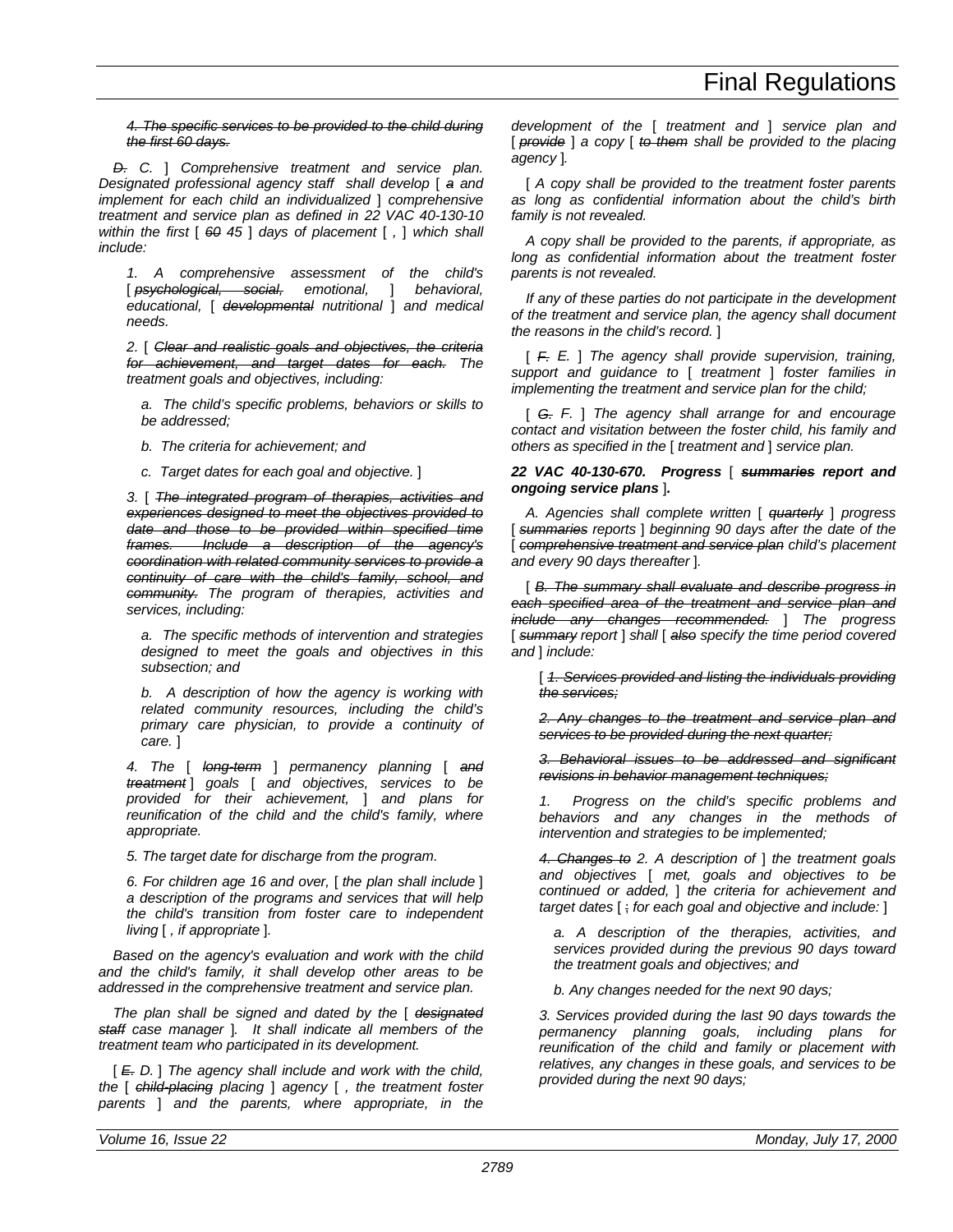*4. The child's assessment of his progress and his description of services needed, where appropriate;* ]

*5. Contacts between the child and the child's family* [ *and plans for reunification of the family* ]*, where appropriate;*

[ *6. The child's assessment of his progress and his description of services needed, where appropriate;*

*7.* 6. ] *Medical needs, specifying medical treatment provided and still needed* [ *and medications provided* ]*;* [ *and*

*8. Permanency planning goals, any changes in these goals, and 7. An update to the* ] *discharge plans* [ *, including the projected discharge date; and*

8. *A description of the programs and services provided to children 16 and older to help the child transition from foster care to independent living, where appropriate.* ]

[ *C. The fourth quarterly B. Annually the* ] *progress report shall address the above requirements* [ *and as well as* ] *evaluate and update the comprehensive treatment and service plan for the upcoming year.*

[ *D. C.* ] *The* [ *designated staff case manager* ] *shall date and sign each* [ *quarterly* ] *progress report.*

[ *E. D.* ]*. The agency shall include each child who has the ability to understand in the preparation of the child's treatment and service plans and progress* [ *summaries reports* ] *or document the reasons this was not possible. The child's comments shall be recorded in the report.*

[ *F. E.* ] *The agency shall include and work with the child,* [ *the treatment foster parents,* ] *the* [ *child-placing placing* ] *agency and the parents, where appropriate, in the development of the* [ *quarterly* ] *progress* [ *summary and provide a copy to them report* ]*.* [ *A copy shall be provided to the placing agency worker and, if appropriate, to the parents and the treatment foster parents, as long as confidential information is protected.*]

# *22 VAC 40-130-680. Contacts with child.*

*A. There shall be face-to-face contact between the case worker or a designated professional child-placing agency staff and the child, based upon the child's treatment and service plan and as often as necessary to ensure that the child is receiving safe and effective services.*

*B. Face-to-face contacts shall be no less than twice a month, one of which shall be in the foster home. One of the contacts shall include the child and at least one treatment foster parent and shall assess the relationship between the child and the treatment foster parents.*

*C. The contacts shall assess the child's progress, provide training and guidance to the treatment foster parents, monitor service delivery and allow the child to communicate concerns.*

*D. A description of all contacts shall be documented in the narrative.*

*E. Children who are able to communicate shall be interviewed privately once a month.*

*F. Visits to children in permanent foster care shall be made in accordance with the child's treatment and service plan, but no less than every six months.*

*G. Unless specifically prohibited by court or custodial agency, foster children shall have access to regular contact with their families as described in the treatment and service plan.*

*H. The child-placing agency shall work actively to support and enhance child-family relationships and work directly with families toward reunification as specified in the treatment and service plan.*

#### *22 VAC 40-130-690. Medical examinations.*

*A. Examinations shall be no more than 13 months apart. Reports shall be signed by the physician, his designee or an official of the local health department.*

*1. The School Entrance Physical Examination of the Department of Health or equivalent may be used to meet the requirements for a medical examination.*

*2. All reports shall include the following unless the physician recommends otherwise:*

*a. Immunizations given in the past 13 months or since the last examination; and*

*b. Current physical condition, including growth and development, visual and auditory acuity, nutritional status, evidence of freedom from tuberculosis in a communicable form, allergies, chronic conditions and handicaps.*

*3. The agency shall arrange for the child to receive recommended follow-up care as well as care for illnesses or injuries and shall document all such visits.*

*B. The agency shall record all medications prescribed for each child and any reported side effects or adverse reactions.*

*C. Dental care. Each child over three years of age shall have a dental examination within 13 months of the last examination and every 13 months thereafter. The findings shall be signed by a licensed dentist or his designee. The agency shall arrange for the child to receive the recommended follow-up care as well as care for injuries or other conditions requiring attention between examinations.*

*D. Professional clinical or consultative services.* [ *In consultation with the custodial agency,* ] *the* [ *licensed or certified* ] *agency shall provide or arrange for a child to receive psychiatric, psychological, and other clinical services if the need for them has been recommended or identified.*

#### *22 VAC 40-130-700. Other responsibilities of agency.*

*A. Clothing. The agency shall see that each child in care has his own supply of clothing for indoor and outdoor wear, suitable to the season.*

*B. Spending money. School-age children shall have an allowance* [ *, which shall be specified in the child's service plan* ]*.*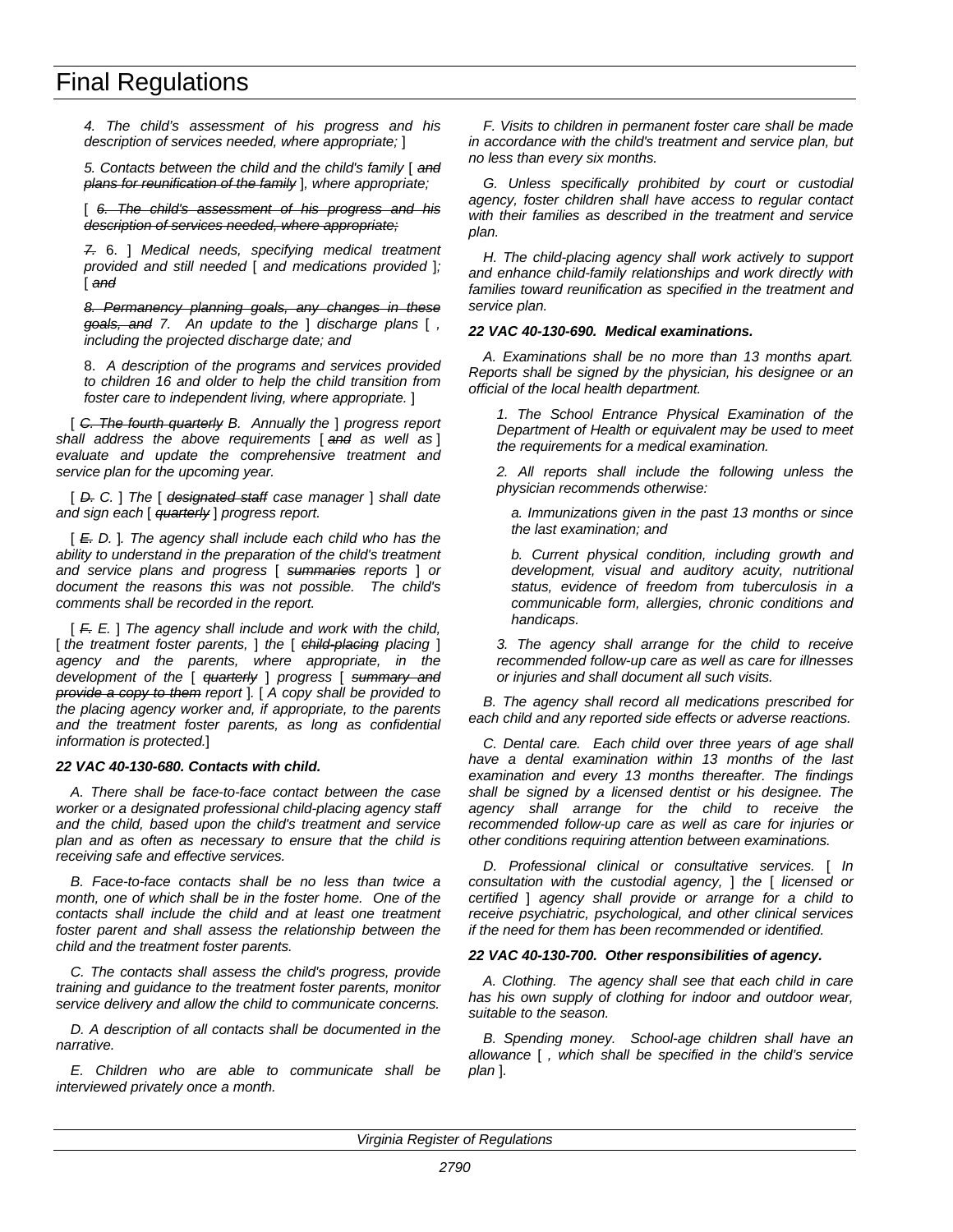[ *C. When the agency determines that it is in the child's best interest to move the child to another foster home, the agency shall consult with the placing agency prior to the child's move, unless the move is necessary due to an emergency situation or due to child abuse and neglect.*

*D. When the agency cannot consult with the placing agency prior to moving the child, it shall do so within 24 hours of the move.* ]

# *22 VAC 40-130-710. Narratives in the child's record.*

[ *A.* ] *Narratives shall be in chronological order and current within 30 days. Narratives shall include areas specified in the standards and shall cover:*

- *1. Treatment and services provided;*
- *2. All contacts related to the child;*
- *3. Visitation between the child and the child's family; and*
- *4. Other significant events.*

[ *B. There shall be a monthly summary of the child's progress towards the goals and objectives identified in the treatment and service plan.* ]

### *22 VAC 40-130-720. Treatment teams in treatment foster care.*

*A. The agency shall assure that a professional staff person provides leadership to the treatment team which includes:*

*1. Managing team decision-making regarding the care and treatment of the child and services to the child's family;*

*2. Providing information and training as needed to treatment team members; and*

*3. Involving the child, the child's family, and the* [ *childplacing placing* ] *agency in treatment team meetings, plans and decisions and keeping them informed of the child's progress, whenever possible.*

*B. Treatment team members shall consult as often as necessary, but at least on a quarterly basis.*

# *22 VAC 40-130-730. Crisis intervention and physical restraint.*

*A. Agencies that do not permit the use of physical restraint shall have a policy stating that physical restraint is prohibited.*

*B. Agencies that permit physical restraint shall train designated professional staff and treatment foster parents prior to supervision of children in less intrusive interventions and in physical restraint techniques approved by the agency.*

*C. The agency shall require that other methods of crisis intervention be used before physical restraint is attempted on a child.*

*D. Physical restraint, as defined in these standards, shall be only that which is minimally necessary to protect the child or others from injury or to prevent serious damage to property and is used as part of a therapeutic intervention.*

*E. Physical restraint shall only be used as described in the child's treatment and service plan.*

*F. Agencies that permit physical restraint shall have written policies and procedures governing the use of physical restraint by treatment foster parents. The policies and procedures shall include:*

*1. Guidelines to follow and the nonintrusive crisis intervention techniques approved for use by treatment foster parents before using physical restraint;*

*2. A statement prohibiting the use of mechanical restraint or seclusion of a child in a locked room;*

*3. A description of the agency approved methods of restraint and the training required prior to the use of these methods; and*

*4. A description of the agency's method for determining the treatment foster parent's abilities to apply these methods.*

*G. Agencies shall require treatment foster parents to document each instance of physical restraint and shall maintain copies of these reports in the child's record. The documentation shall include:*

*1. The reason for the restraint;*

*2. What nonintrusive interventions were attempted prior to the physical restraint;*

*3. A description of the restraint used and the duration of the restraint;*

*4. Any injuries resulting from the restraint; and*

*5. The outcome of the crisis intervention.*

*H. Agencies shall require treatment foster parents to notify them within 24 hours of each instance of physical restraint.*

# *22 VAC 40-130-740. Discharge from care.*

*A. A discharge summary shall be developed for each child and placed in the child's record within 30 days of discharge.* [ *It The discharge summary* ] *shall include* [ *:*

*1.* ] *The date of and reason for discharge* [ *,;*

*2.* ] *The name of the person with whom the child was placed or to whom he was discharged* [ *, and ;*

*3.* ] *A description of the services provided to the child and progress made while the child was in care* [ *; and*

*4. Written recommendations for aftercare shall be made for each child prior to the child's discharge. Such recommendations shall specify the nature, frequency and duration of aftercare services to be provided by the agency to the child and the child's family.*

*The recommendations for aftercare services shall be determined and shared prior to the child's discharge with the placing agency and the parents, where appropriate* ]*.*

*B. The summary shall also include an evaluation of the progress made towards achievement of the child's treatment goals.*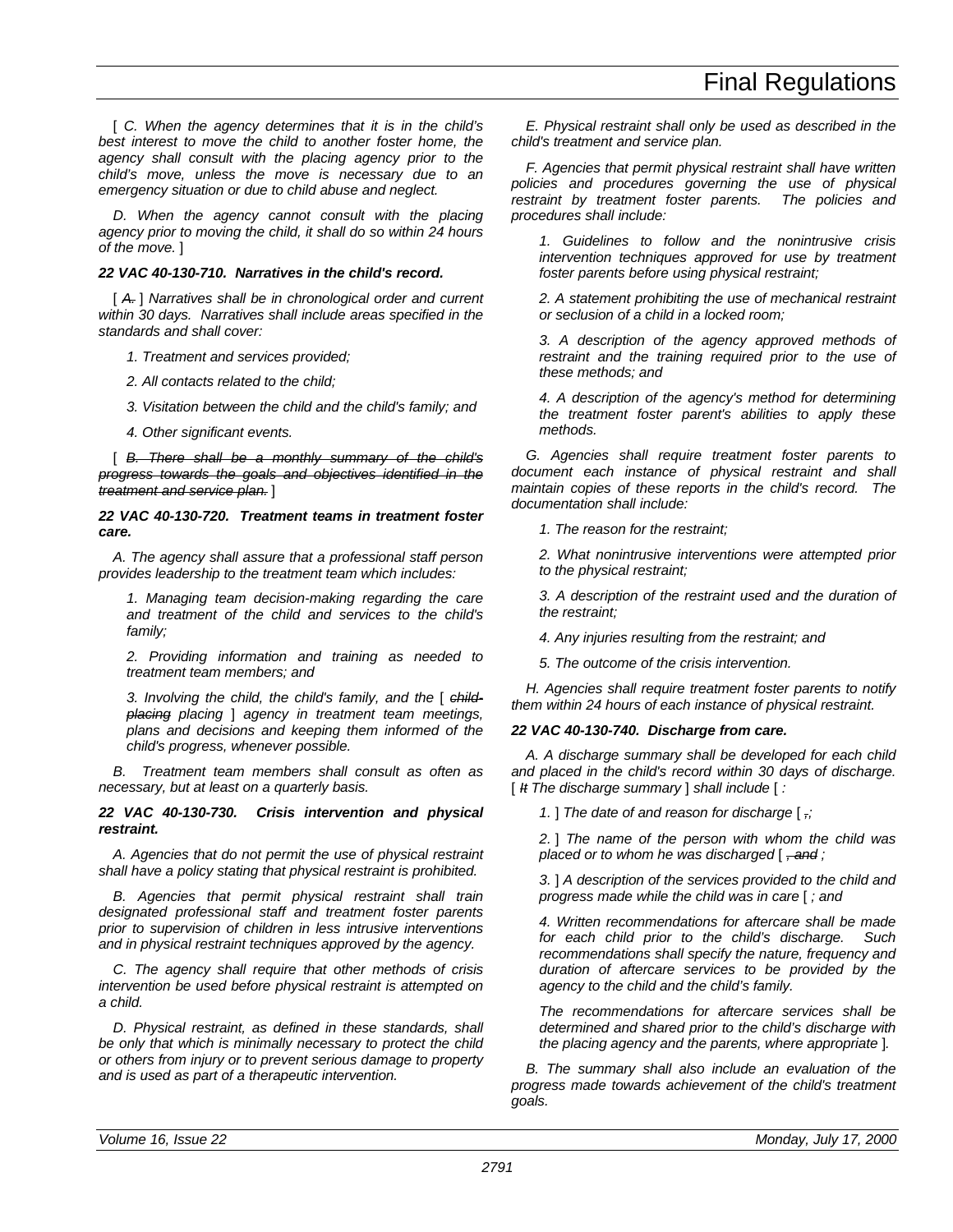*C. Discharge planning shall be developed with the treatment team in treatment foster care and with the child, the child's parents or guardian, if applicable, and the* [ *childplacing placing* ] *agency.*

*D. Children in the custody of a local department of social services or private child-placing agency shall not be discharged without the knowledge,* [ *consent consultation* ]*, and notification of the* [ *child-placing placing* ] *agency.*

*E. Children under the age of 18 shall only be discharged to the agency, parent or guardian having legal custody. The parents or guardian shall be notified of the child's discharge from the program. This includes a child being moved from treatment foster care to a residential facility.*

*F. Upon discharge a copy of medical and school records, and birth certificate if the agency holds custody shall be given to the parents or receiving agency.*

*G. Information shall be released to a child who has reached 18 in accordance with § 63.1-209 of the Code of Virginia.*

[ *H. Written recommendations for aftercare shall be made for each child prior to the child's discharge. recommendations shall specify the nature, frequency and duration of aftercare services to be provided to the child and the child's family.* ]

#### *22 VAC 40-130-750. Permanent foster care.*

*A child-placing agency may place a child in permanent foster care in accordance with § 63.1-206.1 of the Code of Virginia. Agencies* [ *shall follow may consult the* ] *procedures in the Service Programs Manual, Volume VII, Section III, Chapter B, Permanent Foster Care Placement* [ *, June 1997* ]*.*

#### *22 VAC 40-130-760. The treatment foster family and foster home capacity.*

*A. Treatment foster homes shall be evaluated and approved according to the requirements set forth in the home study section of these standards (22 VAC 40-130-810). An agency may have additional requirements at its discretion.*

*The number of children placed in one treatment foster home shall not exceed two without justification. Such justification may include the need to place a sibling group, the extraordinary abilities of a particular family in relation to the special needs of the child, and the family's ability and capacity to take an additional child.*

*Justification for exceeding two children shall be written, dated, approved and signed by the supervisor prior to the placement of additional children in the home. The justification shall include the impact of the additional placement on the other children in the home.*

*Treatment foster parents shall have the right to refuse placement of any child they feel is inappropriate for the home or may be a danger to the children currently in the home.*

*B. Services and requirements following approval.*

*1. The agency shall provide orientation and on-going training for each foster family.*

*2. The agency shall provide the foster family with written procedures for handling emergencies during and outside the agency's regular office hours.*

*3. Prior to placement the family shall be assisted to make an informed decision as to whether a particular child is appropriate for them.*

*C. The agency shall specify in its program description all considerations it will use in making a placement decision.*

#### *22 VAC 40-130-770. Treatment foster home agreement.*

*The agency shall have a written foster home agreement with the treatment family for each child in care. The agreement shall be signed on or before the date the child is placed in the home and shall include* [ *:*

*1. The payment for foster care and other expenses;*

*2. Arrangements for medical care, for spending money for the child, for visits by parents, for the provision of clothing and an agreement not to use corporal punishment or give others permission to do so;*

*3. A clear statement that the agency has the right to remove the child when it considers it in the child's best interest;*

*4. A statement that the agency shall provide treatment foster parents with the support and assistance of agency staff at all times in relation to the child's care in the home, including training, emergency procedures and telephone numbers to call; and*

*5. A statement that unless a move is required to protect the health or safety of the child or other foster family members, the agency shall require treatment foster parents to provide reasonable notice, as determined by the agency, to professional staff if requesting a child's removal from the home the requirements of the foster home agreement. The agency may add additional requirements to the agreement, if necessary* ]*.*

# *22 VAC 40-130-780. Respite care.*

*Foster parents shall have access to both planned and crisis respite care for their foster children. Respite care may be provided only in foster homes which have been selected and trained according to these standards. Respite providers in treatment foster care shall be informed of the child's treatment and service plan and supervised in the implementation of this plan.*

# *22 VAC 40-130-790. Training for* [ *treatment* ] *foster parents.*

*A. Prior to approval of the home, all foster parents shall satisfactorily complete preservice training and demonstrate minimum competence in the following:*

*1. Information about the strengths and needs of children and their families who require family foster care services;*

*2. Information about the impact of separation and loss for all parties involved in family foster care;*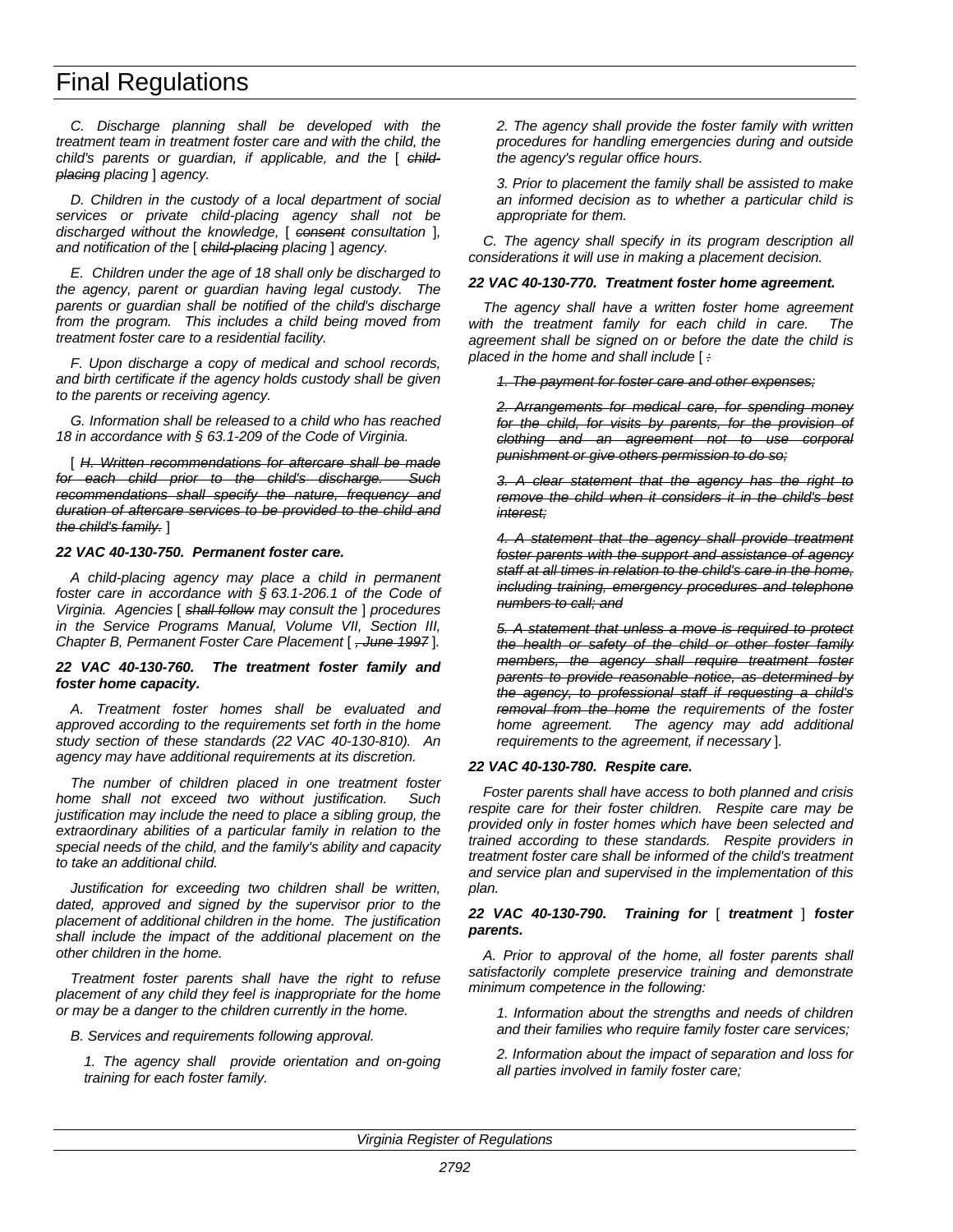*3. The laws, regulations, policies, procedures, and values that direct the agency's family foster care program;*

*4. The knowledge and practice skills necessary to be a* [ *treatment* ] *foster parent;*

*5. The impact of fostering on foster parents, their children, and all aspects of their family life;*

*6. Knowledge and understanding of the specific types of children served by the agency and the services these children will need;*

*7. Crisis intervention procedures and physical restraint techniques utilized by agency, if applicable;*

*8. Agency's treatment philosophy* [ *, discipline and behavior management program,* ] *and skill training in treatment* [ *and behavior management* ] *methods the agency uses;*

*9. How the treatment team operates within the agency and the role of treatment foster parents as effective and essential members of the team;*

*10. The differences between treatment foster parenting and other types of parenting, including birth, adoptive, and other foster parenting; and*

*11. The identification and reporting of child abuse and neglect.*

*B. On-going training. The agency shall develop an ongoing training plan for treatment foster parents. The specific training topics shall be included in the agency's program description and shall include, but not be limited to, the following:*

*1. Building on basic skills and developing advanced skills, such as working directly with parents of children in care to teach parenting skills;*

*2. Helping children develop self esteem and learn appropriate behaviors;*

*3. Responding to signs and symptoms of physical abuse, sexual abuse, neglect, and emotional maltreatment;*

*4. Helping children with family reunification, adoption, and preparation for young adult life; and*

*5. A review of crisis intervention procedures, physical restraint techniques utilized by the agency, the agency's treatment philosophy* [ *, discipline and behavior management methods,* ] *and skill training in treatment methods the agency uses.*

*Additional training shall be provided based on the needs of the treatment foster parents and the children in care.* [ *Treatment foster parents shall be consulted on their training needs.* ]

*22 VAC 40-130-800. Requirements for case records for children.*

*A. The agency shall maintain a case record for each child* [ which that ] is indexed indicating the organization and *documentation in the record. All services and treatment provided to the child shall be documented in the case record.*

[ *The placement agreement between the placing agency and the child-placing agency or the entrustment agreement between the legal guardian and the child-placing agency shall be filed in the child's record.* ] *If an agency has offices in more than one location, the record shall identify the office* [ *which that* ] *provided the service.*

*B. All entries shall be in chronological order, be dated and identify the person making the entry. Entries shall be typed or legibly handwritten in ink. The child's case record shall include:*

*1. A face sheet* [ *to be completed within five days of placement,* ] *which includes:*

*a. Personally identifying information including the child's name, birthdate, place of birth, Medicaid number, and Social Security number* [ *, if known* ]*;*

*b. Parent's names, addresses, marital status, telephone numbers, Social Security numbers* [ *, if available,* ] *and information about grandparents, close relatives, and siblings, when known;*

*c. Names, addresses and telephone numbers of person or agency holding custody; and*

*d. Names and telephone numbers of persons to be contacted in an emergency;*

*2. Intake* [ *assessment* ] *information including referral forms,* [ *the application for admission,* ] *social history,* [ *the written intake assessment,* ] *psychological or psychiatric reports, school information, placement agreements or entrustment agreements, medical reports received at intake;*

*3.* [ *Copy of The original* ] *birth certificate* [ *, if possible* ]*;*

*4. Documentation of rationale for placing the child in the selected treatment foster home;*

*5. Authorizations from the* [ *child-placing placing* ] *agency or legal guardian for routine and emergency medical and dental care; for out of state travel and overnight travel within the state; participation in special activities, and publicity releases;*

*6. Ongoing school and educational records;*

*7. Ongoing medical and dental treatment;*

*8. Clinical treatment* [ *,* ] *including progress notes and psychological or psychiatric evaluations;*

*9. Treatment and service plans and quarterly progress reports, including the members of the child's treatment team and the designated lead professional staff;*

*10. Names, addresses and dates of all placements the child has while in the agency's care;*

*11. All correspondence related to the child;*

*12. Narrative, including a chronological narrative or summary of contacts with and services provided to the family. It shall include visits between the parents and the child or attempts to visit.*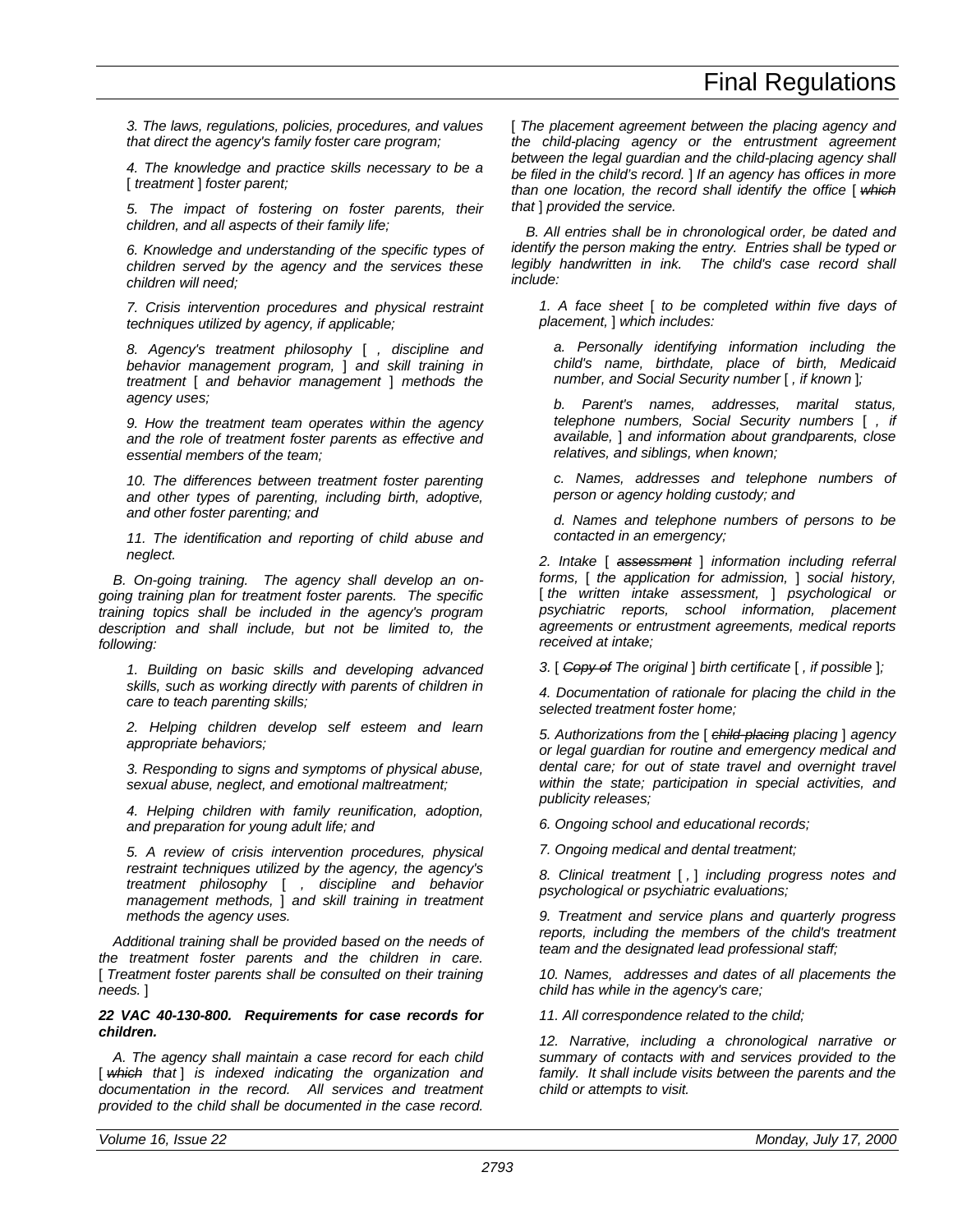*13. Documentation of serious incidents, physical restraints, injuries, and behavior management reports, where appropriate; and*

*14. Other material pertaining to a child in treatment foster care as required by these standards,* [ *Medicaid requirements,* ] *and any other applicable standards and laws.*

*C. Information on the child's birth family, previous foster families, and services provided to them shall be documented either in the child's record or a separate family record.*

*D. The treatment foster home record. The foster home record shall contain:*

*1. A face sheet listing all members of the household and their relationship to the foster parents. The face sheet shall be updated as needed;*

*2. The agency application form completed by the foster parents;*

*3. A record of orientation and training provided to the foster parents;*

*4. A narrative account of the preparation of the family for each child placed with them;*

*5. A list of the children placed including names, birth date or age, dates of placement and removal and reasons for removal;*

*6. Copies of all foster home agreements* [ *and agreed upon plans of discipline or the portions of the behavior management program that references discipline* ]*;*

*7. The foster home study and all material required for the home study by these standards;*

*8. Reevaluations of the foster home;*

*9. When applicable, date and reason for closure; and*

*10. A narrative of any concerns the agency has about the status of the foster home.*

*E. The agency shall maintain documentation in the foster parents' record of all complaints involving the foster parents, including the agency's investigation report and findings and* [ *information about* ] *police and child protective services' involvement.*

#### *22 VAC 40-130-810. Home study of treatment foster family applicants.*

*A. The information required in this section shall be gathered in order to assess the applicants' capacities as treatment foster parents. If the home is approved, the information shall be used to determine the type of child that can successfully be placed in the home.*

*B. The agency shall conduct interviews with all* [ *family and* ] *household members. Dates and content of interviews shall be documented in the home study.*

*C. There shall be a minimum of three face-to-face interviews with each applicant. At least one interview with a* *couple shall be* [ *joint together* ] *and one must take place in the home.*

*D. Orientation and preservice training sessions provided during the home study process shall not count towards the required number of interviews.*

*E. The agency shall request and obtain a minimum of three nonrelative references for the family. Additional references may also be requested from relatives or others at the agency's discretion.*

*F. A report of a medical examination by a licensed physician, his designee, or an official of a local health department of all members of the household shall be obtained. The exam shall be conducted no earlier than* [ *six 12* ] *months prior to the approval and shall contain:*

*1. An evaluation of the current health of the individual. Additional reports from specialists shall be received when health concerns are noted;*

*2. A statement that the individual does not have tuberculosis in a communicable form including the date and type of test and the results. If the test is positive or no test is done, there shall be a written explanation by the physician* [ *, his designee, or an official of the local health department* ]*. Additional tests are not required unless the individual comes in contact with a known case of tuberculosis or develops chronic respiratory symptoms;*

*3. An opinion as to whether* [ *or not* ] *the health of the individual will affect the care or present a hazard to the health of children; and*

*4. The signature of a physician, his designee or an official of the local health department.*

*G. The medical examination shall be updated if the agency has concerns about the health of members of the foster family.*

[ *H. Pursuant to § 63.1-198.1 of the Code of Virginia the agency shall receive the results of a search of the Child Abuse and Neglect Registry before approval is granted. The home shall not be approved if an applicant or another adult living in the home has a founded child abuse or neglect record.*

*I. Criminal history record reports and sworn disclosure statements shall be received on each applicant pursuant to § 63.1-198.1 of the Code of Virginia prior to approval. Agencies shall follow the standards in the Regulation for Criminal Record Checks for Child Welfare Agencies (22 VAC 15-50-10 et seq.)*

*The content of and copies of criminal record reports, sworn disclosure statements, and child abuse and neglect registry checks shall not be shared with other agencies or persons, other than the person named in the report, the licensing representative, other state or federal authorities and a court as required by state or federal law, except as permitted in § 63.1-198.1 of the Code of Virginia.*

*H. The agency shall ensure that the treatment foster home is in compliance with §§ 63.1-198.1 and 63.1-198.4 of the*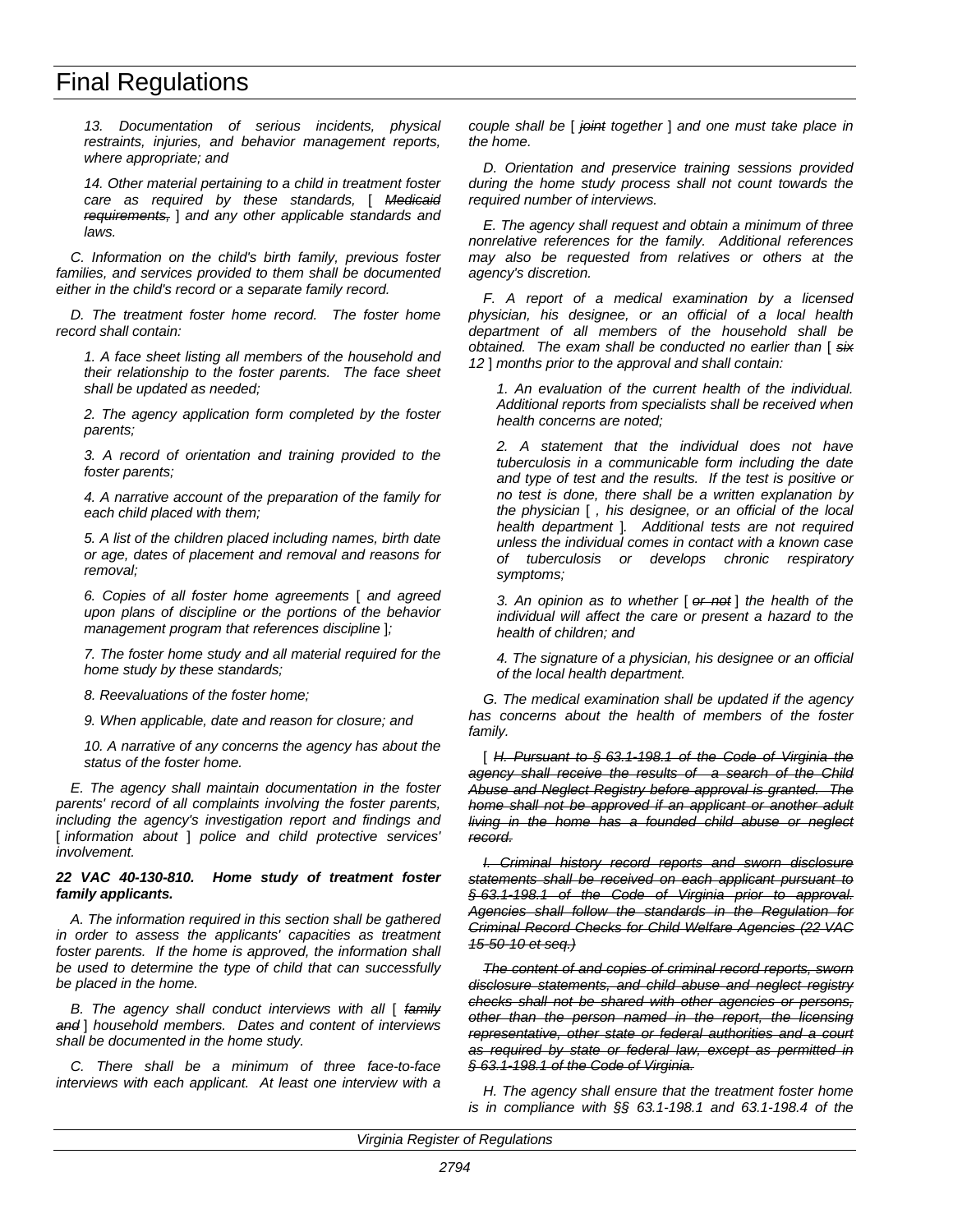*Code of Virginia and with regulations promulgated by the State Board of Social Services.*

*J. I.* ] *The agency shall check the applicants' Department of Motor Vehicles records* [ *and the record of any other adults living in the home* ]*.*

[ *K. J.* ] *The agency worker shall see the marriage license for couples.*

[ *L. K.* ] *The agency shall discuss the employment history of each applicant and assess the applicants' management of income and financial resources in relation to expenses.*

*Applicants shall have sufficient income and financial resources to assure continuing maintenance of the family. The agency shall receive a financial statement indicating income and expenses. If there is an amount in the agency's monthly payment above that is required for the needs of the child, it may be counted as income.*

[ *M. L.* ] *If the applicant has previously applied to be a foster parent through another agency, the current agency shall request information from the applicant about their previous application. The current agency shall also request information from the previous agency.*

[ *N. M.* ] *Foster parent applicants shall sign a statement that they will not use corporal punishment on any child placed in their home nor give others permission to use corporal punishment.*

[ *O. N.* ] *The agency shall conduct an assessment of the motivations, expectations, commitment, and abilities* [ *of the treatment foster parent applicants* ]*. The agency shall assure that the following areas are covered in its assessment and document the basis for its conclusions:*

*1. Family relationships to include how the couple and the family resolve conflicts and express affection, relationships with extended family, and children living outside of the home;*

*2. Stability of the marriage;*

*3. The applicants' experiences with children and as children;*

*4. Discipline of children to include the discipline the applicants' received as children, their current parenting* [ *skills practices* ]*, and their opinion and attitudes towards discipline* [ *. The agency's evaluations of discipline shall be sensitive to racial, ethnic, and religious differences* ];

*5. The applicants' ability to learn and apply the agency's recommended behavior management techniques, their willingness to assist in the treatment plan, and their commitment to become a part of the agency's treatment team;*

*6. The applicants' education and attitudes towards education;*

*7. The applicants' willingness to work with the school;*

*8. The applicants' attitudes towards* [ *legal birth* ] *parents and towards working with the agency;*

*9. Health issues in the applicants' family and how this will impact the care of a child;*

*10. The age and type of child desired; and*

*11. Supervision arrangements when the applicants are out of the home.*

[ *P. O.* ] *The agency shall assess and approve the residence and surrounding area.*

[ *Q. P.* ] *The agency shall determine that the applicants' home is free of hazards to the health and safety of children, is clean and is in good physical repair. The following areas shall also be included in the agency's assessment of the home:*

*1. Rooms used by children shall be well-lighted for activities and safety.*

*2. The applicant shall have a written plan for seeking assistance from fire and rescue professionals.*

*3. Foster parents shall have a written evacuation plan in case of emergencies and shall rehearse the plan with children every six months. Foster parents shall review the plan with each child* [ *who is developmentally able to understand* ] *within 48 hours of placement.*

[ *4. All sleeping areas shall have operable smoke detectors and the home shall have at least one operable fire extinguisher.*

*5. 4.* ] *The home shall have an operable heating and ventilation system.*

[ *6. 5.* ] *Firearms and other weapons shall be locked. Firearms shall be kept unloaded and ammunition shall be locked in a separate location.*

[ *7. 6.* ] *Children over the age of two shall not share a bed or bedroom with the foster parents or other adults in the home unless the child's documented medical needs or disabilities require the foster parent to sleep in the room with the child.*

[ *8. 7.* ] *The home shall have closet or drawer space or both for clothing and personal possessions of children over two years of age.*

[ *9. 8.* ] *There shall be separate beds for children except that two siblings of the same sex may share a double bed* [ *if appropriate* ]*.*

[ *10 9.* ]*. Children's bedrooms shall not be used as passageways and shall have doors for privacy.*

[ *11. 10.* ] *The home shall keep cleaning supplies and other toxic substances stored away from food,* [ *locked secured* ] *and out of the reach of children* [ *who are developmentally unable to understand the dangers. EXCEPTION: Where appropriate, adolescents may have access to and may use cleaning supplies* ]*.*

[ *12. 11.* ] *The applicants shall have a working telephone.*

[ *R. Q.* ] *The agency shall recommend approval or disapproval based on a careful assessment of the characteristics outlined in this section, information received through the home study process, the applicants' participation*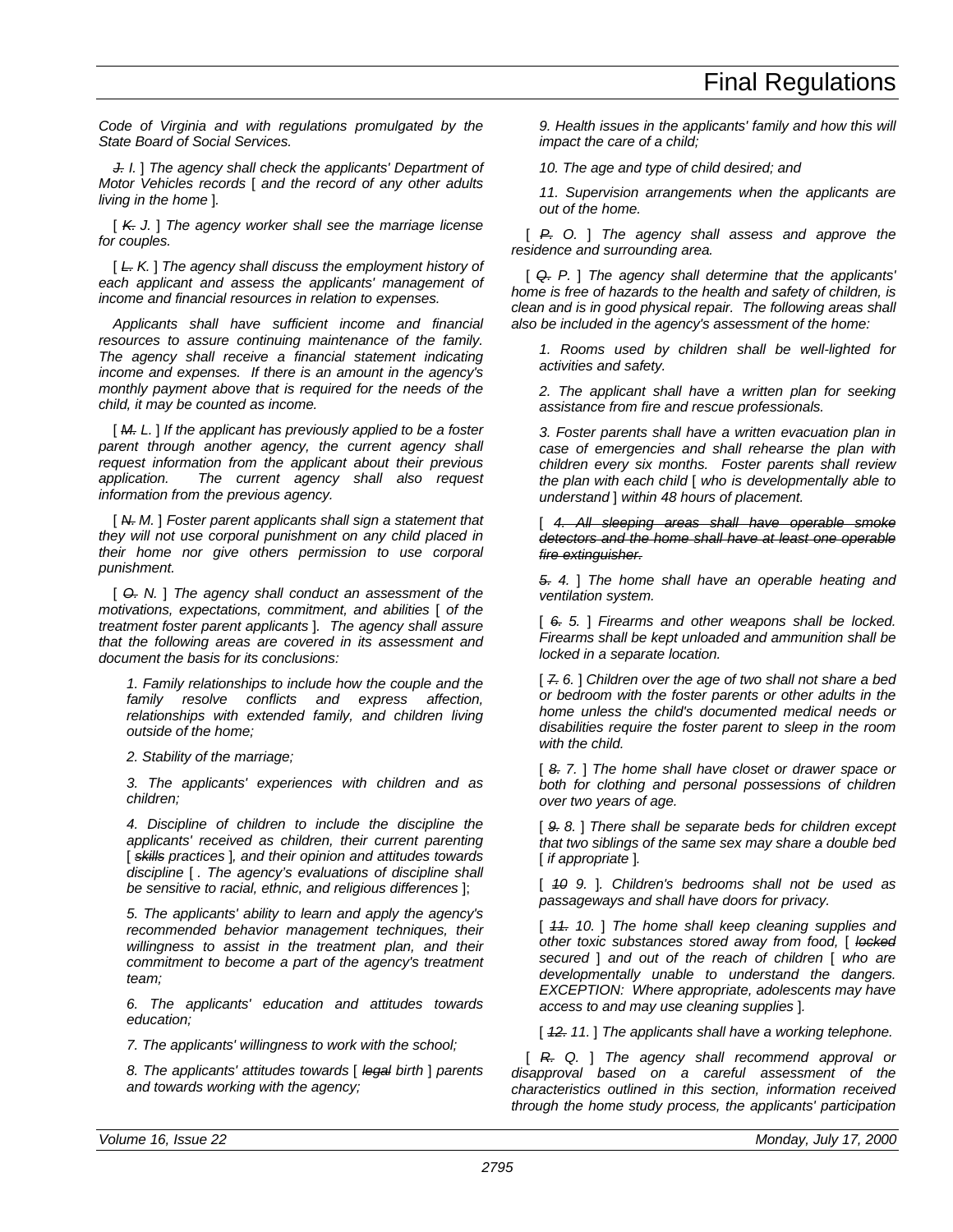# Final Regulations

*in the home study process and in any orientation and preservice training.*

[ *S. R.* ] *The decision to approve or deny shall be made in consultation with the supervisor or in a staff meeting and the date of the decision shall be recorded in the applicants' record.*

[ *T. S.* ] *If approval is recommended, the worker shall recommend the age, sex, and type of children who can successfully be placed and give the basis for the recommendation.*

[ *U. T.* ] *The applicants shall be informed in writing within a week of the approval or disapproval and offered an interview to have the agency's decision explained to them.*

[ *V. U.* ] *The home study shall be written and the home approved before a child is placed.*

#### *22 VAC 40-130-820. Reevaluation of foster homes.*

*A. The agency shall reevaluate the foster home after one year and every two years thereafter covering the topics in the initial home study. The reevaluation shall take place in the home and the visit made when both parents can be present.*

*B. A reevaluation to address pertinent standards shall be done whenever there is a change in physical location or marital status. The agency shall make a redetermination of the continued status of the foster parents.*

*C. At the request of the agency or the licensing representative, a medical examination shall be obtained when there are indications that the safety or health of the children in care may be jeopardized by the health of a household member. The agency shall plan for the immediate removal of any foster children if the examination reveals that their safety or health might be in jeopardy.*

*D. The reevaluation shall also cover a brief description of the adjustment of each child placed in the home since the last evaluation; an evaluation of the performance of the treatment foster parents addressing their ability to relate to the children and to help children reach their goals. The agency shall also include and assess:*

*1. The foster parents' skills in working with particular types of problems;*

*2. The relationship between the children and the family members and the stability of the home and any problems or significant changes that have occurred in the family since the last evaluation;* [ *and* ]

*3. Their ability to work with the agency and with the birth parents in meeting the needs of a child* [ *; and*

*4. The reasons for removal of any foster children from the home during this time period* ].

*E. The agency shall receive a current report from the Department of Motor Vehicles on any new drivers in the home, if they are to transport foster children.*

*F. The agency shall make a recommendation regarding continued use of the home, further training needs of the foster* *parents, and age, sex, types and number of children that the home can successfully handle.*

*G. The agency shall evaluate the treatment family's skills and abilities as treatment foster parents and identify any concerns and training needs.*

#### [ DOCUMENTS INCORPORATED BY REFERENCE

Service Programs Manual, Volume VII, Section # *III*, Chapter B, ] Virginia Department of Social Services, 7/85 [ *Foster Care, revised June 1998*.

*Service Programs Manual, Volume VII, Section III, Chapter D, Adoption - Nonagency Placement and Other Court Services, revised November 1991.*

*Service Programs Manual, Volume VII, Section III, Chapter C, Adoption - Agency Placement, revised July 1989.*

*Service Programs Manual, Volume VII, Section III, Chapter E, Interstate/Intercountry Placement of Children, revised July 1983.* ]

NOTICE: The forms used in administering 22 VAC 40-130-10 et seq., Minimum Standards for Licensed Child-Placing Agencies, are not being published; however, the name of each form is listed below. The forms are available for public inspection at the Department of Social Services, 730 East Broad Street, Richmond, Virginia, or at the office of the Registrar of Regulations, General Assembly Building, 2nd Floor, Richmond, Virginia.

#### FORMS

Application for *Initial and Renewal* License for Private Child-Placing Agencies [ *, 1/99 (rev. 11/00)* ].

[ *Foster Home Placement Agreement (eff. 11/00).*

*Adoptive Home Placement Agreement (eff. 11/00).* ]

VA.R. Doc. No. R98-222; Filed June 27, 2000, 11:33 a.m.

#### **\* \* \* \* \* \* \* \***

Title of Regulation: **22 VAC 40-325-10 et seq. Fraud Reduction/Elimination Effort.**

Statutory Authority: § 63.1-58.2 of the Code of Virginia.

Effective Date: August 16, 2000.

#### Summary:

*The regulation describes the requirements for local administration, and state requirements for local reimbursement, of the statewide fraud program named Fraud Reduction/Elimination Effort, or Fraud FREE. Local departments of social services must operate the Fraud FREE program, submit for approval a local plan of operation, and comply with program regulations and policy in order to receive state reimbursement for the local share of costs of fraud investigators. The regulation also describes the method by which the state will approve requests for staffing for the first year and subsequent years of program operation.*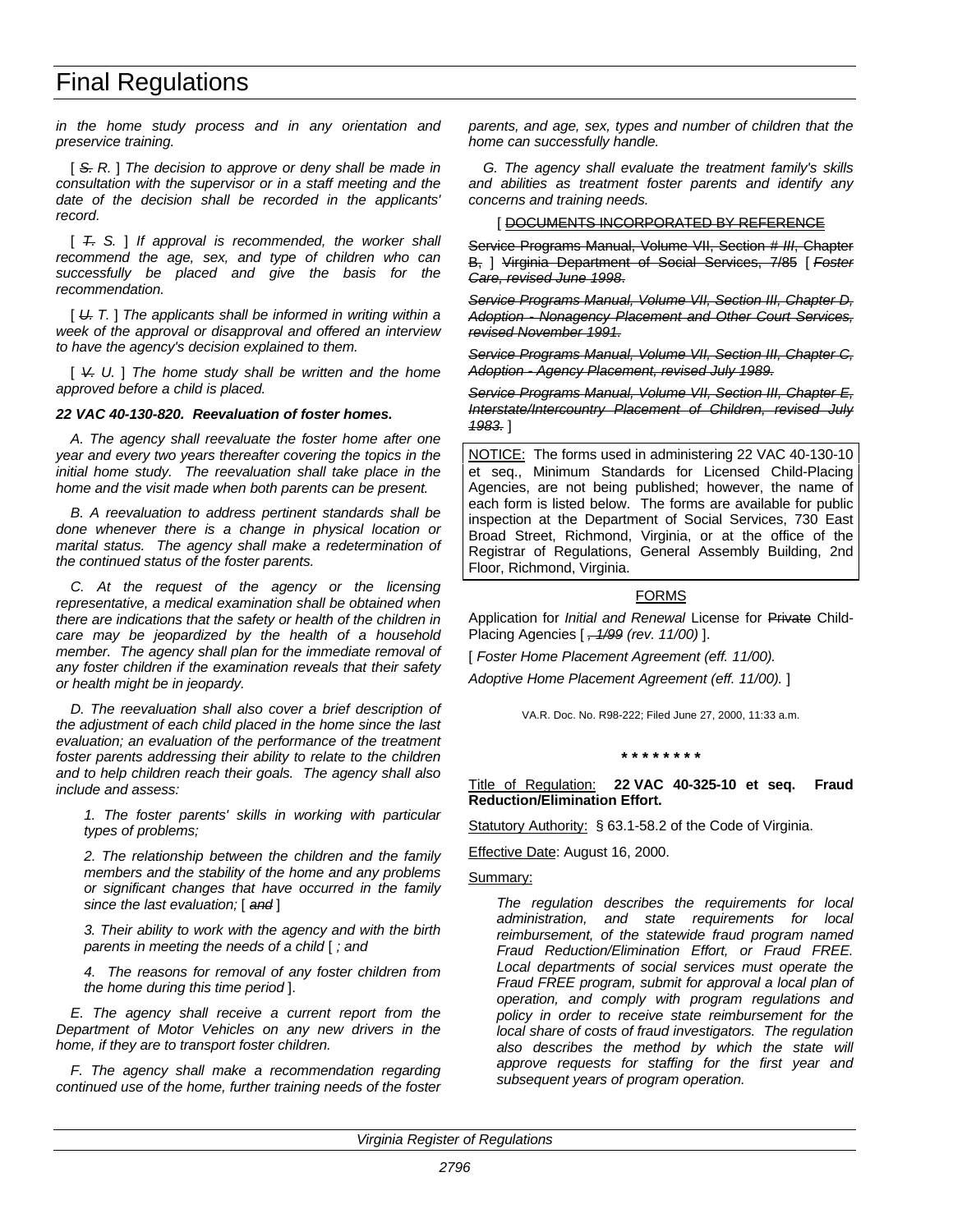*Four amendments have been made to the regulation. In the first change, the definition of the term "collections" is added. This term has specific meaning to the regulation and was determined to be necessary to eliminate confusion. The second change identifies and clarifies the three funding sources for the Fraud FREE program. The third change was made to describe the criteria that the department may use to determine future funding for local agencies. The final change was made to purposely identify the amount of overpayment collections for which the local department is responsible so that they may be eligible to receive full reimbursement.*

Summary of Public Comments and Agency's Response: A summary of comments made by the public and the agency's response may be obtained from the promulgating agency or viewed at the office of the Registrar of Regulations.

Agency Contact: Copies of the regulation may be obtained from Jeffery S. Brown, Fraud Program Manager, Department of Social Services, 730 East Broad Street, Richmond, VA 23219, telephone (804) 786-9170.

## *CHAPTER 325. FRAUD REDUCTION/ELIMINATION EFFORT.*

# *22 VAC 40-325-10. Definitions.*

[ *The following words and terms when used in this chapter shall have the following meanings unless the context clearly indicates otherwise:*

# *For purposes of this chapter:*

*"Collections" means all overpayment monies collected, recovered or recouped by local departments of social services related to food stamps, TANF, and other federal benefit programs administered by the department.* ]

*"Department" means the Virginia Department of Social Services.*

*"Direct costs" means the cost of salary, fringe benefits and supporting costs of operation.*

*"Food stamps" means the program supervised by the Virginia Department of Social Services through which a household can receive food stamps with which to purchase food products.*

*"Fraud Recovery Special Fund" means the special fund established under § 63.1-58.2 D of the Code of Virginia.*

*"Fraud Reduction/Elimination Effort* [ *(Fraud FREE)* ]*" means the program established in compliance with § 63.1- 58.2 of the Code of Virginia to ensure that fraud prevention and investigation are aggressively pursued throughout the Commonwealth of Virginia.*

*"Fraud prevention and investigation units" means a person or persons whose job it is to work on all aspects of prevention and investigation of fraud cases.*

# [ *"FREE" means the Fraud Reduction/Elimination Effort.* ]

*"General fund" means that portion of the budget of the Commonwealth of Virginia which is made up of general tax* *revenues, the major sources of which are sales tax, income tax, and profits from the Virginia Lottery.*

*"Local departments" means local departments of social services.*

*"Local share" means that portion of the administrative costs of operation borne by local departments of social services.*

[ *"Private entities" means individuals or organizations other than federal, state or local personnel or agencies.* ]

*"Reimbursed" means the process by which the Department of Social Services provides monetary credit to local departments of social services for their administrative costs.*

[ "State retained portion of collections" means the amount *of collections less any refunds due to the federal government, consistent with federal reimbursement regulations.* ]

*"Supporting costs of operation" means program costs other than salaries and fringe benefits. These supporting costs of operation include travel, telephone, utilities, supplies, and allowance for space.*

*"TANF" means the Temporary Assistance for Needy Families program.*

*"Temporary Assistance for Needy Families* [ *(TANF)* ]*" means the program which provides a monthly cash benefit to families which meet income and eligibility requirements.*

[ *"Workload measures" means those validated measures, adopted and implemented by the department, used to determine necessary appropriations for personnel and operating costs for mandated programs and services.* ]

## *22 VAC 40-325-20. The Fraud Reduction/Elimination Effort.*

*A. In compliance with § 63.1-58.2 of the Code of Virginia, the Department of Social Services shall establish a statewide fraud prevention and control program* [ *,* ] *to be named the Fraud Reduction/Elimination Effort (* [ *Fraud* ] *FREE).*

[ *1. The department shall develop and implement policies and procedures for the Fraud FREE program.*

*2. The department shall provide a detailed local reimbursement procedure, on an annual basis, to assist in the formulation of the locality's Fraud FREE program operation plan. The department's procedure shall project the available funding and the number of local fraud workers for each locality which the Fraud FREE program will support. The number of workers shall be based on an evaluation of the available funding and appropriate criteria from one or more of the following: an agency's average TANF and Food Stamp caseload size, average number of monthly applications for food stamps and TANF, number of workers, geographic location, number of fraud investigations, program compliance, collections and workload measures.* ]

*B. Each local department of social services shall* [ *operate FREE. Local departments shall submit a program operation plan, which shall include a description of program staffing, to the Department of Social Services for approval aggressively pursue fraud prevention and investigation.*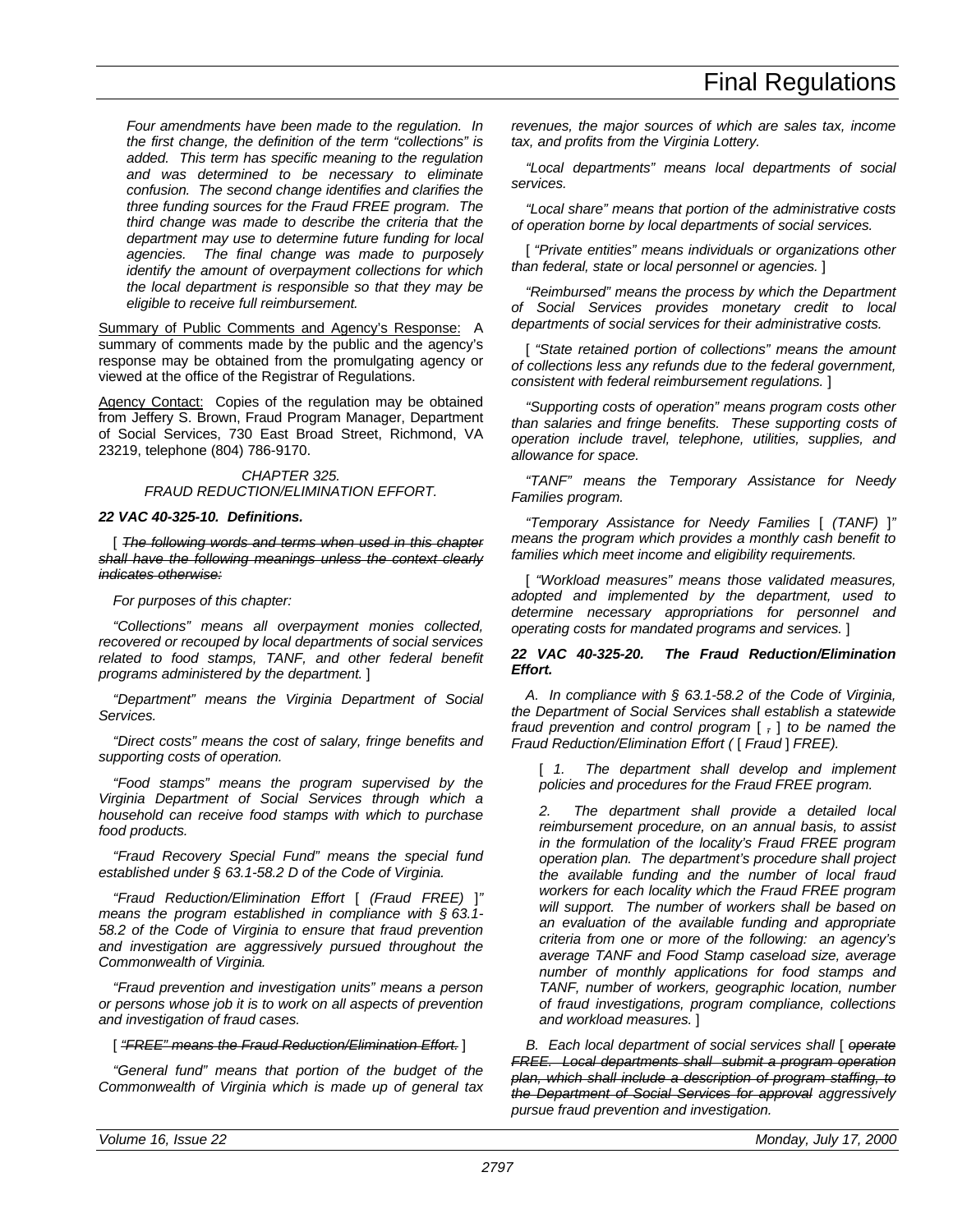# Final Regulations

*1. Each local department shall conduct fraud prevention and investigation activities consistent with the requirements of federal regulations, the Code of Virginia, the regulations contained herein and the department's Fraud FREE program policy.*

*2. Each local department shall submit to the department, for annual approval, a program operation plan which shall include a description of the program staffing.* ]

*C.* [ *To the extent that state funding is available in the Fraud Recovery Special Fund, local departments which are in compliance with § 63.1-58.2 of the Code of Virginia, this chapter, and Department of Social Services FREE program policy shall be reimbursed for the local share of direct costs of approved Fraud FREE programs. Each local department shall establish a separate fraud unit to the extent that funding is available in the Fraud Recovery Special Fund, general funds appropriated for this activity, and any federal funds available for this purpose.* ]

*1.* [ *During the first year of the program, requests for staffing shall be approved based upon each local agency's average TANF and food stamp caseload size. In order to receive full reimbursement of the local share of direct costs and supporting costs of operation, a local agency must:*

*a. Comply with all pertinent law, regulation and policy; and*

*b. Collect overpayments, net refunds due to the federal government, which equal or exceed the local share of direct costs of its approved positions dedicated to Fraud FREE.* ]

*2.* [ *Requests for subsequent years shall be evaluated based upon an agency's average TANF and food stamp caseload size, average number of monthly applications for food stamps and TANF, number of workers, geographic location, number of fraud investigations, program compliance, and collections. In order to receive full reimbursement in subsequent years, the state retained portion of a local agency's combined collections must equal or exceed the reimbursed cost of its positions dedicated to FREE. Local departments may contract with other local departments to share a fraud prevention and investigation unit and may contract with private entities to perform fraud investigation. Any private entity performing fraud investigation shall comply with the requirements of § 2.1-155.3 of the Code of Virginia and the restrictions of § 63.1-58.2 of the Code of Virginia.* ]

VA.R. Doc. No. R99-12; Filed June 19, 2000, 9:42 a.m.

w **––––––––––––––––––** w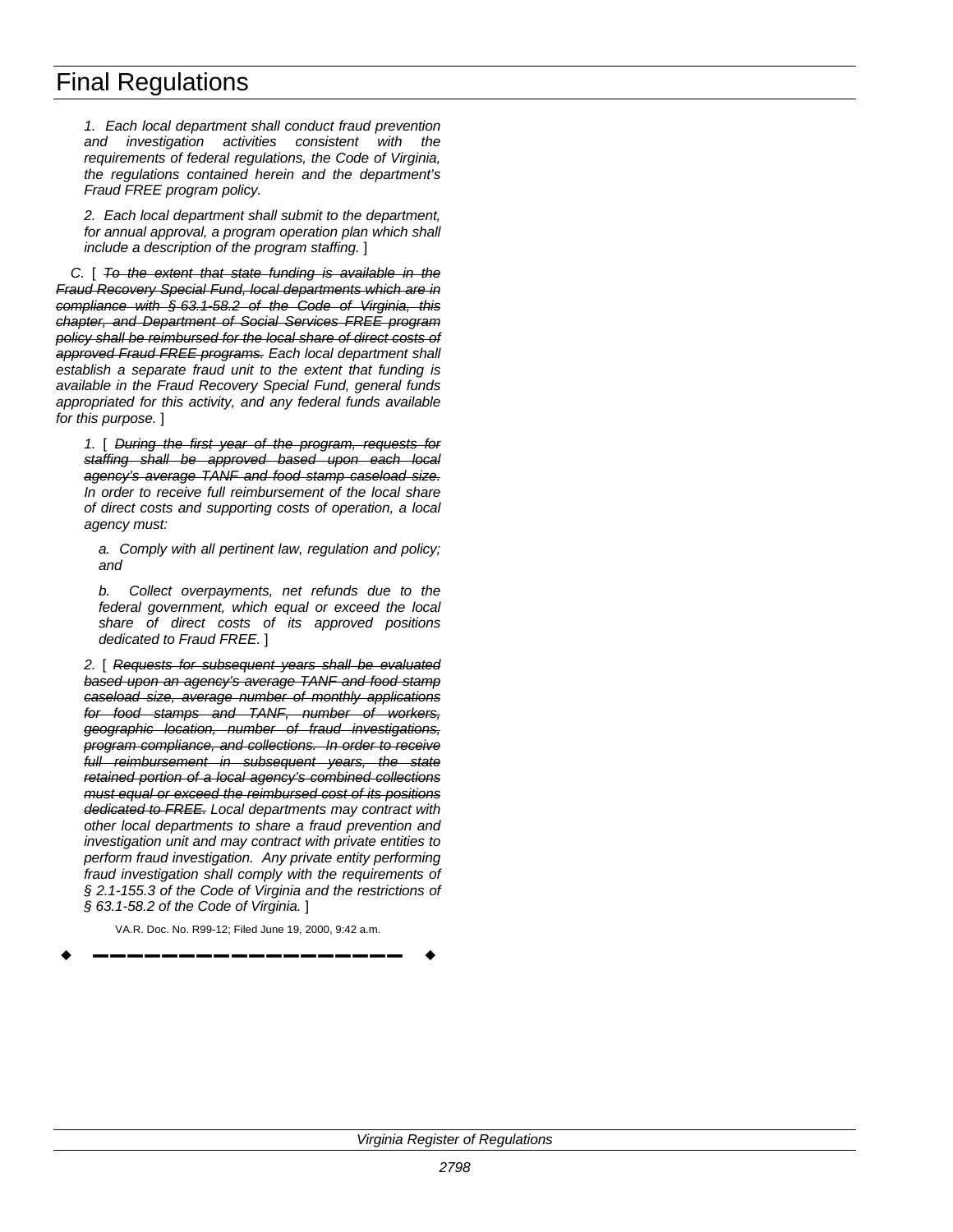# **GENERAL NOTICES/ERRATA**

## **STATE CORPORATION COMMISSION**

AT RICHMOND, JUNE 20, 2000

COMMONWEALTH OF VIRGINIA, ex rel.

STATE CORPORATION COMMISSION

CASE NO. PUA980020

Ex Parte: In the matter of adopting rules governing the filing of applications for approval pursuant to Chapter 4 of Title 56 of the Code of Virginia

#### ORDER SETTING HEARING

By order entered July 21, 1998, the Commission established this proceeding for consideration of adopting rules governing applications filed pursuant to Chapter 4 of Title 56 of the Code of Virginia ("Affiliate Rules").

After notice to interested persons and the public, the Commission received a number of comments on the Affiliate Rules from the following: The Potomac Edison Company, d/b/a Allegheny Power; Appalachian Power Company, d/b/a American Electric Power, Inc.; Kentucky Utilities Company, d/b/a Old Dominion Power Company; Delmarva Power and Light Company; Virginia Electric and Power Company; A & N Electric Cooperative together with BARC Electric Cooperative, Community Electric Cooperative, Craig-Botetourt Electric Cooperative, Mecklenburg Electric Cooperative, Northern Neck Electric Cooperative, Inc., Northern Virginia Electric Cooperative, Powell Valley Electric Cooperative, Prince George Electric Cooperative, Rappahannock Electric Cooperative, Shenandoah Valley Electric Cooperative, Southside Electric Cooperative, Inc., Old Dominion Electric Cooperative, and the Virginia, Maryland & Delaware Association of Electric Cooperatives (collectively, the "Cooperatives"); Columbia Gas of Virginia, Inc., together with Roanoke Gas Company, Virginia Natural Gas, Inc., Washington Gas Light Company, Virginia Gas Distribution Company, Atmos Energy Corporation, d/b/a United Cities Gas Company ("United Cities"), Southwestern Virginia Gas Company, and Commonwealth Public Service Corporation (collectively, "Gas Companies"); Virginia American Water Company; United Water Virginia; Association of Virginia Water Companies; Dale Service Corporation; Enron Energy Services, Inc.; GTE South Incorporated ("GTE"); Central Telephone Company of Virginia together with United Telephone-Southeast, Inc.; Bell Atlantic-Virginia, Inc.; and Virginia Telecommunications Industry Association. GTE, United Cities, and Gas Companies requested a hearing.

NOW THE COMMISSION, upon consideration of the comments and requests for hearing filed herein, is of the opinion that the requests for hearing should be granted. We will permit the parties having filed comments and desiring to offer evidence at the hearing either to adopt their comments as their testimony or to prefile separate testimony. Any party adopting its comments as its testimony must identify its witness(es) who will sponsor the comments and must provide a brief description of the specific issues the party intends to address at the hearing. We will also direct the Commission Staff to prefile testimony or a report. Accordingly,

IT IS ORDERED THAT:

(1) A public hearing for the purpose of receiving evidence relevant to the proposed Affiliate Rules is scheduled for Monday, October 2, 2000, at 10:00 a.m. in the Commission's second floor courtroom located in the Tyler building, 1300 East Main Street, Richmond, Virginia 23219.

(2) On or before September 2, 2000, the Commission Staff shall file with the Clerk of the Commission an original and twenty (20) copies of any testimony or report its expects to introduce at the hearing scheduled herein.

(3) On or before September 20, 2000, any party having filed comments who desires to offer evidence at the hearing scheduled herein shall file with the Clerk of the Commission an original and twenty (20) copies of any testimony (or its filing adopting its comments) it expects to introduce at the hearing, and shall serve a copy of such filing on all parties to this proceeding.

(4) Any person desiring to make a statement at the public hearing on October 2, 2000, need only appear in the Commission's second floor courtroom at 9:45 A.M. on the day of the hearing and identify himself to the bailiff as a public witness.

AN ATTESTED COPY hereof shall be sent by the Clerk of the Commission to: Mark C. Darrell, Esquire, Columbia Gas of Virginia, Inc., P.O. Box 35674, Richmond, Virginia 23235- 0674; Stephen C. Spencer, Assistant Vice President-Regulatory and Governmental Affairs, GTE Service Corporation, Three James Center, Suite 1200, 1051 East Cary Street, Richmond, Virginia 23219; Gregory M. Romano, Esquire, Hunton & Williams, Riverfront Plaza, East Tower, 951 East Byrd Street, Richmond, Virginia 23219-4074; Eric M. Page, Esquire, LeClair Ryan, P.C., 4201 Dominion Boulevard, Suite 200, Glen Allen, Virginia 23060; Philip J. Bray, Esquire, Allegheny Power, 10435 Downsville Pike, Hagerstown, Maryland 21704-1766; Carl H. Grossman, Esquire, Corporate Counsel, United Water Management & Services, 200 Old Hook Road, Harrington Park, New Jersey 07640-1799; Norris L. Sisson, Dale Service Corporation, 5565 Mapledale Plaza, Dale City, Virginia 22193; Guy T. Tripp III, Esquire, Hunton & Williams, Riverfront Plaza, East Tower, 951 East Byrd Street, Richmond, Virginia 23219-4074; Ralph L. Frye, Executive Vice President, Virginia Telecommunications Industry Association, 11 South 12th Street, Suite 310, Richmond, Virginia 23219; Richard D. Gary, Esquire, Hunton & Williams, Riverfront Plaza, East Tower, 951 East Byrd Street, Richmond, Virginia 23219-4074; Warner F. Brundage, Jr., Esquire, Bell Atlantic-Virginia, Inc., 600 East Main Street, 11th Floor, Richmond, Virginia 23219; James B. Wright, Senior Attorney, Sprint Mid-Atlantic Telecom, 14111 Capital Boulevard, Wake Forest, North Carolina 27587-5900; Gambardella, Esquire, Woods, Rogers & Hazlegrove, P.L.C., 823 East Main Street, Suite 1200, Richmond, Virginia 23219; Lisa Yoho, Director, State Government Affairs, Enron Corporation, 1775 Eye Street, N.W., Suite 800, Washington, D.C. 20006; Ronald L. Willhite, Kentucky Utilities Company, d/b/a Old Dominion Power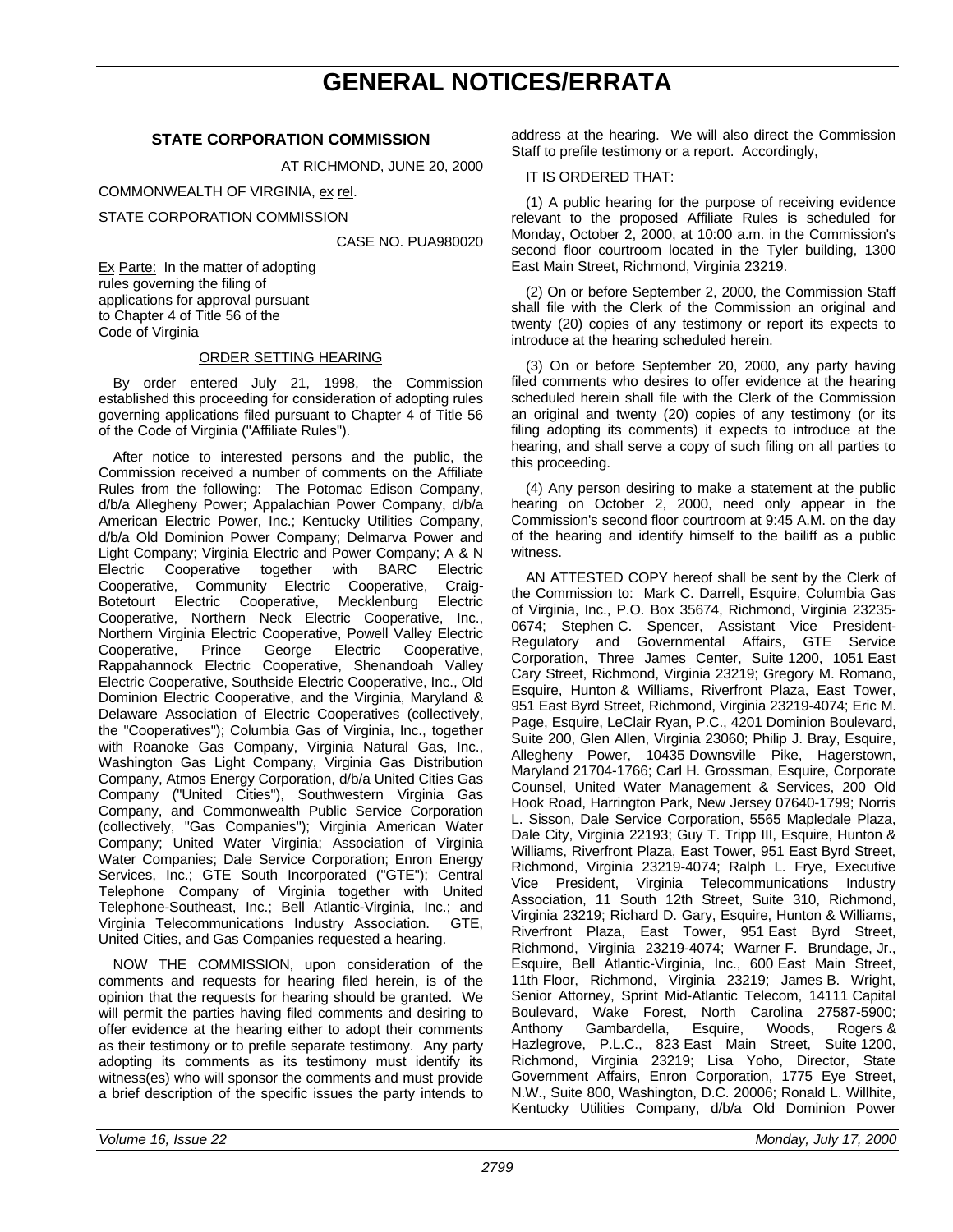# General Notices/Errata

Company, 220 West Main Street, P.O. Box 32030, Louisville, Kentucky 40232; Donald G. Owens, Esquire, Mays & Valentine, L.L.P., P.O. Box 1122, Richmond, Virginia 23218- 1122; Kathy L. Pape, Esquire, Regional Counsel, American Water Works Service Company, Inc., 1025 Laurel Oak Road, P.O. Box 1770, Voorhees, New Jersey 08043; and the Commission's Divisions of Public Utility Accounting, Communications, and Energy Regulation.

# **DEPARTMENT OF ENVIRONMENTAL QUALITY**

## **Notice of Public Meeting and Public Comment Fecal Coliform Bacteria TMDL in Big Otter River Watershed**

The Department of Environmental Quality (DEQ) and the Department of Conservation and Recreation (DCR) seek written and oral comments from interested persons on the draft of the Total Maximum Daily Load (TMDL) for Fecal Coliform Bacteria on five stream segments in the Big Otter River watershed. The impaired segments are located in Bedford and Campbell Counties and include Sheep Creek, the lower portion of Elk Creek, Little Otter River, Machine Creek, and the lower portion of the Big Otter River. These five segments are identified in Virginia's 1998 § 303(d) TMDL Priority List and Report as impaired due to violations of the state's water quality standard for fecal coliform bacteria.

Section 303(d) of the federal Clean Water Act and § 62.1- 44.19:7 C of the Code of Virginia require DEQ to develop TMDLs for pollutants responsible for each impaired water contained in Virginia's § 303(d) TMDL Priority List and Report.

The third public meeting on the development of fecal coliform bacteria TMDLs for these five segments will be held on Wednesday, August 2, 2000, in the Bedford Elementary School Auditorium, 806 Burkshill Rd., Bedford, VA 24526 (near the intersection of Route 122 and Route 460). The final draft document will be presented at this meeting.

The public comment period will end on August 14, 2000. A copy of the draft TMDL document for fecal coliform bacteria for the Big Otter River watershed is available upon request. Questions or information requests should be addressed to Clint Boschen. Written comments should include the name, address, and telephone number of the person submitting the comments and should be sent to Clint Boschen, Department of Environmental Quality, 3019 Peters Creek Road, Roanoke, VA, 24019, telephone (540) 562-6724, FAX (540) 562-6729, or e-mail cjboschen@deq.state.va.us.

# **Notice of Public Meeting and Public Comment Fecal Coliform Bacteria TMDL for Holmans Creek**

The Department of Environmental Quality (DEQ) and the Department of Conservation and Recreation (DCR) seek written and oral comments from interested persons on the development of a Total Maximum Daily Load (TMDL) Fecal Coliform Bacteria for Holmans Creek. The stream is located in Shenandoah County. The segment is identified in Virginia's 1998 § 303(d) TMDL Priority List and Report as

impaired due to violations of the state's water quality standard for fecal coliform levels.

Section 303(d) of the federal Clean Water Act and § 62.1- 44.19:7 C of the Code of Virginia require DEQ to develop TMDLs for pollutants responsible for each impaired water contained in Virginia's § 303(d) TMDL Priority List and Report.

The second public meeting on the development of the fecal coliform bacteria TMDL will be held on Thursday, July 27, 2000, at 7 p.m. at the New Market Town Hall, New Market, Virginia.

The public comment period will end on August 11, 2000. A fact sheet on the development of the TMDL for Fecal Coliform Bacteria on Holmans Creek is available upon request. Questions or information requests should be addressed to Rod Bodkin. Written comments should include the name, address, and telephone number of the person submitting the comments and should be sent to Rod Bodkin, Department of Environmental Quality, 4411 Early Road, Harrisonburg, VA 22801, telephone (540) 574-7801, FAX (540) 540-7878, or email rvbodkin@deq.state.va.us.

## **Notice of Public Meeting and Public Comment Water Quality Assessment Guidance Manual**

The Department of Environmental Quality (DEQ) is seeking written comments from interested persons on the Water Quality Assessment Guidance Manual that contains the assessment procedures used for the development of Virginia's Total Maximum Load (TMDL) Priority List and § 305(b) Water Quality Report. This is an extension of the public comment period that ended June 23, 2000.

Section 62.1-44.19:7 C of the Code of Virginia requires DEQ to develop and publish the procedures used for defining and determining impaired waters and provide for public comment on the procedures.

DEQ is making a significant change in the procedure to be used for developing Virginia's § 305(b) Water Quality Report for 2000. The agency is using a statistical method, based on a binomial distribution, for making the assessment for the development of the § 305(b) Water Quality Report. This statistical method is being used in this assessment rather than the simple percentage method presented in the Water Quality Assessment Guidance Manual, for which public notice was given in the Virginia Register on October 25, 1999.

The public comment period will end on Friday, August 18, 2000. Copies of the draft Water Quality Assessment Copies of the draft Water Quality Assessment Guidance Manual can be requested from Harry Augustine. Also, comments, questions, or information requests should be addressed to Mr. Augustine. Written comments should include the name, address, and telephone number of the person submitting the comments.

Contact: Harry Augustine, Department of Environmental Quality, P.O. Box 10009, Richmond, VA, 23240-0009, telephone (804) 698-4037, FAX (804) 698-4136, or e-mail hhaugustin@deq.state.va.us.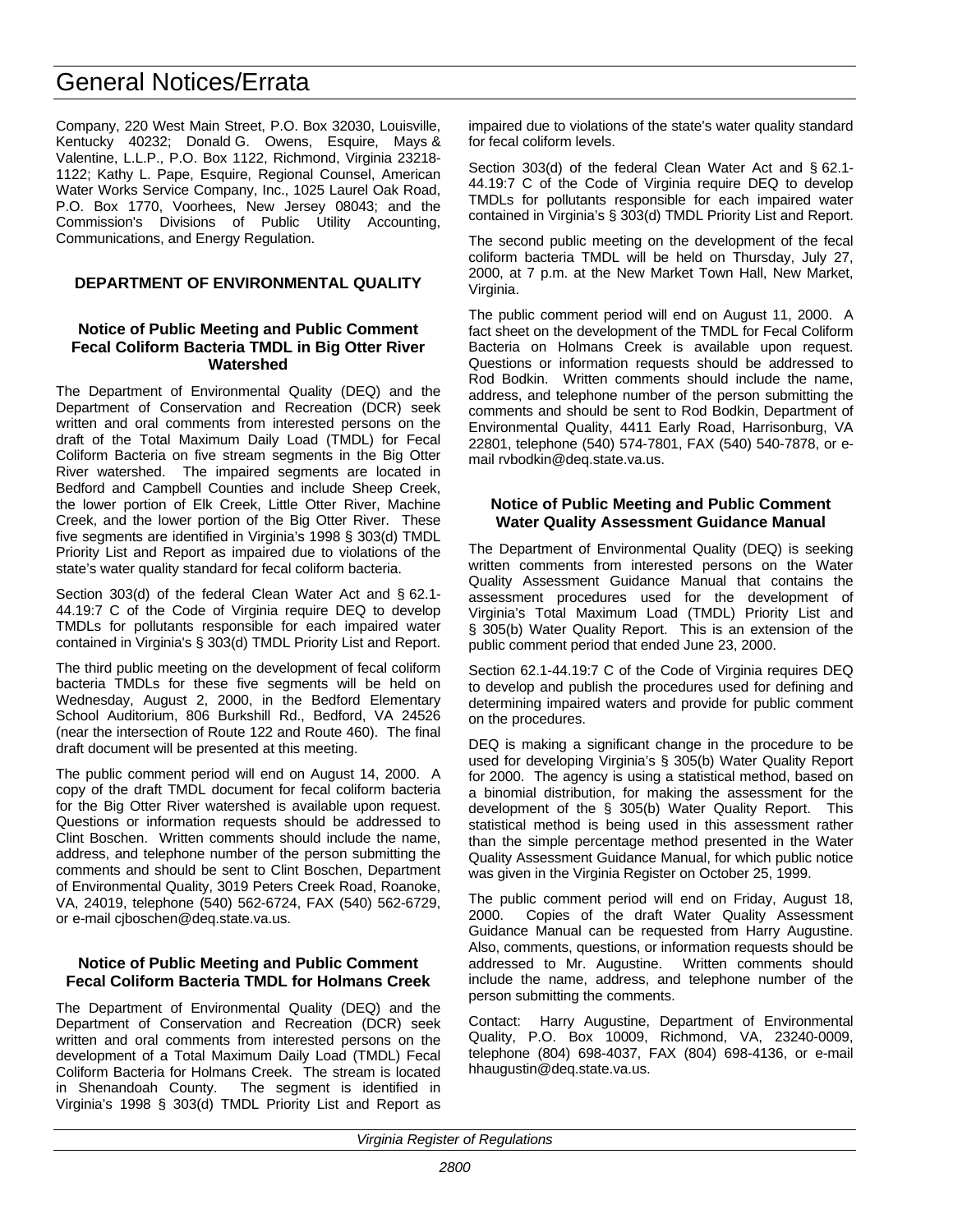## **Public Notice and Announcement of Public Comment Period Preliminary Prioritization and Closure Schedule for HB 1205 Landfills under §§ 10.1-1408.1 N and 10.1- 1413.2 of the Code of Virginia**

This to give public notice and announce a period for public comment on a document titled Preliminary Prioritization and Closure Schedule for HB 1205 Landfills (Prioritization), which has been prepared by the Department of Environmental Quality (department) pursuant to § 10.1-1413.2 of the Code of Virginia.

# **Background**

Regulations promulgated by the Virginia Waste Management Board in 1988 would have required that, by July 1, 1992, all municipal solid waste (MSW) landfills dispose of waste only in areas with liner systems designed to meet regulatory standards. The 1992 deadline was subsequently extended to 1994. In 1993, the General Assembly enacted legislation that allowed facilities that were permitted prior to March 15, 1993, and upon which solid waste had been disposed prior to October 9, 1993, to continue to receive solid waste until they reached their vertical design capacity, provided that certain other conditions were met. No deadline was set for closing disposal areas without liners meeting amended regulatory requirements. The 1993 legislation was codified at § 10.1- 1408.1 N of the Code of Virginia, and landfills operating under that subsection are commonly called "HB 1205 landfills," after the General Assembly bill that added the provision.

In its 1999 Session, the General Assembly added § 10.1- 1413.2 to the Code of Virginia, which established the Virginia Landfill Clean-up and Closure Fund and which directed the department to prioritize landfills in need of grants based on the greatest threat to human health and the environment. In its 2000 Session, the General Assembly amended subsection B of § 10.1-1413.2 by adding language requiring a schedule for the closure of HB 1205 disposal areas, as follows:

The Department shall establish a schedule, after public notice and a period for public comment, based upon that prioritization requiring municipal solid waste landfills to cease accepting solid waste in, and to prepare financial closure plans for, disposal areas permitted before October 9, 1993. No municipal solid waste landfill may continue accepting waste after 2020 in any disposal area not equipped with a liner system approved by the Department pursuant to a permit issued after October 9, 1993. Notwithstanding the provisions of subsection N of § 10.1-1408.1, failure by a landfill owner or operator to comply with the schedule established by the Department shall be a violation of this chapter. (2000 Acts c. 308)

The preliminary Prioritization has been prepared pursuant to the statutory mandate of § 10.1413.2 of the Code of Virginia.

The preliminary Prioritization affects only disposal areas that do not have a composite liner or an approved alternate liner permitted in accordance with current regulations. HB 1205 landfills may have other disposal areas permitted after October 9, 1993, that have liners designed to meet current regulatory standards. These appropriately lined areas are not affected by the statute or the proposed Prioritization.

Under § 10.1-1410.2 A 1 of the Code of Virginia, the department must approve closure plans for waste management units. Closure plans for MSW facilities must meet the requirements of 9 VAC 20-80-250 E. Any approval of a closure plan will require compliance with the Financial Assurance Regulations for Solid Waste Facilities, 9 VAC 20- 70-10 et seq.

# Methodology for Prioritization

The department developed the methodology for the preliminary Prioritization based on its experience with other methods for assessing the threat to human health and the environment from waste management facilities. These other methods include those used in: the survey and assessment of abandoned solid and hazardous waste sites in the Commonwealth, prepared under authority of the 1993 Appropriations Act and 1995 Acts c. 598; EPA's Hazard Ranking System (40 CFR Part 300 Appendix A); the U.S. Department of Defense's Relative Site Risk Evaluation (March 1996); and others. For each facility, the method examines four pathways (soil, air, groundwater, and surface water) and assesses the risk of exposure to waste constituents on the availability of a complete exposure pathway (i.e., evidence of a release, a route of transport, and a receptor). The method is more completely described in the Prioritization itself. Based on a "pathway averaging method" of the threat, landfills have been assigned to high, medium, and low categories.

# Schedule for Closing HB 1205 Disposal Areas

The statute directs that no MSW landfill may continue accepting waste after 2020 in any disposal area not equipped with a liner system approved by the department pursuant to a permit issued after October 9, 1993. The statute also directs the department to establish a schedule based upon its prioritization for landfills to cease accepting waste in HB 1205 disposal areas. The preliminary Prioritization proposes a schedule of three dates, corresponding to the categorization of threat, for landfills to cease accepting solid waste in HB 1205 disposal areas. Facilities categorized as presenting a higher threat to human health and the environment are to cease accepting waste in such disposal areas by the end of 2005. Facilities categorized as presenting a medium threat to human health and the environment are to cease accepting waste in such disposal areas by the end of 2010. Facilities categorized as presenting a lower threat to human health and the environment are to cease accepting waste in such disposal areas by the end of 2020.

Some landfills may already be planning to close their HB 1205 disposal areas before the dates proposed in the Prioritization. For example, Hanover County has agreed to an enforceable order on consent with the department to cease accepting waste at its landfill (Permit No. 314) by December 31, 2002. Similarly, the Rivanna Solid Waste Authority has agreed to a proposed enforceable order on consent to cease accepting solid waste at the only remaining unlined disposal area at the Ivy Landfill (Permit No. 125) not later than September 1, 2001. (This order is still in public comment.)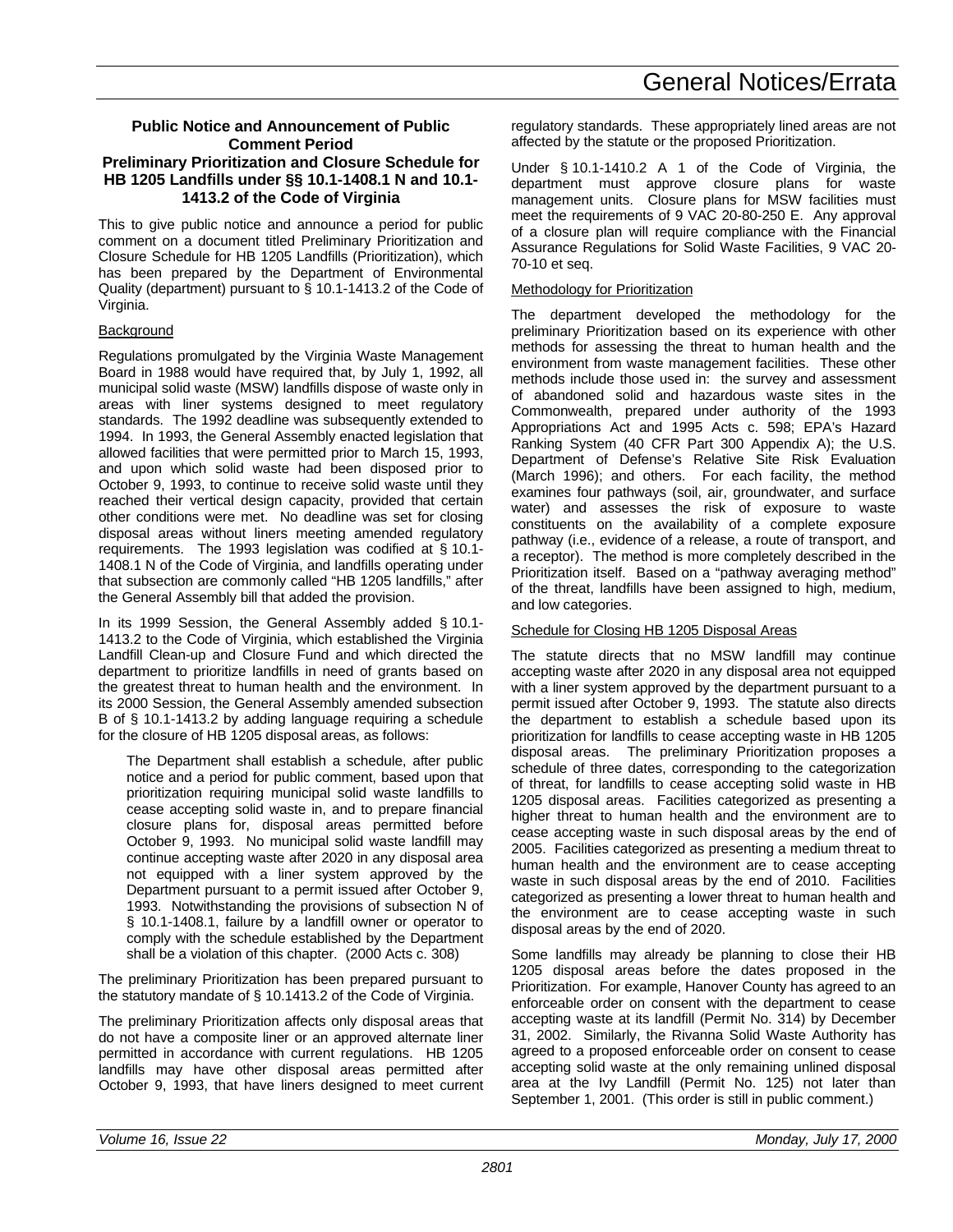# General Notices/Errata

#### Availability of Documents and Invitation of Public Comment

Copies of the preliminary Prioritization are available on the department's website at http://www.deq.state.va.us or upon request from the contact listed below.

The public is invited to provide the department with additional information and to participate in the public comment on the Prioritization. Public meetings to discuss the preliminary Prioritization and to accept public comment have been scheduled for the following dates and locations. All meetings are scheduled to commence at 7 p.m.

#### Thursday, Sept. 7, 2000

Fredericksburg Public Library Theater 1201 Caroline Street Fredericksburg, VA 22401

#### Monday, Sept. 11, 2000

Abingdon Higher Education Center Auditorium 15856 Porterfield Highway Abingdon, VA 24210-8468

#### Wednesday, Sept. 13, 2000

Petersburg Central Library Basement Meeting Room 137 South Sycamore Street Petersburg, VA 23803

#### Monday, Sept. 18, 2000

Virginia Beach Central Library Meeting Room A 4100 Virginia Beach Boulevard Virginia Beach, VA 23452

#### Tuesday, Sept. 19, 2000

Central Virginia Community College Merritt Hall Multipurpose Room First Floor, Merritt Hall 3506 Wards Rd. Lynchburg, VA 24502 Note: Parking is available in lots P-2, P3, and P-8 only.

#### Thursday, Sept. 21, 2000

Valley Regional Office Virginia Department of Environmental Quality 4411 Early Road Harrisonburg, VA 22801-3000

Upon request of a facility owner or operator, the department will schedule an additional informal fact finding proceeding or a hearing for that facility, as appropriate, in accordance with § 9-6.14:11 or § 9-6.14:12, respectively, of the Virginia Administrative Process Act.

Public comment will be accepted until the close of business on October 13, 2000. Comments should be addressed to:

Ms. Melissa Porterfield Virginia Department of Environmental Quality P.O. Box 10009 Richmond, VA 23240 Email address: msporterfi@deq.state.va.us

Telephone: (804) 698-4238 Facsimile: (804) 698-4327

After the closing of the public comment period and after considering public comment, or further proceedings as appropriate, a final Prioritization will be prepared and issued.

## **BOARD OF GAME AND INLAND FISHERIES**

# **Biennial Review of Fish, Fishing and Wildlife Diversity Regulations**

The board will conduct its regular biennial reviews of regulations governing fish, fishing, and wildlife diversity (i.e., wildlife other than in the contexts of hunting, trapping, or fishing) at its August 24, 2000, and October 26, 2000, meetings. The Virginia regulations subject to review and for which amendments may be adopted are:

| 4 VAC 15-20.  | Definitions and Miscellaneous:<br>In General.                                         |
|---------------|---------------------------------------------------------------------------------------|
| 4 VAC 15-30.  | Definitions and Miscellaneous:<br>Importation, Possession, Sale,<br>Etc., of Animals. |
| 4 VAC 15-250. | Game: Falconry.                                                                       |
| 4 VAC 15-290. | Game: Permits.                                                                        |
| 4 VAC 15-320. | Fish: Fishing Generally.                                                              |
| 4 VAC 15-330. | Fish: Trout Fishing.                                                                  |
| 4 VAC 15-340. | Fish: Seines and Nets.                                                                |
| 4 VAC 15-350. | Fish: Gigs, Grab Hooks,                                                               |
|               | Trotlines, Snares, Etc.                                                               |
| 4 VAC 15-360. | Fish: Aquatic Invertebrates,<br>Amphibians, Reptiles, and<br>Nongame Fish.            |

The Board of Game and Inland Fisheries is exempted from the Administrative Process Act (§ 9-6.14:4.1 et seq. of the Code of Virginia) in promulgating wildlife management regulations, including the length of seasons, bag limits and methods of take set on the wildlife resources within the Commonwealth of Virginia. It is required by § 9-6.14:22 to publish all proposed and final regulations.

Under board procedures, regulatory actions occur over two sequential board meetings. At the August 24 meeting, Department of Game and Inland Fisheries' staff will present recommendations for regulatory amendments, the board will solicit and hear comments from the public in a public hearing, and the board then intends to propose regulations or regulation amendments. Any proposed regulatory actions (or informative summaries) subsequently will be published in the *Virginia Register*, made accessible through the DGIF and Virginia Regulatory Town Hall websites, and advertised in newspapers. A public comment period on the proposals commences with the board's action at the August 24 meeting and ends at the subsequent board meeting on October 26, 2000.

Adoption of any regulations or regulation amendments as final will take place at the October 26 board meeting. The October 26 meeting will be held in Richmond and will be announced in a separate public notice.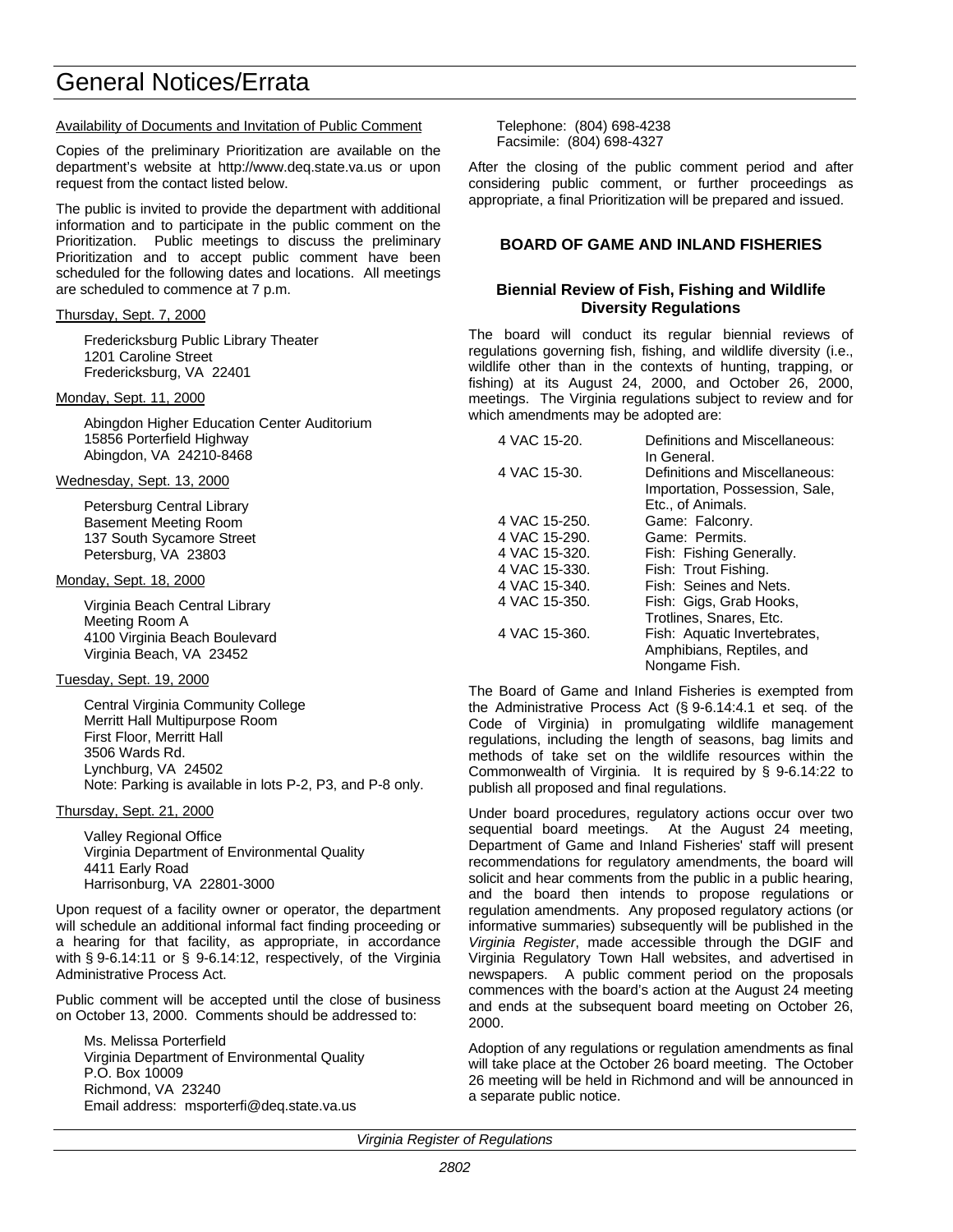The following opportunities for public involvement are provided:

- *Pre-recommendation public meetings.* Public meetings for the purpose of receiving citizen input on fish, fishing, and wildlife diversity regulations were announced and held earlier, in February and March, 2000, in multiple locations around the state.
- *First public hearing.* A public hearing will be held, as described above, at the August 24, 2000, board meeting. This is the first of the two sequential board meetings, and the one at which the board proposes regulatory actions.
- Second public hearing. A public hearing will be held at the October 26, 2000, board meeting. This is the second of the two board meetings, and the one at which the board adopts final regulations.
- *Supplemental public hearings.* More public hearings, or "public input meetings," to be held in September between the first and the second board meetings may be ordered at the discretion of the board.
- *Public comment period.* A public comment period on any proposed regulatory actions will open at the time the board proposes such regulations at its August 24 meeting and will run until the second board meeting on October 26. However, in order to be assured the board will have opportunity to review them, comments need to be received by the department no later than October 19, 2000, or seven days prior to the second board meeting. In order to be taken into consideration, comments submitted: (a) must be in writing; (b) must be accompanied by the name, address and telephone number of the party offering the comments; (c) should state the regulatory action desired; and (d) should state the justification for the desired action. Comments submitted during the public comment period should be mailed to Phil Smith, Regulatory Coordinator, Department of Game and Inland Fisheries, 4010 West Broad Street, Richmond, VA 23230.
- *Ongoing public comment.* The department also receives and accepts comments on a continuous basis from members of the public, outside of the specified public comment period. The public comment period described above is an additional provision, to facilitate public involvement in specific proposed regulations.

# **DEPARTMENT OF MENTAL HEALTH, MENTAL RETARDATION AND SUBSTANCE ABUSE SERVICES**

# **Commonwealth of Virginia (1999) Policies & Procedures for the Implementation of Part C of the Individuals with Disabilities Education Act (IDEA)**

# **Extension of Public Comment Period**

The public comment period on revisions to the Commonwealth of Virginia (1999) Policies & Procedures for the Implementation of Part C of the Individuals with Disabilities Education Act (IDEA) has been extended. Public comment will be accepted in writing through September 8, 2000. The revisions are necessary to bring the Virginia policies and procedures into compliance with federal regulations 34 CFR Part 303 for Part C of IDEA, Early Intervention for Infants and Toddlers with Disabilities.

For a copy of the Commonwealth of Virginia Policies & Procedures for the Implementation of Part C of IDEA, additional information, and to submit public comment contact Beth A. Skufca, Part C Administrative Consultant, DMHMRSAS, Early Intervention Office, 9th Floor, P.O. Box 1797, Richmond VA 23218-1797, telephone (804) 786-5817, FAX (804) 371-7959 or e-mail bskufca@dmhmrsas.state.va.us.

# **DEPARTMENT OF MINES, MINERALS AND ENERGY**

# **Petition to Designate an Area Unsuitable for Coal Mining**

On June 8, 2000, the Department of Mines, Minerals and Energy received from petitioners Patton L. and Maude S. Jervis on their own behalf and pursuant to § 45.1-252 of the Virginia Coal Surface Mining Control and Reclamation Law and 4 VAC 25-130-764.13 of the Virginia Coal Surface Mining Reclamation Regulations, a petition to designate land lying within the watershed of the Big Stone Gap Fork of the Powell River in Wise County, Virginia, as unsuitable for all types of surface coal mining operations.

Interested persons may obtain a copy of the petition by contacting:

Virginia Department of Mines, Minerals, and Energy Cynthia K. Ashley P.O. Drawer 900 Big Stone Gap, VA 24219-0900 Telephone (540) 523-8100 FAX (540) 523-8148

For questions regarding this petition, please contact:

Virginia Department of Mines, Minerals, and Energy Les Vincent, P.E. Chief Engineer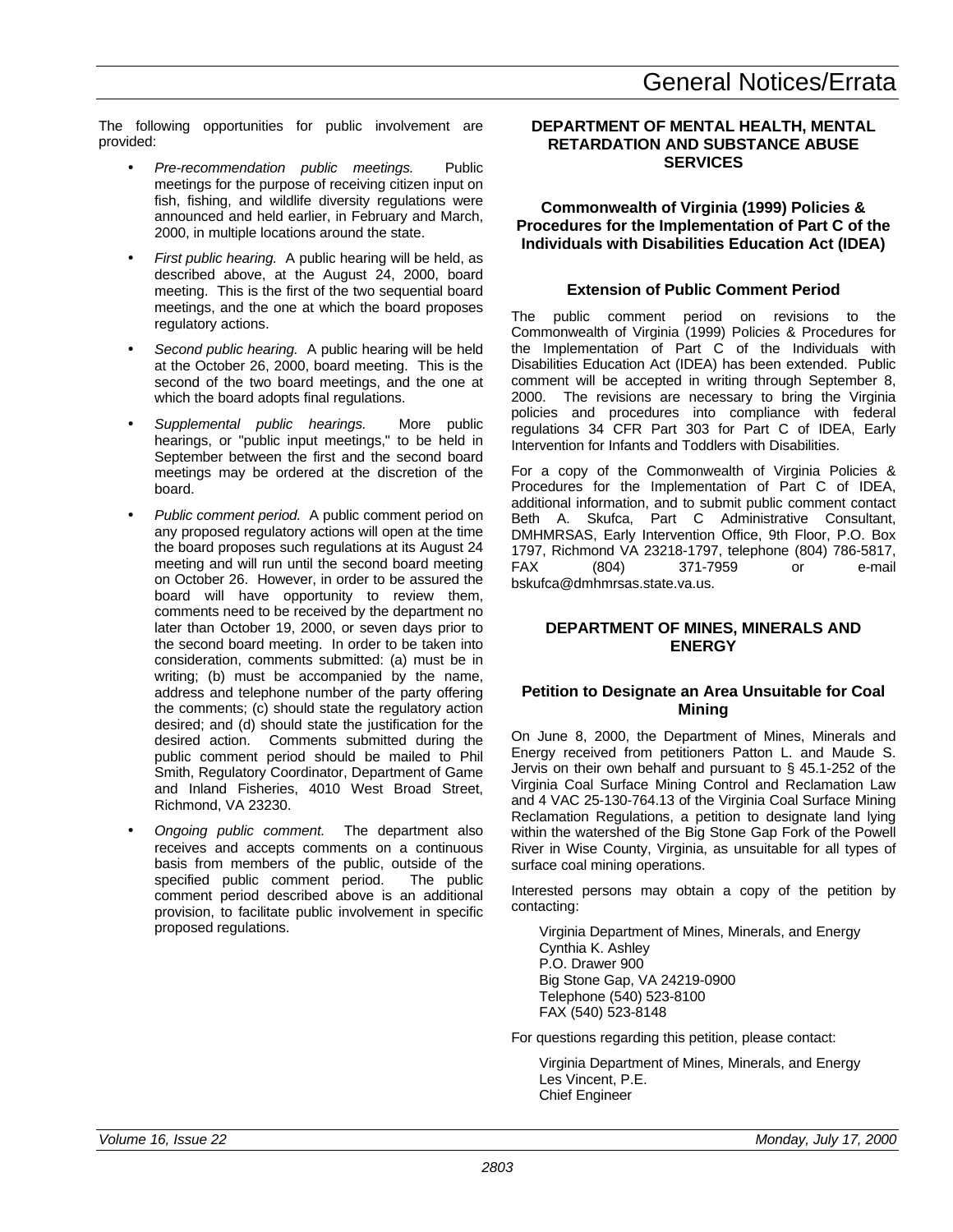# General Notices/Errata

Customer Services Unit Manager Division of Mine Land Reclamation P.O. Drawer 900 Big Stone Gap, VA 24219-0900 Telephone (540) 523-8156 FAX (540) 523-8163

# **VIRGINIA CODE COMMISSION**

#### **Notice to State Agencies**

**Mailing Address:** Virginia Code Commission, 910 Capitol Street, General Assembly Building, 2nd Floor, Richmond, VA 23219. You may FAX in your notice; however, we ask that you FAX two copies and do not follow up with a mailed copy. Our FAX number is: (804) 692-0625.

#### **Forms for Filing Material for Publication in** *The Virginia Register of Regulations*

All agencies are required to use the appropriate forms when furnishing material for publication in *The Virginia Register of Regulations*. The forms may be obtained from: Virginia Code Commission, 910 Capitol Street, General Assembly Building, 2nd Floor, Richmond, VA 23219, telephone (804) 786-3591.

**Internet:** Forms and other *Virginia Register* resources may be printed or downloaded from the *Virginia Register* web page:

http://legis.state.va.us/codecomm/register/regindex.htm

#### FORMS:

NOTICE of INTENDED REGULATORY ACTION - RR01 NOTICE of COMMENT PERIOD - RR02 PROPOSED (Transmittal Sheet) - RR03 FINAL (Transmittal Sheet) - RR04 EMERGENCY (Transmittal Sheet) - RR05 NOTICE of MEETING - RR06 AGENCY RESPONSE TO LEGISLATIVE OBJECTIONS - RR08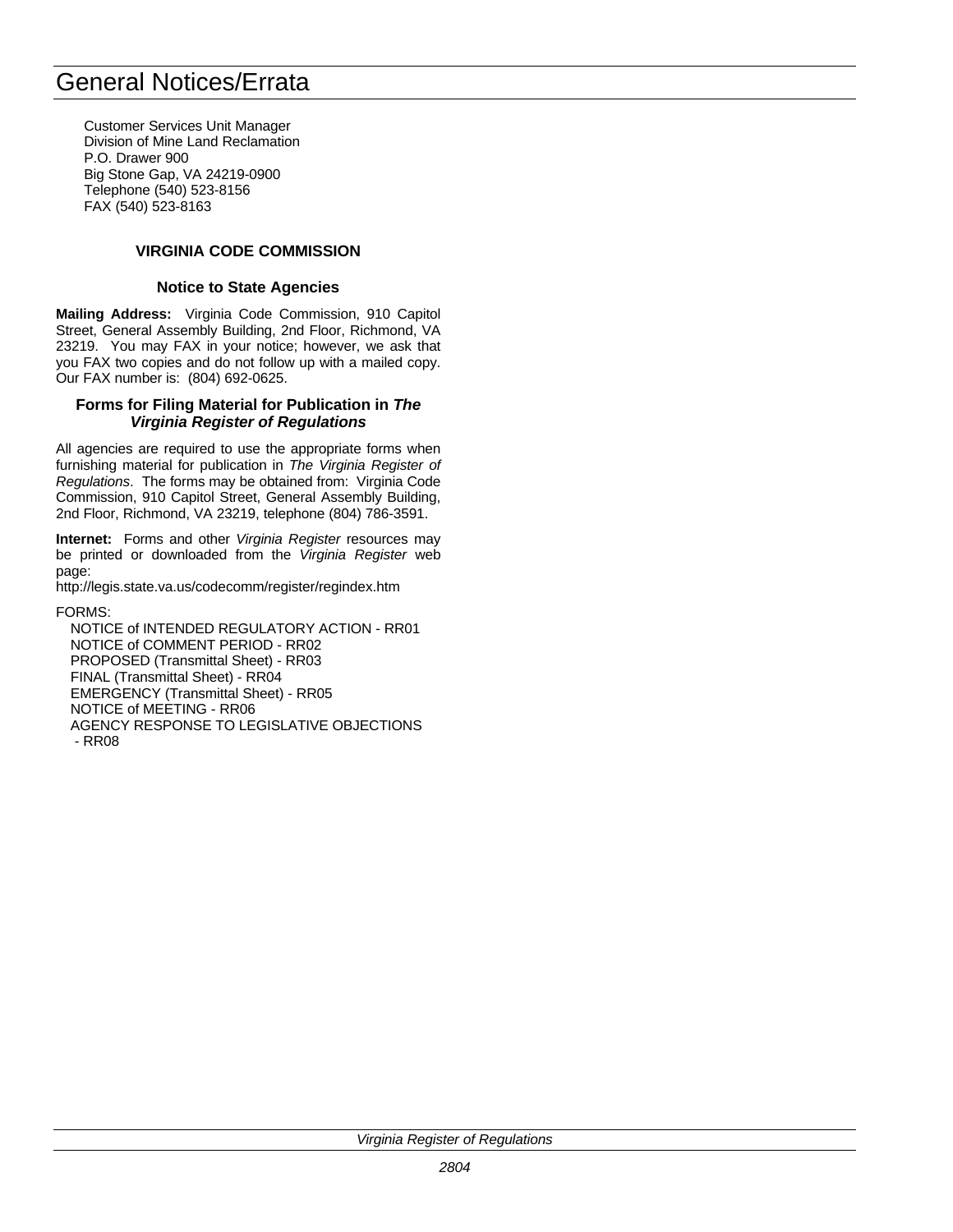# **CALENDAR OF EVENTS**

**Symbol Key**

**Location accessible to persons with disabilities ■ Teletype (TTY)/Voice Designation** 

#### **NOTICE**

Only those meetings which are filed with the Registrar of Regulations by the filing deadline noted at the beginning of this publication are listed. Since some meetings are called on short notice, please be aware that this listing of meetings may be incomplete. Also, all meetings are subject to cancellation and the *Virginia Register* deadline may preclude a notice of such cancellation.

For additional information on open meetings and public hearings held by the standing committees of the legislature during the interim, please call Legislative Information at (804) 698-1500 or Senate Information and Constituent Services at (804) 698- 7410 or (804) 698-7419/TTY雪, or visit the General Assembly web site's Legislative Information System (http://leg1.state.va.us/lis.htm) and select "Meetings."

#### VIRGINIA CODE COMMISSION

# **EXECUTIVE**

# **BOARD OF ACCOUNTANCY**

**July 17, 2000 - 10 a.m.** -- Open Meeting Department of Professional and Occupational Regulation, 3600 West Broad Street, Conference Room 5 W, Richmond, Virginia.

A meeting to conduct routine business. A public comment period will be held at the beginning of the meeting.

**Contact:** David E. Dick, Assistant Director, Department of Professional and Occupational Regulation, 3600 W. Broad St, Richmond, VA 23230, telephone (804) 367-8505, FAX (804) 367-2475, (804) 367-9753/TTY **雷**, e-mail accountancy@dpor.state.va.us.

## **COMMONWEALTH COUNCIL ON AGING**

**July 31, 2000 - 10 a.m.** -- Open Meeting

Virginia Department for the Aging, 1600 Forest Avenue, Suite 102. Richmond, Virginia. (Interpreter for the deaf provided upon request)

A regular business meeting of the Legislative Committee.

**Contact:** Marsha Mucha, Administrative Staff Assistant, Department for the Aging, 1600 Forest Ave., Suite 102, Richmond, VA 23229, telephone (804) 662-9312.

#### **DEPARTMENT OF AGRICULTURE AND CONSUMER SERVICES**

#### **Virginia State Apple Board**

**† July 26, 2000 - 1 p.m.** -- Open Meeting Rowe's Restaurant, Route 250, Staunton, Virginia. (Interpreter for the deaf provided upon request)

The board will hear and approve the minutes from the last meeting and review the board's current financial

statement, delinquent accounts, tax collections for the 1999 crop season, and grower audits. The board will also review FY 1999 tax collections and YTD collections, and discuss crop conditions for the state. The board will entertain public comment at the conclusion of all other business for a period not to exceed 30 minutes. Any person who needs any accommodation in order to participate at the meeting should contact the board at least five days before the meeting date so that suitable arrangements can be made.

**Contact:** Nancy L. Israel, Secretary, Department of Agriculture and Consumer Services, Virginia State Apple Board, 1100 Bank St., Suite 1012, Richmond, VA 23219, telephone (804) 371-6104, FAX (804) 371-7786.

## **Virginia Cattle Industry Board**

#### **July 27, 2000 - 10:30 a.m.** -- Open Meeting

Holiday Inn, Woodrow Wilson Parkway, Staunton, Virginia. (Interpreter for the deaf provided upon request)

During the regular meeting, the board will approve minutes from the May 2000 meeting in addition to reviewing the financial statement for the period May 1 through June 30. Staff will give program updates for the state and national level. Committees will convene to review project proposals submitted by staff and other organizations for planning for FY 00-01 marketing plan. The board will entertain public comment at the conclusion of all other business for a period not to exceed 30 minutes. Any person who needs any accommodation in order to participate at the meeting should contact the board at least five days before the meeting date so that suitable arrangements can be made.

**Contact:** Reginald B. Reynolds, Executive Director, Virginia Cattle Industry Board, Department of Agriculture and Consumer Services, P.O. Box 9, Daleville, VA 24083, telephone (540) 992-1992, FAX (540) 992-4632.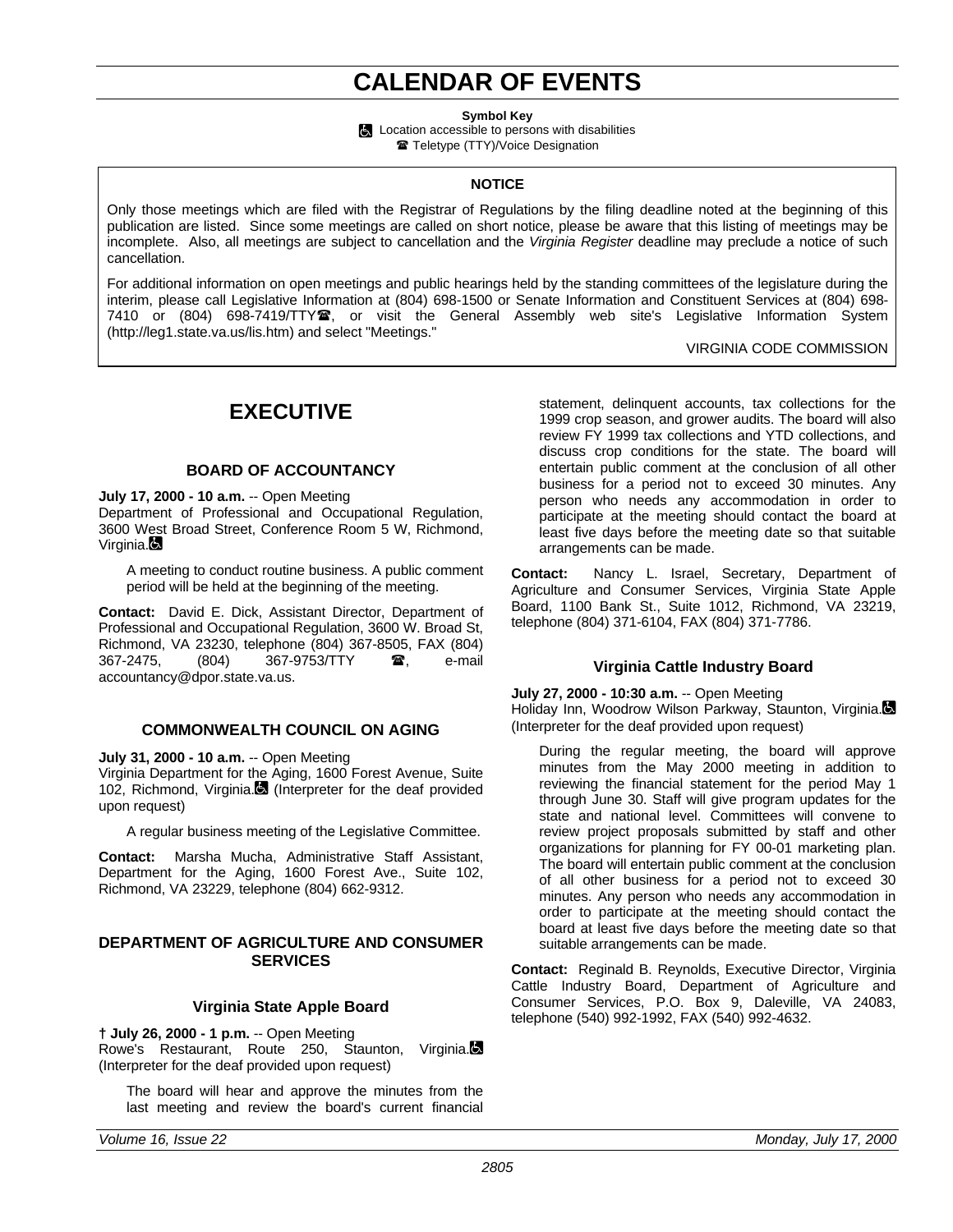## **Virginia Charity Food Assistance Advisory Board**

#### **August 10, 2000 - 10:30 a.m.** -- Open Meeting

Department of Agriculture and Consumer Services, Washington Building, 1100 Bank Street, 2nd Floor, Board Room, Richmond, Virginia.

A routine meeting to discuss issues related to food insecurity. The board will entertain public comment at the conclusion of all other business for a period not to exceed 30 minutes. Any person who needs any accommodation in order to participate at the meeting should contact Steven W. Thomas at least five days before the meeting date so that suitable arrangements can be made.

**Contact:** Steven W. Thomas, Executive Director, Virginia Charity Food Assistance Advisory Board, Department of Agriculture and Consumer Services, Washington Building, 1100 Bank St., Room 809, Richmond, VA 23219, telephone (804) 786-3936, FAX (804) 371-7788.

#### **Virginia Cotton Board**

## **† August 24, 2000 - 3 p.m.** -- Open Meeting

Tidewater Agricultural Research and Extension Center, 6321 Holland Road, Suffolk, Virginia. (Interpreter for the deaf provided upon request)

The board will meet to approve minutes of the last meeting. In addition, the board will review financial reports and status reports on projects and contracts, discuss priorities for future funding initiatives and any other business that may come before the board. The board will entertain public comment at the conclusion of all other business for a period not to exceed 30 minutes. Any person who needs any accommodation in order to participate at the meeting should contact the board at least five days before the meeting date so that suitable arrangements can be made.

**Contact:** Gail Moody Milteer, Program Director, Department of Agriculture and Consumer Services, Virginia Cotton Board, 1100 Armory Dr., Suite 120, Franklin, VA, telephone (757) 569-1100, FAX (757) 562-6104.

#### **Virginia Farmers Market Board**

#### **† August 8, 2000 - 9:30 a.m.** -- Open Meeting

Virginia Department of Forestry, Fontaine Research Park, 300 Natural Resources Drive, 2nd Floor Board Room, Charlottesville, Virginia. $\blacksquare$  (Interpreter for the deaf provided upon request)

The board will convene for its quarterly meeting for the purpose of conducting business to benefit the Virginia Farmers Market System. During the meeting, the board members will hear and approve the financial report and approve the minutes of the May 9, 2000, meeting. In addition, contracted private sector operators of the shipping point markets in the system will present reports on operations of the four markets. The board will entertain public comment at the conclusion of all other business for a period not to exceed 30 minutes. Any person who needs any accommodation in order to participate at the meeting should contact the board at least five days before the meeting date so that suitable arrangements can be made.

**Contact:** Susan K. Simpson, Program Director, Department of Agriculture and Consumer Services, Virginia Farmers Market Board, 1100 Bank St., Room 1002, Richmond, VA 23219, telephone (804) 786-2112, FAX (804) 371-7786.

# **Virginia Irish Potato Board**

#### **† August 7, 2000 - 7 p.m.** -- Open Meeting

Aberdeen Barn of Virginia Beach, 5805 Northampton Boulevard, Virginia Beach, Virginia. (Interpreter for the deaf provided upon request)

A discussion of programs (promotion, research, and education), annual budget and other business that may come before the board. The board will entertain public comment at the conclusion of all other business for a period not to exceed 30 minutes. Any person who needs any accommodation in order to participate at the meeting should contact the board at least five days before the meeting date so that suitable arrangements can be made.

**Contact:** J. William Mapp, Program Director, Department of Agriculture and Consumer Services, Virginia Irish Potato Board, P.O. Box 26, Onley, VA 23418, telephone (757) 787- 5867, FAX (757) 787-1041.

#### **Virginia Small Grains Board**

**July 27, 2000 - 8 a.m.** -- Open Meeting

Richmond Airport Hilton, 5501 Eubank Road, Sandston, Virginia  $\blacksquare$ 

The board will review FY 1999-2000 project reports and will receive 2000-2001 project proposals. Minutes from the last board meeting and a current financial statement will be heard and approved. Additionally, action will be taken on any other new business that comes before the group. The board will entertain public comment at the conclusion of all other business for a period not to exceed 30 minutes. Any person who needs any accommodation in order to participate at the meeting should contact the board at least five days before the meeting date so that suitable arrangements can be made.

**Contact:** Philip T. Hickman, Program Director, Virginia Small Grains Board, Department of Agriculture and Consumer Services, 1100 Bank Street, Room 1005, Richmond, VA 23219, telephone (804) 371-6157, FAX (804) 371-7786.

#### **Virginia Sweet Potato Board**

**† August 15, 2000 - 7 p.m.** -- Open Meeting Little Italy Restaurant, 10227 Rogers Drive, Nassawadox, Virginia. (Interpreter for the deaf provided upon request)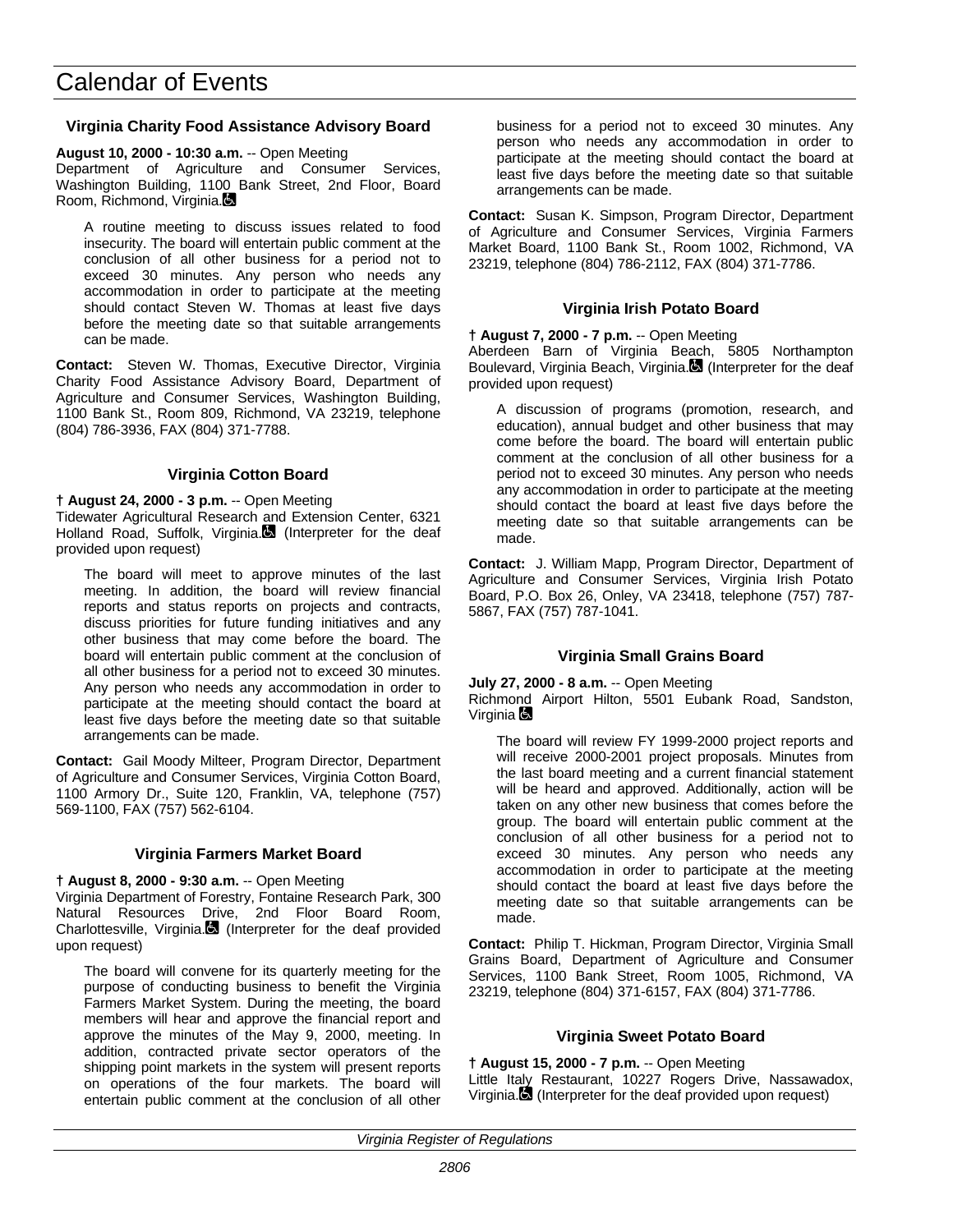#### The board will hear and approve minutes of the last meeting and the presentation of the board's financial statement. The board will discuss and consider programs (promotion, research, and education), the annual budget and other business that may be presented. The board will entertain public comment at the conclusion of all other business for a period not to exceed 30 minutes. Any person who needs any accommodation in order to participate at the meeting should contact the board at least five days before the meeting date so that suitable arrangements can be made.

**Contact:** J. William Mapp, Program Director, Department of Agriculture and Consumer Services, Virginia Sweet Potato Board, P.O. Box 26, Onley, VA 23418, telephone (757) 787- 5867, FAX (757) 787-5973.

# **STATE AIR POLLUTION CONTROL BOARD**

#### **July 18, 2000 - 7 p.m.** -- Public Hearing

Tidewater Regional Office, Department of Environmental Quality, 5636 Southern Boulevard, Virginia Beach, Virginia.

A public hearing to receive comments on a permit amendment for CIBA Specialty Chemical Water Treatments, Inc. to change the one-hour significant ambient air concentration for acrylamide.

**Contact:** Cathy Francis, State Air Pollution Control Board, Department of Environmental Quality, 5636 Southern Blvd., Virginia Beach, VA 23462, telephone (757) 518-2000, FAX (757) 518-2103, e-mail clfrancis@deq.state.va.us.

**July 20, 2000 - 10 a.m.** -- Open Meeting

Main Street Centre, Conference Room, Lower Level, 600 East Main Street, Richmond, Virginia.

The board has suspended the effective date of Revision D97 and is providing an opportunity to the public to submit oral and written comments on the changes made to the proposal. Only comments received on the changes from the proposed text to the final text will be considered during this additional comment period. The comment period began 06/19/2000 and ends on 07/21/2000.

**Contact:** Mary E. Major, State Air Pollution Control Board, Department of Environmental Quality, P.O. Box 10009 Richmond, VA 23240, telephone (804) 698-4423, e-mail memajor@deq.state.va.us.

## **ALCOHOLIC BEVERAGE CONTROL BOARD**

**July 25, 2000 - 9:30 a.m.** -- Open Meeting **August 8, 2000 - 9:30 a.m.** -- Open Meeting Department of Alcoholic Beverage Control, 2901 Hermitage Road, Richmond, Virginia.

Receipt and discussion of reports and activities from staff members. Others matters not yet determined.

**Contact:** W. Curtis Coleburn, Secretary to the Board, Department of Alcoholic Beverage Control, 2901 Hermitage Rd., P.O. Box 27491, Richmond, VA 23261, telephone (804) 213-4409, FAX (804) 213-4442, e-mail wccolen@abc.state.va.us.

Calendar of Events

## **ALZHEIMER'S DISEASE AND RELATED DISORDERS COMMISSION**

# **July 21, 2000 - 10 a.m.** -- Open Meeting

**August 7, 2000 - 10 a.m.** -- Open Meeting Westminster at Lakeridge Virginia, 12185 Clipper Drive, Lakeridge, Virginia. $\blacksquare$  (Interpreter for the deaf provided upon request)

A regular business meeting.

**Contact:** Virginia Pomata, Chairman, Alzheimer's Disease and Related Disorders Commission, 639 Nalls Farm Way, Great Falls, VA 22066, telephone (703) 430-1426 or FAX (703) 430-9796.

#### **BOARD FOR ARCHITECTS, PROFESSIONAL ENGINEERS, LAND SURVEYORS, CERTIFIED INTERIOR DESIGNERS AND LANDSCAPE ARCHITECTS**

## **† August 9, 2000 - 9 a.m.** -- Open Meeting

Department of Professional and Occupational Regulation, 3600 West Broad Street, 5th Floor, Richmond, Virginia. (Interpreter for the deaf provided upon request)

A meeting of the Architects Section to conduct board business. Persons desiring to participate in the meeting and requiring special accommodations or interpretative services should contact the department at (804) 367- 8514 at least 10 days prior to this meeting so that suitable arrangements can be made. The department fully complies with the Americans with Disabilities Act.

**Contact:** Mark N. Courtney, Assistant Director, Department of Professional and Occupational Regulation, 3600 W. Broad St., Richmond, VA 23230, telephone (804) 367-8514, FAX (804) 367-2475, (804) 367-9753/TTY **a**, e-mail apelsla@dpor.state.va.us.

#### **† August 16, 2000 - 9 a.m.** -- Open Meeting

Department of Professional and Occupational Regulation, 3600 West Broad Street, 5th Floor, Richmond, Virginia. (Interpreter for the deaf provided upon request)

A meeting of the Professional Engineers Section to conduct board business. Persons desiring to participate in the meeting and requiring special accommodations or interpretative services should contact the department at (804) 367-8514 at least 10 days prior to this meeting so that suitable arrangements can be made. The department fully complies with the Americans with Disabilities Act.

**Contact:** Mark N. Courtney, Assistant Director, Department of Professional and Occupational Regulation, 3600 W. Broad St., Richmond, VA 23230, telephone (804) 367-8514, FAX (804) 367-2475, (804) 367-9753/TTY **雷**, e-mail apelsla@dpor.state.va.us.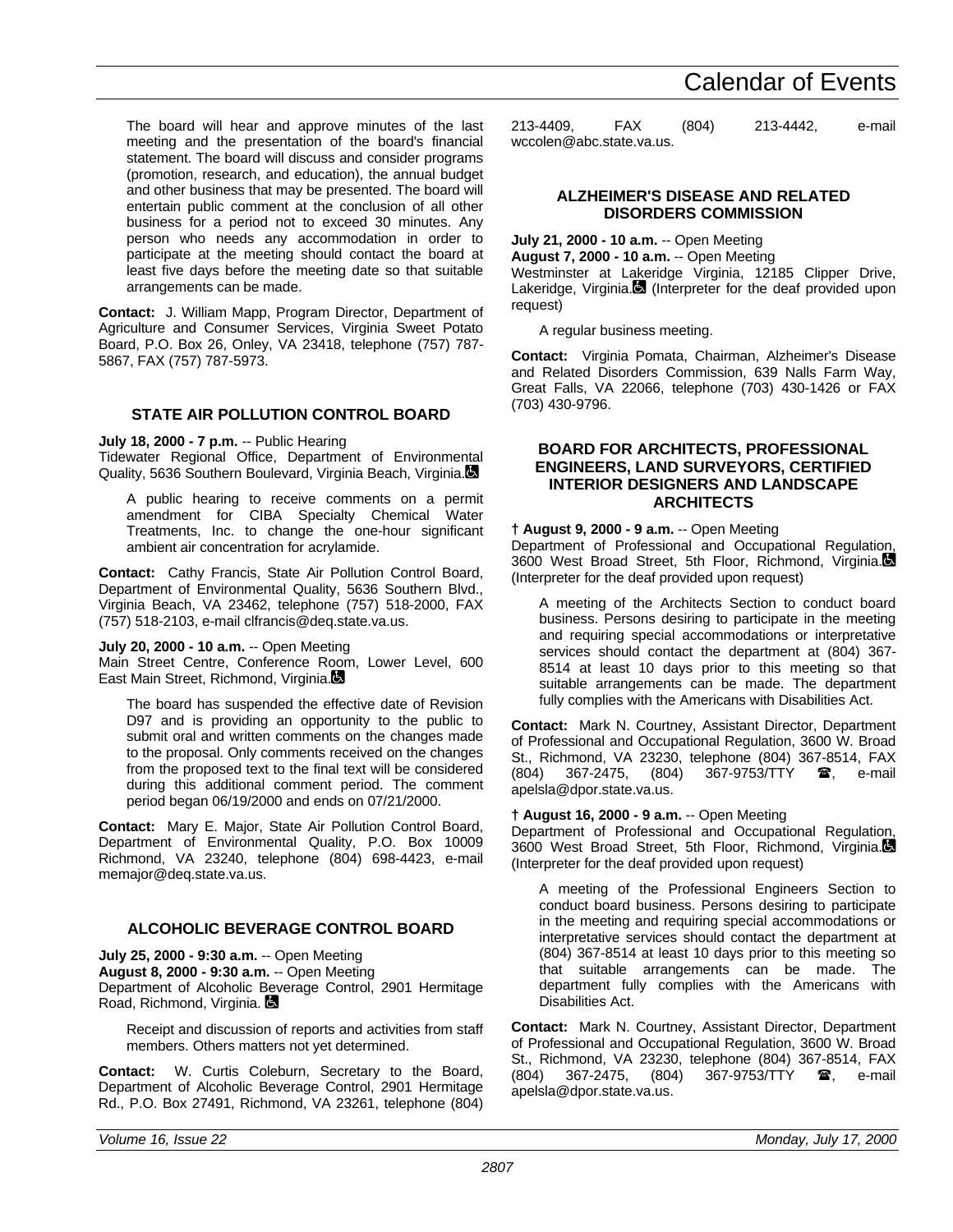## **† August 23, 2000 - 9 a.m.** -- Open Meeting

Department of Professional and Occupational Regulation, 3600 West Broad Street, 5th Floor, Richmond, Virginia. (Interpreter for the deaf provided upon request)

A meeting of the Land Surveyors Section to conduct board business. Persons desiring to participate in the meeting and requiring special accommodations or interpretative services should contact the department at (804) 367-8514 at least 10 days prior to this meeting so that suitable arrangements can be made. department fully complies with the Americans with Disabilities Act.

**Contact:** Mark N. Courtney, Assistant Director, Department of Professional and Occupational Regulation, 3600 W. Broad St., Richmond, VA 23230, telephone (804) 367-8514, FAX (804) 367-2475, (804) 367-9753/TTY  $\mathbf{\mathcal{F}}$ , e-mail apelsla@dpor.state.va.us.

## **† August 30, 2000 - 9 a.m.** -- Open Meeting

Department of Professional and Occupational Regulation, 3600 West Broad Street, 5th Floor, Richmond, Virginia. (Interpreter for the deaf provided upon request)

A meeting of the Landscape Architects Section to conduct board business. Persons desiring to participate in the meeting and requiring special accommodations or interpretative services should contact the department at (804) 367-8514 at least 10 days prior to this meeting so that suitable arrangements can be made. The department fully complies with the Americans with Disabilities Act.

**Contact:** Mark N. Courtney, Assistant Director, Department of Professional and Occupational Regulation, 3600 W. Broad St., Richmond, VA 23230, telephone (804) 367-8514, FAX<br>(804) 367-2475, (804) 367-9753/TTY **26**, e-mail (804) 367-2475, (804) 367-9753/TTY  $\blacksquare$ , e-mail apelsla@dpor.state.va.us.

## **† September 6, 2000 - 9 a.m.** -- Open Meeting

Department of Professional and Occupational Regulation, 3600 West Broad Street, 5th Floor, Richmond, Virginia. (Interpreter for the deaf provided upon request)

A meeting of the Certified Interior Designers Section to conduct board business. Persons desiring to participate in the meeting and requiring special accommodations or interpretative services should contact the department at (804) 367-8514 at least 10 days prior to this meeting so that suitable arrangements can be made. The department fully complies with the Americans with Disabilities Act.

**Contact:** Mark N. Courtney, Assistant Director, Department of Professional and Occupational Regulation, 3600 W. Broad St., Richmond, VA 23230, telephone (804) 367-8514, FAX (804) 367-2475, (804) 367-9753/TTY **@**, e-mail apelsla@dpor.state.va.us.

# **† September 13, 2000 - 9 a.m.** -- Open Meeting

Department of Professional and Occupational Regulation, 3600 West Broad Street, 4th Floor, Richmond, Virginia. (Interpreter for the deaf provided upon request)

A meeting to conduct business of the APELSCIDLA Board. Persons desiring to participate in the meeting and requiring special accommodations or interpretative services should contact the department at (804) 367- 8514 at least 10 days prior to this meeting so that suitable arrangements can be made. The department fully complies with the Americans with Disabilities Act.

**Contact:** Mark N. Courtney, Assistant Director, Department of Professional and Occupational Regulation, 3600 W. Broad St., Richmond, VA 23230, telephone (804) 367-8514, FAX (804) 367-2475, (804) 367-9753/TTY  $\circledR$ , e-mail apelsla@dpor.state.va.us.

#### **ASSISTIVE TECHNOLOGY LOAN FUND AUTHORITY**

**July 20, 2000 - 10 a.m.** -- Open Meeting

Department of Rehabilitative Services, 8004 Franklin Farms Drive, Richmond, Virginia.  $\blacksquare$  (Interpreter for the deaf provided upon request)

The ATLFA will conduct its monthly meeting to review applications for credit financing of technology purchases for Virginians with disabilities. The public is invited to attend the business meeting and to participate in the public comments session. The board meets in closed session in order to protect the confidential nature of information submitted by applicants.

**Contact:** Gail Stubbs, Assistive Technology Loan Fund Authority, 8004 Franklin Farms Drive, Richmond, VA 23288, telephone (804) 371-3378, FAX (804) 662-9139, toll-free (800) 552-5019, (804) 371-3378/TTY **雷**, e-mail stubbsgg@drs.state.va.us.

# **COMPREHENSIVE SERVICES FOR AT-RISK YOUTH AND THEIR FAMILIES**

## **State Management Team**

**† August 3, 2000 - 9:15 a.m.** -- Open Meeting St. Joseph's Villa, 8000 Brook Road, Richmond, Virginia. (Interpreter for the deaf provided upon request)

A meeting to discuss recommendations for policies and procedures to the State Executive Council on the Comprehensive Services Act. There will be a public comment period from 9:45 to 10 a.m.

**Contact:** Elisabeth Hutton, Secretary, Department of Health, P.O. Box 2448, Richmond, VA 23218, telephone (804) 371- 4099.

## **BOARD FOR BARBERS AND COSMETOLOGY**

## **† August 28, 2000 - 8:30 a.m.** -- Open Meeting

Department of Professional and Occupational Regulation, 3600 West Broad Street, 4th Floor, Richmond, Virginia. (Interpreter for the deaf provided upon request)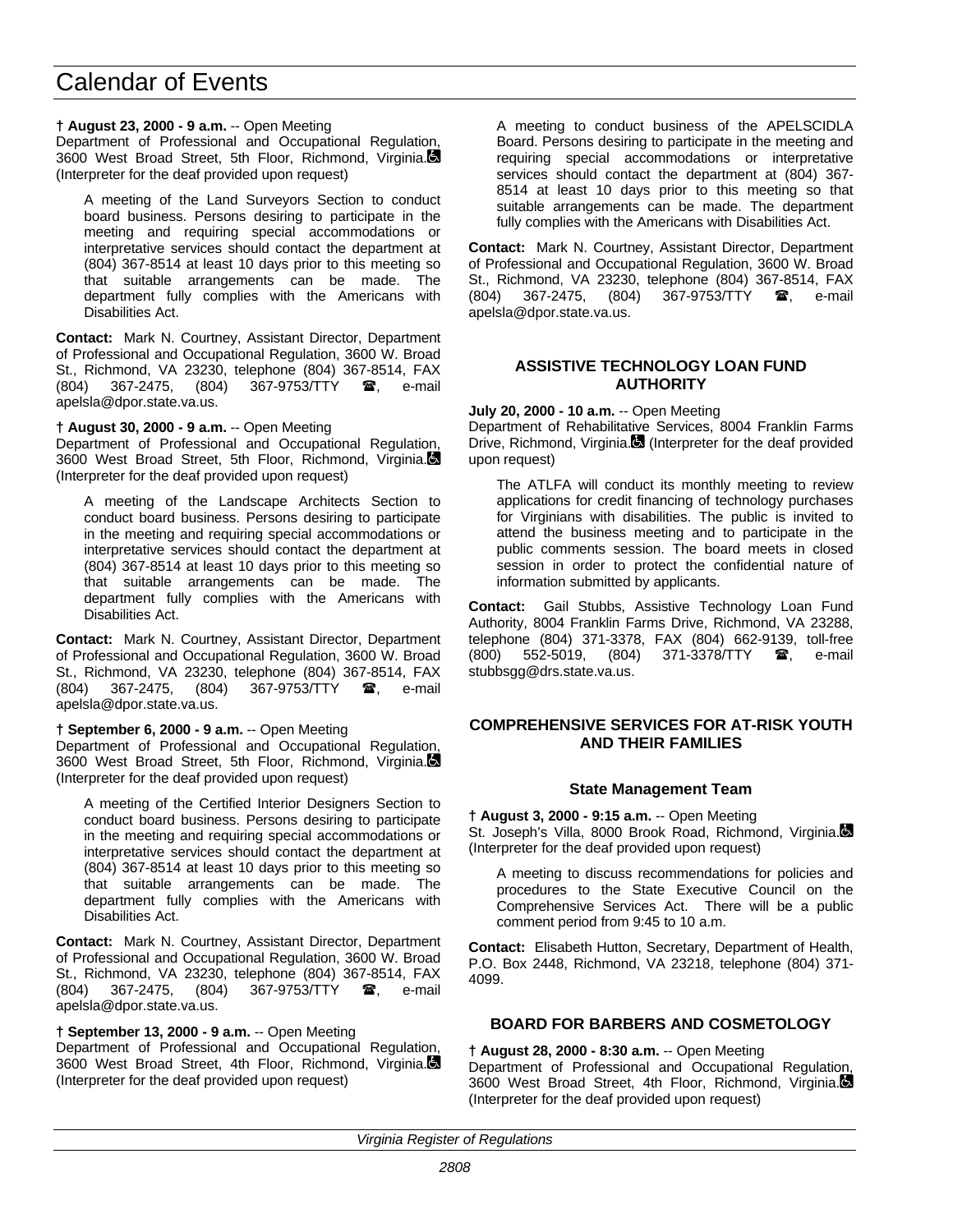A meeting to discuss regulatory review and other matters requiring board action, including disciplinary cases. A public comment period will be held at the beginning of the meeting. All meetings are subject to cancellation. The time of the meeting is subject to change. Any person desiring to attend the meeting and requiring special accommodations or interpretative services should contact the department at 804-367-8590 or 804-367-9753/TTY at least 10 days prior to the meeting so that suitable arrangements can be made. The department fully complies with the Americans with Disabilities Act.

**Contact:** Nancy Taylor Feldman, Assistant Director, Department of Professional and Occupational Regulation, 3600 W. Broad St., Richmond, VA 23230, telephone (804) 367-8590, FAX (804) 367-6295, (804) 367-9753/TTY  $\hat{a}$ , email barbers@dpor.state.va.us.

# **BOARD FOR BRANCH PILOTS**

**† August 2, 2000 - 9:30 a.m.** -- Open Meeting Virginia Port Authority, 600 World Trade Center, Norfolk, Virginia. (Interpreter for the deaf provided upon request)

A meeting to conduct any and all board business. Persons desiring to participate in the meeting and requiring special accommodations or interpretative services should contact the department at (804) 367- 8514 at least 10 days prior to this meeting so that suitable arrangements can be made. The department fully complies with the Americans with Disabilities Act.

**Contact:** Mark N. Courtney, Assistant Director, Department of Professional and Occupational Regulation, 3600 W. Broad St., Richmond, VA 23230, telephone (804) 367-8514, FAX (804) 367-2475, (804) 367-9753/TTY **雷**, e-mail branchpilots@dpor.state.va.us.

**\* \* \* \* \* \* \* \***

# **August 2, 2000 - 9:30 a.m.** -- Public Hearing

Virginia Port Authority, 600 World Trade Center, 6th Floor, Norfolk, Virginia.

Notice is hereby given in accordance with § 9-6.14:7.1 of the Code of Virginia that the Board for Branch Pilots intends to amend regulations entitled: **18 VAC 45-20-05 et seq. Board for Branch Pilots Rules and Regulations.** The purpose of the proposed action is to clarify the regulations relating to chemical and physical impairments and testing thereof and make other changes which may be necessary pursuant to the board's periodic review of its regulations.

Statutory Authority: § 54.1-902 of the Code of Virginia.

Public comments may be submitted until August 21, 2000.

**Contact:** Mark N. Courtney, Assistant Director, Department of Professional and Occupational Regulation, 3600 W. Broad St., Richmond, VA 23230, telephone (804) 367-8514, FAX (804) 367-2475 or (804) 367-9753/TTY (

# **CHESAPEAKE BAY LOCAL ASSISTANCE BOARD**

# **Grants Committee**

**† July 18, 2000 - 12:30 p.m.** -- Open Meeting Chesapeake Bay Local Assistance Department, James Monroe Building, 101 North 14th Street, 17th Floor, Richmond, Virginia. (Interpreter for the deaf provided upon request)

A meeting to develop the FY 2002 Competitive Grants Program Request for Proposals. No comments from the public will be entertained at the committee meeting; however, written comments are welcome.

**Contact:** Carolyn J. Elliott, Executive Secretary Senior, Chesapeake Bay Local Assistance Department, James Monroe Bldg., 101 N. 14th St., 17th Floor, Richmond, VA 23219, telephone (804) 225-3444, FAX (804) 225-3447, tollfree (800) 243-7229, (800) 243-7229/TTY **a**, e-mail celliott@cblad.state.va.us.

# **Northern Area Review Committee**

# **July 18, 2000 - 10 a.m.** -- Open Meeting

Chesapeake Bay Local Assistance Department, James Monroe Building, 101 North 14th Street, 17th Floor, Richmond, Virginia. (Interpreter for the deaf provided upon request)

The committee will review Chesapeake Bay Preservation Area programs for the Northern Area. Persons interested in observing should call the Chesapeake Bay Local Assistance Department to verify meeting time, location and schedule. No comments from the public will be entertained at the review committee meeting; however, written comments are welcome.

**Contact:** Carolyn J. Elliott, Executive Secretary Sr., Chesapeake Bay Local Assistance Department, James Monroe Bldg., 101 N. 14th St., 17th Floor, Richmond, VA 23219, telephone (804) 225-3440, FAX (804) 225-3447, tollfree (800) 243-7229, (804) 243-7229/TTY <sup>3</sup>, e-mail celliott@cblad.state.va.us.

# **Southern Area Review Committee**

# **July 18, 2000 - 2 p.m.** -- Open Meeting

Chesapeake Bay Local Assistance Department, James Monroe Building, 101 North 14th Street, 17th Floor, Richmond, Virginia. (Interpreter for the deaf provided upon request)

The committee will review Chesapeake Bay Preservation Area programs for the Southern Area. Persons interested in observing should call the Chesapeake Bay Local Assistance Department to verify meeting time, location and schedule. No comments from the public will be entertained at the review committee meeting; however, written comments are welcome.

**Contact:** Carolyn J. Elliott, Executive Secretary Sr., Chesapeake Bay Local Assistance Department, James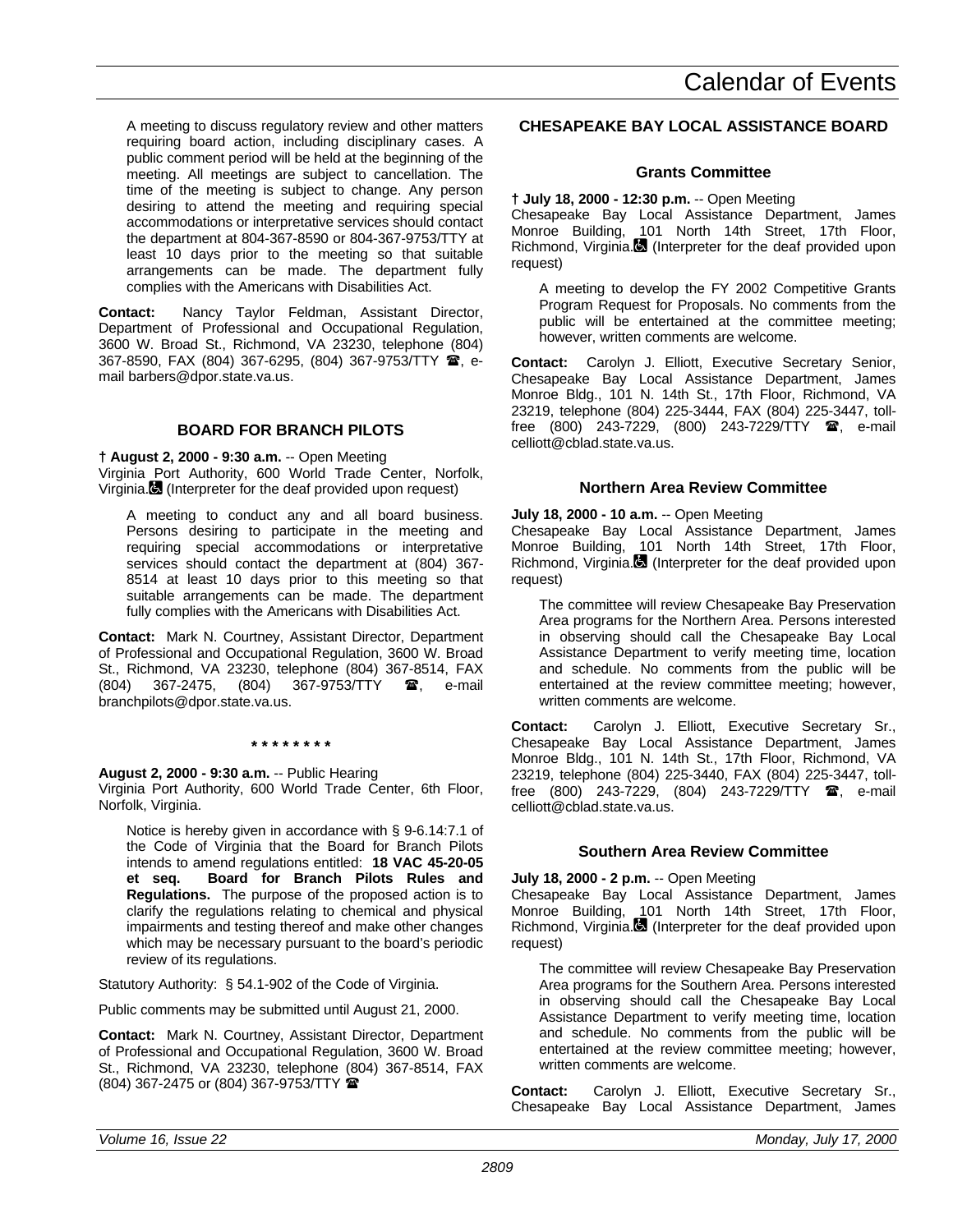Monroe Bldg., 101 N. 14th St., 17th Floor, Richmond, VA 23219, telephone (804) 225-3440, FAX (804) 225-3447, tollfree (800) 243-7229, (804) 243-7229/TTY  $\blacksquare$ , e-mail celliott@cblad.state.va.us.

## **STATE BOARD FOR COMMUNITY COLLEGES**

**July 19, 2000 - 1 p.m.** -- Open Meeting

James Monroe Building, 101 North 14th Street, Richmond, Virginia. (Interpreter for the deaf provided upon request)

A joint meeting of the State Board for Community Colleges and the State Council of Higher Education for Virginia.

**Contact:** Dr. Joy S. Graham, Assistant Chancellor, Public Affairs, State Board for Community Colleges, 101 N. 14th St., 15th Floor, Richmond, VA 23219, telephone (804) 225-2126, FAX (804) 371-0085, (804) 371-8504/TTY  $\blacksquare$ 

#### **July 19, 2000 - 3 p.m.** -- Open Meeting

Virginia Community College System, James Monroe Building, 101 North 14th Street, 15th Floor, Richmond, Virginia. (Interpreter for the deaf provided upon request)

Committee meetings.

**Contact:** Dr. Joy S. Graham, Assistant Chancellor, Public Affairs, State Board for Community Colleges, James Monroe Bldg., 101 N. 14th St., 15th Floor, Richmond, VA 23219, telephone (804) 225-2126, FAX (804) 371-0085, (804) 371- 8504/TTY  $\mathbf{\mathcal{F}}$ 

#### **July 20, 2000 - 9:30 a.m.** -- Open Meeting

Virginia Community College System, James Monroe Building, 101 North 14th Street, Godwin-Hamel Board Room, 15th Floor, Richmond, Virginia. (Interpreter for the deaf provided upon request)

A regular meeting.

**Contact:** Dr. Joy S. Graham, Assistant Chancellor, Public Affairs, State Board for Community Colleges, Monroe Bldg., 101 N. 14th St., 15th Floor, Richmond, VA 23219, telephone (804) 225-2126, FAX (804) 371-0085, (804) 371-8504/TTY (

#### **COMPENSATION BOARD**

**July 25, 2000 - 11 a.m.** -- Open Meeting Compensation Board, 202 North 9th Street, 10th Floor, Richmond, Virginia.

A monthly board meeting.

**Contact:** Cindy Waddell, Administrative Staff Assistant, Compensation Board, P.O. Box 710, Richmond, VA 23218, telephone (804) 786-0786, FAX (804) 371-0235, e-mail cwaddell@scb.state.va.us.

#### **DEPARTMENT OF CONSERVATION AND RECREATION**

#### **Falls of the James Scenic River Advisory Board**

**August 3, 2000 - Noon** -- Open Meeting

Planning Commission Conference Room, 5th Floor, City Hall, Richmond, Virginia. (Interpreter for the deaf provided upon request)

A discussion of river issues. Meetings will be held if deemed necessary. Interested persons should call the Board Chairman at 804-828-1537. Requests for an interpreter for the deaf should be filed two weeks prior to the meeting.

**Contact:** Richard Gibbons, Environmental Program Manager, Department of Conservation and Recreation, 203 Governor St., Richmond, VA 23219, telephone (804) 786- 4132, FAX (804) 371-7899, e-mail rgibbons@dcr.state.va.us.

#### **Lake Anna State Park Master Plan Advisory Committee**

**† August 3, 2000 - 6 p.m.** -- Open Meeting

Lake Anna State Park Visitor Center, 6800 Lawyers Road, Spotsylvania, Virginia. (Interpreter for the deaf provided upon request)

A meeting to continue work on the park master plan. Requests for interpreter for the deaf must be filed two weeks prior to the meeting.

**Contact:** Derral Jones, Planning Bureau Manager, Department of Conservation and Recreation, 203 Governor St., Suite 326, Richmond, VA 23219, telephone (804) 786- 9042, FAX (804) 371-7899, e-mail djones@dcr.state.va.us.

#### **Steering Committee for the Trevillian Station Battlefield State Park Feasibility**

**July 18, 2000 - 6 p.m.** -- Open Meeting

Louisa County Office Building, Woolfolk Avenue, Public Meeting Room 1, Louisa, Virginia. (Interpreter for the deaf provided upon request)

An opportunity for public input regarding the Trevillian Station Battlefield State Park Feasibility Study. Requests for a deaf interpreter should be filed two weeks prior to the meeting.

**Contact:** Steven Donahue, Architect Senior, Department of Conservation and Recreation, 203 Governor St., Richmond, VA 23219, telephone (804) 371-2570, FAX (804) 371-8500, e-mail svdonahue@dcr.state.va.us.

# **BOARD FOR CONTRACTORS**

#### **† July 19, 2000 - 9 a.m.** -- Open Meeting

Department of Professional and Occupational Regulation, 3600 West Broad Street, 4th Floor, Richmond, Virginia. (Interpreter for the deaf provided upon request)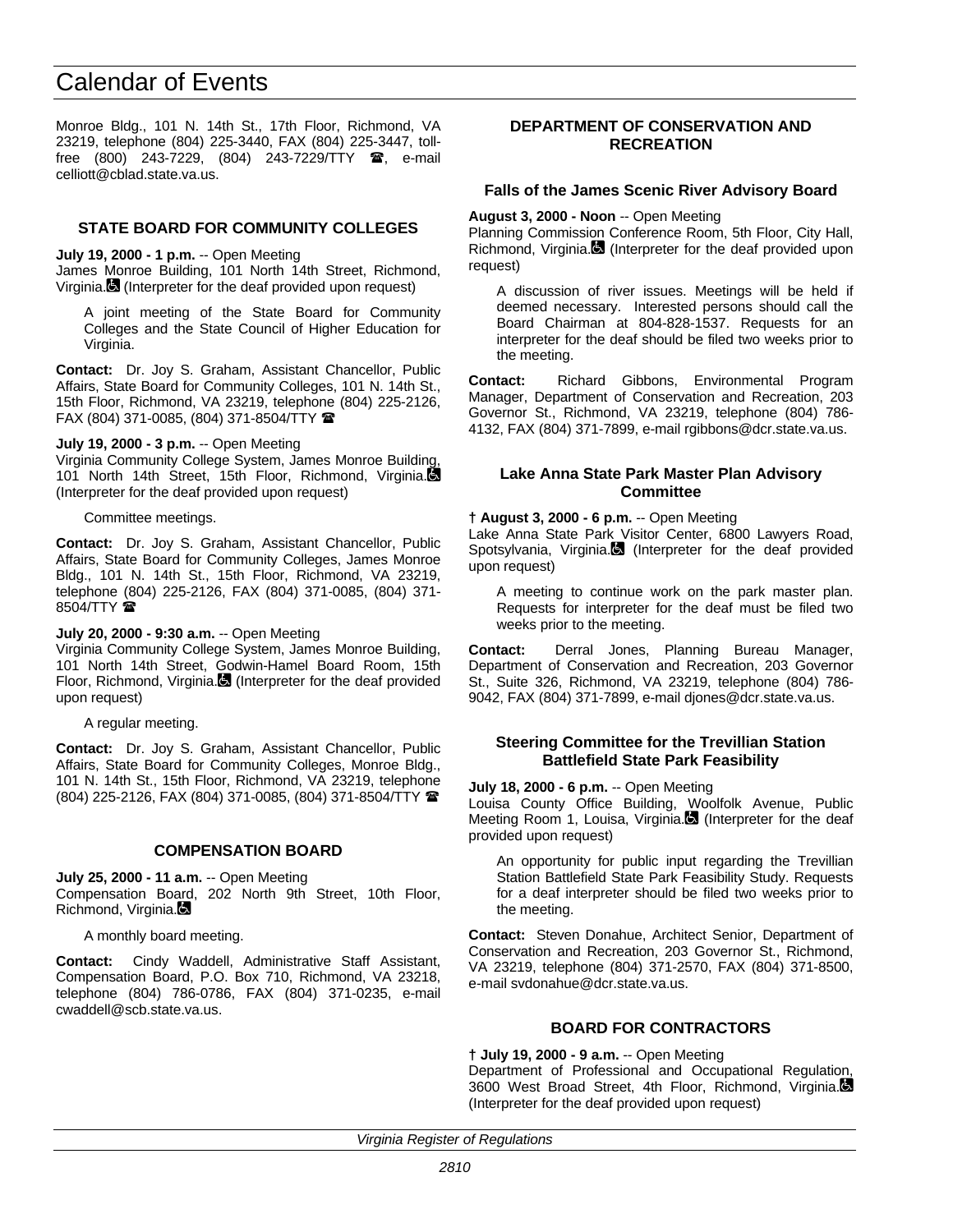A regularly scheduled meeting of the board to address policy and procedural issues; review and render case decisions on matured complaints against licensees, and other matters which may require board action. The meeting is open to the public, however, a portion of the board's business may be discussed in closed meeting. The department fully complies with the Americans with Disabilities Act. Persons desiring to participate in the meeting and require special accommodations or interpreter services should contact Robert F. Tortolani.

**Contact:** Robert F. Tortolani, Regulatory Boards Administrator, Department of Professional and Occupational Regulation, 3600 W. Broad St., Richmond, VA 23230-4917, telephone (804) 367-2785, FAX (804) 367-2474, (804) 367- 9753/TTY  $\hat{=}$ , e-mail contractors@dpor.state.va.us.

# **BOARD OF COUNSELING**

**† August 24, 2000 - 1 p.m.** -- Open Meeting

Department of Health Professions, 6606 West Broad St., 5th Floor, Conference Room 1, Richmond, Virginia. (Interpreter for the deaf provided upon request)

The Regulatory Committee will review a preliminary proposal to improve consistency among its regulations in areas where language is generic for all professions.

**Contact:** Janet Delorme, Deputy Executive Director, Board of Counseling, Southern States Bldg., 6606 W. Broad St., 4th Floor, Richmond, VA 23230-1717, telephone (804) 662-9575, FAX (804) 662-7250, (804) 662-7197/TTY <sup>2</sup>, e-mail jdelorme@dhp.state.va.us.

#### **† August 25, 2000 - 9 a.m.** -- Open Meeting

Department of Health Professions, 6606 West Broad Street, 5th Floor, Conference Room 1, Richmond, Virginia.

A regular meeting to hear reports from standing committees. The Examination Committee will report on its comparison of the national counseling examinations with the board's licensure exam. The board will consider a preliminary Notice of Intended Regulatory Action to amend its regulations to improve consistency among it regulations where the language is generic to all professions. Meeting dates for 2001 will be scheduled.

**Contact:** Evelyn B. Brown, Executive Director, Board of Counseling, Southern States Bldg., 6606 W. Broad St., 4th Floor, Richmond, VA 23230-1717, telephone (804) 662-9912, FAX (804) 662-9943, (804) 662-7197/TTY <sup>3</sup>, e-mail ebrown@dhp.state.va.us.

# **BOARD OF DENTISTRY**

**† July 21, 2000 - 9 a.m.** -- Open Meeting

**† July 28, 2000 - 9 a.m.** -- Open Meeting

Department of Health Professions, 6606 West Broad Street, 4th Floor, Richmond, Virginia. (Interpreter for the deaf provided upon request)

An informal conference committee will hear possible violations of the regulations governing the practice of dentistry. No public comment will be heard.

**Contact:** Marcia J. Miller, Executive Director, Board of Dentistry, 6606 W. Broad St., 4th Floor, Richmond, VA 23230-1717, telephone (804) 662-9906, FAX (804) 662-7246, e-mail mmiller@dhp.state.va.us.

## **Ad Hoc Committee of Dentistry and Medicine**

#### **† July 26, 2000 - 9:30 a.m.** -- Open Meeting

Department of Health Professions, 6606 West Broad Street, Conference Room 1, 5th Floor, Richmond, Virginia. (Interpreter for the deaf provided upon request)

The committee will consider the definition of dentistry and issues related to practice of oral and maxillofacial surgeons. Public comment will be received at the beginning of the meeting.

**Contact:** Marcia J. Miller, Executive Director, Board of Dentistry, Southern States Bldg., 6606 W. Broad St., 4th Floor, Richmond, VA 23230-1717, telephone (804) 662-9906, FAX (804) 662-9943, toll-free (804) 662-7197/TTY <sup>3</sup>, e-mail mjm1@dhp.state.va.us.

## **VIRGINIA ECONOMIC DEVELOPMENT PARTNERSHIP**

**† September 5, 2000 - 11 a.m.** -- Open Meeting

Virginia Economic Development Partnership, Riverfront Plaza, 901 East Byrd Street, West Tower, 19th Floor, Presentation Center, Richmond, Virginia.

A meeting of the Board of Directors to discuss issues pertaining to the Virginia Economic Development Partnership.

**Contact:** Mara Hilliar, Office Manager, Virginia Economic Development Partnership, P.O. Box 798, Richmond, VA 23218-0798, telephone (804) 371-8106 or FAX (804) 371- 8112.

## **STATE BOARD OF EDUCATION**

**July 27, 2000 - 9 a.m.** -- Open Meeting **September 28, 2000 - 9 a.m.** -- Open Meeting Location to be announced.

A business meeting. Persons requesting services of an interpreter for the deaf should do so in advance.

**Contact:** Dr. Margaret N. Roberts, Office of Policy, Board of Education, P.O. Box 2120, 101 N. 14th Street, 25th Floor, Richmond, VA 23219, telephone (804) 225-2540, FAX (804) 225-2524, e-mail mroberts@mail.vak12ed.edu.

## **DEPARTMENT OF ENVIRONMENTAL QUALITY**

**† July 27, 2000 - 7 p.m.** -- Open Meeting

New Market Town Hall, New Market, Virginia. (Interpreter for the deaf provided upon request)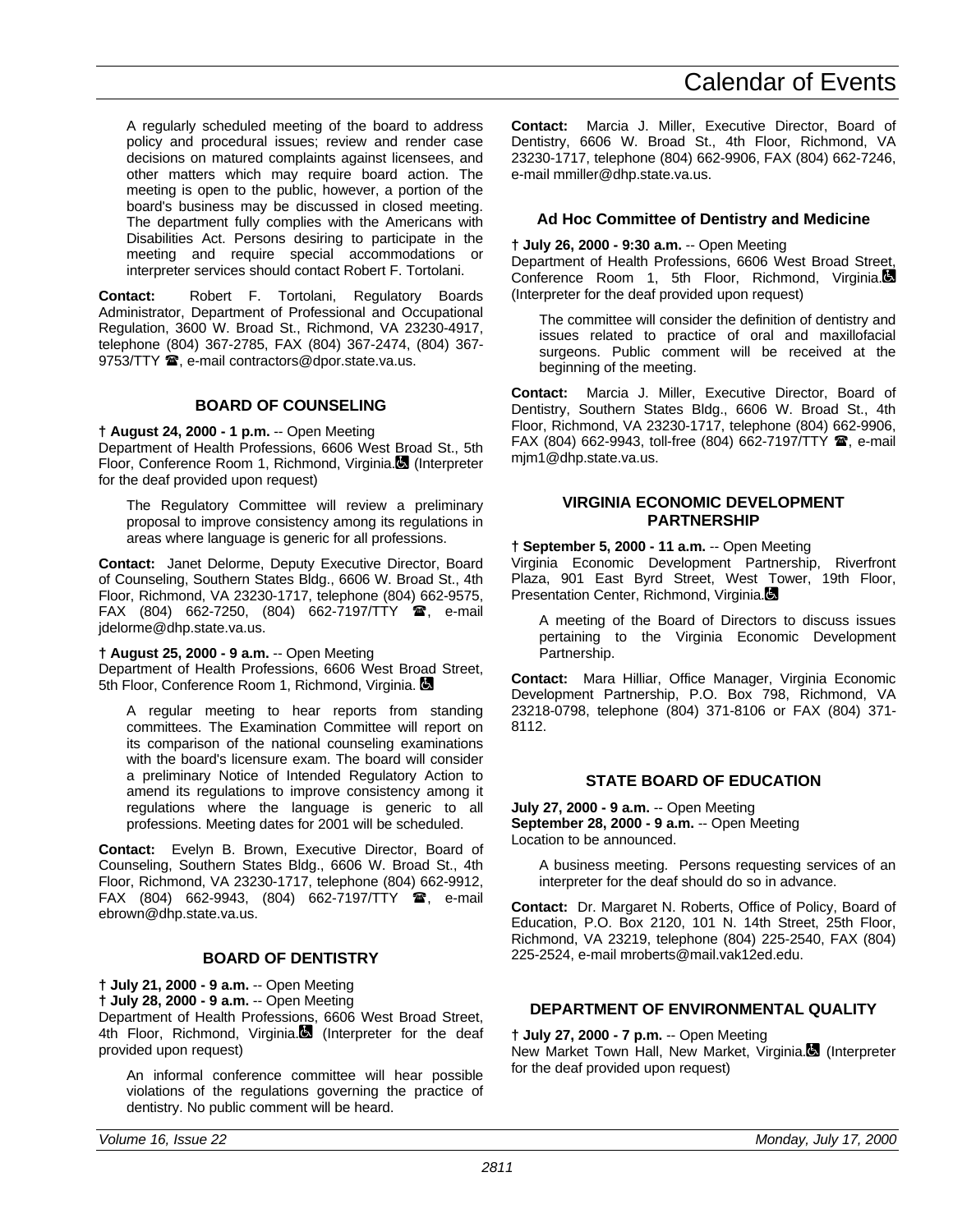The second public meeting on the development of the fecal coliform TMDL for Holmans Creek located in Shenandoah County.

**Contact:** Rod Bodkin, Department of Environmental Quality, 4411 Early Road, Harrisonburg, VA 22801, telephone (540)  $574-7801$ , FAX (540) 574-7878, (804) 698-4021/TTY  $\hat{ }$ , email rvbodkin@deq.state.va.us.

#### **† July 31, 2000 - 7 p.m.** -- Public Hearing

Shenandoah County Government Center, 600 North Main Street, Conference Room, Woodstock, Virginia. (Interpreter for the deaf provided upon request)

A public hearing to receive comments on a draft permit amendment for the Shenandoah County Sanitary Landfill located three miles north of Edinburg.

**Contact:** E. Paul Farrell, Jr., Department of Environmental Quality, P.O. Box 10009, Richmond, VA 23240, telephone (804) 698-4214, toll-free (804) 698-4021, e-mail epfarrell@deq.state.va.us.

#### **Ground Water Protection Steering Committee**

#### **July 18, 2000 - 9 a.m.** -- Open Meeting

Department of Environmental Quality, 629 East Main Street, Richmond, Virginia.

A regular meeting of the committee. Meeting minutes and agenda are available from Mary Ann Massie.

**Contact:** Mary Ann Massie, Department of Environmental Quality, P.O. Box 10009, Richmond, VA 23240, telephone (804) 698-4042, FAX (804) 698-4032, (804) 698-4021/TTY **雪**, e-mail mamassie@deq.state.va.us.

#### **BOARD OF GAME AND INLAND FISHERIES**

#### **July 20, 2000 - 9 a.m.** -- Open Meeting

Department of Game and Inland Fisheries, 4000 West Broad Street, Richmond, Virginia. (Interpreter for the deaf provided upon request)

The board will meet and intends to adopt webless migratory game bird and September Canada goose seasons and bag limits based on frameworks provided by the U.S. Fish and Wildlife Service. The board will solicit comments from the public during the public hearing portion of the meeting, at which time any interested citizen present shall be heard.

The board may also discuss general and administrative issues. The board may elect to hold a dinner Wednesday evening, July 19, at a location and time to be determined; and it may hold a closed session before the public session begins on July 20.

**Contact:** Phil Smith, Policy Analyst, Department of Game and Inland Fisheries, 4000 W. Broad Street, Richmond, VA 23230, telephone (804) 367-1000 or FAX (804) 367-0488.

#### **† August 24, 2000 - 9 a.m.** -- Public Hearing

Department of Game and Inland Fisheries, 4000 West Broad Street, Richmond, Virginia. (Interpreter for the deaf provided upon request)

The board will propose amendments to regulations governing fish and fishing, and wildlife diversity (i.e., wildlife other than in the contexts of hunting, trapping, or fishing). This is the regular biennial review for these regulations. The Board of Game and Inland Fisheries is exempted from the Administrative Process Act (§ 9- 6.14:4.1 of the Code of Virginia) in promulgating wildlife management regulations, including the length of seasons, bag limits and methods of take set on the wildlife resources within the Commonwealth of Virginia. It is required by § 9-6.14:22 to publish all proposed and final regulations. Under board procedures, regulatory actions occur over two sequential board meetings. The second board meeting in this regulatory review is scheduled for October 26, 2000. Further information on the biennial regulation review is provided in a separate announcement in the General Notices section of the Virginia Register. At the August 24 meeting the board also (i) will adopt 2000-2001 hunting seasons and bag limits for migratory waterfowl (ducks and coots, geese and brant, swan, gallinules and moorhens) and falconry, based on frameworks provided by the U.S. Fish and Wildlife Service; (ii) will solicit and receive comments from the public during the public hearing portion of the meeting; (iii) may review possible proposals for legislation for the 2001 Session of the General Assembly; (iv) may discuss other general and administrative issues; and (v) may hold an executive session before the public session begins. The board may also elect to hold a dinner Wednesday evening, August 23, at a location and time to be determined.

**Contact:** Phil Smith, Policy Analyst and Regulatory Coordinator, Department of Game and Inland Fisheries, 4010 W. Broad St., Richmond, VA 23230, telephone (804) 367- 1000, e-mail regcomments@dgif.state.va.us.

#### **DEPARTMENT OF GAME AND INLAND FISHERIES**

#### **† August 8, 2000 - 7 a.m.** -- Public Hearing

Department of Game and Inland Fisheries, 4000 West Broad Street, Richmond, Virginia. (Interpreter for the deaf provided upon request)

The Virginia Department of Game and Inland Fisheries (DGIF) Wildlife Division is holding a public input meeting to discuss and receive public comments regarding season lengths and bag limits for the 2000-2001 hunting seasons for migratory waterfowl (ducks and coots, geese and brant, swan, gallinules and moorhens) and falconry. All interested citizens are invited to attend. DGIF Wildlife Division staff will discuss the population status of these species, and present hunting season frameworks for them provided by the U.S. Fish and Wildlife Service. The public's comments will be solicited in the public hearing portion of the meeting. A summary of the results of this public hearing will be presented to the Virginia Board of Game and Inland Fisheries prior to its scheduled August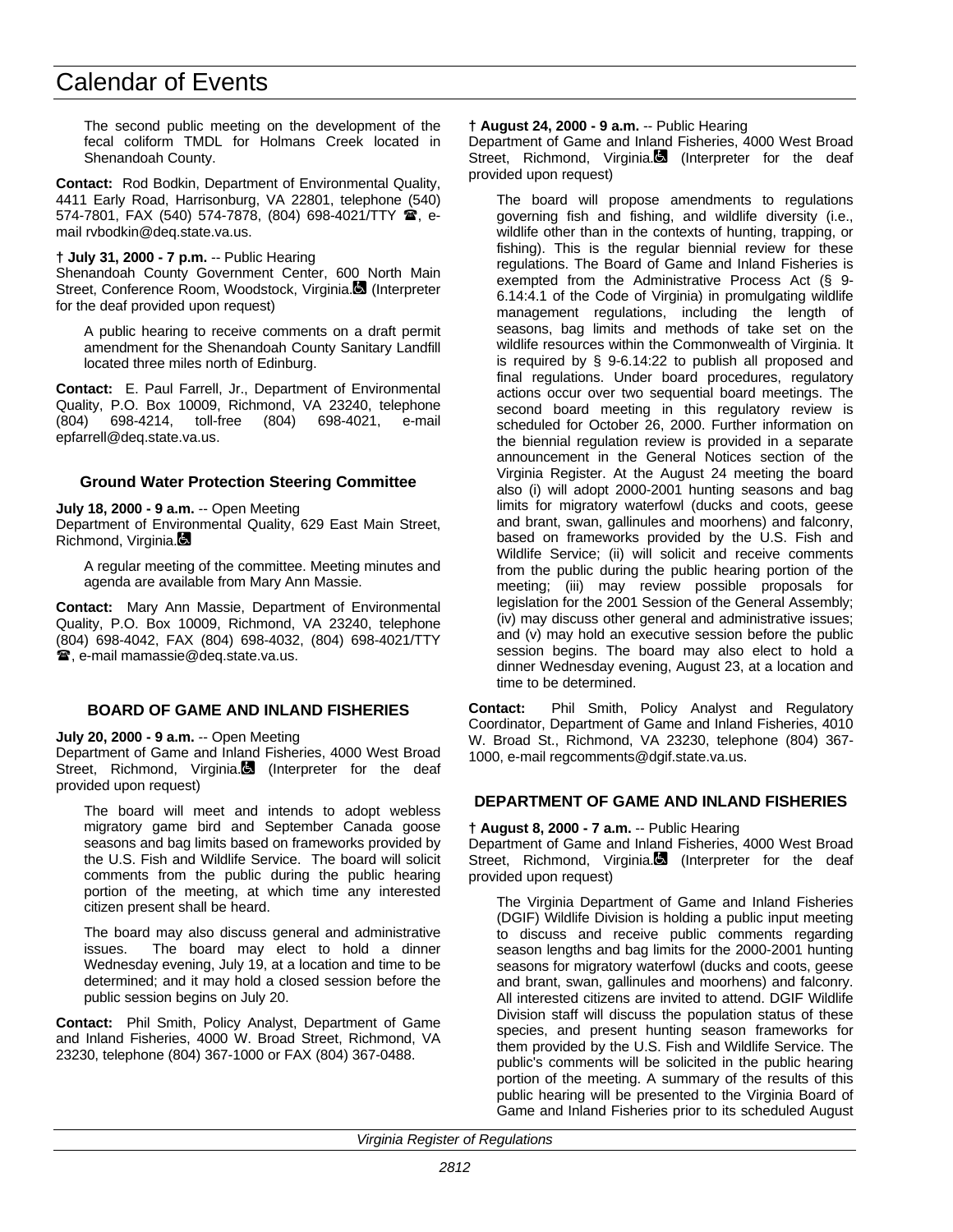24, 2000 meeting. At the August 24 meeting, the board will hold another public hearing, after which it intends to set 2000-2001 hunting seasons and bag limits for the above species.

**Contact:** Bob Ellis, Wildlife Division Assistant Director, Department of Game and Inland Fisheries, 4010 W. Broad St., Richmond, VA 23230, telephone (804) 367-0904.

# **STATE BOARD OF HEALTH**

**July 27, 2000 - 10:30 a.m.** -- Open Meeting Washington Building, 1100 Bank Street, 2nd Floor Board Room, Richmond Virginia.

The Virginia Voluntary Formulary Board will review product data for drug products being considered for inclusion in the Virginia Voluntary Formulary.

**Contact:** James K. Thomson, Director, Bureau of Pharmacy Services, Department of Health, 101 N. 14th St Room S-45, Richmond, VA 23219, telephone (804) 786-4326.

**August 10, 2000 - 10 a.m.** -- Open Meeting **August 11, 2000 - 9 a.m.** -- Open Meeting Holiday Inn, 2864 Pruden Boulevard, Suffolk, Virginia.

A work session and business meeting.

**Contact:** Lena Burrell, Executive Secretary, Department of Health, Main Street Station, 1500 East Main St., Room 214, Richmond, VA 23219, telephone (804) 786-6970, FAX (804) 786-4616, e-mail lburrell@vdh.state.va.us.

# **DEPARTMENT OF HEALTH PROFESSIONS**

# **† July 24, 2000 - 9 a.m.** -- Open Meeting

Department of Health Professions, 6606 West Broad Street, 5th Floor, Conference Room 2, Richmond, Virginia. (Interpreter for the deaf provided upon request)

A meeting of the Practitioner Self-Referral Committee to consider a request for an advisory opinion. Public comment will be received at the beginning of the meeting.

**Contact:** Elizabeth A. Carter, Ph.D., Deputy Executive Director, Southern States Bldg., 6606 W. Broad St., 4th Floor, Richmond, VA 23230-1717, telephone (804) 662-7691, FAX (804) 662-9504 or (804) 662-7197/TTY, e-mail ecarter@dhp.state.va.us.

# **† July 24, 2000 - 1 p.m.** -- Open Meeting

Department of Health Professions, 6606 West Broad Street, 5th Floor, Conference Room 2, Richmond, Virginia. (Interpreter for the deaf provided upon request)

A meeting to hear reports from standing committees, a report on the department's disciplinary brochure, and to consider other items of business as may be presented. Public comment will be received at the beginning of the meeting.

**Contact:** Elizabeth A. Carter, Ph.D., Deputy Executive Director, Southern States Bldg., 6606 W. Broad St., 4th Floor, Richmond, VA 23230-1717, telephone (804) 662-7691, FAX (804) 662-9504 or (804) 662-7197/TTY, e-mail ecarter@dhp.state.va.us.

# **August 11, 2000 - 9 a.m.** -- Open Meeting

Department of Health Professions, 6606 West Broad Street, 5th Floor, Room 1, Richmond, Virginia. (Interpreter for the deaf provided upon request)

A meeting of the Health Practitioner's Intervention<br>Program Committee and its contractor and Program Committee and its contractor and representatives on the status of the program. The committee will meet in open session for general discuss of the program. The committee may meet in executive session to consider specific requests from applicants or participants in the program.

**Contact:** John W. Hasty, Director, Department of Health Professions, 6606 W. Broad St., 4th Floor, Richmond, VA 23230-1717, telephone (804) 662-9424, FAX (804) 662-9114 or (804) 662-7197/TTY  $\hat{=}$ 

# **HOPEWELL INDUSTRIAL SAFETY COUNCIL**

# **August 1, 2000 - 9 a.m.** -- Open Meeting

**September 5, 2000 - 9 a.m.** -- Open Meeting

Hopewell Community Center, 100 West City Point Road, Hopewell, Virginia. (Interpreter for the deaf provided upon request)

Local Emergency Preparedness Committee meeting as required by SARA Title III.

**Contact:** Robert Brown, Emergency Services Coordinator, 300 N. Main Street, Hopewell, VA 23860, telephone (804) 541-2298.

# **VIRGINIA HOUSING DEVELOPMENT AUTHORITY**

**July 18, 2000 - 11 a.m.** -- Open Meeting

Virginia Housing Development Authority, 601 South Belvidere Street, Richmond, Virginia.

The Board of Commissioners will (i) review and, if appropriate, approve the minutes from the prior monthly meeting; (ii) consider for approval and ratification mortgage loan commitments under the authority's various programs; (iii) review the authority's operations for the prior month; and (iv) consider such other matters and take such other actions as it may deem appropriate. Various committees of the board may also meet during the retreat and before or after the regular meeting and consider matters within their purview. The planned agenda of the retreat and meeting will be available at the offices of the authority one week prior to the date of the retreat and meeting.

**Contact:** J. Judson McKellar, Jr., General Counsel, Virginia Housing Development Authority, 601 S. Belvidere Street, Richmond, VA 23220, telephone (804) 343-5540, FAX (804)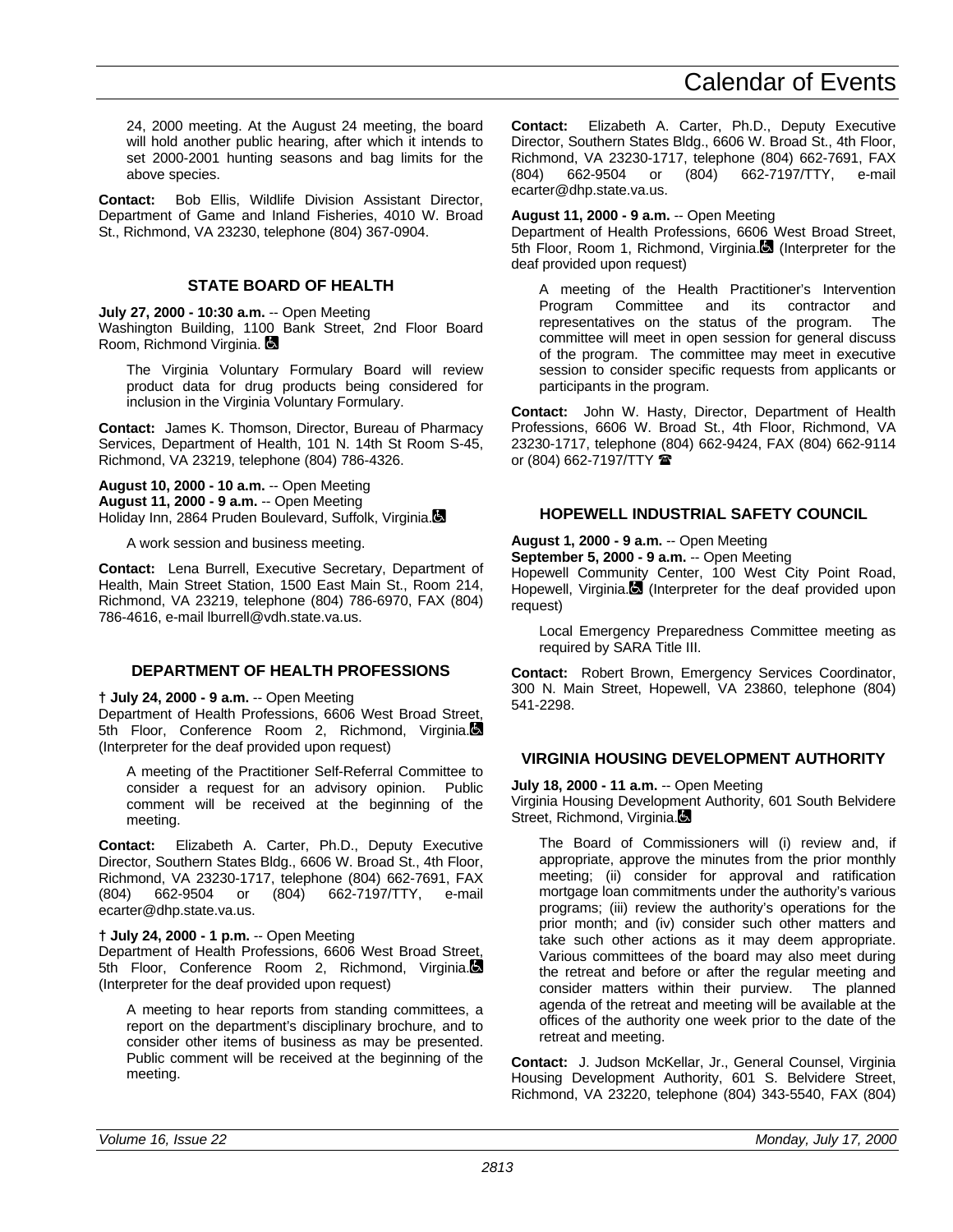783-6701, toll-free 1-800-968-7837, or (804) 783-6705/TTY  $\mathbf{r}$ 

#### **DEPARTMENT OF HUMAN RESOURCE MANAGEMENT**

**September 27, 2000 - 1:30 p.m.** -- Open Meeting James Monroe Building, 101 North 14th Street, 1st Floor, Conference Room B, Richmond, Virginia.

A quarterly meeting of the State Advisory Council. The Council will be discussing issues surrounding the state employee health benefits program

**Contact:** Anthony Graziano, Director, Office of Health Benefit Programs, Department of Human Resource Management, 101 N. Fourteenth St., 13th Floor, Richmond, VA 23294, telephone (804) 371-7931.

## **DEPARTMENT OF LABOR AND INDUSTRY**

#### **Virginia Apprenticeship Council**

**† August 10, 2000 - 9:30 a.m.** -- Open Meeting Department of Labor and Industry, 13 South Thirteenth Street, Mezzanine Conference Room, Richmond, Virginia. (Interpreter for the deaf provided upon request)

A meeting of the Apprenticeship Council Subcommittee to discuss exemption from examination.

**Contact:** Beverley Donati, Assistant Program Manager, Department of Labor and Industry, Powers-Taylor Bldg., 13 S. 13th St., Richmond, VA 23219, telephone (804) 786-2382, FAX (804) 786-8418, (804) 786-2376/TTY  $\bullet$ , e-mail bgd@doli.state.va.us

#### **† September 21, 2000 - 10 a.m.** -- Open Meeting

Chesterfield Technical Center, 10101 Courthouse Road, Chesterfield, Virginia. (Interpreter for the deaf provided upon request)

Agenda to be announced.

**Contact:** Beverley Donati, Assistant Program Manager, Department of Labor and Industry, Powers-Taylor Bldg., 13 S. 13th St., Richmond, VA 23219, telephone (804) 786-2382, FAX (804) 786-8418, (804) 786-2376/TTY  $\bullet$ , e-mail bgd@doli.state.va.us.

#### **Safety and Health Codes Board**

**July 17, 2000 - 10 a.m.** -- Open Meeting

General Assembly Building, 9th and Broad Streets, House Room C, Richmond, Virginia. (Interpreter for the deaf provided upon request)

A regular meeting.

**Contact:** Bonnie R. Hopkins, Regulatory Coordinator, Department of Labor and Industry, Powers-Taylor Bldg., 13 S. 13th St. Richmond, VA 23219, telephone (804) 371-2631, FAX (804) 371-6524, (804) 786-2376/TTY  $\mathbf{\mathcal{F}}$ , e-mail brh@doli.state.va.us.

#### **STATE LAND EVALUATION ADVISORY COUNCIL**

**August 8, 2000 - 10 a.m.** -- Open Meeting Department of Motor Vehicles, 2300 West Broad Street, Room 702, Richmond, Virginia

A meeting to adopt suggested ranges of values for agricultural, horticultural, forest and open-space land use and the use-value assessment program.

**Contact:** H. Keith Mawyer, Property Tax Manager, Department of Taxation, 3600 W. Broad St., Richmond, VA 23230, telephone (804) 367-8020.

## **LONGWOOD COLLEGE**

#### **Board of Visitors**

**July 27, 2000 - 1 p.m.** -- Open Meeting Farmington Country Club, Charlottesville, Virginia (Interpreter for the deaf provided upon request)

A meeting to conduct routine business of the Executive Committee.

**Contact:** Jeanne Hayden, Administrative Staff Assistant, Longwood College, 201 High St., Farmville, VA 23909, telephone (804) 395-2004, FAX (804) 395-2821, or e-mail jhayden@longwood.lwc.edu.

#### **VIRGINIA MANUFACTURED HOUSING BOARD**

**July 20, 2000 - 10 a.m.** -- Open Meeting

The Jackson Center, 501 North Second Street, 1st Floor, Board Room, Richmond, Virginia.<sup>8</sup> (Interpreter for the deaf provided upon request)

A meeting to address issues with licensing of manufactured housing dealers, manufacturers, brokers, and salespersons; hear and address complaints and claims against licensees; make case decisions regarding licensees and the Transaction Recovery Fund.

**Contact:** Curtis L. McIver, Associate Director, Virginia Manufactured Housing Board, State Building Code Administrative Office, 501 North Second Street, Richmond, VA 23219, telephone (804) 371-7160, FAX (804) 371-7092,  $(804)$  371-7089/TTY  $\mathbf{\mathcal{D}}$ , e-mail cmciver@dhcd.state.va.us.

# **MARINE RESOURCES COMMISSION**

**July 25, 2000 - 9:30 a.m.** -- Open Meeting **August 22, 2000 - 9:30 a.m.** -- Open Meeting **September 26, 2000 - 9:30 a.m.** -- Open Meeting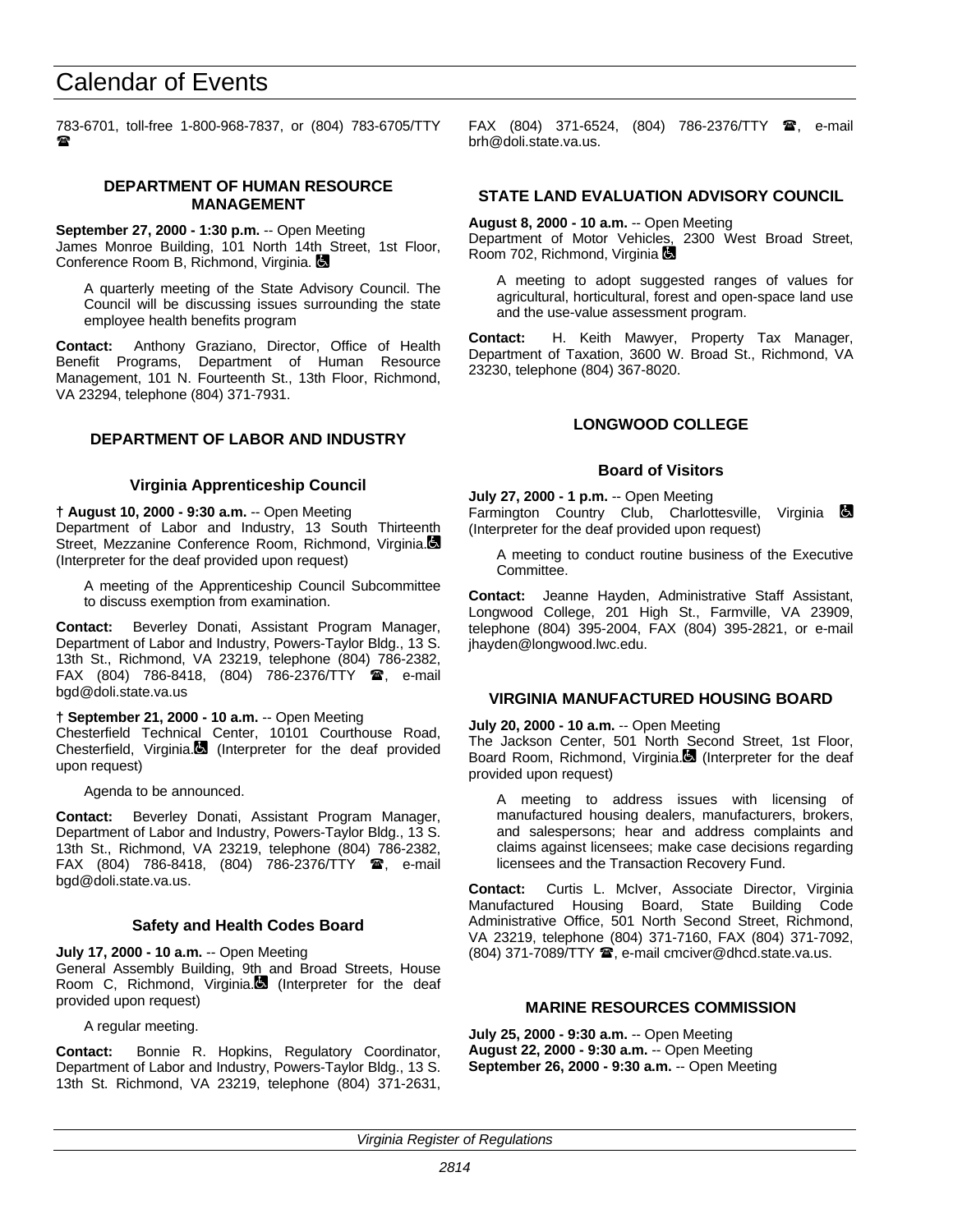Marine Resources Commission, 2600 Washington Avenue, Room 403, Newport News, Virginia. (Interpreter for the deaf provided upon request)

The commission will hear and decide the following marine environmental matters beginning at 9:30 a.m.: permit applications for projects in wetlands, bottom lands, coastal primary sand dunes and beaches; appeals of local wetland board decisions; and policy and regulatory issues. The commission will hear and decide the following fishery management items beginning at approximately noon: regulatory proposals, fishery management plans, fishery conservation issues, licensing, and shellfish leasing. Meetings are open to the public. Testimony will be taken under oath from parties addressing agenda items on permits and licensing. Public comments will be taken on resource matters, regulatory issues and items scheduled for public hearing.

**Contact:** LaVerne Lewis, Secretary to the Commission, Marine Resources Commission, P.O. Box 756, Newport News, VA 23607-0756, telephone (757) 247-2261, toll-free 1- 800-541-4646 or (757) 247-2292/TTY  $\hat{=}$ 

#### **DEPARTMENT OF MEDICAL ASSISTANCE SERVICES**

**August 17, 2000 - 2 p.m.** -- Open Meeting

Department of Medical Assistance Services, 600 East Broad Street, Suite 1300, Board Room, Richmond, Virginia.

A meeting to conduct routine business of the Virginia Medicaid Drug Utilization Review Board.

**Contact:** Marianne Rollings, DUR Board Coordinator, Department of Medical Assistance Services, 600 E. Broad St., Suite 1300, Richmond, VA 23219, telephone (804) 225-4268,  $FAX$  (804) 786-1680, (800) 343-0634/TTY  $\circledR$ , e-mail mrollings@dmas.state.va.us.

## **BOARD OF MEDICINE**

**August 4, 2000 - 8 a.m.** -- Open Meeting Department of Health Professions, 6606 West Broad Street,

5th Floor, Conference Room 2, Richmond, Virginia,  $\blacksquare$ 

The Executive Committee will meet in open and closed sessions to review disciplinary files requiring administrative action, adoption of amendments to regulations as presented, and action on other issues that come before the board. Public comment will be received for 15 minutes following adoption of the agenda.

**Contact:** William L. Harp, M.D., Executive Director, Board of Medicine, Southern States Bldg., 6606 W. Broad St., 4th Floor, Richmond, VA 23230-1717, telephone (804) 662-9908, FAX (804) 662-9943, (804) 662-7197/TTY  $\mathbf{\mathcal{C}},$  e-mail wharp@dhp.state.va.us.

**August 10, 2000 - 9 a.m.** -- Open Meeting Department of Health Professions, 6606 West Broad Street, 5th Floor, Conference Room 4, Richmond, Virginia.

The Advisory Board on Occupational Therapy will review public comments on regulations and recommend any amendments.

**Contact:** William L. Harp, M.D., Executive Director, Board of Medicine, Southern States Bldg., 6606 W. Broad St., 4th Floor, Richmond, VA 23230-1717, telephone (804) 662-9908, FAX (804) 662-9943, (804) 662-7197/TTY <sup>3</sup>, e-mail wharp@dhp.state.va.us.

# **Ad Hoc Committee of Dentistry and Medicine**

**† July 26, 2000 - 9:30 a.m.** -- Open Meeting Department of Health Professions, 6606 West Broad Street, 5th Floor, Conference Room 1, Richmond, Virginia.

The committee will consider the definition of dentistry and issues related to practice of oral and maxillofacial surgeons. Public comment will be received at the beginning of the meeting.

**Contact:** William L. Harp, M.D., Executive Director, Board of Medicine, Southern States Bldg., 6606 W. Broad St., 4th Floor, Richmond, VA 23230-1717, telephone (804) 662-9908, FAX (804) 662-9943, (804) 662-7197/TTY  $\mathbf{\mathcal{F}}$ , e-mail wharp@dhp.state.va.us.

## **Informal Conference Committee**

**July 20, 2000 - 9:30 a.m.** -- Open Meeting

Wyndham Roanoke Hotel, 2801 Hershberger Road, Roanoke, Virginia. (Interpreter for the deaf provided upon request)

**July 28, 2000 - 9:30 a.m.** -- Open Meeting Williamsburg Marriott, 50 Kingsmill Road, Williamsburg, Virginia. (Interpreter for the deaf provided upon request)

**† August 3, 2000 - 9 a.m.** -- Open Meeting Holiday Inn Express, 2801 Plank Road, Fredericksburg, Virginia. (Interpreter for the deaf provided upon request)

**† August 9, 2000 - 8:30 a.m.** -- Open Meeting

**† August 18, 2000 9 a.m.** -- Open Meeting

Department of Health Professions, 6606 West Broad Street, Richmond, Virginia. (Interpreter for the deaf provided upon request)

A meeting to inquire into allegations that certain practitioners may have violated laws and regulations governing the practice of medicine and other healing arts in Virginia. The committee will meet in open and closed sessions pursuant to § 2.1-344 of the Code of Virginia. Public comment will not be received.

**Contact:** Peggy Sadler or Renee Dixson, Board of Medicine, 6606 West Broad Street, 4th Floor, Richmond, VA 23230, telephone (804) 662-7332, FAX (804) 662-9517, (804) 662- 7197/TTY **雷**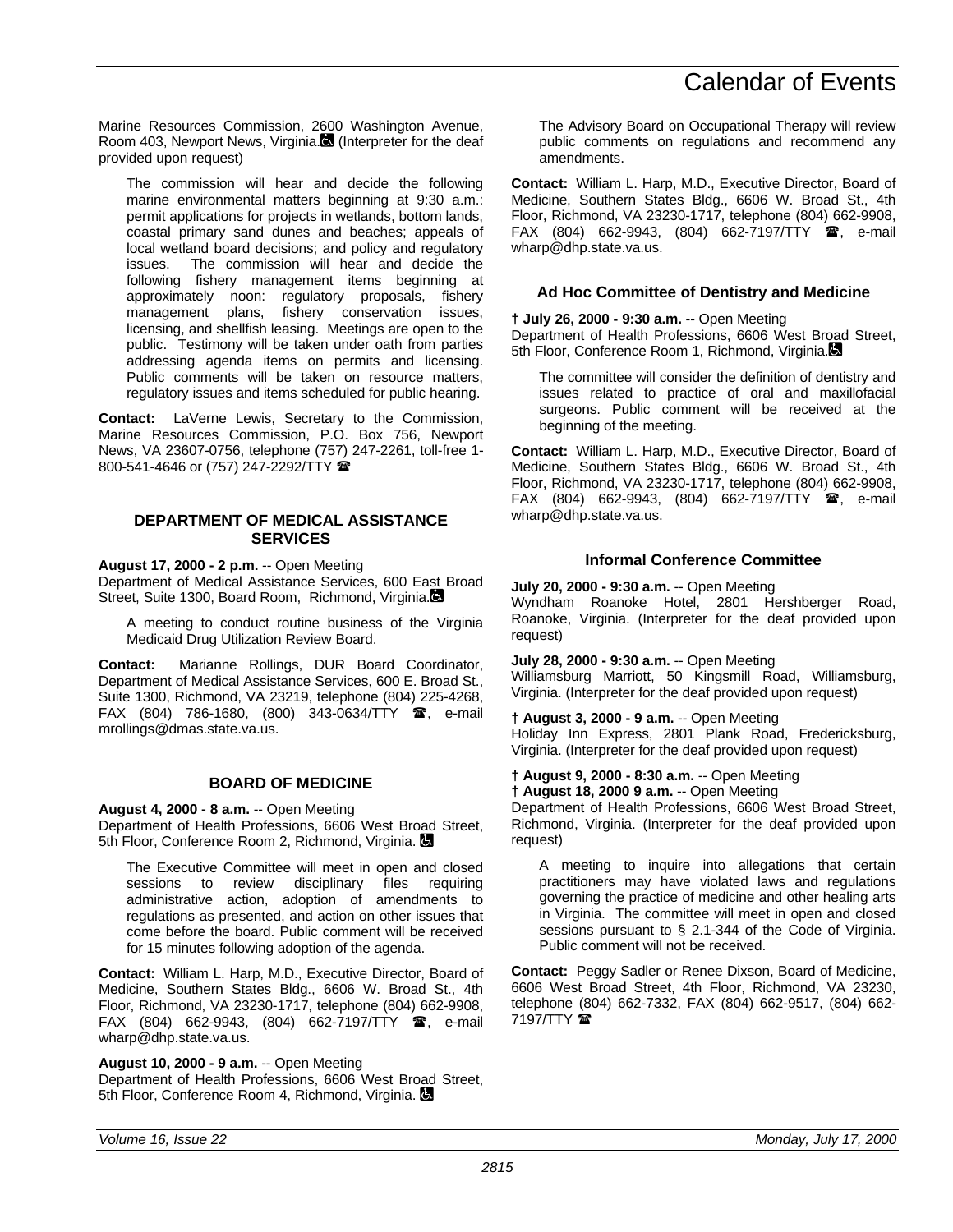# **VIRGINIA MILITARY INSTITUTE**

#### **† August 25, 2000 - 10 a.m.** -- Open Meeting

Virginia Military Institute, Preston Library, Turman Room, Lexington, Virginia.

Board of Visitors standing committee meetings to discuss committee work to be reported to the full board on August 26.

**Contact:** Colonel Edwin L. Dooley, Jr., Secretary to the Board of Visitors, Virginia Military Institute, Superintendent's Office, Lexington, VA 24450, telephone (540) 464-7206 or FAX (540) 464-7660.

#### **† August 26, 2000 - 8:30 a.m.** -- Open Meeting

Virginia Military Institute, Preston Library, Turman Room, Lexington, Virginia.

A meeting to elect a president, vice presidents and secretary and to receive committee reports. The Board of Visitors provides an opportunity for public comment at this meeting immediately after the superintendent's comments, at approximately 9 a.m.

**Contact:** Colonel Edwin L. Dooley, Jr., Secretary to the Board of Visitors, Virginia Military Institute, Superintendent's Office, Lexington, VA 24450, telephone (540) 464-7206 or FAX (540) 464-7660.

#### **STATE MILK COMMISSION**

**August 30, 2000 - 10 a.m.** -- Open Meeting General Assembly Building, 9th and Broad Streets, Senate Room B, 1st Floor, Richmond, Virginia.

**September 21, 2000 - 10:30 a.m.** -- Open Meeting The Farm of Judith Motley, Chatham, Virginia.

A regular meeting to consider industry issues, distributor licensing, base transfers, baseholder license amendment, fiscal matters, and to review reports from staff of the agency. Any persons requiring special accommodations in order to participate in the meeting should contact Edward C. Wilson, Jr. at least five days prior to the meeting date so that suitable arrangements can be made.

**Contact:** Edward C. Wilson, Jr., Deputy Administrator, State Milk Commission, Ninth St. Office Bldg., 202 N. Ninth St., Room 915, Richmond, VA 23219, telephone (804) 786-2013, FAX (804) 786-3779, e-mail ewilson@smc.state.va.us.

#### **August 30, 2000 - 11 a.m.** -- Open Meeting

General Assembly Meeting, 9th and Broad Streets, Senate Room B, 1st Floor, Richmond, Virginia.

A meeting to consider public comment on regulatory review of 2 VAC 15-11-10 through 2 VAC 15-11-120 and 2 VAC 15-20-10 through 2 VAC 15-20-130 to determine if these regulations should be terminated, amended or retained in their current form. The open hearing is in accordance with 2 VAC 15-11-100 and will be conducted in accordance with 2 VAC 15-20-125.

**Contact:** Edward C. Wilson, Jr., Deputy Administrator, State Milk Commission, Ninth St. Office Bldg., 202 N. Ninth St., Room 915, Richmond, VA 23219, telephone (804) 786-2013, FAX (804) 786-3779, e-mail ewilson@smc.state.va.us.

# **DEPARTMENT OF MINES, MINERALS AND ENERGY**

## **Virginia Gas and Oil Board**

**† July 18, 2000 - 9 a.m.** -- Open Meeting

Southwest Virginia Higher Education Center, Virginia<br>Highlands Community College, Abingdon, Virginia. Highlands Community College, (Interpreter for the deaf provided upon request.)

A regularly scheduled meeting to consider petitions filed by applicants for location exceptions for conventional gas units, to consider prior orders for disbursement from the escrow account, and to receive the quarterly report from the board's escrow agent, First Union National Bank. The public may address the board on individual items as they are called for hearing by the board.

**Contact:** Bob Wilson, Director, Division of Gas and Oil, Department of Mines, Minerals and Energy, P.O. Box 1416, Abingdon, VA 24212, telephone (540) 676-5423, FAX (540)<br>676-5459. (800) 828-1120/TTY **雪**, e-mail (800) 828-1120/TTY  $\bullet$ , e-mail bxw@mme.state.va.us.

## **VIRGINIA MUSEUM OF FINE ARTS**

**July 17, 2000 - 8:30 a.m.** -- Open Meeting

6606 West Broad Street, 5th Floor, Conference Room 2, Richmond, Virginia.

A panel of the Board will conduct formal hearings with licensees and/or certificate holders. Public comment will not be received.

**Contact:** Nancy K. Durrett, R.N., Executive Director, Board of Nursing, 6606 West Broad Street, 4th Floor, Richmond, VA 23230, telephone (804) 662-9909, FAX (804) 662-9512, (804) 662-7197/TTY **雷,** e-mail nursebd@dhp.state.va.us, homepage http://www.dhp.state.va.us.

## **BOARD OF NURSING**

# **July 18, 2000 - 9 a.m.** -- Open Meeting

Department of Health Professions, 6606 West Broad Street, 5th Floor, Conference Room 2, Richmond, Virginia.

The board will adopt emergency regulations implementing the law on collection of workforce data and will consider any other business as may be presented. Public comment will be received at 11 a.m.

**Contact:** Nancy K. Durrett, R.N., Executive Director, Board of Nursing, Southern States Bldg., 6606 W. Broad St., 4th Floor, Richmond, VA 23230-1717, telephone (804) 662-9909,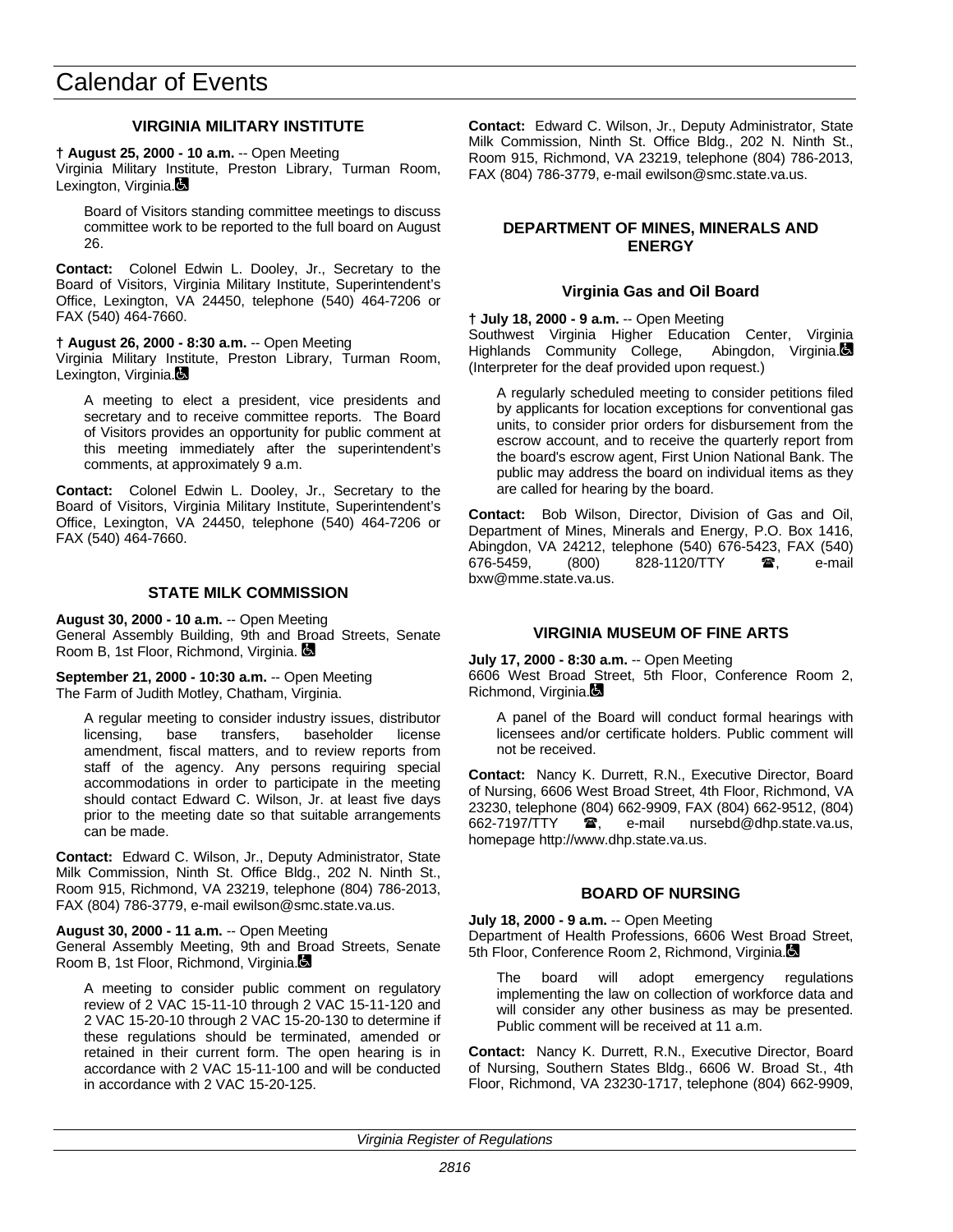FAX (804) 662-9512, (804) 662-7197/TTY <sup>3</sup>, e-mail ndurrett@dhp.state.va.us.

```
July 17, 2000 - 8:30 a.m.-- Open Meeting
July 19, 2000 - 8:30 a.m. -- Open Meeting
July 20, 2000 - 8:30 a.m. -- Open Meeting
August 1, 2000 - 8:30 a.m. -- Open Meeting
August 2, 2000 - 8:30 a.m. -- Open Meeting
August 3, 2000 - 8:30 a.m. -- Open Meeting
August 7, 2000 - 8:30 a.m. -- Open Meeting
August 8, 2000 - 8:30 a.m. -- Open Meeting
August 14, 2000 - 8:30 a.m. -- Open Meeting
August 30, 2000 - 8:30 a.m. -- Open Meeting
September 7, 2000 - 8:30 a.m. -- Open Meeting
September 25, 2000 - 8:30 a.m. -- Open Meeting
September 27, 2000 - 8:30 a.m. -- Open Meeting
September 28, 2000 - 8:30 a.m. -- Open Meeting
October 5, 2000 - 8:30 a.m. -- Open Meeting
October 10, 2000 - 8:30 a.m. -- Open Meeting
October 12, 2000 - 8:30 a.m. -- Open Meeting
October 16, 2000 - 8:30 a.m. -- Open Meeting
October 17, 2000 - 8:30 a.m. -- Open Meeting
October 26, 2000 - 8:30 a.m. -- Open Meeting
October 31, 2000 - 8:30 a.m. -- Open Meeting
```
Department of Health Professions, 6606 West Broad Street, 5th Floor, Conference Rooms 1, 2, 3 or 4, Richmond, Virginia. (Interpreter for the deaf provided upon request)

A Special Conference Committee, comprised of two or three members of the Virginia Board of Nursing, will conduct informal conferences with licensees or certificate holders. Public comment will not be received.

**Contact:** Nancy K. Durrett, R.N., Executive Director, Board of Nursing, 6606 W. Broad Street, 4th Floor, Richmond, VA 23230, telephone (804) 662-9909, FAX (804) 662-9512, (804) 662-7197/TTY <sup>3</sup>, e-mail nursebd@dhp.state.va.us.

## **Ad Hoc Advisory Committee on Massage Therapy**

**† August 16, 2000 - 1:30 p.m.** -- Open Meeting Department of Health Professions, 6606 West Broad Street, 5th Floor, Conference Room 4, Richmond, Virginia.

The committee will conduct a periodic review of regulations for the certification of massage therapists as required by Executive Order 25 (98). Public comment will be received at the beginning of the meeting.

**Contact:** Nancy K. Durrett, R.N., Executive Director, Board of Nursing, Southern States Bldg., 6606 W. Broad St., 4th Floor, Richmond, VA 23230-1717, telephone (804) 662-9909, FAX (804) 662-9512, (804) 662-7197/TTY  $\mathbf{\mathcal{F}}$ , e-mail ndurrett@dhp.state.va.us.

#### **OLD DOMINION UNIVERSITY**

**July 17, 2000 - 3 p.m.** -- Open Meeting **August 14, 2000 - 3 p.m.** -- Open Meeting **† October 9, 2000 - 3 p.m.** -- Open Meeting Old Dominion University, Webb University Center, Norfolk, Virginia. (Interpreter for the deaf provided upon request)

A regular meeting of the executive committee of the governing board of the institution to discuss business of the board and the institution as determined by the Rector and the President.

**Contact:** Donna Meeks, Assistant to the Vice President for Administration and Finance, Old Dominion University, 225 Koch Hall, Norfolk, VA 23529, telephone (757) 683-3072, FAX (757) 683-5679, e-mail dmeeks@odu.edu.

## **September 14, 2000 - 2:30 p.m.** -- Open Meeting

Old Dominion University, Webb University Center, Norfolk, Virginia. (Interpreter for the deaf provided upon request)

A quarterly meeting of the governing board of the institution to discuss business of the board and the institution as determined by the Rector and the President.

**Contact:** Donna Meeks, Assistant to the Vice President for Administration and Finance, Old Dominion University, 225 Koch Hall, Norfolk, VA 23529, telephone (757) 683-3072, FAX (757) 683-5679, e-mail dmeeks@odu.edu.

# **BOARD FOR OPTICIANS**

#### **† August 25, 2000 - 9 a.m.** -- Open Meeting

Department of Professional and Occupational Regulation, 3600 West Broad Street, 4th Floor, Richmond, Virginia. (Interpreter for the deaf provided upon request)

An open meeting to discuss regulatory review and other matters requiring board action, including disciplinary cases. A public comment period will be held at the beginning of the meeting. All meetings are subject to cancellation. The time of the meeting is subject to change. Any persons desiring to attend the meeting and requiring special accommodations or interpreter services should contact the department at 804-367-8590 or 804- 367-9753/TTY at least 10 days prior to the meeting so that suitable arrangements can be made. The department fully complies with the Americans with Disabilities Act.

**Contact:** Nancy Taylor Feldman, Assistant Director, Department of Professional and Occupational Regulation, 3600 W. Broad St., 4th Floor, Richmond, VA 23230-4917, telephone (804) 367-8590, FAX (804) 367-6295, (804) 367- 9753/TTY  $\mathbf{\mathcal{D}}$ , e-mail opticians@dpor.state.va.us.

# **VIRGINIA OUTDOORS FOUNDATION**

## **Preservation Trust Fund Advisory Board-Region II**

**September 6, 2000 - 10 a.m.** -- Open Meeting Piedmont Environmental Council, Conference Room,

Warrenton, Virginia.

A meeting to review Region II Preservation Trust Fund Applications

**Contact:** Sherry Buttrick, Director, Charlottesville Office, Virginia Outdoors Foundation, 1010 Harris St., #4,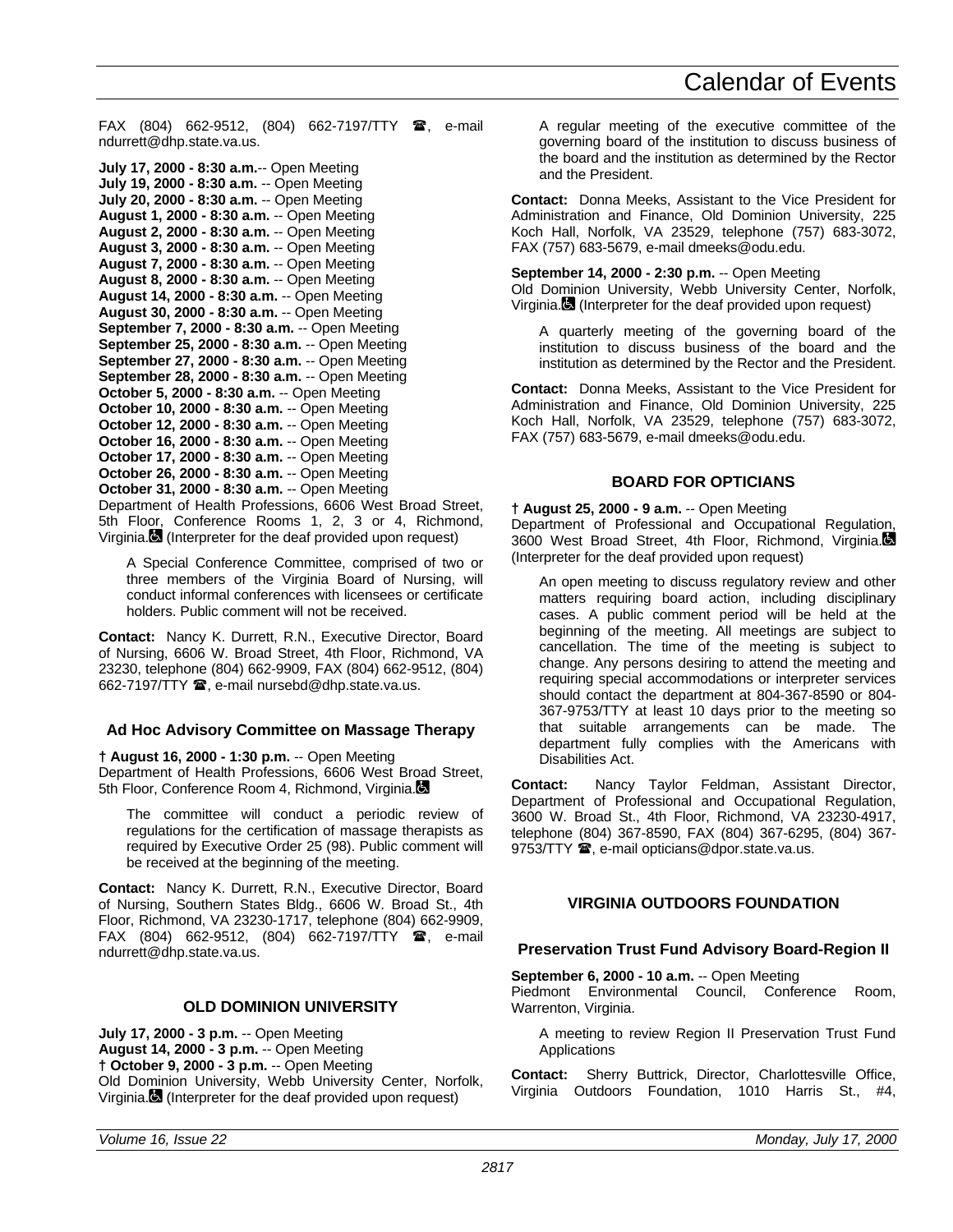Charlottesville, VA 22903, telephone (804) 293-3423, FAX (804) 293-3859, e-mail vofsherryb@aol.com.

#### **Preservation Trust Fund Advisory Board-Region V**

**August 30, 2000 - 10:30 a.m.** -- Open Meeting

Lynchburg Chamber of Commerce, Conference Room, Lynchburg, Virginia.

A meeting to review Preservation Trust Fund Region V applications.

**Contact:** Sherry Buttrick, Virginia Outdoors Foundation, 1010 Harris St., #4, Charlottesville, VA 22903, telephone (804) 293-3423, FAX (804) 293-3859, e-mail vofsherryb@aol.com.

## **VIRGINIA BOARD FOR PEOPLE WITH DISABILITIES**

#### **August 2, 2000 - 8:30 a.m.** -- Open Meeting

Virginia Housing Development Authority, 601 South Belvidere Street, Richmond, Virginia. (Interpreter for the deaf provided upon request)

A quarterly meeting.

**Contact:** Tom Ariail, Assistant Director of Board Operations, Virginia Board for People with Disabilities, 202 N. 9th Street 9th Floor Richmond VA 23219, telephone (804) 786-0016, FAX (804) 786-1118, toll-free (800) 846-4464, (804) 786- 0016/TTY  $\mathbf{\mathcal{D}}$ , e-mail ariailtm@vbpd.state.va.us.

## **PESTICIDE CONTROL BOARD**

**July 19, 2000 - 9 a.m.** -- Open Meeting

Washington Building, 1100 Bank Street, 2nd Floor, Board Room, Richmond, Virginia.

A general business meeting. Portions of the meeting may be held in closed session pursuant to §2.1-344 of the Code of Virginia. The public will have an opportunity to comment on any matter not on the board's agenda beginning at 9 a.m. The board will entertain public comment at the conclusion of all other business for a period not to exceed 30 minutes. Any person who needs any accommodation in order to participate at the meeting should contact the person identified in this notice at least five days before the meeting date so that suitable arrangements can be made.

**Contact:** Dr. Marvin A. Lawson, Program Manager, Office of Pesticides Services, Pesticide Control Board, Washington Bldg., 1100 Bank St., 4th Floor, Richmond, VA 23219, telephone (804) 371-6558, FAX (804) 371-8598, toll-free (800) 552-9963, e-mail jknight@vdacs.state.va.us.

#### **VIRGINIA PUBLIC GUARDIAN AND CONSERVATOR ADVISORY BOARD**

**September 18, 2000 - 11 a.m.** -- Open Meeting

Department for the Aging, 1600 Forest Avenue, Conference Room, Richmond, Virginia. $\blacksquare$  (Interpreter for the deaf provided upon request)

A regular quarterly meeting.

**Contact:** Kimlah Hyatt, Administrative Staff Assistant, Department for the Aging, 1600 Forest Avenue, Suite 102, Richmond, VA 23229, telephone (804) 662-9318, FAX (804) 662-9354, (804) 662-9333/TTY雪, or e-mail: khyatt@vdh.state.va.us.

## **VIRGINIA RACING COMMISSION**

**July 19, 2000 - 9:30 a.m.** -- Open Meeting Tyler Building, 1300 East Main Street, Richmond, Virginia.

A regular monthly meeting to discuss proposed changes to regulations pertaining to horses, entries, claiming races, and Standardbred racing, including a segment for public comment.

**Contact:** William A. Anderson, Policy Analyst, Virginia Racing Commission, 10700 Horsemen's Rd., New Kent, VA 23124, telephone (804) 966-7404, FAX (804) 966-7418, or email Anderson@vrc.state.va.us.

**August 16, 2000 - 9:30 a.m.** -- Open Meeting Tyler Building, 1300 East Main Street, Richmond, Virginia.

A regular meeting to hear a report from Colonial Downs concerning the preparations for two live racing meetings in the fall, including a segment for public participation.

**Contact:** William H. Anderson, Policy Analyst, Virginia Racing Commission, 10700 Horsemen's Rd., New Kent, VA 23124, telephone (804) 966-7404, FAX (804) 966-7418, or email Anderson@vrc.state.va.us.

## **REAL ESTATE APPRAISER BOARD**

**July 18, 2000 - 10 a.m.** -- Open Meeting Department of Professional and Occupational Regulation, 3600 West Broad Street, Richmond, Virginia. (Interpreter for the deaf provided upon request)

A general business meeting.

**Contact:** Karen W. O'Neal, Assistant Director, Department of Professional and Occupational Regulation, 3600 W. Broad St., Richmond, VA, telephone (804) 367-2039, FAX (804) 367-2475.

## **REAL ESTATE BOARD**

**July 19, 2000 - 8:30 a.m.** -- Open Meeting Department of Professional and Occupational Regulation, 3600 West Broad Street, Richmond, Virginia.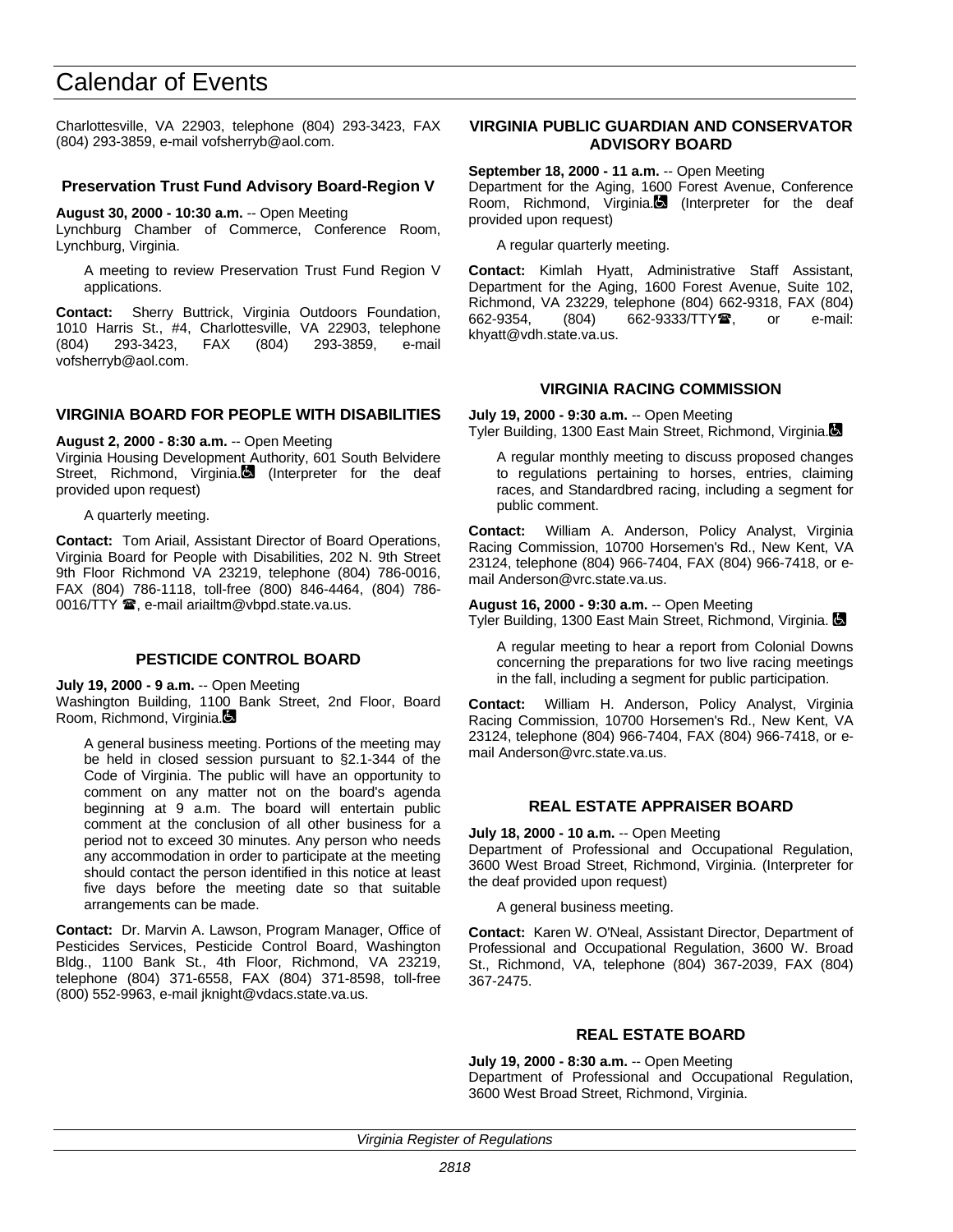A general meeting of the Fair Housing Committee.

**Contact:** Karen W. O'Neal, Assistant Director, Real Estate Board, 3600 W. Broad St., Richmond, VA, telephone (804) 367-8552, FAX (804) 367-2475, e-mail reboard@dpor.state.va.us.

**July 19, 2000 - 4 p.m.** -- Open Meeting

Department of Professional and Occupational Regulation, 3600 West Broad Street, Richmond, Virginia.

A general meeting of the Education Committee.

**Contact:** Karen W. O'Neal, Assistant Director, Real Estate Board, 3600 W. Broad St., Richmond, VA, telephone (804) 367-8552, FAX (804) 367-2475, e-mail reboard@dpor.state.va.us

**July 20, 2000 - 9 a.m.** -- Open Meeting Department of Professional and Occupational Regulation,

3600 West Broad Street, Richmond, Virginia.

A general meeting.

**Contact:** Karen W. O'Neal, Assistant Director, Real Estate Board, 3600 W. Broad St., Richmond, VA, telephone (804) 367-8552, FAX (804) 367-2475, e-mail reboard@dpor.state.va.us.

#### **BOARD OF REHABILITATIVE SERVICES**

**September 28, 2000 - 10 a.m.** -- Open Meeting

Woodrow Wilson Rehabilitation Center, Fishersville, Virginia. (Interpreter for the deaf provided upon request)

A quarterly business meeting. Public comments will be received at 10:15 a.m.

**Contact:** Barbara G. Tyson, Administrative Staff Specialist, Department of Rehabilitative Services, 8004 Franklin Farms Dr., P.O. Box K-300, Richmond, VA 23288-0300, telephone (804) 662-7010, toll-free (800) 552-5019, (804) 662-7000/TTY  $\mathbf{r}$ 

#### **VIRGINIA RESOURCES AUTHORITY**

**† August 11, 2000 - 9 a.m.** -- Open Meeting Martha Washington Inn, Abingdon, Virginia. (Interpreter for the deaf provided upon request)

A regular meeting of the Board of Directors to (i) review and, if appropriate, approve the minutes from the most recent monthly meeting; (ii) review the authority's operations for the prior month; (iii) review applications for loans submitted to the authority for approval; (iv) consider loan commitments for approval and ratification under its various programs; (v) approve the issuance of any bonds; (vi) review the results of any bond sales; and (vii) consider such other matters and take such other actions as it may deem appropriate. Various committees of the Board of Directors may also meet immediately before or after the regular meeting and consider matters within its purview. The planned agenda of the meeting and any committee meetings will be available at the offices of the authority one week prior to the date of the meeting. Any person who needs any accommodation in order to participate in the meeting should contact the authority at least 10 days before the meeting so that suitable arrangements can be made.

**Contact:** Benjamin Hoyle, Executive Assistant, Virginia Resources Authority, 707 E. Main St., Suite 1350, Richmond, VA 23219, telephone (804) 644-3100, FAX (804) 644-3109, e-mail bhoyle@vra.state.va.us.

#### **VIRGINIA SMALL BUSINESS FINANCING AUTHORITY**

**July 25, 2000 - 10 a.m.** -- Open Meeting

**September 27, 2000 - 10 a.m.** -- Open Meeting Department of Business Assistance, 707 East Main Street,

3rd Floor, Main Board Room, Richmond, Virginia. (Interpreter for the deaf provided upon request)

A meeting of the Board of Directors to review applications for loans submitted to the authority for approval and for general business of the board. Contact the authority for confirmation of meeting time.

**Contact:** Cathleen M. Surface, Executive Director, Virginia Small Business Financing Authority, P.O. Box 446, Richmond, VA 23218-0446, telephone (804) 371-8254 or FAX (804) 225-3384.

# **STATE BOARD OF SOCIAL SERVICES**

**September 1, 2000 -** Public comments may be submitted until this date.

Notice is hereby given in accordance with § 9-6.14:7.1 of the Code of Virginia that the State Board of Social Services intends to adopt regulations entitled: **22 VAC 40-35-5 et seq. Virginia Independence Program.** The purpose of the proposed action is to implement the Virginia Employer Tax Credit.

Statutory Authority: §§ 58.1-439.9 and 63.1-25 of the Code of Virginia.

**Contact:** Thomas J. Steinhauser, Division of Temporary Assistance Programs, 730 E. Broad St., Richmond, VA 23219, telephone (804) 692-1703.

## **BOARD OF SOCIAL WORK**

**July 20, 2000 - 10 a.m.** -- Open Meeting Department of Health Professions, 6606 West Broad Street, 5th Floor, Conference Room 3, Richmond, Virginia.

An informal conference will convene to hear possible violations governing the practice of social work. No public comment will be heard.

**Contact:** Rai Minor, Administrative Assistant, Board of Social Work, 6606 W. Broad St., 4th Floor, Richmond, VA 23230,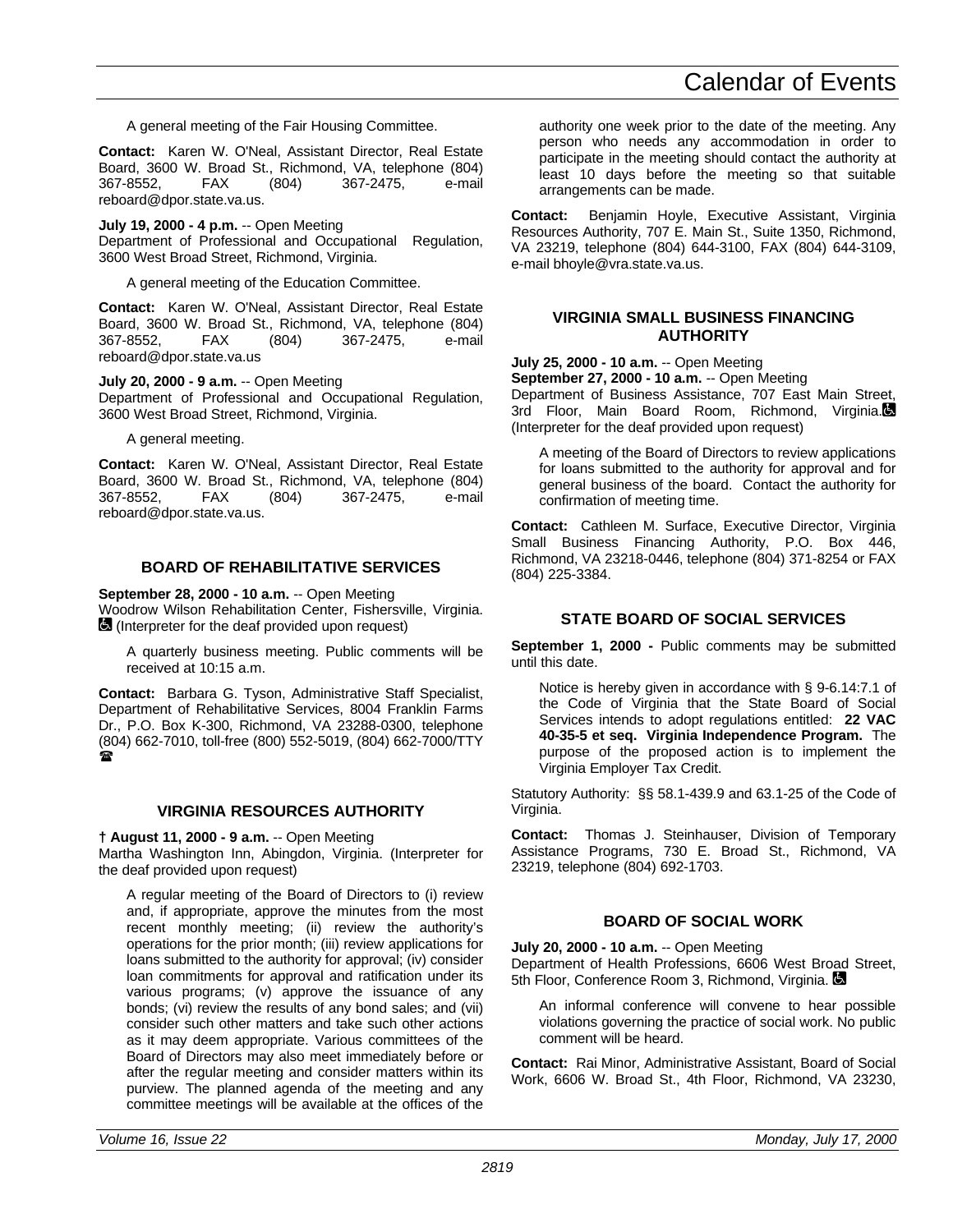telephone (804) 662-9914, FAX (804) 662-7250, (804) 662- 7197/TTY **雪**, e-mail Rminor@dhp.state.va.us.

**July 21, 2000 - 10 a.m.** -- Open Meeting

Department of Health Professions, 6606 West Broad Street, 4th Floor, Conference Room 3, Richmond, Virginia. **(**Interpreter for the deaf provided upon request)

A meeting to hear reports from standing committees and conduct regular business. Any regulatory issues that may come before the board will be considered.

**Contact:** Evelyn B. Brown, Executive Director, Board of Social Work, Southern States Bldg., 6606 W. Broad St., 4th Floor Richmond, VA 23230-1717, telephone (804) 662-9914, FAX (804) 662-9943, (804) 662-7197/TTY  $\mathbf{\mathfrak{B}}$ , e-mail ebrown@dhp.state.va.us.

#### **COUNCIL ON TECHNOLOGY SERVICES**

**July 20, 2000 - 9 a.m.** -- Open Meeting Virginia Department of Transportation, Main Auditorium, 1221 East Broad Street, Richmond, Virginia.

A regular monthly organizational meeting.

**Contact:** Jamie Breeden, Admin. Staff Specialist, Secretary of Technology, 110 S. 7th St., 3rd Floor, Richmond, VA, telephone (804) 371-5506, FAX (804) 371-5273, e-mail jvbreeden@dit.state.va.us.

## **VIRGINIA TOURISM AUTHORITY**

#### **Motion Picture Development Committee**

#### **† July 25, 2000 - 10 a.m.** -- Open Meeting

Virginia Economic Development Partnership, Riverfront Plaza, West Tower, 901 East Byrd Street, 19th Floor Board Room, Richmond, Virginia. (Interpreter for the deaf provided upon request)

A meeting to continue discussion regarding the Motion Picture Incentive fund and to discuss strategic allies, partners and direction. Public comment will be taken at the beginning of the meeting.

**Contact:** Nanette Maguire, Administrative Staff Assistant, Film Office, Virginia Tourism Authority, 901 E. Byrd St., Richmond, VA 23219, telephone (804) 371-8204, FAX (804) 371-8177, toll-free (800) 854-6233, (800) 828-1120/TTY 2, e-mail nmaguire@virginia.org.

## **COMMONWEALTH TRANSPORTATION BOARD**

**July 19, 2000 - 2 p.m.** -- Open Meeting

Department of Transportation, Board Room, 1401 East Broad Street, Richmond, Virginia.

A work session of the Commonwealth Transportation Board and the Department of Transportation.

**Contact:** Cathy M. Ghidotti, Assistant Secretary to the Board, Commonwealth Transportation Board, 1401 E. Broad St., Richmond, VA 23219, telephone (804) 786-6675, FAX (804) 786-6683, e-mail ghidotti\_cm@vdot.state.va.us.

#### **July 20, 2000 - 10 a.m.** -- Open Meeting

Department of Transportation, Board Room, 1401 East Broad Street, Richmond, Virginia.

A monthly meeting to vote on proposals presented regarding bids, permits, additions and deletions to the highway system, and any other matters requiring board approval. Public comment will be received at the outset of the meeting on items on the meeting agenda for which the opportunity for public comment has not been afforded the public in another forum. Remarks will be limited to five minutes. Large groups are asked to select one individual to speak for the group. The board reserves the right to amend these conditions. Separate committee meetings may be held on call of the chairman. Contact VDOT Public Affairs at (804) 786-2715 for schedule.

**Contact:** Cathy M. Ghidotti, Assistant Secretary to the Board, Commonwealth Transportation Board, 1401 E. Broad St., Richmond, VA 23219, telephone (804) 786-6675, FAX (804) 786-6683, e-mail ghidotti\_cm@vdot.state.va.us.

#### **BOARD FOR THE VISUALLY HANDICAPPED**

## **July 18, 2000 - 1 p.m.** -- Open Meeting

Department for the Visually Handicapped, 397 Azalea Avenue, Richmond, Virginia.  $\blacksquare$  (Interpreter for the deaf provided upon request)

A regular meeting of the board to review information regarding department activities and operations, review expenditures from the board's endowment fund, and discuss other issues raised for board members.

**Contact:** Katherine C. Proffitt, Administrative Staff Assistant, Department for the Visually Handicapped, 397 Azalea Avenue, Richmond, VA 23227, telephone (804) 371-3145, FAX (804) 371-3157, toll-free (800) 622-2155, (804) 371- 3140/TTY <sup>1</sup>, e-mail proffikc@dvh.state.va.us.

## **DEPARTMENT FOR THE VISUALLY HANDICAPPED**

#### **Statewide Rehabilitation Council for the Blind**

**† September 16, 2000 - 10 a.m.** -- Open Meeting Administrative Headquarters Building, 397 Azalea Avenue, Richmond, Virginia. (Interpreter for the deaf provided upon request)

The council meets quarterly to advise the Department for the Visually Handicapped on matters related to vocational rehabilitation services for the blind and visually impaired citizens of the Commonwealth.

**Contact:** James G. Taylor, VR Program Director, Department for the Visually Handicapped, 397 Azalea Ave., Richmond, VA 23227, telephone (804) 371-3111, FAX (804)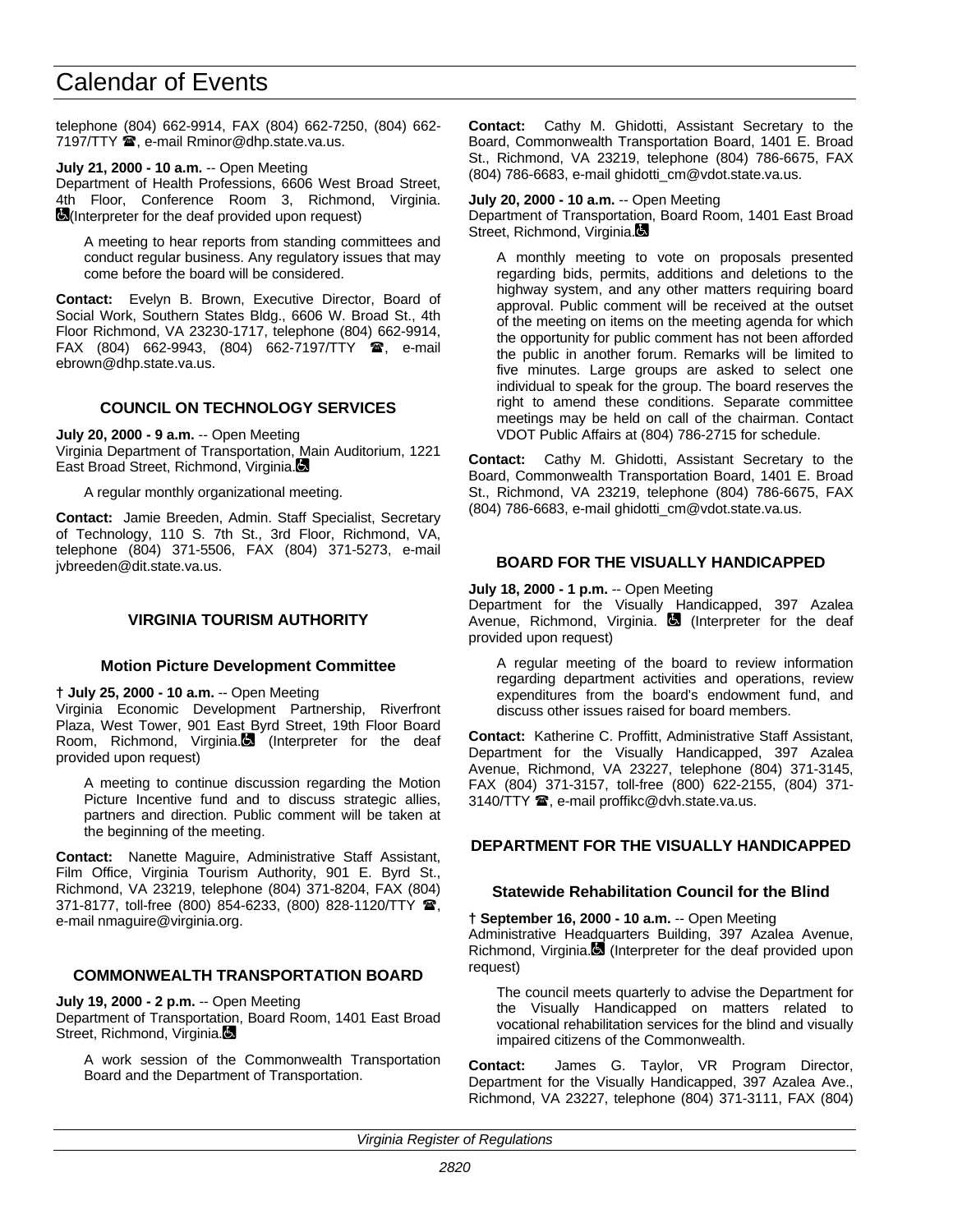371-3351, toll-free (800) 622-2155, (804) 371-3140/TTY 2, e-mail taylorjg@dvh.state.va.us.

# **STATE WATER CONTROL BOARD**

**July 19, 2000 - 9 a.m.** -- Open Meeting

Department of Environmental Quality, Piedmont Regional Office, 4949-A Cox Road, Glen Allen, Virginia C

A meeting of the advisory committee assisting the board in the development of amendments to 9 VAC 25-110-10 et seq. General VPDES Permit Regulation for Domestic Discharges of Less Than or Equal to 1,000 Gallons Per Day or Less.

**Contact:** Lily Choi, State Water Control Board, Department of Environmental Quality, P.O. Box 10009, Richmond, VA 23240, telephone (804) 698-4054, FAX (804) 698-4032, email ychoi@deq.state.va.us.

**August 10, 2000 - 9 a.m.** -- Open Meeting **September 7, 2000 - 9 a.m.** -- Open Meeting **September 20, 2000 - 9 a.m.** -- Open Meeting Department of Environmental Quality, Piedmont Regional Office, 4949-A Cox Road, Glen Allen, Virginia.

A meeting of the advisory committee assisting the department in the development of General VWP Permits for Activities Impacting Wetlands regulations and in amendments to 9 VAC 25-210-10 et seq., Virginia Water Protection Permit Regulation.

**Contact:** Ellen Gilinsky, Virginia Water Protection Permit Program Manager, State Water Control Board, Department of Environmental Quality, P.O. Box 10009, Richmond, Virginia 23240, telephone (804) 698-4375, FAX (804) 698-4032, (804) 698-4021/TTY <sup>3</sup>, e-mail egilinsky@deq.state.va.us.

## **August 10, 2000 - 2 p.m.** -- Open Meeting

General Assembly Building, 9th and Broad Streets, House Room C, Richmond, Virginia.

A public meeting to receive comments on amending the Virginia Water Protection Permit Program regulation.

**Contact:** Ellen Gilinsky, State Water Control Board, Department of Environmental Quality, P.O. Box 10009, Richmond, VA 23240, telephone (804) 698-4375, FAX (804) 698-4032, e-mail egilinsky@deq.state.va.us.

# **BOARD FOR WATERWORKS AND WASTEWATER WORKS OPERATORS**

NOTE: CHANGE IN MEETING DATE

**† September 21, 2000 - 8:30 a.m.** -- Open Meeting

Department of Professional and Occupational Regulation, 3600 W. Broad Street, Conference Room 5W, Richmond, Virginia.

A regular meeting. A public comment period will be held at the beginning of the meeting.

**Contact:** David E. Dick, Assistant Director, Board for Waterworks and Wastewater Works Operators, 3600 W.

Broad St., Richmond, VA 23230, telephone (804) 367-8505, FAX (804) 367-2475, (804) 367-9753/TTY <sup>3</sup>, e-mail waterwasteoper@dpor.state.va.usw.

# **VIRGINIA WORKFORCE COUNCIL**

# **July 20, 2000 - 9 a.m.** -- Open Meeting

Virginia Employment Commission, Central Office, 703 East Main Street, Conference Room 303, Richmond, Virginia. (Interpreter for the deaf provided upon request)

A meeting of the Existing Workforce and the Hard-to-Employ Committee to consider policies on local board purpose and staffing, VIRGINIA WORKFORCE.com, public participation and local five-year strategic plans. Public comment will be received at 1 p.m. and will be limited to three minutes per person. A written copy of comments must be provided.

**Contact:** Gail Robinson, Virginia Workforce Council Liaison, Virginia Employment Commission, P.O. Box 1358, Richmond, VA 23218-1358, telephone (804) 225-3070, FAX (804) 225- 2190 or (804) 371-8050/TTY 2

# **INDEPENDENT**

## **STATE CORPORATION COMMISSION**

**† October 2, 2000 - 10 a.m.** -- Public Hearing State Corporation Commission, Tyler Building, 1300 East Main Street, 2nd Floor Courtroom, Richmond, Virginia.

A public hearing on the adoption of rules governing the filing of applications for approval pursuant to Chapter 4 of Title 56 of the Code of Virginia (Affiliate Rules).

**Contact:** Robert Dalton, State Corporation Commission, Division of Public Utility Accounting, Tyler Bldg., 1300 E. Main St., P.O. Box 1197, Richmond, VA 23218, telephone (804) 371-9206 or FAX (804) 371-9211.

# **LEGISLATIVE**

# **VIRGINIA CODE COMMISSION**

**July 24, 2000 - 10 a.m.** -- Open Meeting **† September 27, 2000 -** Open Meeting **† September 28, 2000 -** Open Meeting **† October 18, 2000 - 10 a.m.** -- Open Meeting **† October 19, 2000 - 10 a.m.** -- Open Meeting General Assembly Building, 6th Floor, Speaker's Conference Room, Richmond, Virginia. (Interpreter for the deaf provided upon request)

**† August 16, 2000 - 10 a.m.** -- Open Meeting Charlottesville, Virginia area. (Interpreter for the deaf provided upon request)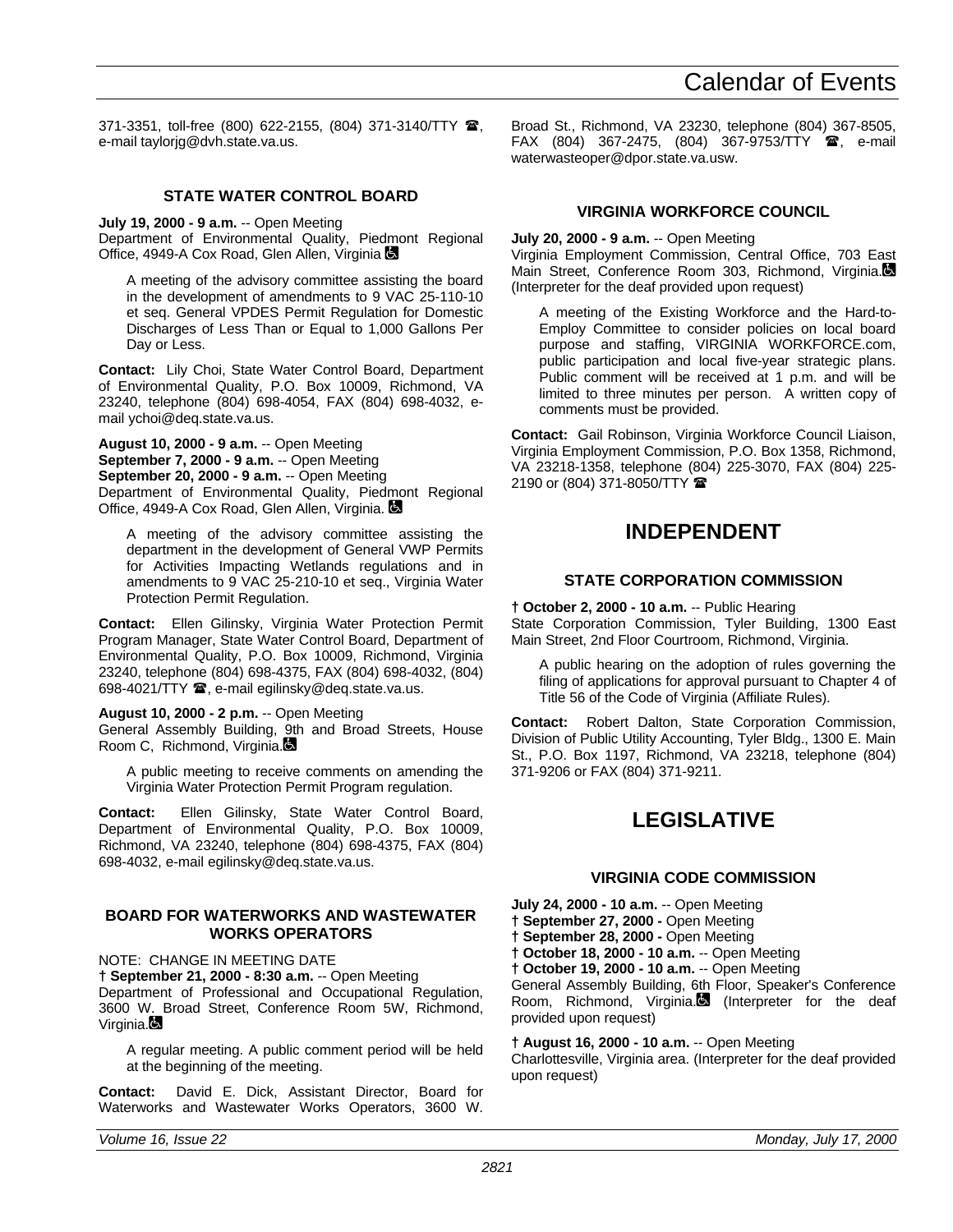A regularly scheduled meeting. Public comment will be received at the end of the meeting for a period not to exceed 15 minutes.

**Contact:** Jane D. Chaffin, Registrar of Regulations, General Assembly Building, 910 Capitol Street, 2nd Floor, Richmond, VA 23219, telephone (804) 786-3591, FAX (804) 692-0625 or e-mail jchaffin@leg.state.va.us.

## **LEGISLATIVE TRANSITION TASK FORCE OF THE VIRGINIA ELECTRICAL UTILITY RESTRUCTURING ACT (SB 1269, 1999)**

#### **† August 21, 2000 - 1 p.m.** -- Open Meeting

General Assembly Building, 9th and Broad Streets, Senate Room B, Richmond, Virginia. (Interpreter for the deaf provided upon request)

A regular meeting. Individuals requiring interpreter services or other accommodations should call or write Thomas C. Gilman seven working days before the meeting.

**Contact:** Thomas C. Gilman, Senate Committee Operations, P.O. Box 396, Richmond, VA 23218, telephone (804) 698- 7450 or (804) 698-7419/TTY 2

# **JOINT REAPPORTIONMENT COMMITTEE**

# **† September 11, 2000 - 2 p.m.** -- Open Meeting

**† October 16, 2000 - 2 p.m.** -- Open Meeting General Assembly Building, 9th and Broad Streets, Senate Room B, Richmond, Virginia. (Interpreter for the deaf

provided upon request) A regular meeting. Questions regarding the meeting

agenda should be directed to Mary Spain or Jack Austin, Division of Legislative Services, (804) 786-3591.

**Contact:** Patricia J. Lung, Senate Committee Operations, P.O. Box 396, Richmond, VA 23218, telephone (804) 698- 7450 or (804) 698-7419/TTY  $\blacksquare$ 

#### **JOINT SUBCOMMITTEE STUDYING SATELLITE CHIP MILLS (HJR 730, 1999)**

#### **August 23, 2000 - 10 a.m.** -- Open Meeting

General Assembly Building, 9th and Broad Streets, House Room D, Richmond, Virginia. $\Box$  (Interpreter for the deaf provided upon request)

A regular meeting. Questions regarding the meeting should be addressed to Marty Farber or Nicole Rovner, Division of Legislative Services, (804) 786-3591. Individuals requiring interpreter services or special assistance should contact Barbara Regen at least 10 working days prior to the meeting.

**Contact:** Barbara Regen, Committee Operations, House of Delegates, State Capitol, P.O. Box 406, Richmond, VA 23218, telephone (804) 698-1544 or (804) 786-2369/TTY <sup>2</sup>

#### **JOINT SUBCOMMITTEE STUDYING THE FUNDING REQUIREMENTS OF THE VIRGINIA UNEMPLOYMENT TRUST FUND**

#### **† August 22, 2000 - 10 a.m.** -- Open Meeting

General Assembly Building, 9th and Broad Streets, House Room D, Richmond, Virginia. (Interpreter for the deaf provided upon request)

A regular meeting. Questions regarding the meeting should be addressed to Frank Munyan or Maureen Stinger, Division of Legislative Services, (804) 786-3591. Individuals requiring interpreter services or special assistance should contact Lois Johnson at least 10 working days prior to the meeting.

**Contact:** Lois V. Johnson, Committee Operations, House of Delegates, State Capitol, P.O. Box 406, Richmond, VA 23218, telephone (804) 698-1544 or (804) 786-2369/TTY (

## **JOINT SUBCOMMITTEE STUDYING THE FEASIBILITY OF DEVELOPING A CENTER FOR CONTINUING AND VOCATIONAL EDUCATION**

#### **† August 15, 2000 - 10 a.m.** -- Open Meeting

General Assembly Building, 9th and Broad Streets, Senate Room B, Richmond, Virginia. (Interpreter for the deaf provided upon request)

A regular meeting. Questions regarding the meeting should be directed to Senate Committee Operations.

**Contact:** Thomas C. Gilman, Senate Committee Operations, P.O. Box 396, Richmond, VA 23218, telephone (804) 698- 7450 or (804) 698-7419/TTY <sup>金</sup>

# **STATE WATER COMMISSION**

**† August 14, 2000 - 10 a.m.** -- Open Meeting General Assembly Building, 9th and Broad Streets, House Room D, Richmond, Virginia. (Interpreter for the deaf provided upon request)

A regular meeting. Questions regarding the meeting should be addressed to Dennis Walter or Marty Farber, Division of Legislative Services, (804) 786-3591. Individuals requiring interpreter services or special assistance should contact Lois Johnson at least 10 working days prior to the meeting.

**Contact:** Lois V. Johnson, Committee Operations, House of Delegates, State Capitol, P.O. Box 406, Richmond, VA 23218, telephone (804) 698-1544 or (804) 786-2369/TTY <sup>2</sup>

# **CHRONOLOGICAL LIST**

# **OPEN MEETINGS**

**July 17** Accountancy, Board of

Labor and Industry, Department of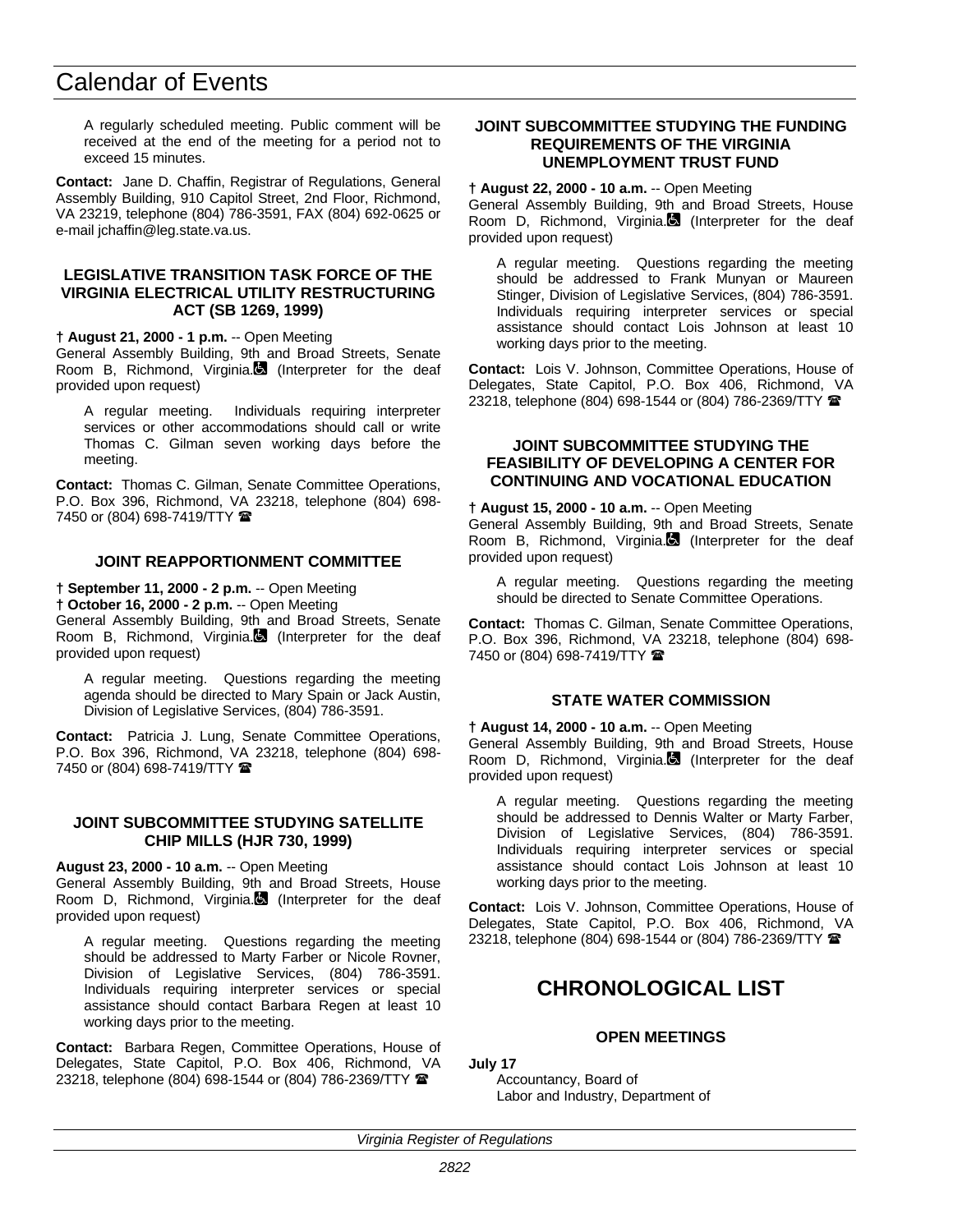- Safety and Health Codes Board Museum of Fine Arts, Virginia Nursing, Board of Old Dominion University

- Executive Committee

## **July 18**

† Chesapeake Bay Local Assistance Board - Grants Committee - Northern Area Review Committee - Southern Area Review Committee Conservation and Recreation, Department of Environmental Quality, Department of - Ground Water Protection Steering Committee Housing Development Authority, Virginia - Board of Commissioners † Mines, Minerals and Energy, Department of - Virginia Gas and Oil Board Nursing, Board of Real Estate Appraiser Board Visually Handicapped, Board for the

## **July 19**

Community Colleges, State Board for † Contractors, Board for Nursing, Board of Pesticide Control Board Racing Commission, Virginia Real Estate Board Transportation Board, Commonwealth Water Control Board, State

#### **July 20**

Air Pollution Control Board, State Assistive Technology Loan Fund Authority Community Colleges, State Board for Game and Inland Fisheries, Board of Manufactured Housing Board, Virginia Medicine, Board of - Informal Conference Committee Nursing, Board of Real Estate Board Social Work, Board of - Special Conference Committee Technology Services, Council on Transportation Board, Commonwealth Workforce Council, Virginia - Existing Workforce and the Hard-to-Employ **Committee** 

## **July 21**

Alzheimer's Disease and Related Disorders Commission † Dentistry, Board of Social Work, Board of

## **July 24**

Code Commission, Virginia † Health Professions, Board of - Practitioner Self-Referral Committee

## **July 25**

Alcoholic Beverage Control Board Compensation Board Marine Resources Commission

Small Business Financing Authority, Virginia - Board of Directors † Tourism Authority, Virginia - Motion Picture Development Committee **July 26** † Agriculture and Consumer Services, Department of - Virginia State Apple Board † Dentistry, Board of - Ad Hoc Committee of Dentistry and Medicine **July 27** Agriculture and Consumer Services, Department of - Virginia Cattle Industry Board - Virginia Small Grains Board Education, State Board of † Environmental Quality, Department of Health, State Board of Longwood College - Executive Committee **July 28** † Dentistry, Board of - Special Conference Committee Medicine, Board of - Informal Conference Committee **July 31** Aging, Commonwealth Council on - Legislative Committee † Environmental Quality, Department of **August 1** Hopewell Industrial Safety Council Nursing, Board of - Special Conference Committee **August 2** † Branch Pilots, Board for Nursing, Board of - Special Conference Committee People with Disabilities, Virginia Board for **August 3** † At-Risk Youth and Their Families, Comprehensive Services for - State Management Team † Conservation and Recreation, Department of - Falls of the James Scenic River Advisory Board - Lake Anna State Park Master Plan Advisory **Committee** † Medicine, Board of - Informal Conference Committee Nursing, Board of - Special Conference Committee **August 4** † Medicine, Board of **August 7** † Agriculture and Consumer Services, Department of - Virginia Irish Potato Board Alzheimer's Disease and Related Disorders Commission Nursing, Board of

- Special Conference Committee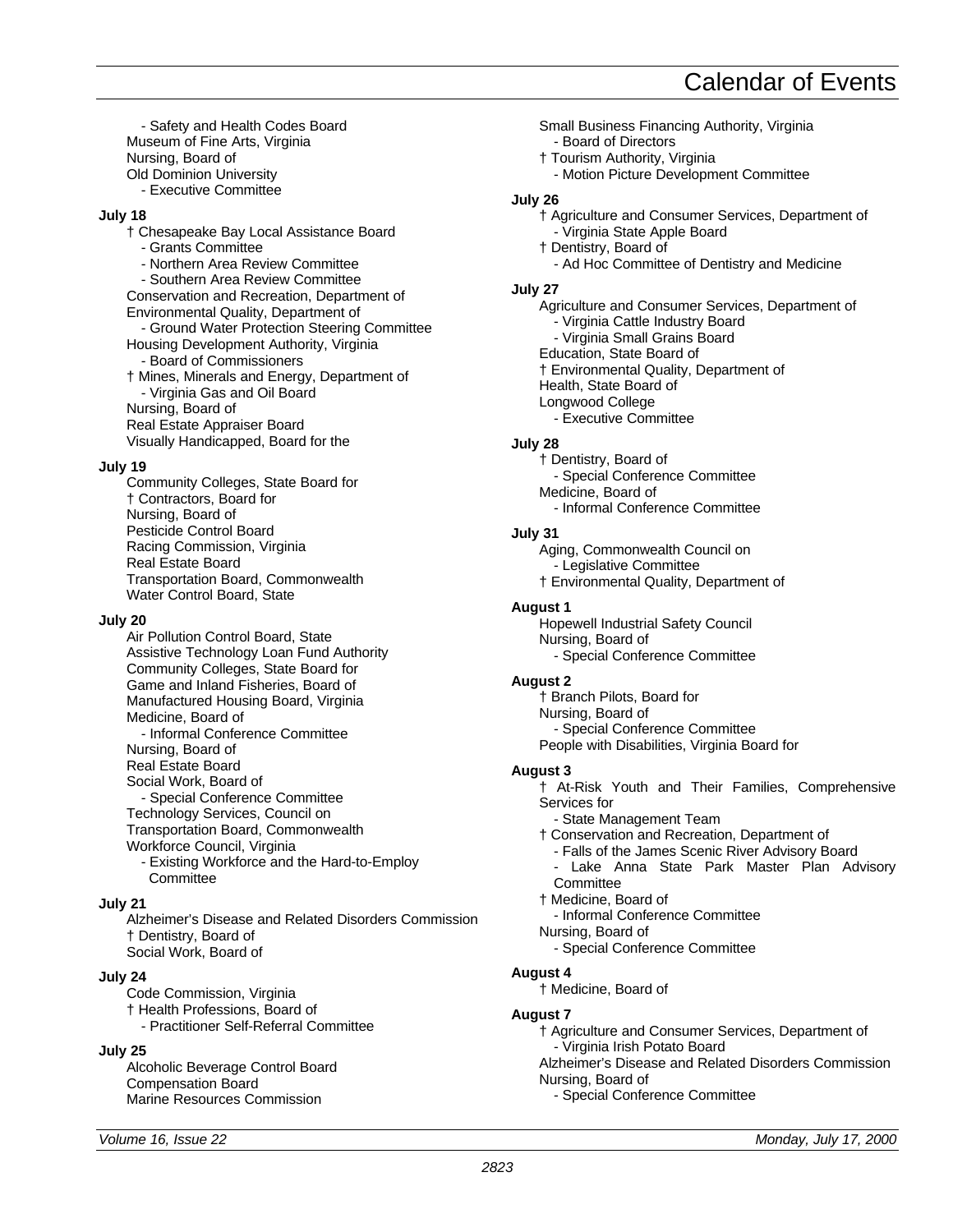# **August 8**

- † Agriculture and Consumer Services, Department of - Virginia Farmers Market Board Alcoholic Beverage Control Board
- † Game and Inland Fisheries, Department of

Land Evaluation Advisory Council, State Nursing, Board of

- Special Conference Committee

# **August 9**

- † Architects, Professional Engineers, Land Surveyors, Certified Interior Designers and Landscape Architects, Board of
- Architects Section
- † Medicine, Board of
	- Informal Conference Committee

# **August 10**

Agriculture and Consumer Services, Department of - Virginia Charity Food Assistance Advisory Board

# Health, State Board of

- † Labor and Industry, Department of - Apprenticeship Council Subcommittee
- Medicine, Board of

Water Control Board, State

# **August 11**

- Health, State Board of
- Health Professions, Department of
- Health Practitioners' Intervention Program Committee † Resources Authority, Virginia
	- Board of Directors

# **August 14**

- Nursing, Board of
- Special Conference Committee
- Old Dominion University
- Executive Committee
- † Water Commission, State

# **August 15**

- † Agriculture and Consumer Services, Department of - Virginia Sweet Potato Board
- † Vocational Education, Joint Subcommittee Studying the Feasibility of Developing a Center for Continuing and

# **August 16**

- † Architects, Professional Engineers, Land Surveyors, Certified Interior Designers and Landscape Architects, Board of
	- Professional Engineers Section
- † Code Commission, Virginia
- † Nursing, Board of
- Ad Hoc Advisory Committee on Massage Therapy Racing Commission, Virginia

# **August 17**

† Medical Assistance Services, Department of

# **August 18**

- † Medicine, Board of
	- Informal Conference Committee

# **August 21**

- † Electrical Utility Restructuring Act, Virginia
- Legislative Transition Task Force

# **August 22**

- Marine Resources Commission
- † Unemployment Trust Fund, Joint Subcommittee Studying the Funding Requirements of the Virginia

## **August 23**

- † Architects, Professional Engineers, Land Surveyors, Certified Interior Designers and Landscape Architects, Board of
- Land Surveyors Section

Satellite Chip Mills, Joint Subcommittee Studying

## **August 24**

- † Agriculture and Consumer Services, Department of - Virginia Cotton Board
- † Counseling, Board of
- Regulatory Committee
- † Game and Inland Fisheries, Board of

# **August 25**

- † Counseling, Board of
- † Military Institute, Virginia
- Board of Visitors
- † Opticians, Board for

# **August 26**

- † Military Institute, Virginia
- Board of Visitors

## **August 28**

† Barbers and Cosmetology, Board for

## **August 30**

- † Architects, Professional Engineers, Land Surveyors, Certified Interior Designers and Landscape Architects, Board of
	- Landscape Architects Section
- Milk Commission, State
- Nursing, Board of
- Special Conference Committee Outdoors Foundation, Virginia

## **September 5**

† Economic Development Partnership, Virginia Board of Directors Hopewell Industrial Safety Council

## **September 6**

† Architects, Professional Engineers, Land Surveyors, Certified Interior Designers and Landscape Architects, Board of

- Certified Interior Designers Section Outdoors Foundation, Virginia

# **September 7**

Nursing, Board of - Special Conference Committee Water Control Board, State

## **September 11**

† Reapportionment Committee, Joint

## **September 13**

† Architects, Professional Engineers, Land Surveyors, Certified Interior Designers and Landscape Architects, Board of